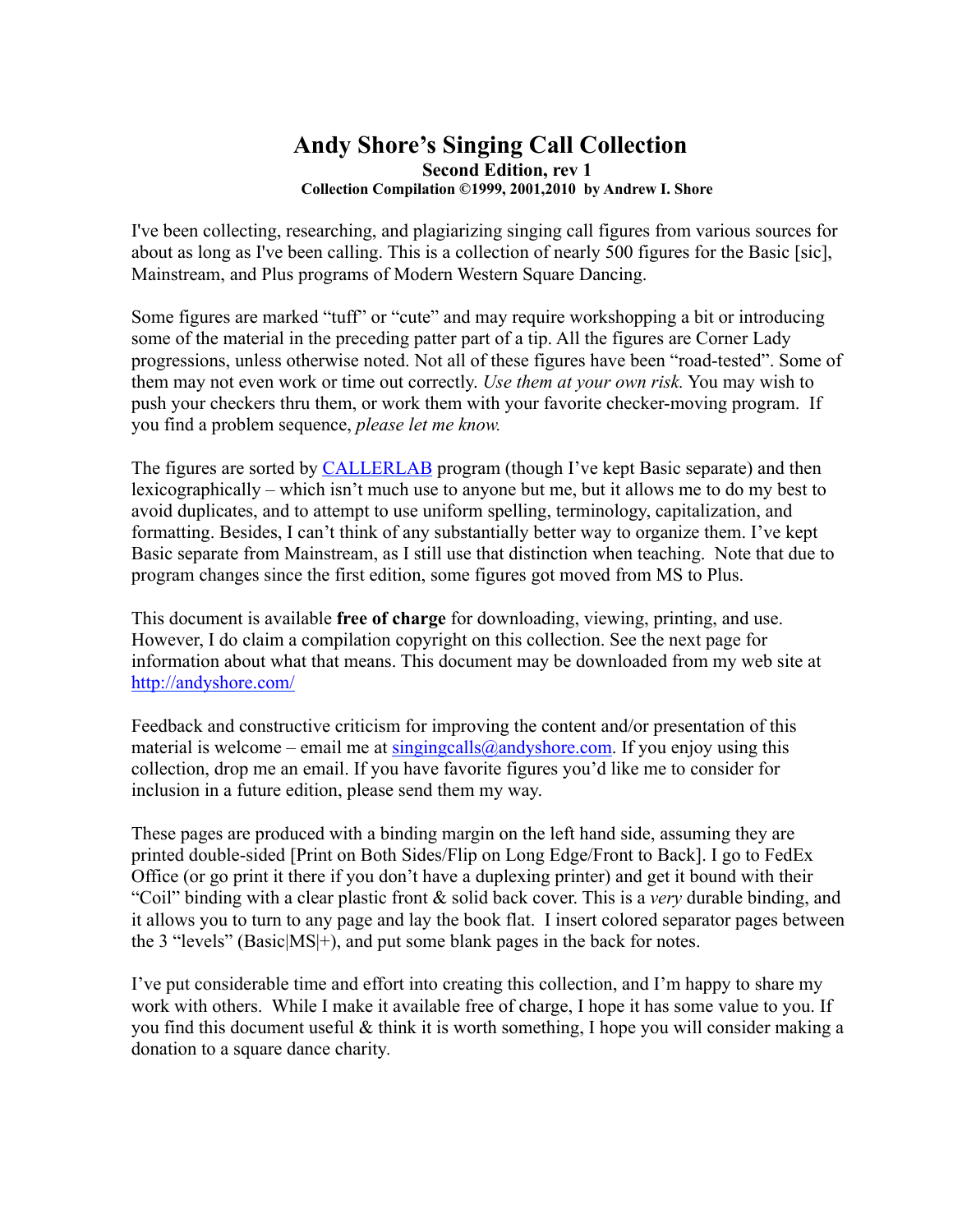This collection is copyright ©1999, 2001, 2010 Andrew I. Shore.

How can I claim a copyright on material I didn't write? I'm not. What I'm claiming is a "compilation" copyright in the work I've done to collect, correct, edit, format, and publish this document.

I claim no copyright for any individual sequence in this collection. To my knowledge, most of them are in the public domain.

What does a compilation copyright mean? It means that you may use these singing call figures individually for your own purposes – especially to call at a live dance, or for use in a recorded performance. What you can't do is reproduce the entire collection or substantial portions thereof without my copyright attribution. You may not use this as a source for another collection without my explicit permission. You may not reproduce this document, or a substantial number of these figures in textual form (printed, electronic, online) for sale.

Here's some good information about copyright myths: http://www.templetons.com/brad/copymyths.html

*Yellow Rocks & Happy Trails! - Andy Shore singingcalls@andyshore.com http://andyshore.com/*

This document last updated 7/21/2010 11:28:21 a7/p7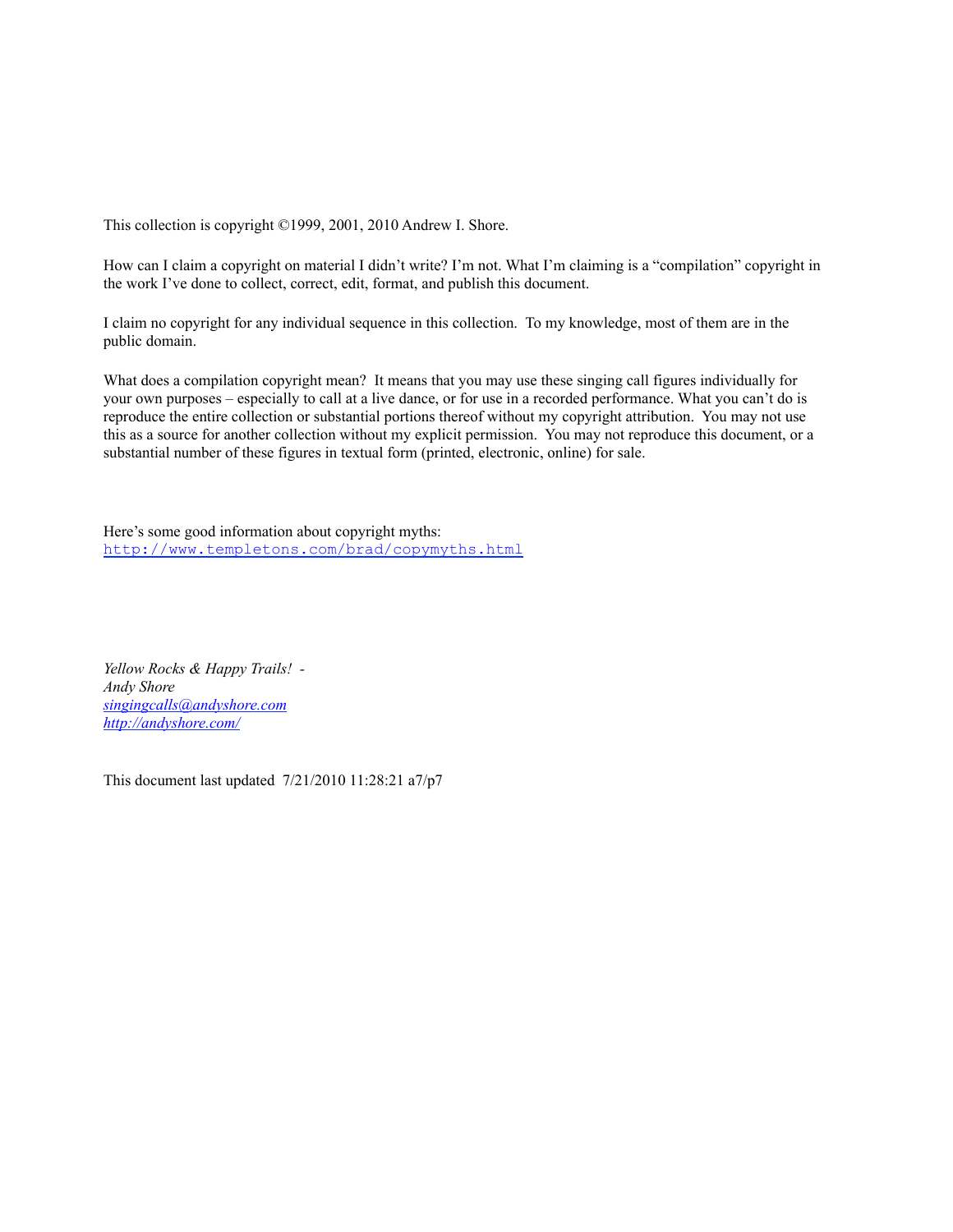## **Basic Figures**

Basic 4 Ladies Chain 3/4, Heads Promenade 3/4, Centers Square Thru 3/4, Circle Left 3/4, Square Thru 3/4, Swing Corner & Promenade...

Basic 4 Ladies Chain 3/4, Heads Square Thru 4, Right & Left Thru, Veer Left, Couples Circulate, Ferris Wheel, Centers Pass Thru, All Pass Thru, Swing Corner & Promenade...

Basic 4 Ladies Chain Across, Heads Promenade 1/2, Lead Right & Circle to a Line, Forward & Back, Pass the Ocean, All 8 Circulate go 1 & 1/2, Box the Gnat, Swing Corner & Promenade...

Basic 4 Ladies Chain Across, Heads Star Thru, Right & Left Thru, Pass Thru, Swing Thru, Boys Run Right, Couples Circulate, Wheel & Deal, Swing Corner & Promenade...

Basic Heads Box the Gnat, Square Thru 4, Touch 1/4, check your wave Centers Trade, Boys Run Right, Right & Left Thru, Pass the Ocean, All 8 Circulate, Swing Corner & Promenade...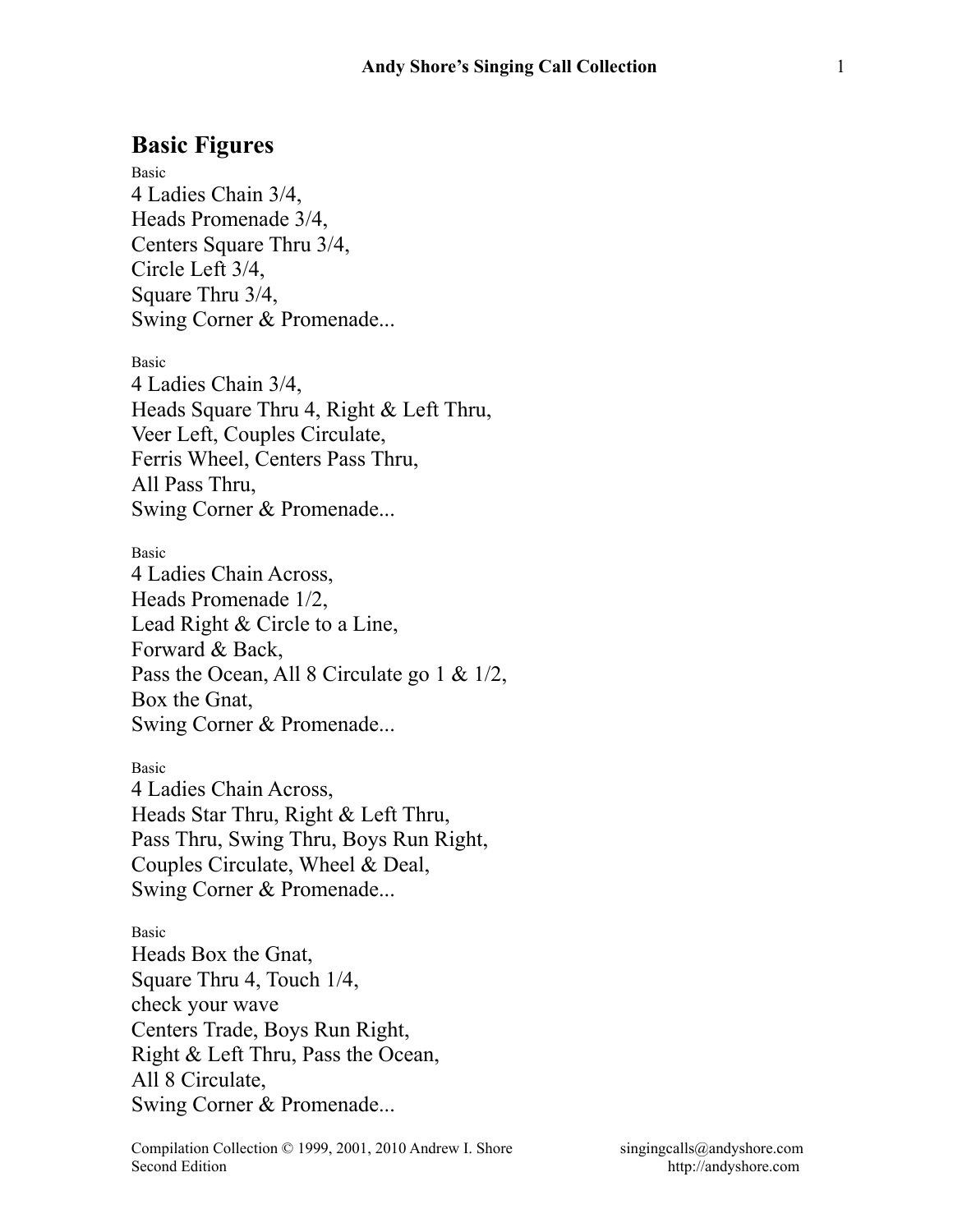Basic Heads Lead Right, Circle to a Line, Forward & Back, Pass Thru, Wheel & Deal, Centers Sweep 1/4 more, Square Thru 4, Box the Gnat with the outside 2, Swing Corner & Promenade...

Basic

Heads Lead Right, Circle to a Line, Forward & Back, Pass Thru, Wheel & Deal, Double Pass Thru, First Left Next Right, Square Thru 4, Swing Corner & Promenade...

Basic

Heads Lead Right, Circle to a Line, Forward & Back, Touch 1/4, Column Circulate, Boys Run Right, Swing Thru, Boys Trade, Swing Thru, Girls Trade, Girls Run, Everybody U-Turn Back, Promenade...

Basic Heads Lead Right, Veer Left, Couples Circulate, Chain Down the Line, Pass Thru, Wheel & Deal, Centers Pass Thru, Right & Left Thru, Square Thru 3, Swing Corner & Promenade...

Basic Heads Lead Right, Veer Left, Couples Trade, Bend the Line, Right & Left Thru, Flutterwheel, Sweep 1/4 more, Square Thru 3, Swing Corner & Promenade...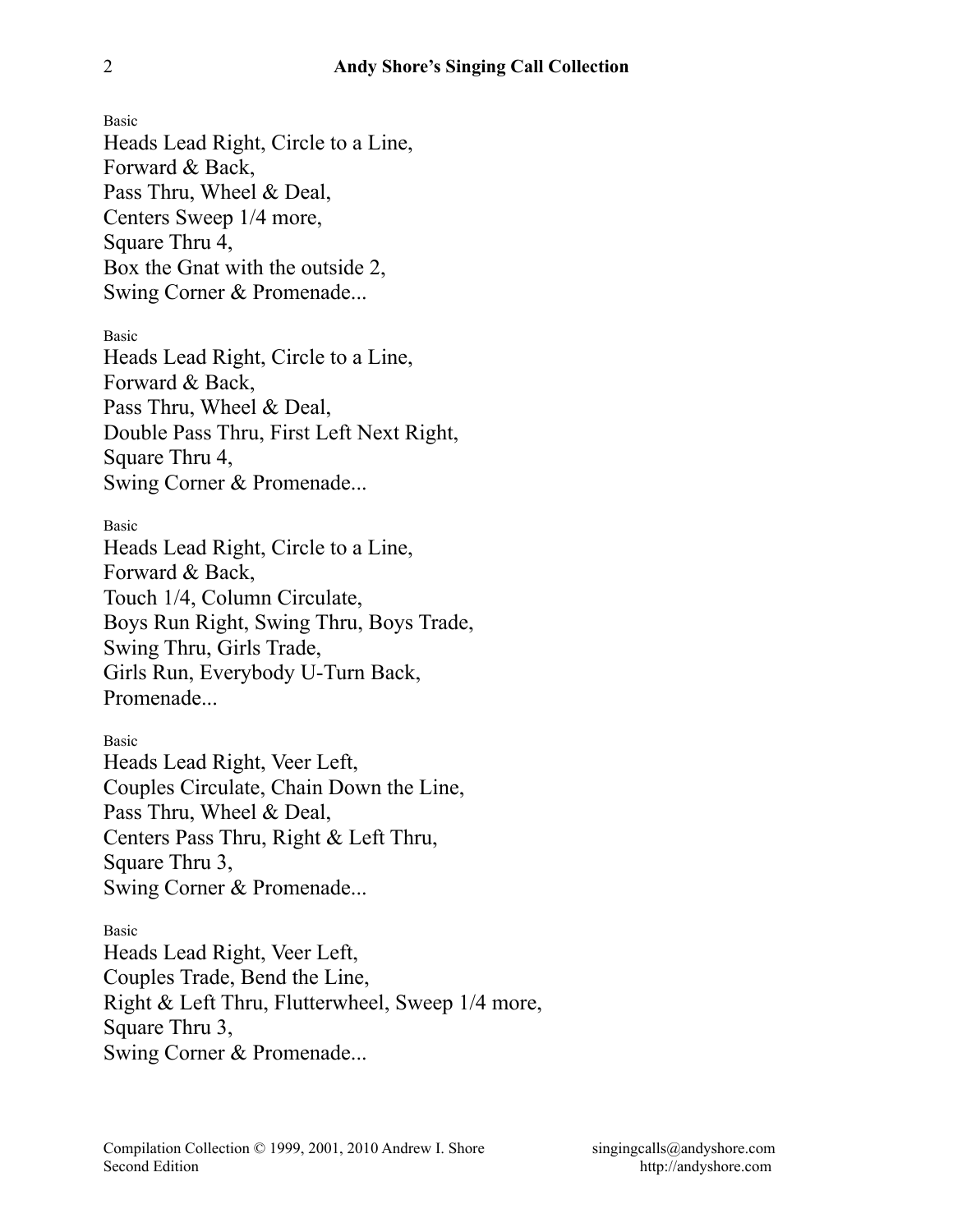Heads Pass the Ocean, Extend, Swing Thru, Boys Run Right, Couples Circulate, Chain Down the Line, Pass the Ocean, Girls Trade, Swing Thru, Swing Corner & Promenade...

Basic

Heads Pass Thru, Promenade Back Home, Sides Right & Left Thru, Square Thru 4, Right & Left Thru, Veer Left, Couples Circulate, Chain Down the Line, Keep Her & Promenade...

Basic

Heads Promenade 1/2, Lead Right, Circle to a Line, Right & Left Thru, Square Thru 4, Trade By, Left Allemande, come back & Promenade...

Basic

Heads Promenade 1/2, Lead Right, DoSaDo, Make a Wave, Girls Trade, Girls Run Right, Bend the Line, Forward & Back, Box the Gnat, Square Thru 2, Swing Corner & Promenade...

Basic Heads Promenade 1/2, Lead Right, DoSaDo, Swing Thru, Boys Run Right, Bend the Line, Right & Left Thru, Star Thru, Square Thru 3, Swing Corner & Promenade...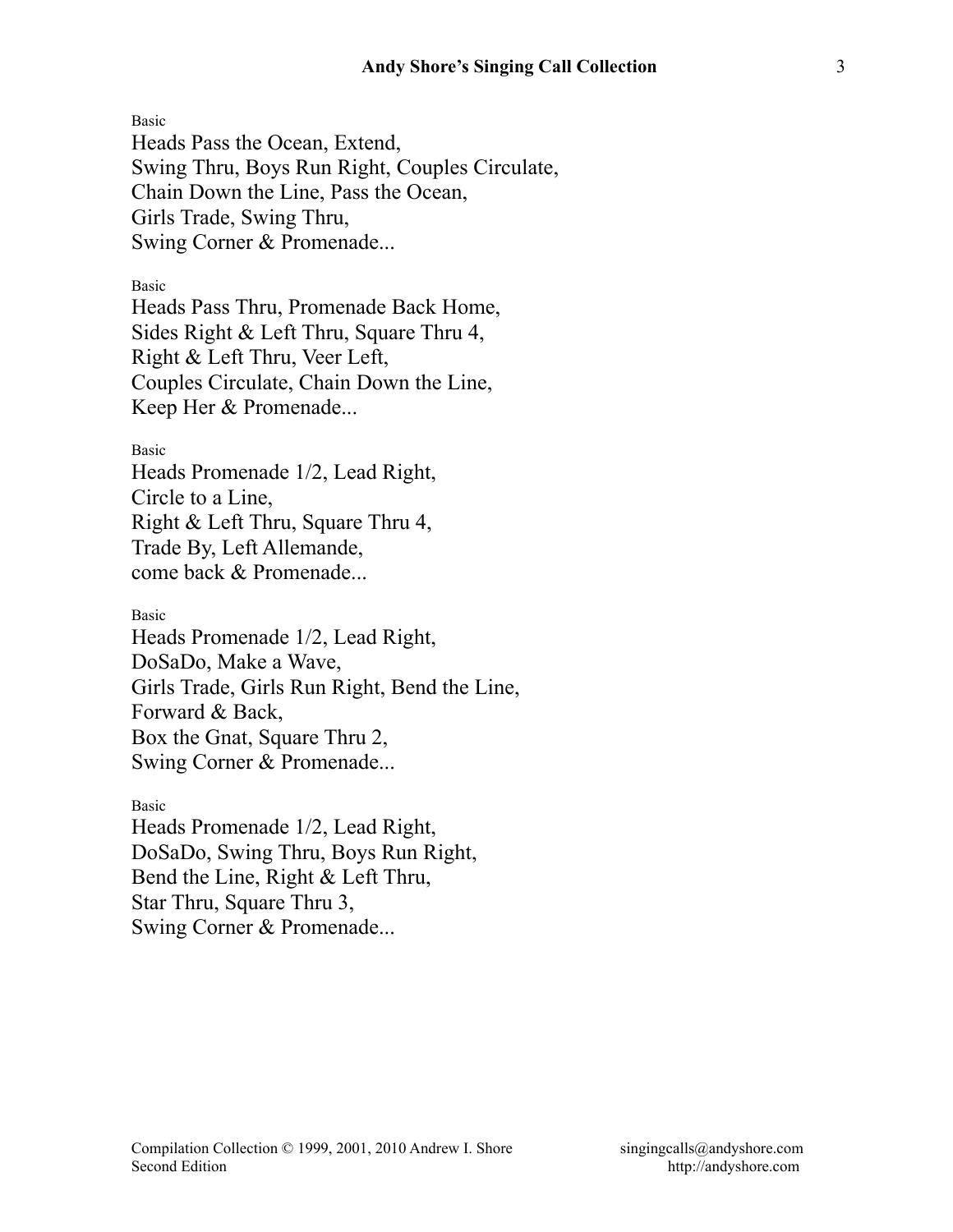Heads Promenade 1/2, Lead Right, Right & Left Thru, Veer Left, Couples Circulate, Chain Down the Line, Pass the Ocean, Boys Circulate - Girls Trade (Acey Deucey) Swing Corner & Promenade...

Basic

Heads Promenade 1/2, Lead Right, Veer Left, Bend the Line, Pass Thru, Wheel & Deal, Double Pass Thru, First Left Next Right, Right & Left Thru, Star Thru, Pass Thru, Swing Corner & Promenade...

Basic

Heads Promenade 1/2, Lead Right, Veer Left, Girls Trade, Couples Circulate, Ferris Wheel, Double Pass Thru, Leaders Trade, Square Thru 3, Swing Corner & Promenade...

Basic

Heads Promenade 1/2, come down the middle and Pass the Ocean, Extend, Swing Thru, Boys Run Right, Couples Circulate, Chain Down the Line, Pass the Ocean, All 8 Circulate, Swing Corner & Promenade...

Basic

Heads Promenade 1/2, come down the middle and Pass the Ocean, Extend, Swing Thru, Boys Run Right, Couples Circulate, Chain Down the Line, Star Thru, Pass Thru, Trade By, Swing Corner & Promenade...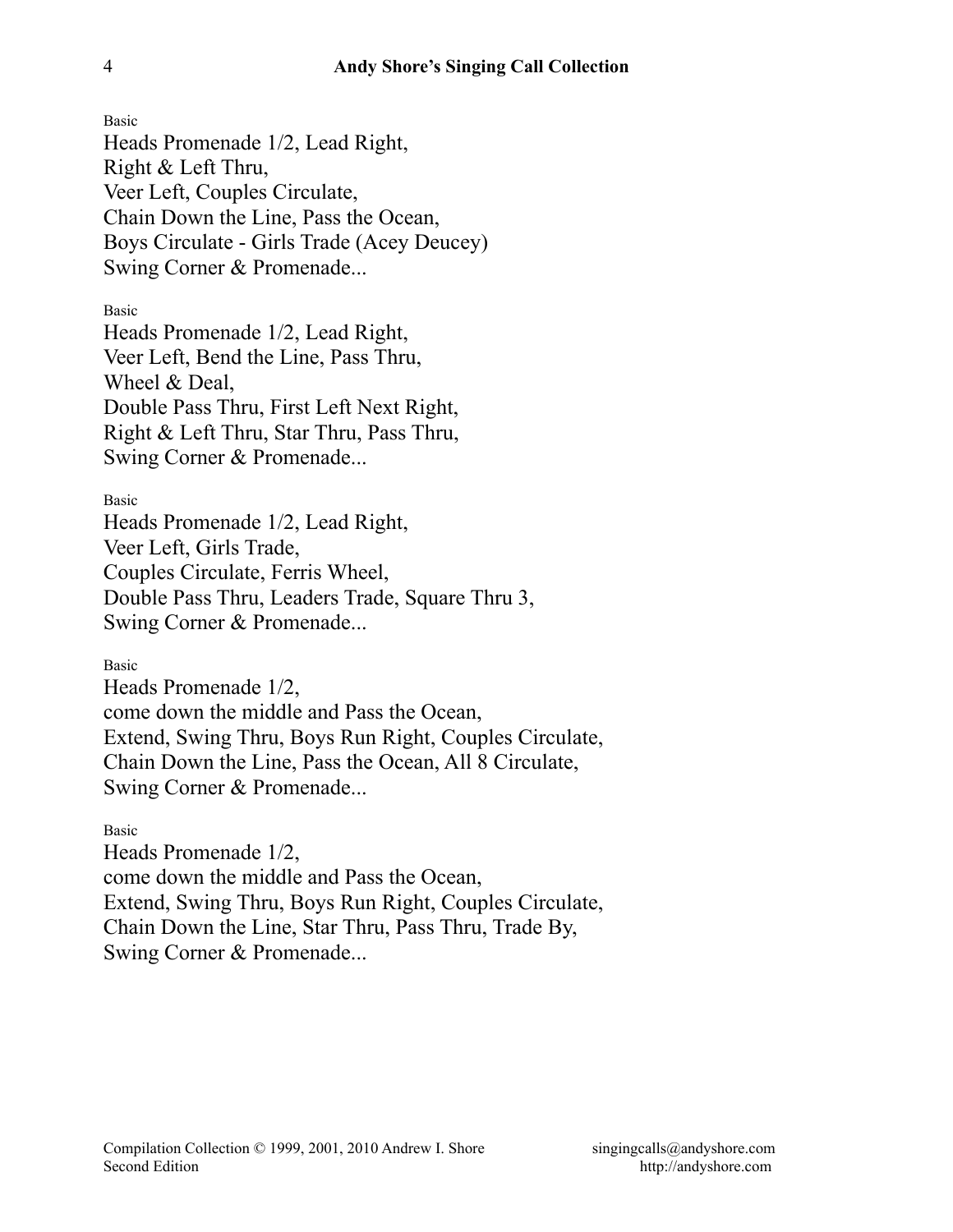Heads Promenade 1/2, come down the middle and Pass the Ocean, Extend, Swing Thru, Boys Run Right, Couples Circulate, Wheel & Deal, Pass Thru, Trade By, Swing Corner & Promenade...

#### Basic

Heads Promenade 1/2, come down the middle and Pass the Ocean, Extend, Swing Thru, Girls Run, Wheel & Deal, DoSaDo, Box the Gnat, Swing Corner & Promenade...

#### Basic

Heads Promenade 1/2, come down the middle and Right & Left Thru, Flutterwheel, Star Thru, Centers Pass Thru, Right & Left Thru, Flutterwheel, Pass Thru, Swing Corner & Promenade...

#### Basic

Heads Promenade 1/2, come down the middle and Right & Left Thru, Flutterwheel, Sweep 1/4 more, Pass Thru, DoSaDo, Swing Thru, Boys Trade, Swing Corner & Promenade...

#### Basic

Heads Promenade 1/2, come down the middle and Right & Left Thru, Flutterwheel, Sweep 1/4 more, Pass Thru, make a Right Hand Star, Heads Star Left in the middle Swing Corner & Promenade...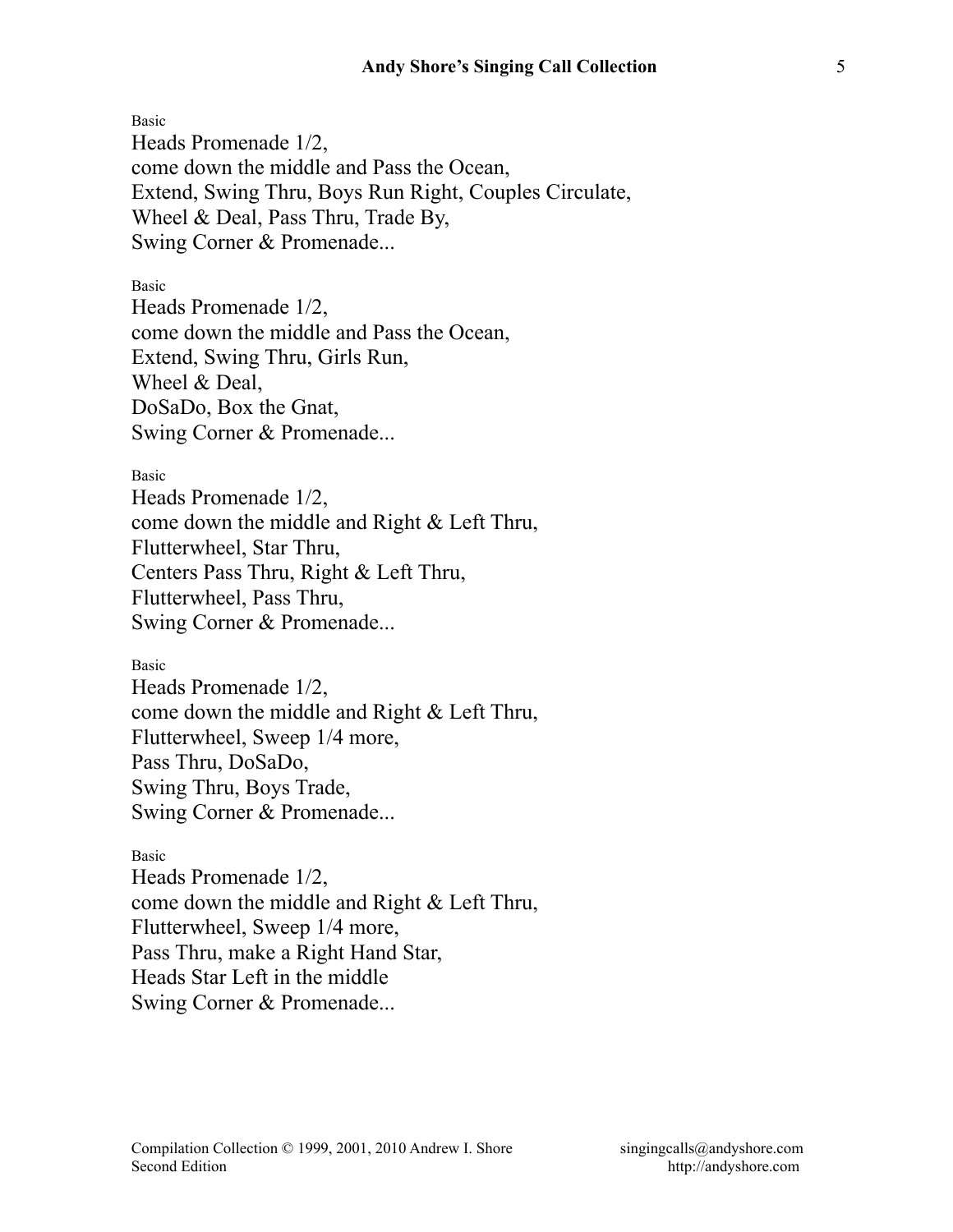Heads Promenade 1/2, come down the middle and Right & Left Thru, Flutterwheel, Sweep 1/4 more, Pass Thru, Right & Left Thru, Veer Left, Ferris Wheel, Centers Pass Thru, Swing Corner & Promenade...

Basic

Heads Promenade 1/2, come down the middle and Right & Left Thru, Flutterwheel, Sweep 1/4 more, Zoom, Zoom Again, Centers Square Thru 5, Swing Corner & Promenade...

Basic

Heads Promenade 1/2, come down the middle and Right & Left Thru, Pass Thru, Separate around 1 come down the middle and Right & Left Thru, Pass Thru, Swing Corner & Promenade...

Basic

Heads Promenade 1/2, come down the middle and Right & Left Thru, Square Thru 4, DoSaDo, Swing Thru, Boys Trade, Box the Gnat, Swing Corner & Promenade...

Basic

Heads Promenade 1/2, come down the middle and Right & Left Thru, Square Thru 4, Right & Left Thru, Rollaway, Pass Thru, U-Turn Back, Swing Corner & Promenade...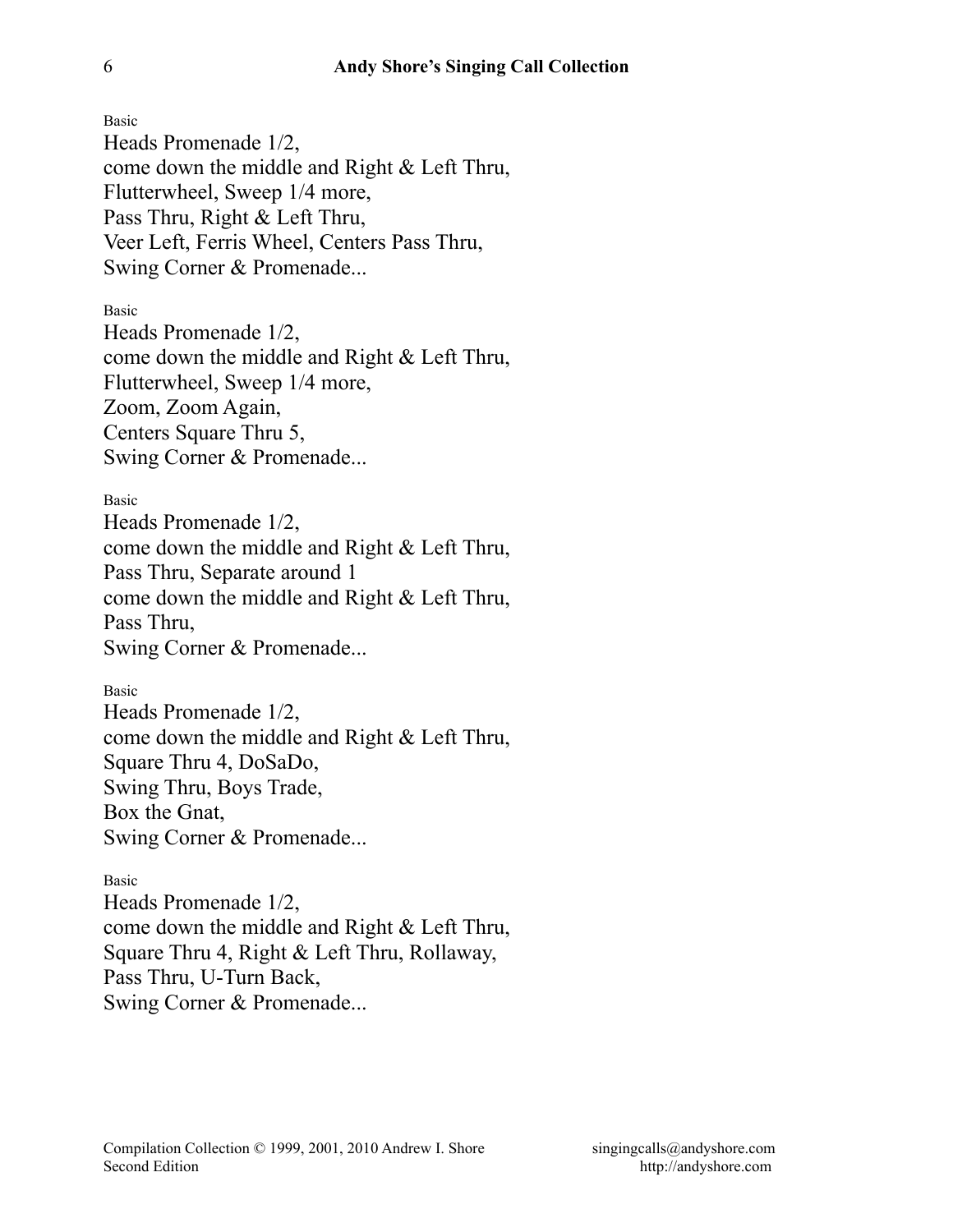Heads Promenade 1/2, come down the middle and Right & Left Thru, Square Thru 4, Right & Left Thru, Veer Left, Ferris Wheel, Centers Pass Thru, Swing Corner & Promenade...

#### Basic

Heads Promenade 1/2, come down the middle and Right & Left Thru, Square Thru 4, Split 2 Around 1 to a Line, Star Thru, California Twirl, Swing Corner & Promenade...

#### Basic

Heads Promenade 1/2, come down the middle and Right & Left Thru, Square Thru 4, Split 2 Around 1 to a Line, Star Thru, California Twirl, Swing Thru, Boys Trade, Swing Corner & Promenade...

#### Basic

Heads Promenade 1/2, come down the middle and Right & Left Thru, Square Thru 4, Split 2 Around 1 to a Line, Touch 1/4, Boys Run Right, Swing Corner & Promenade...

Basic

Heads Promenade 1/2, come down the middle and Right & Left Thru, Star Thru, Pass Thru, Swing Thru, Boys Run Right, Ferris Wheel, Centers Square Thru 3, Swing Corner & Promenade...

#### Basic

Heads Promenade 1/2, come down the middle and Square Thru 4, DoSaDo, Square Thru 3, Trade By, Swing Corner & Promenade...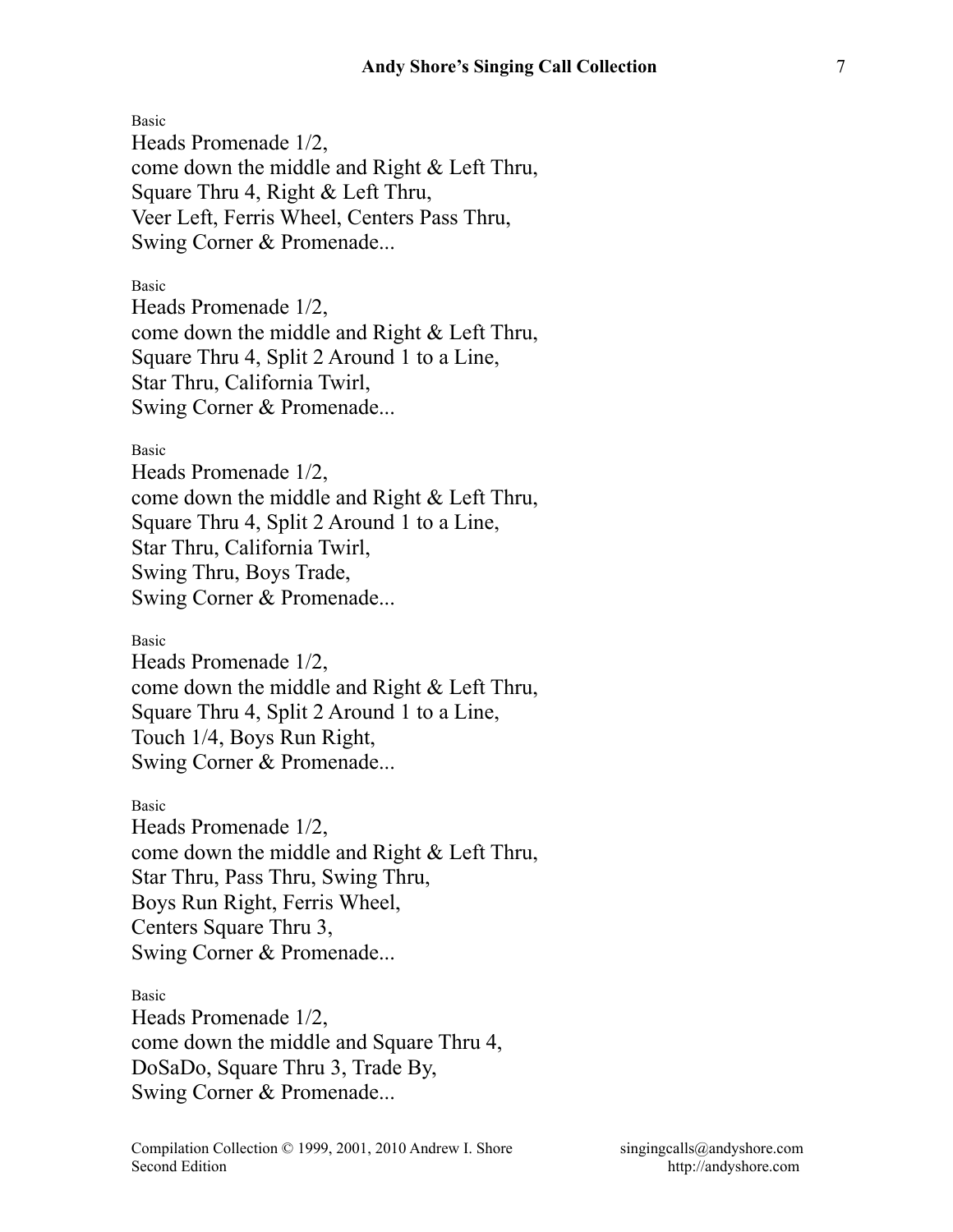Heads Promenade 1/2, come down the middle and Square Thru 4, DoSaDo, Swing Thru, Boys Run Right, Couples Circulate, Chain Down the Line, Keep Her & Promenade...

Basic

Heads Promenade 1/2, come down the middle and Square Thru 4, DoSaDo, Swing Thru Double, All 8 Circulate, Swing Corner & Promenade...

#### Basic

Heads Promenade 1/2, come down the middle and Square Thru 4, Right & Left Thru, DoSaDo, Make a Wave, All 8 Circulate, Swing Thru, Boys Trade, Swing Corner & Promenade...

#### Basic

Heads Promenade 1/2, come down the middle and Square Thru 4, Right & Left Thru, Half Sashay, Pass Thru, Trade By, Box the Gnat, Square Thru 3, Allemande Left, Swing Corner & Promenade...

#### Basic

Heads Promenade 1/2, come down the middle and Square Thru 4, Right & Left Thru, Pass Thru, Trade By, Swing Thru, Boys Trade, Swing Corner & Promenade...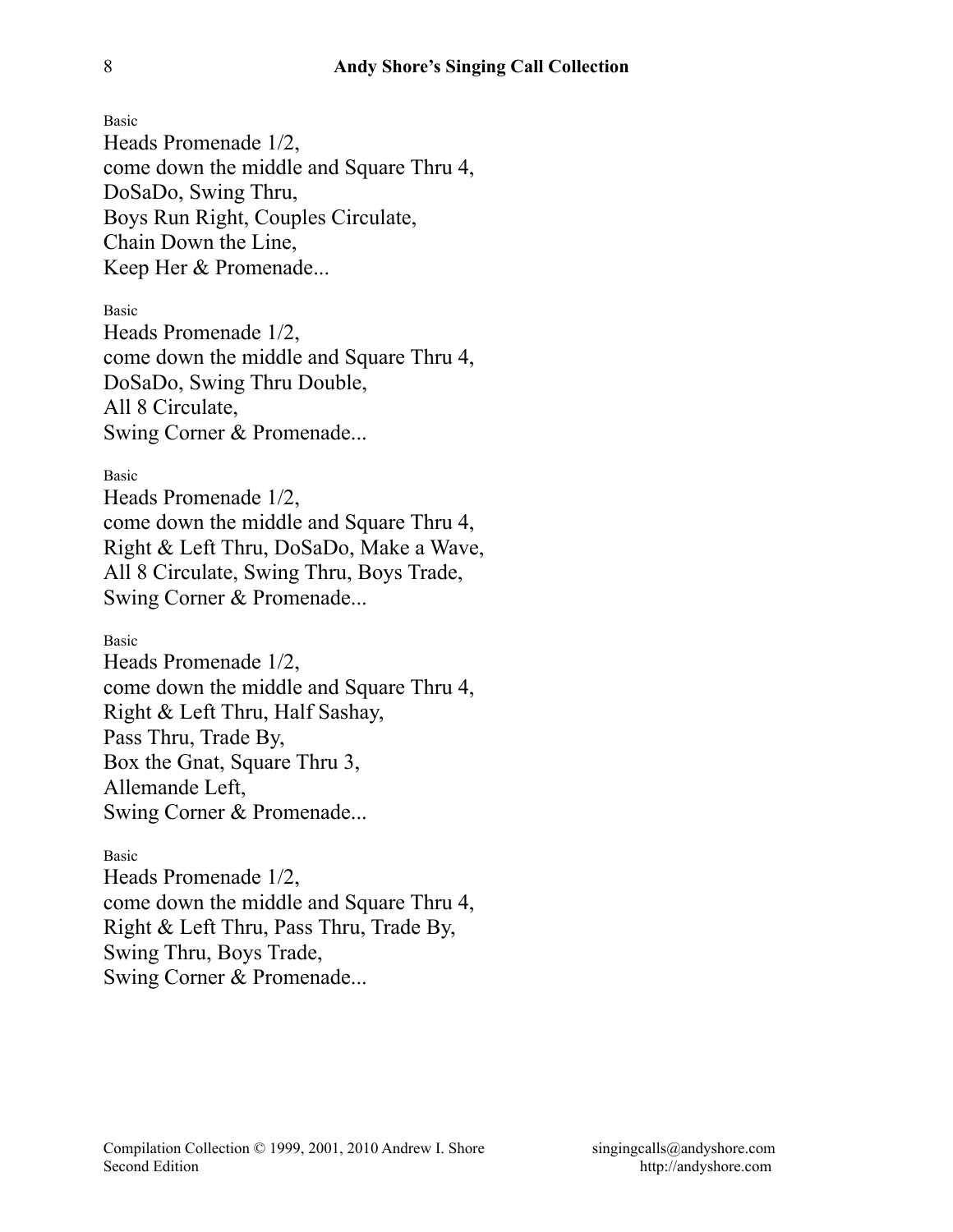Heads Promenade 1/2, come down the middle and Square Thru 4, Right & Left Thru, Rollaway, Box the Gnat, Square Thru 3, Trade By, Swing Corner & Promenade...

Basic

Heads Promenade 1/2, come down the middle and Square Thru 4, Right & Left Thru, Star Thru, Square Thru 4 more, Trade By, Swing Corner & Promenade...

Basic

Heads Promenade 1/2, come down the middle and Square Thru 4, Right & Left Thru, Touch 1/4, Girls Run Right, Box the Gnat, Square Thru 2, Trade By, Swing Corner & Promenade...

Basic

Heads Promenade 1/2, come down the middle and Square Thru 4, Right & Left Thru, Veer Left, Chain Down the Line, Square Thru 4, Trade By, Swing Corner & Promenade...

Basic

Heads Promenade 1/2, come down the middle and Square Thru 4, Right & Left Thru, Veer Left, Ferris Wheel, Centers Pass Thru, Square Thru 3, Trade By, Swing Corner & Promenade...

#### Basic

Heads Promenade 1/2, come down the middle and Square Thru 4, Right & Left Thru, Veer Left, Ferris Wheel, Centers Touch 1/4, Box Circulate - TWICE, Swing Corner & Promenade...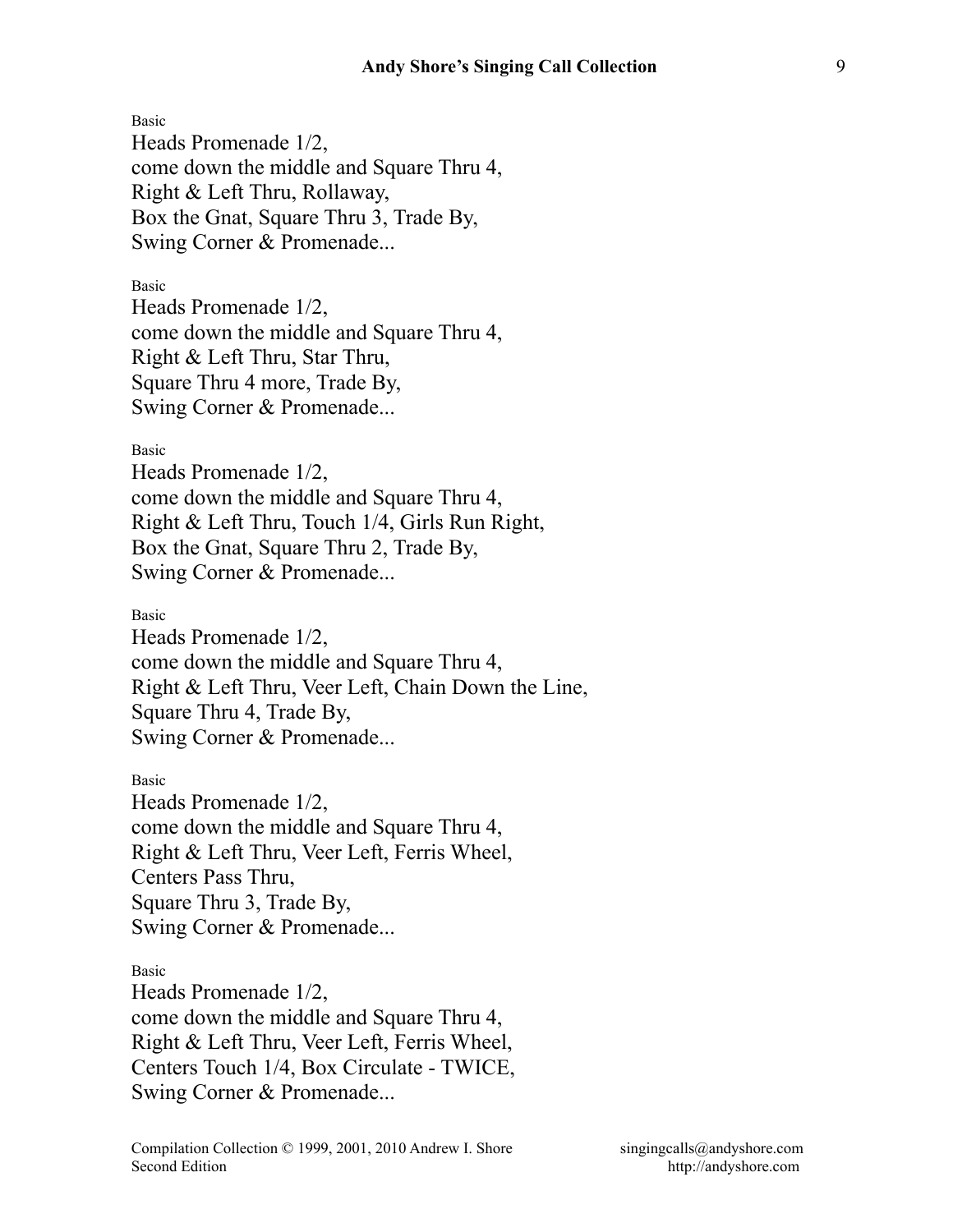Heads Promenade 1/2, come down the middle and Square Thru 4, Right & Left Thru, Veer Left, Ferris Wheel, Zoom, Double Pass Thru, Leaders Trade, Swing Corner & Promenade...

Basic

Heads Promenade 1/2, come down the middle and Square Thru 4, Swing Thru, Boys Run Right, Wheel & Deal, Square Thru 3, Trade By, Swing Corner & Promenade...

Basic

Heads Promenade 1/2, come down the middle and Square Thru 4, Swing Thru, Boys Trade, Boys Run Right, Bend the Line, Star Thru, Pass Thru, Trade By, Swing Corner & Promenade...

Basic

Heads Promenade 1/2, come down the middle and Square Thru 4, Swing Thru, Swing Thru Again, All 8 Circulate, Swing Corner & Promenade...

Basic Heads Promenade 1/2, come down the middle and Touch 1/4, Boys Run Right, Right & Left Thru, Veer Left, Couples Circulate, Chain Down the Line, Square Thru 3, Swing Corner & Promenade...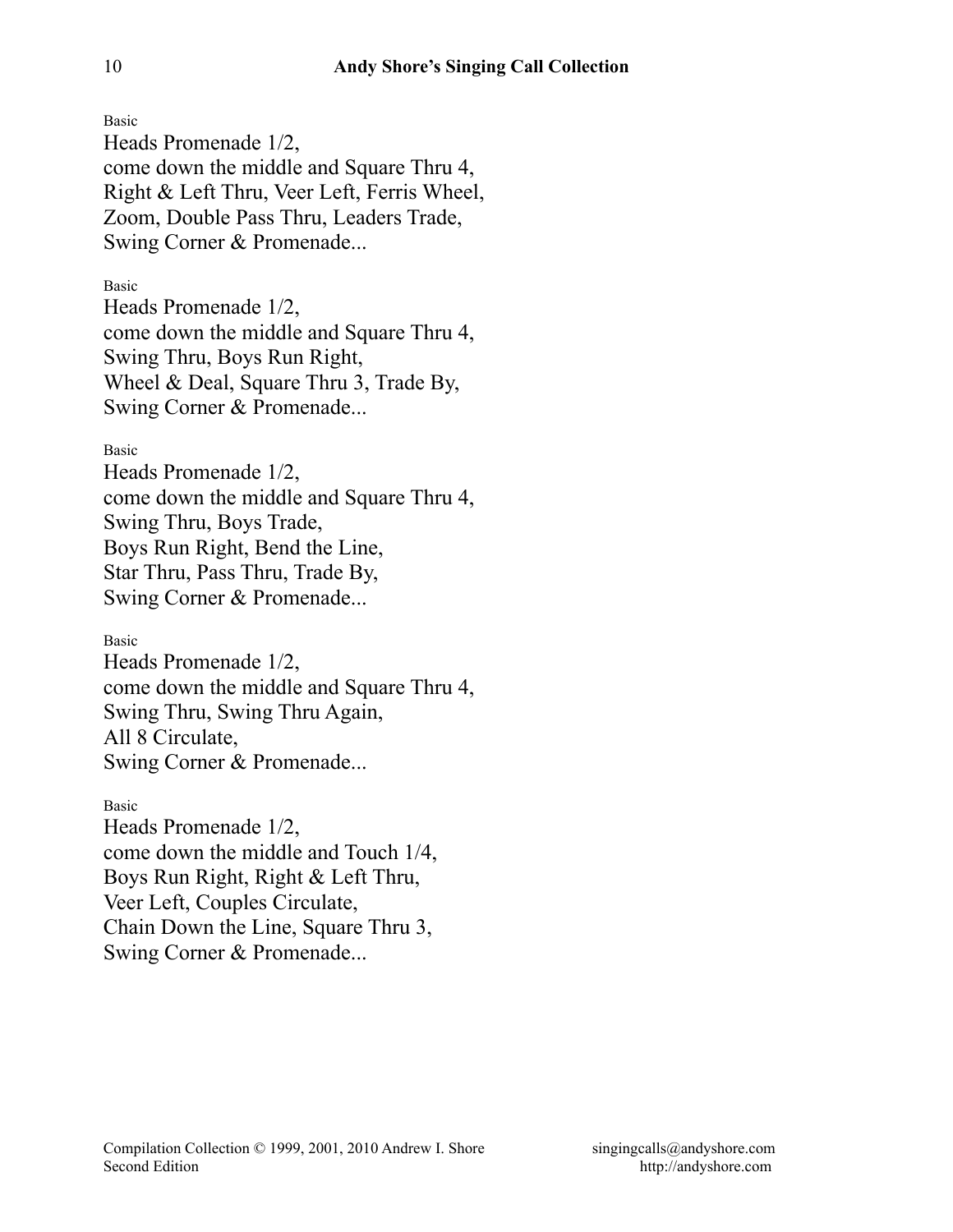Basic Heads Promenade 1/2, come down the middle and Touch 1/4, Boys Run Right, Right & Left Thru, Veer Left, Couples Circulate, Chain Down the Line, Touch 1/4, Girls Run Right, Swing Corner & Promenade...

#### Basic

Heads Promenade 1/2, Sides Right & Left Thru, Square Thru 3, Separate around 1 to a Line, Star Thru, Zoom, Centers Square Thru 3, Swing Corner & Promenade...

#### Basic

Heads Promenade 1/2, Sides Right & Left Thru, Square Thru 4, DoSaDo, Make a Wave, All 8 Circulate Twice, Swing Corner & Promenade...

#### Basic

Heads Right & Left Thru, Star Thru, Pass Thru, Right & Left Thru, Veer Left, Chain Down the Line, Star Thru, Swing Corner & Promenade...

Basic Heads Rollaway, Star Thru, DoSaDo, Square Thru 3, Trade By, Right & Left Thru, Rollaway, Swing Corner & Promenade...

Basic Heads Rollaway, Star Thru, Right & Left Thru, Dive Thru Pass Thru, DoSaDo, Swing Corner & Promenade...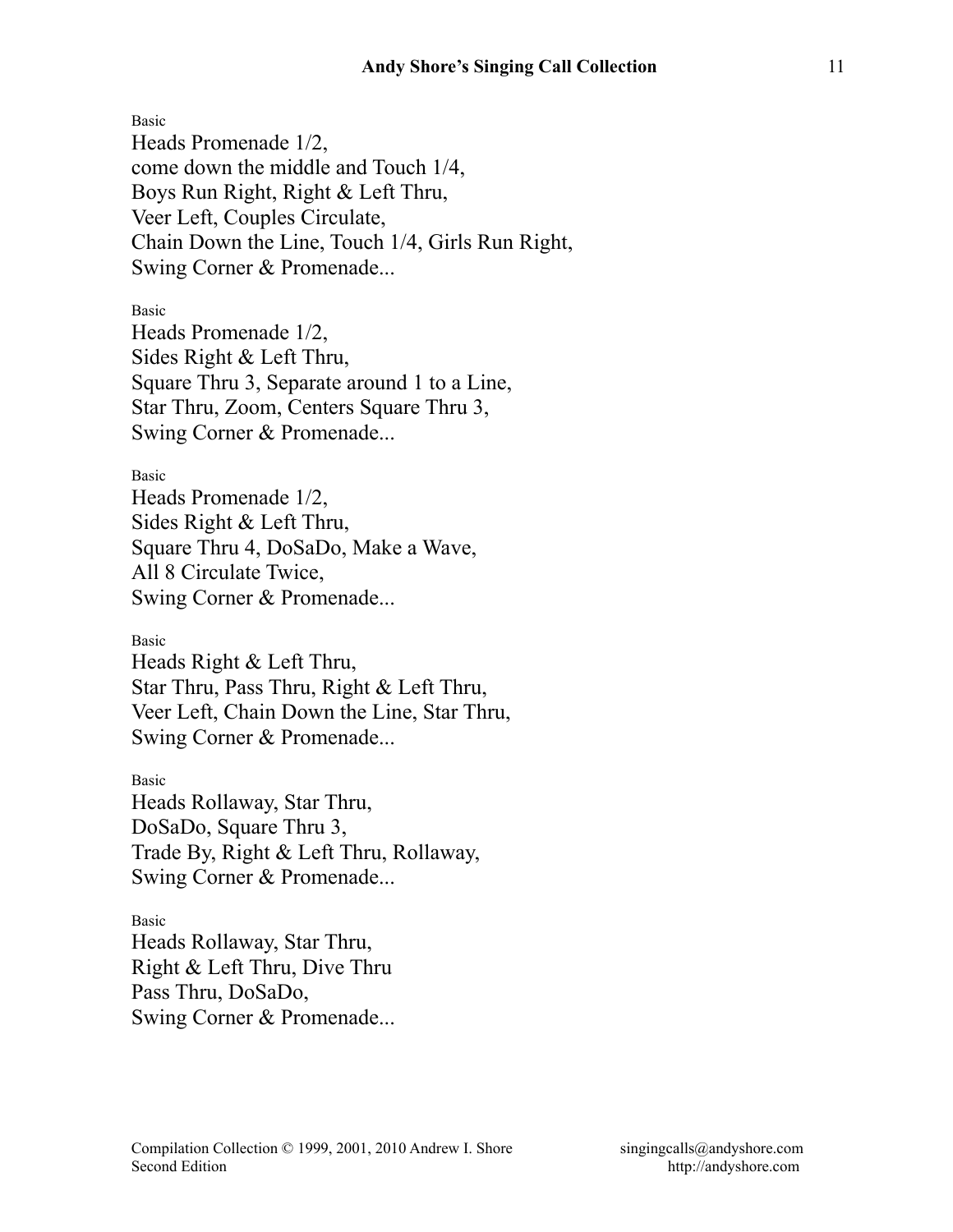Heads Square Thru 4, DoSaDo, Swing Thru, Boys Run Right, Bend the Line, Reverse Flutterwheel, Star Thru, Swing Corner & Promenade...

### Basic

Heads Square Thru 4, DoSaDo, Swing Thru, Boys Run Right, Bend the Line, Right & Left Thru, Flutterwheel, Star Thru, Swing Corner & Promenade...

### Basic

Heads Square Thru 4, DoSaDo, Swing Thru, Boys Run Right, Couples Circulate, Ferris Wheel, Double Pass Thru, Leaders Trade, Swing Corner & Promenade...

### Basic

Heads Square Thru 4, DoSaDo, Swing Thru, Boys Run Right, Couples Circulate, Ferris Wheel, Zoom, Centers Square Thru 3, Swing Corner & Promenade...

Basic

Heads Square Thru 4, DoSaDo, Swing Thru, Boys Run Right, Couples Circulate, Girls Trade, Bend the Line, (or Chain Down the Line) Star Thru, Pass Thru, Trade By, Swing Corner & Promenade...

### Basic

Heads Square Thru 4, DoSaDo, Swing Thru, Boys Run Right, Couples Circulate, Girls Trade, Bend the Line, Pass the Ocean, All 8 Circulate, Swing Corner & Promenade...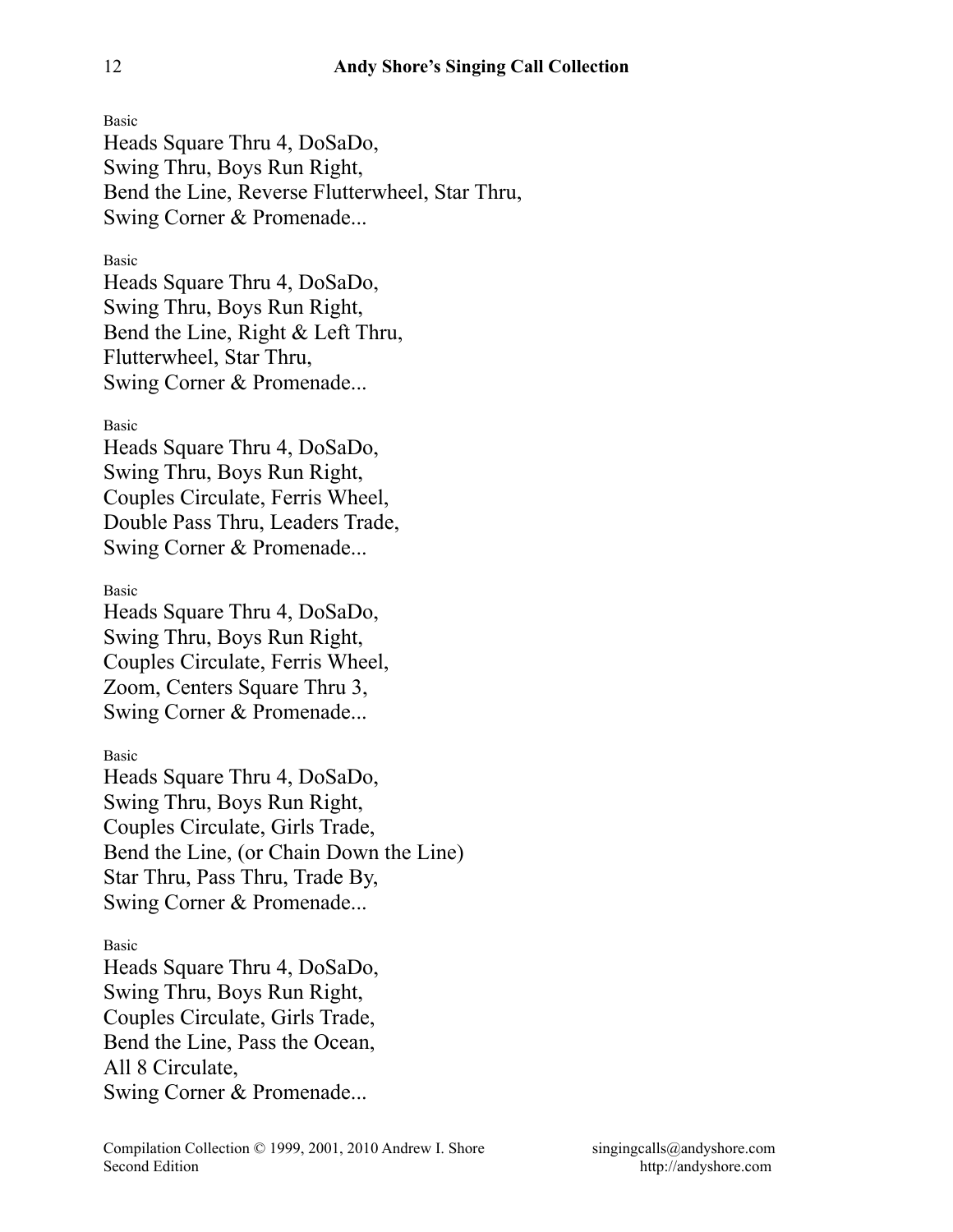Heads Square Thru 4, DoSaDo, Swing Thru, Boys Run Right, Couples Circulate, Girls Trade, Bend the Line, Star Thru, Pass Thru, Trade By, Swing Corner & Promenade...

Basic

Heads Square Thru 4, DoSaDo, Swing Thru, Boys Run Right, Couples Circulate, Wheel & Deal, Pass Thru, Trade By, Swing Corner & Promenade...

Basic

Heads Square Thru 4, DoSaDo, Swing Thru, Boys Run Right, Ferris Wheel, Centers Centers Pass Thru, Right & Left Thru, Rollaway, Swing Corner & Promenade...

Basic

Heads Square Thru 4, DoSaDo, Swing Thru, Boys Run Right, Ferris Wheel, Centers Pass Thru, Star Thru, Square Thru 3, Swing Corner & Promenade...

Basic

Heads Square Thru 4, DoSaDo, Swing Thru, Boys Run Right, Ferris Wheel, Centers Right & Left Thru - A Full Turn Swing Corner & Promenade...

Basic

Heads Square Thru 4, DoSaDo, Swing Thru, Boys Trade, Boys Run Right, Bend the Line, Square Thru 3 Swing Corner & Promenade...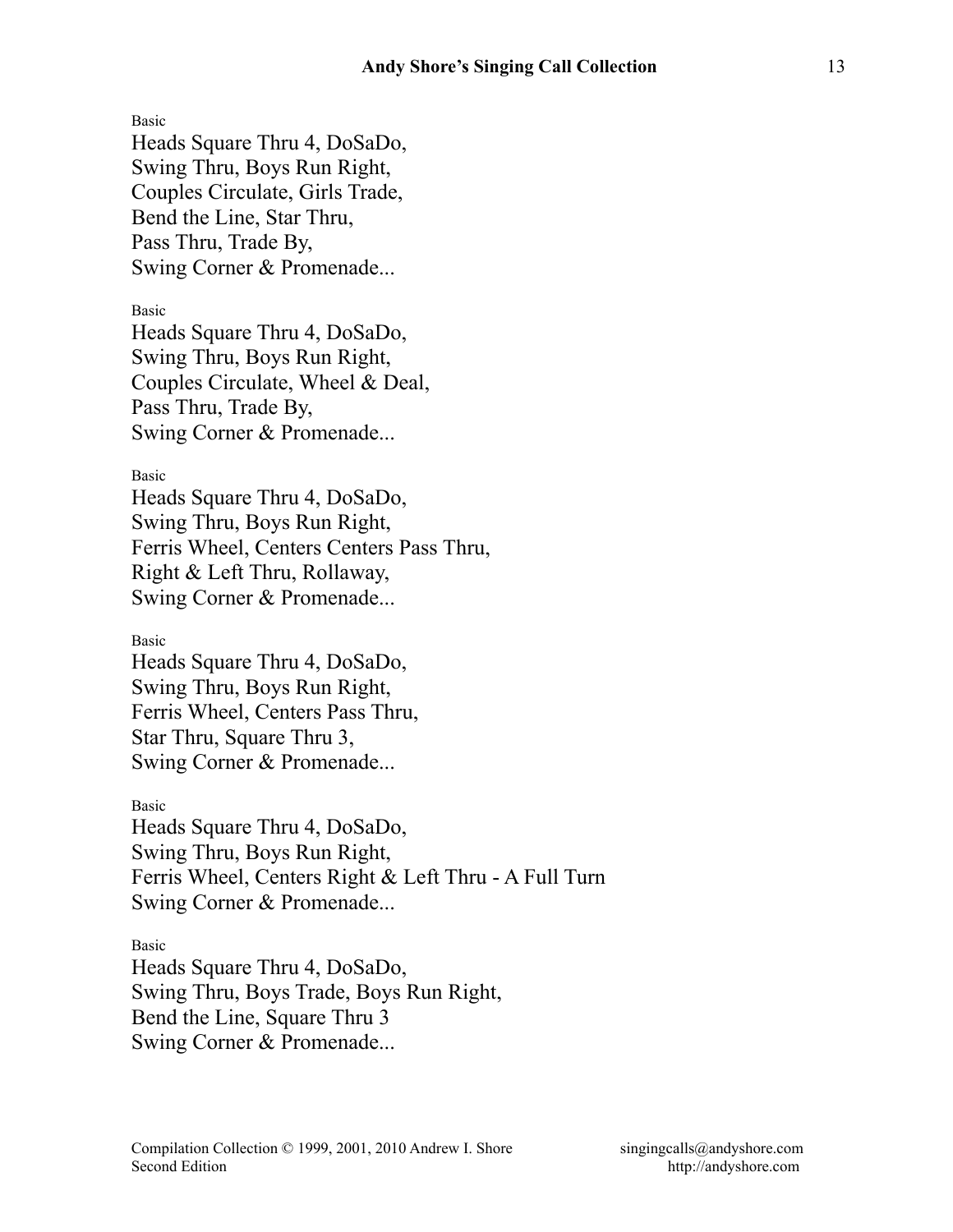Heads Square Thru 4, DoSaDo, Swing Thru, Boys Trade, Boys Run Right, Chain Down the Line, Pass the Ocean, Swing Thru, Swing Corner & Promenade...

Basic

Heads Square Thru 4, DoSaDo, Touch 1/4, Split Circulate, Boys Run Right, Right & Left Thru, Pass the Ocean, Swing Thru, Swing Corner & Promenade...

Basic

Heads Square Thru 4, Right & Left Thru, Veer Left, Couples Circulate, Chain Down the Line, Star Thru, Pass Thru, Trade By, Swing Corner & Promenade...

Basic

Heads Square Thru 4, Right & Left Thru, Veer Left, Couples Circulate, Ferris Wheel, Double Pass Thru, Leaders Trade, Star Thru, Square Thru 3, Swing Corner & Promenade...

Basic

Heads Square Thru 4, Right & Left Thru, Veer Left, Couples Circulate, Wheel & Deal, Right & Left Thru, Square Thru 3, Trade By, Swing Corner & Promenade...

Basic

Heads Square Thru 4, with the Sides you make a Right Hand Star, Heads Star Left in the middle to the same 2 do a Right & Left Thru, Swing Thru, Swing Thru again, Swing Corner & Promenade...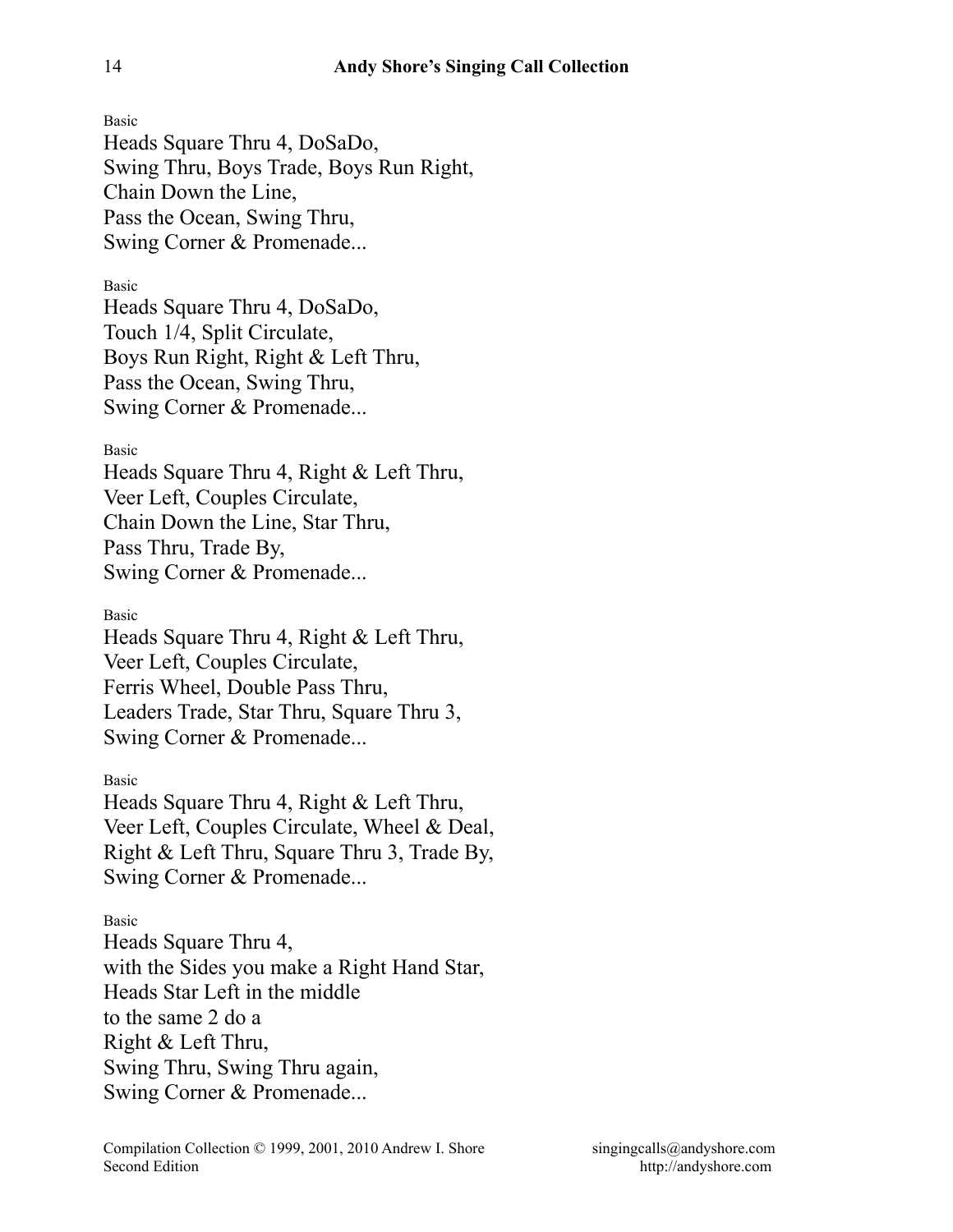Heads Square Thru 4, Sides Rollaway, DoSaDo, Swing Thru, Boys Run Right, Pass Thru, Wheel & Deal, Double Pass Thru, Leaders Trade, Swing Corner & Promenade...

Basic

Heads Square Thru 4, Sides Rollaway, Swing Thru, Boys Run Right, Right & Left Thru, Pass Thru, Wheel & Deal, Centers Square Thru 3, Swing Corner & Promenade...

Basic

Heads Square Thru 4, Split 2 Around 1 to a Line, Box the Gnat, Right & Left Thru, Flutterwheel, Sweep 1/4 more, Pass Thru, U-Turn Back, Swing Corner & Promenade...

Basic

Heads Square Thru 4, Swing Thru, Boys Run Right, Couples Circulate, Chain Down the Line, Pass the Ocean, All 8 Circulate, Swing Corner & Promenade...

Basic

Heads Square Thru 4, Swing Thru, Boys Run Right, Ferris Wheel, Centers Square Thru FIVE, Swing Corner & Promenade...

Basic

Heads Star Thru, Double Pass Thru, First Couple Left, Next Right, Forward & Back, Pass Thru, Wheel & Deal, Centers Right & Left Thru, Pass Thru, Swing Thru, Boys Trade, Swing Corner & Promenade...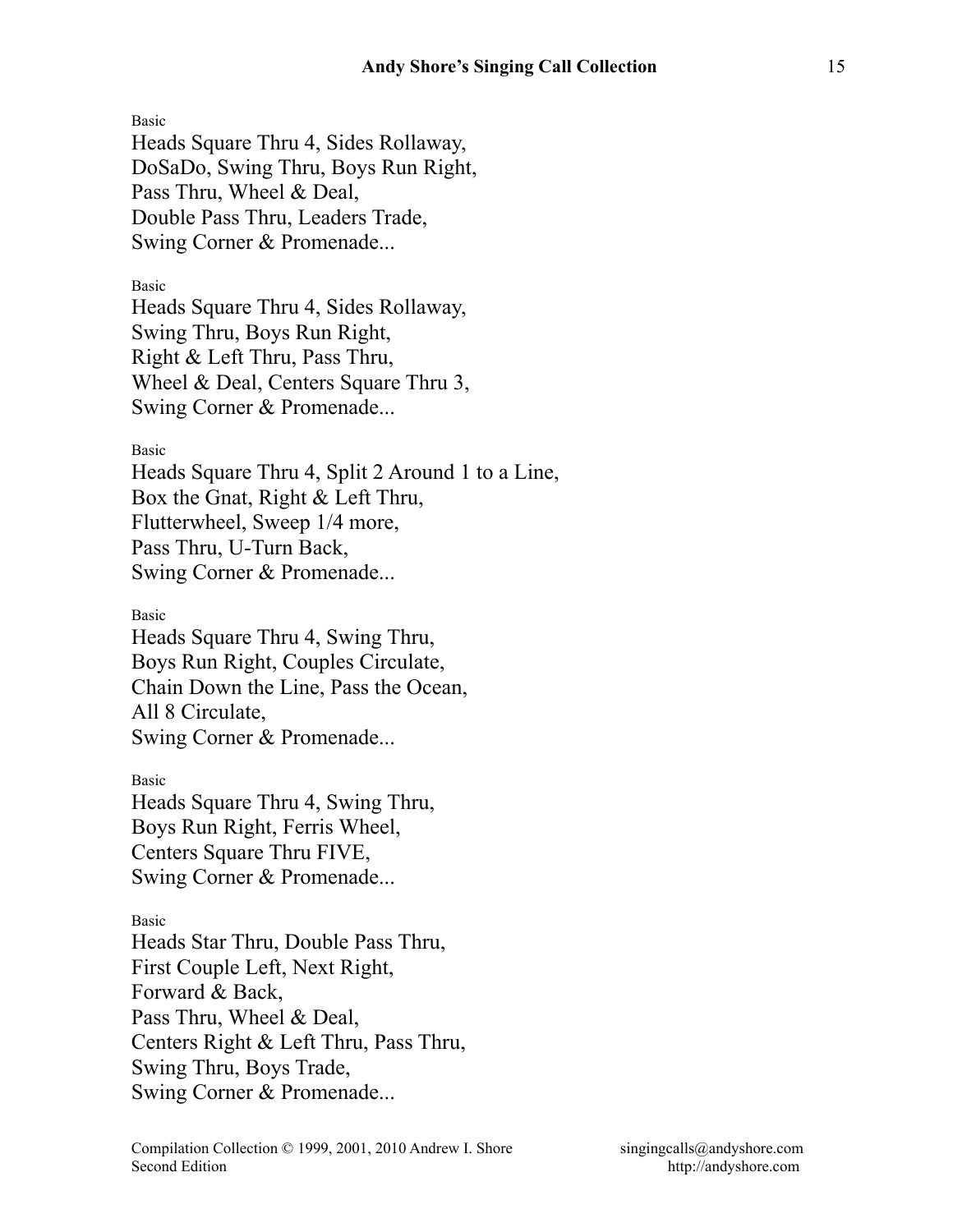Basic (unusual) 4 Ladies Chain Across, Heads Right & Left Thru & Rollaway, Join Hands and Circle Left, 4 Girls Pass Thru - both Turn Left go Single File, 4 Boys Pass Thru, Swing Corner & Promenade...

Basic (circle, traditional) 4 Ladies Chain Across, Turn and Chain 'em right back home, Put the Ladies Center - back to back Boys Promenade the outside track, meet your partner Do Paso take your Corner, Promenade...

Basic (tuff) Heads Box the Gnat, Square Thru 4, Touch 1/4, Split Circulate, Boys Run Right, Wheel & Deal, Pass Thru, Trade By, Swing Corner & Promenade...

Basic (tuff) Heads Flutterwheel, Sweep 1/4 more, Pass Thru, Swing Thru, Girls Circulate, Boys Trade (Acey Deucey), Boys Run Right, Bend the Line, Right & Left Thru, Ladies Lead - Double Pass Thru, Ladies go LEFT, Boys go Right, Swing Corner & Promenade...

Basic (tuff) Heads Pass the Ocean, Extend, Recycle, Reverse Flutterwheel, Veer Right, Ferris Wheel, Centers Wheel Around, Star Thru, Square Thru 3, Swing Corner & Promenade...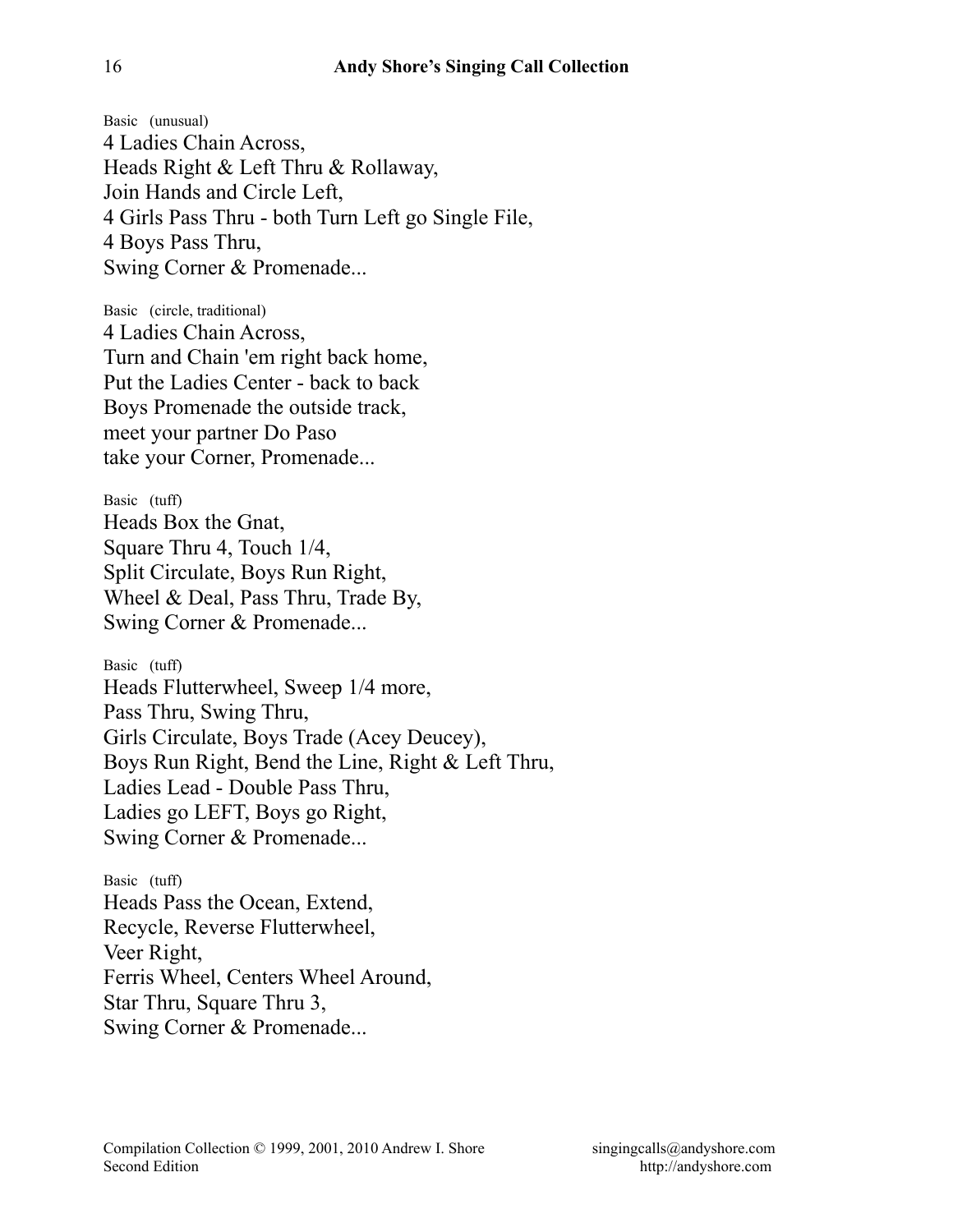Basic (tuff) Heads Pass the Ocean, Extend, Swing Thru, Boys Run Right, Ferris Wheel, Centers Square Thru 3, Split 2 Around 1 to a Line, Forward & Back, Box the Gnat, Right & Left Thru - Keep Her & Promenade...

Basic (tuff) Heads Promenade 1/2, Lead Right, Square Thru 3, Trade By, Swing Thru, Boys Run Right, Bend the Line, LEFT Touch 1/4, Column Circulate, Girls Run, Swing Corner & Promenade...

Basic (cute - workshop) Heads Promenade 1/2, come down the middle and Pass the Ocean, Extend, Swing Thru, Boys Run Right, Ferris Wheel, Centers DoSaDo - go ONCE AND A HALF, Swing Corner & Promenade...

Basic (EZ) Heads Promenade 1/2, come down the middle and Right & Left Thru, Flutterwheel, Sweep 1/4 more, Centers Pass Thru, Star Thru, Square Thru 3, Swing Corner & Promenade...

Basic (EZ) Heads Promenade 1/2, come down the middle and Right & Left Thru, Flutterwheel, Sweep 1/4 more, Pass Thru, Right & Left Thru, Dive Thru, Square Thru 3, Swing Corner & Promenade...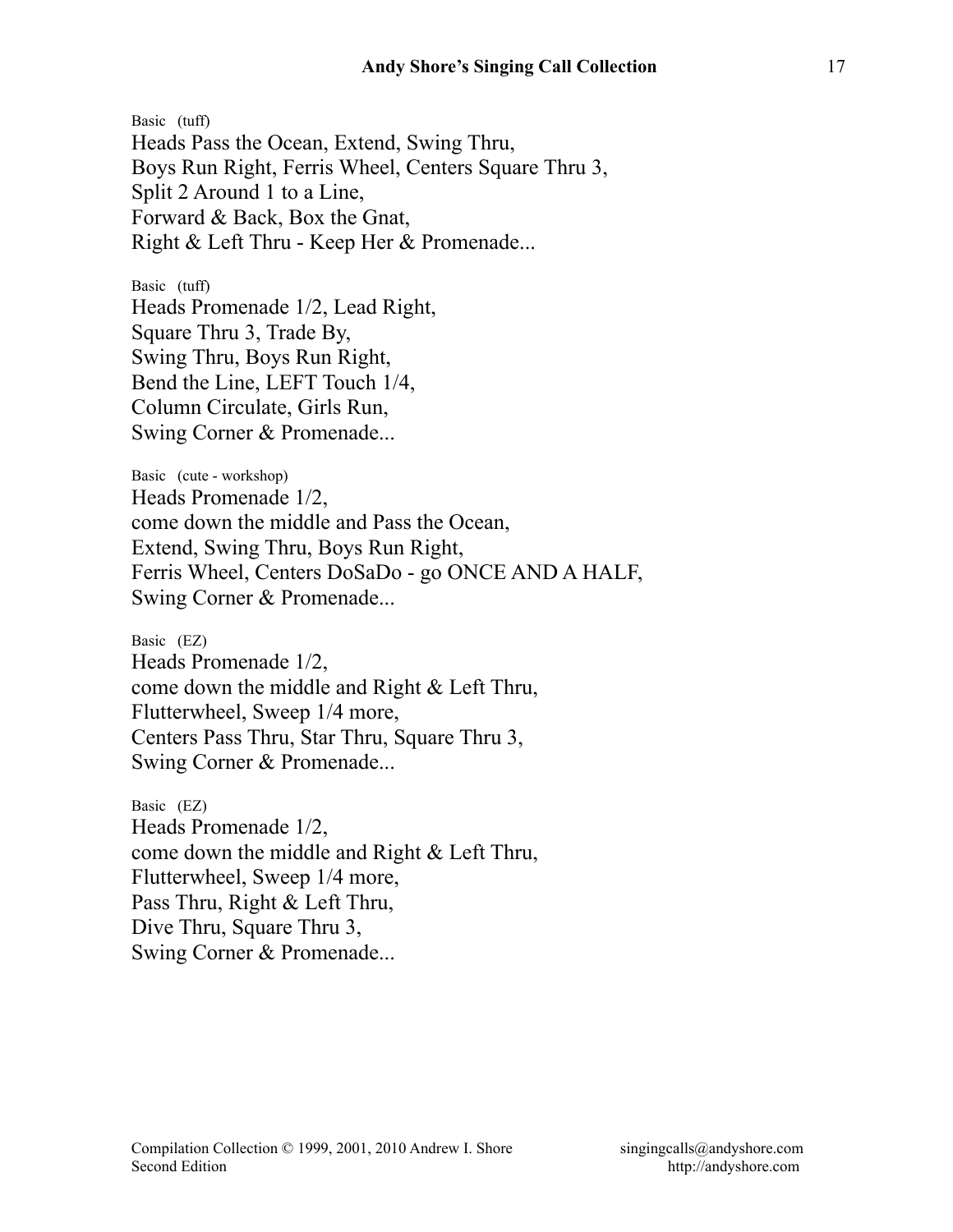Basic (EZ but different) Heads Promenade 1/2, come down the middle and Right & Left Thru, Head 2 Ladies Chain 3/4, Side Boys turn em & Roll her Away, Join Hands and Circle Left, Swing Corner & Promenade...

Basic (tuff-workshop) Heads Promenade 1/2, come down the middle and Right & Left Thru, Square Thru 4, Right & Left Thru, 3/4 DoSaDo, Boys Slither (Sashay to the Right), Wheel & Deal, Swing Corner & Promenade...

Basic (EZ) Heads Promenade 1/2, come down the middle and Square Thru 4, Right & Left Thru, Pass Thru, Trade By, Star Thru, Square Thru 3, Swing Corner & Promenade...

Basic (EZ) Heads Promenade 1/2, come down the middle and Square Thru 4, Right & Left Thru, Veer Left, Ferris Wheel, Centers Square Thru 3, Swing Corner & Promenade...

Basic (tuff - left) Heads Reverse Promenade 1/2, LEFT Square Thru 4, LEFT Swing Thru, Girls Run, Ferris Wheel - CENTERS WHEEL AROUND, Swing Corner & Promenade...

Basic (tuff) Heads Square Thru 4, DoSaDo (look her in the eye), Star Thru, Reverse Flutterwheel, Sweep 1/4 more, make a Left Hand Star - 1 FULL TURN, Boys reach back - take your Corner & Promenade...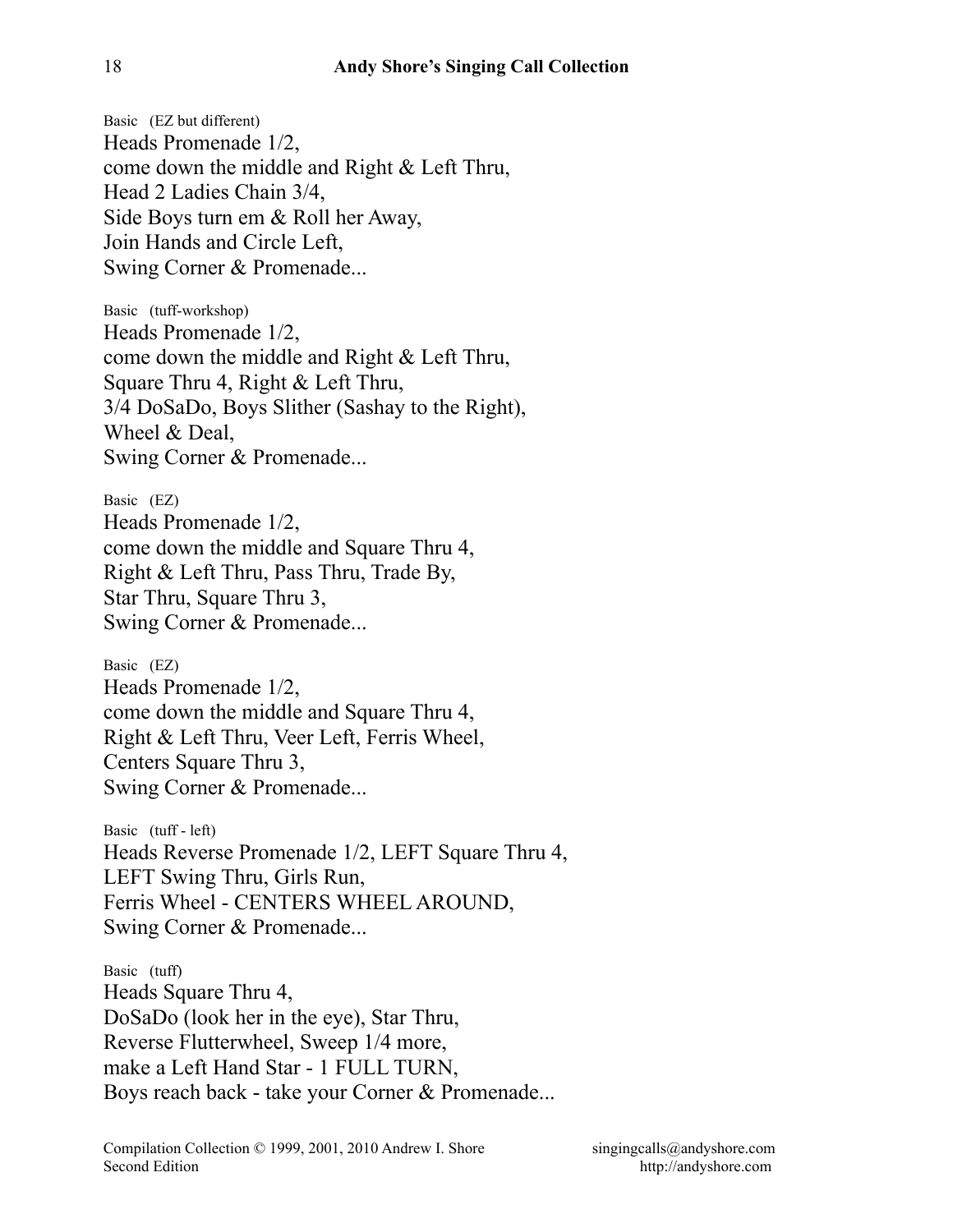# **Mainstream Figures**

MS 4 Ladies Chain 3/4, Heads Square Thru 4, Swing Thru, Boys Run Right, Wheel & Deal, Slide Thru, Square Thru 3, Allemande Left, come back & Promenade...

MS

4 Ladies Chain Across, Heads Pass the Ocean, Extend, Single Hinge, Split Circulate, Boys Run Right, Pass the Ocean, Recycle, Touch 1/4, Scoot Back, Swing Corner & Promenade...

MS

4 Ladies Chain Across, Heads Promenade 1/2, Square Thru 4, DoSaDo, Swing Thru, Boys Run Right, Half Tag, Scoot Back, Swing Corner & Promenade...

MS

4 Ladies Chain Across, Heads Promenade 1/2, come down the middle and Square Thru 4, Right & Left Thru, Touch 1/4, Scoot Back, Swing Corner & Promenade...

### MS

4 Ladies Chain Across, Heads Square Thru 4, Swing Thru, Boys Run Right, Couples Circulate, Chain Down the Line, Slide Thru, Swing Corner & Promenade...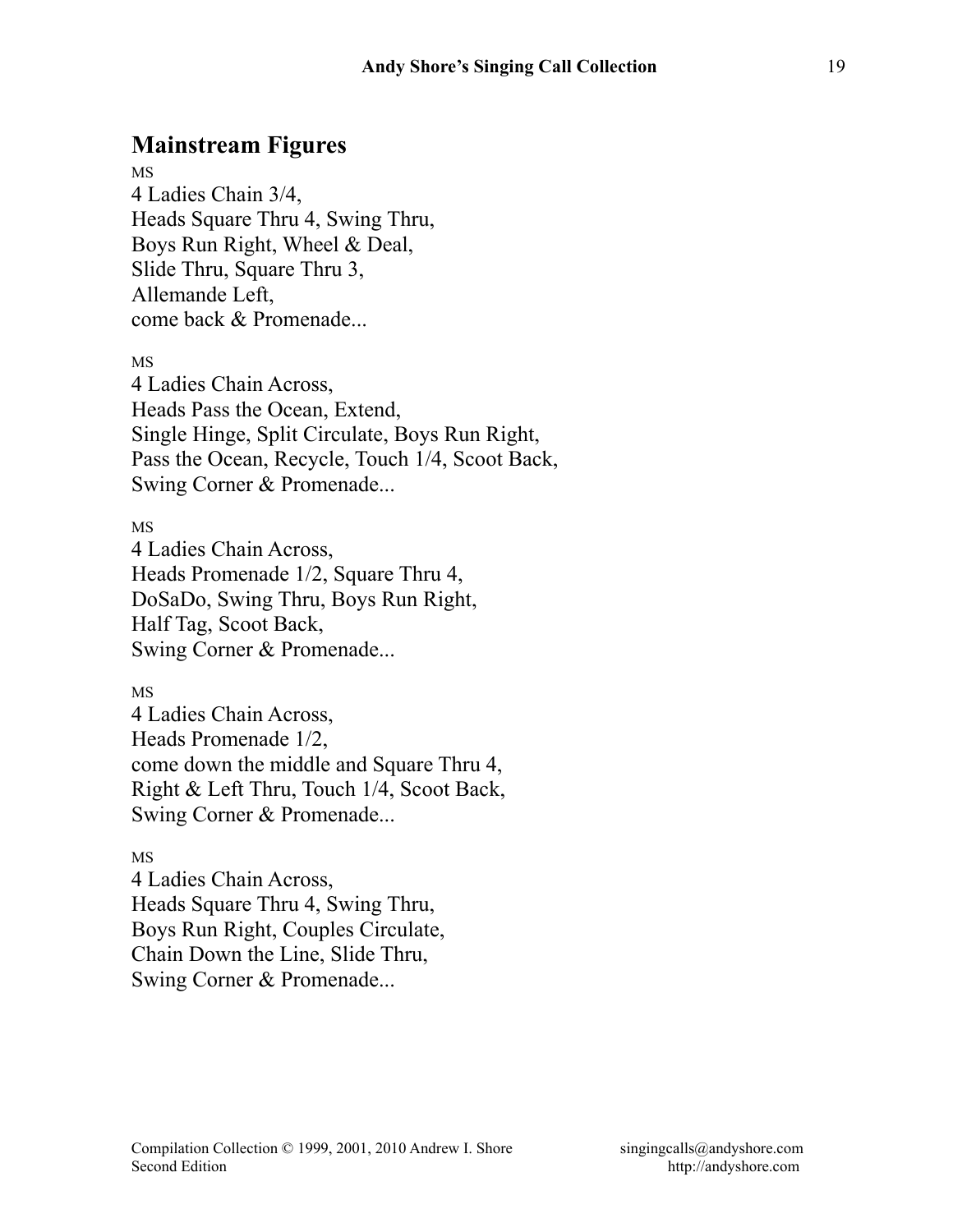All 4 Couples Rollaway, Heads Pass Thru, Separate around 1 to a Line, Star Thru, Cloverleaf, Zoom, Centers Pass Thru, Swing Corner & Promenade...

MS

Heads Flutterwheel, Sweep 1/4 more, Pass Thru, DoSaDo, Swing Thru, Spin the Top, Right & Left Thru, Pass the Ocean, Girls Trade, Boys Cross Fold, Swing Corner & Promenade...

MS

Heads Lead Right and CIRCLE LEFT 1/2 WAY ROUND, DoSaDo, Make a Wave, All 8 Circulate, Swing Thru, Boys Run Right, Tag the Line, Girls go LEFT, Boys go RIGHT, Swing Corner & Promenade...

MS

Heads Lead Right, Circle to a Line, Forward & Back, Pass the Ocean, Girls Trade, Recycle, Right & Left Thru, Square Thru 3, Swing Corner & Promenade...

MS Heads Lead Right, Circle to a Line, Forward & Back, Pass the Ocean, Scoot Back, Girls Circulate, Single Hinge, Boys Run Right, Pass the Ocean, Scoot Back, Swing Corner & Promenade...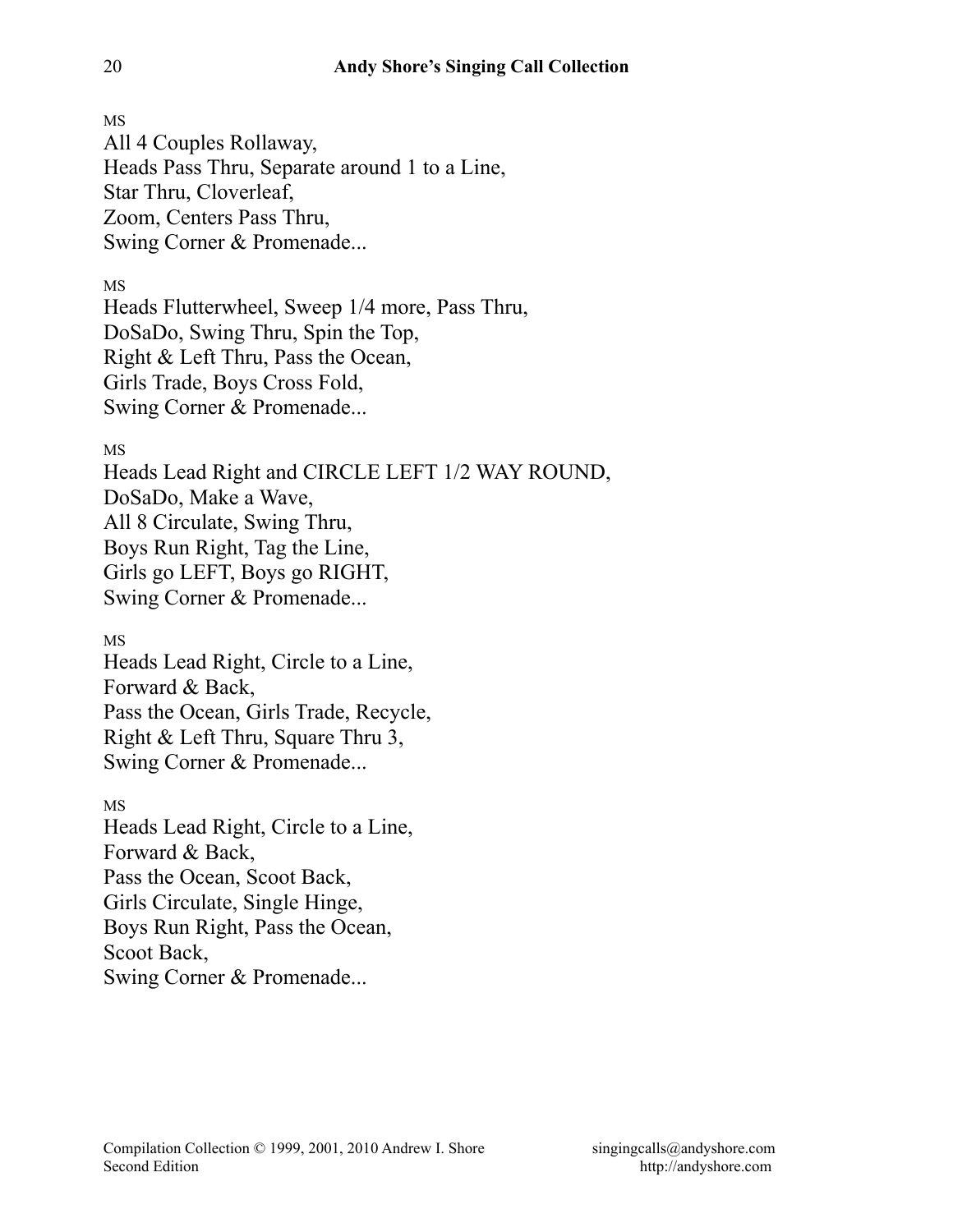MS Heads Lead Right, Circle to a Line, Forward & Back, Pass Thru, Wheel & Deal, Double Pass Thru, First 2 Left, Next 2 Right, Right & Left Thru, Star Thru, Pass Thru, Swing Corner & Promenade... MS

Heads Lead Right, Circle to a Line, Forward & Back, Touch 1/4, Column Circulate, Boys Run Right, Swing Thru, Boys Trade, Turn Thru, Allemande Left, come back & Promenade...

MS

Heads Lead Right, Right & Left Thru, Veer Left, Couples Circulate, Bend the Line, Touch 1/4, Column Circulate, Boys Run Right, Right & Left Thru, Pass to the Center (Dive Thru) Centers Square Thru 3, Swing Corner & Promenade...

MS

Heads Lead Right, Veer Left, Boys Run Right, Boys Trade, Swing Thru, Recycle, Veer Left, Bend the Line, Right & Left Thru, Touch 1/4, Circulate, Face Right, Slide Thru, Right Pull By, Allemande Left, Promenade...

MS

Heads Pass the Ocean, Center Boys Trade, Center Wave Recycle, Double Pass Thru, Cloverleaf, Centers Pass Thru, Right & Left Thru, Swing Thru, Boys Trade, Swing Corner & Promenade...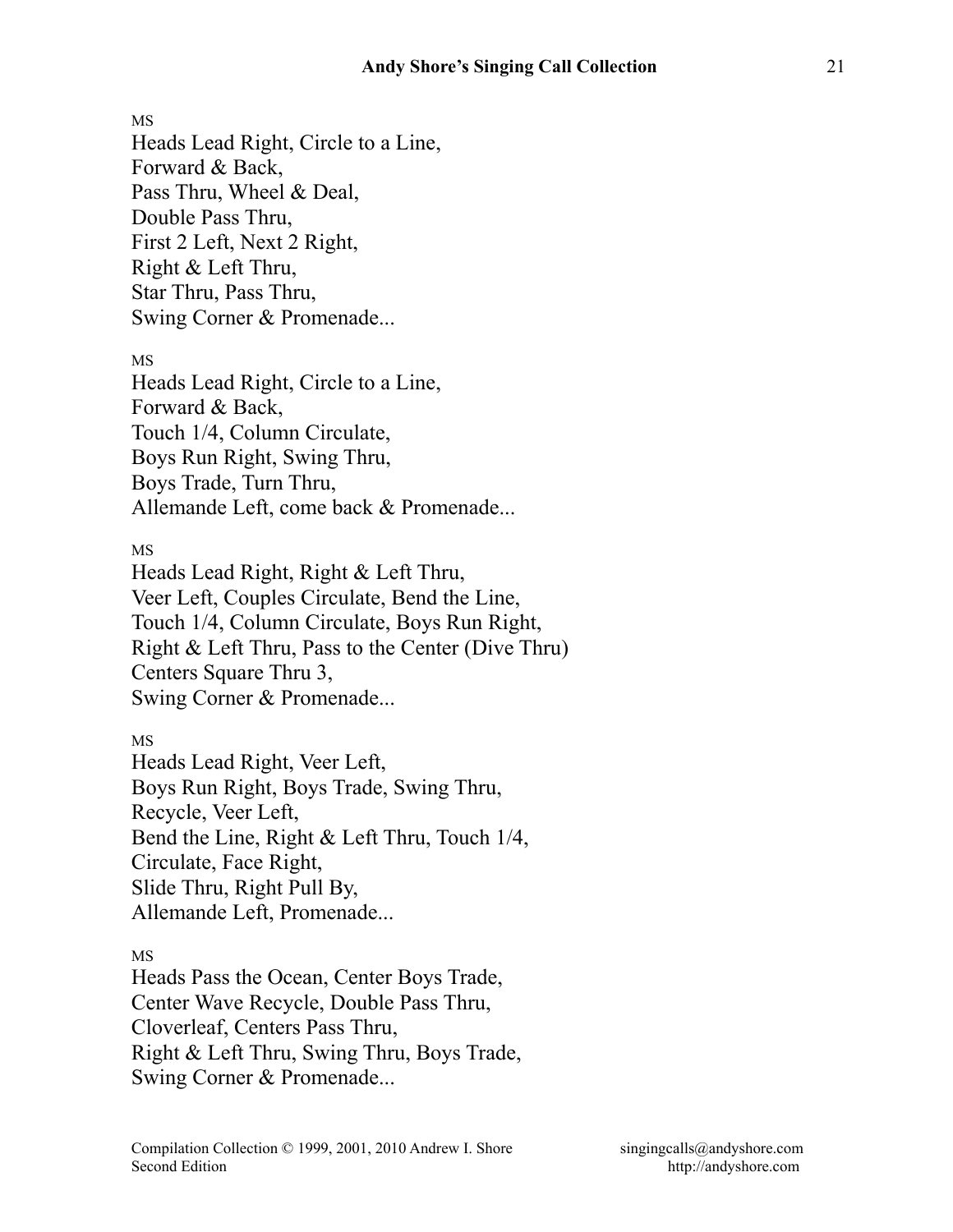Heads Pass the Ocean, Extend, Swing Thru, Boys Run Right, Half Tag, Scoot Back, Hinge, All 8 Circulate, Swing Thru, Boys Trade, Turn Thru, Allemande Left, come back & Promenade...

### MS

Heads Pass the Ocean, Girls Trade, Recycle, Pass Thru, Touch 1/4, Walk & Dodge, Partner Trade, Pass the Ocean, Swing Thru, Swing Thru Again, Boys Cross Fold, Swing Corner & Promenade...

MS

Heads Pass Thru, Partner Trade, Reverse Flutterwheel, Sweep 1/4 more, Centers Pass Thru, Square Thru 3, Trade By, Touch 1/4, Scoot Back, Swing Corner & Promenade...

### MS

Heads Pass Thru, Promenade Home, Sides Square Thru 4, Right & Left Thru, Veer Left, Ferris Wheel, Centers Pass Thru, Touch 1/4, Scoot Back, Swing Corner & Promenade...

### MS

Heads Pass Thru, Separate around 2 to a Line, Forward & Back, Touch 1/4, Boys Run Right, DoSaDo, Swing Thru, Boys Trade, Turn Thru, Allemande Left, come back & Promenade...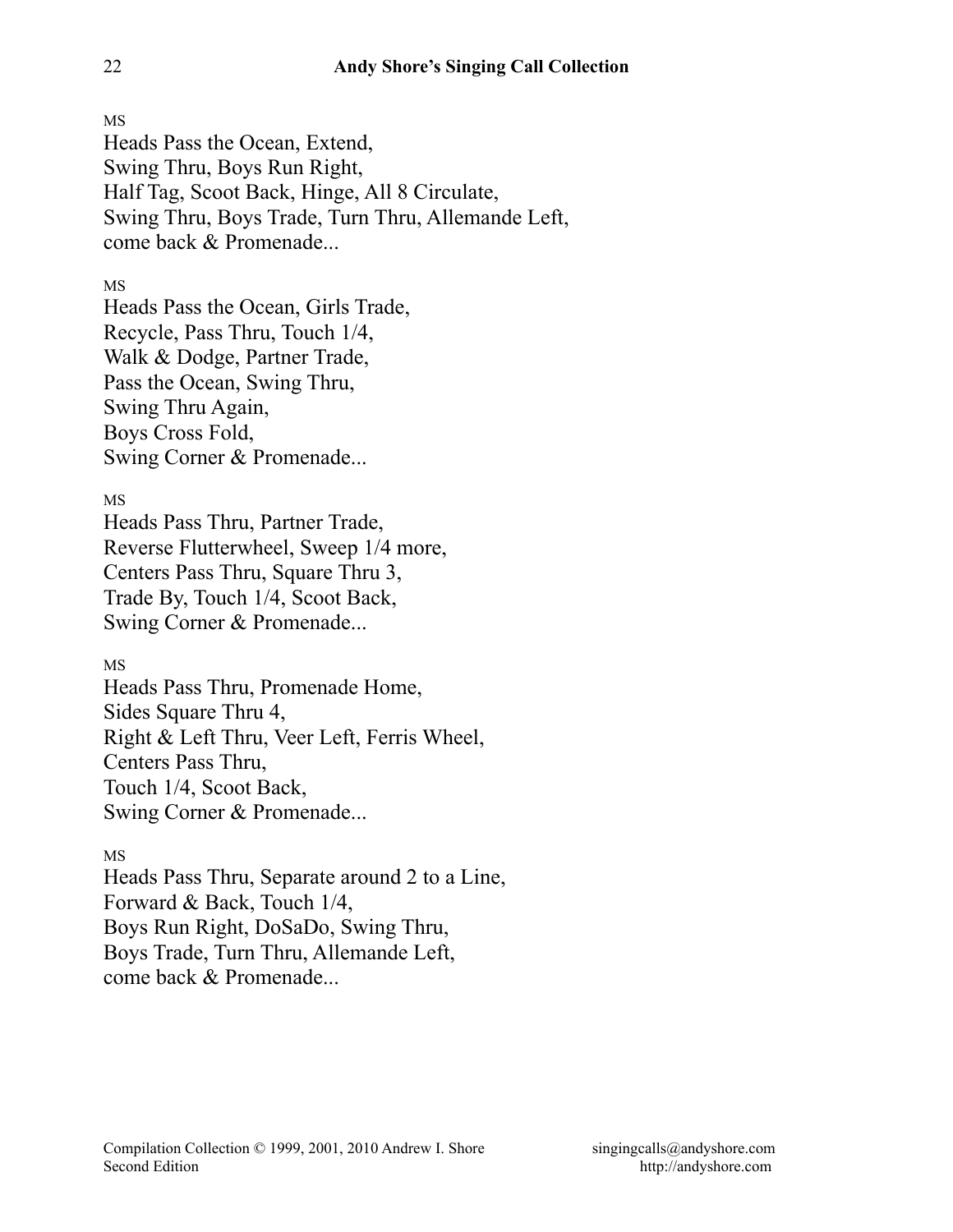MS Heads Promenade 1/2, Lead Right, Circle to a Line, Right & Left Thru, Pass Thru, Wheel & Deal, Centers Swing Thru, Turn Thru, Allemande Left (Keep Her) & Roll Promenade...

#### MS

Heads Promenade 1/2, Lead Right, DoSaDo, Swing Thru, Boys Run Right, Bend the Line, Right & Left Thru, Slide Thru, Square Thru 3, Swing Corner & Promenade...

### MS

Heads Promenade 1/2, Lead Right, Veer Left, Bend the Line, Pass Thru, Tag the Line Face In, Pass Thru, Tag the Line Face In, Star Thru, Square Thru 3, Swing Corner & Promenade...

#### MS

Heads Promenade 1/2, come down the middle and Pass the Ocean, Extend, Girls Trade, Recycle, Veer Left, Ferris Wheel, Centers Right & Left Thru FULL TURN AROUND, Swing Corner & Promenade...

#### MS

Heads Promenade 1/2, come down the middle and Pass the Ocean, Extend, Girls Trade, Recycle, Veer Left, Ferris Wheel, Centers Pass Thru, Touch 1/4, Scoot Back, Swing Corner & Promenade...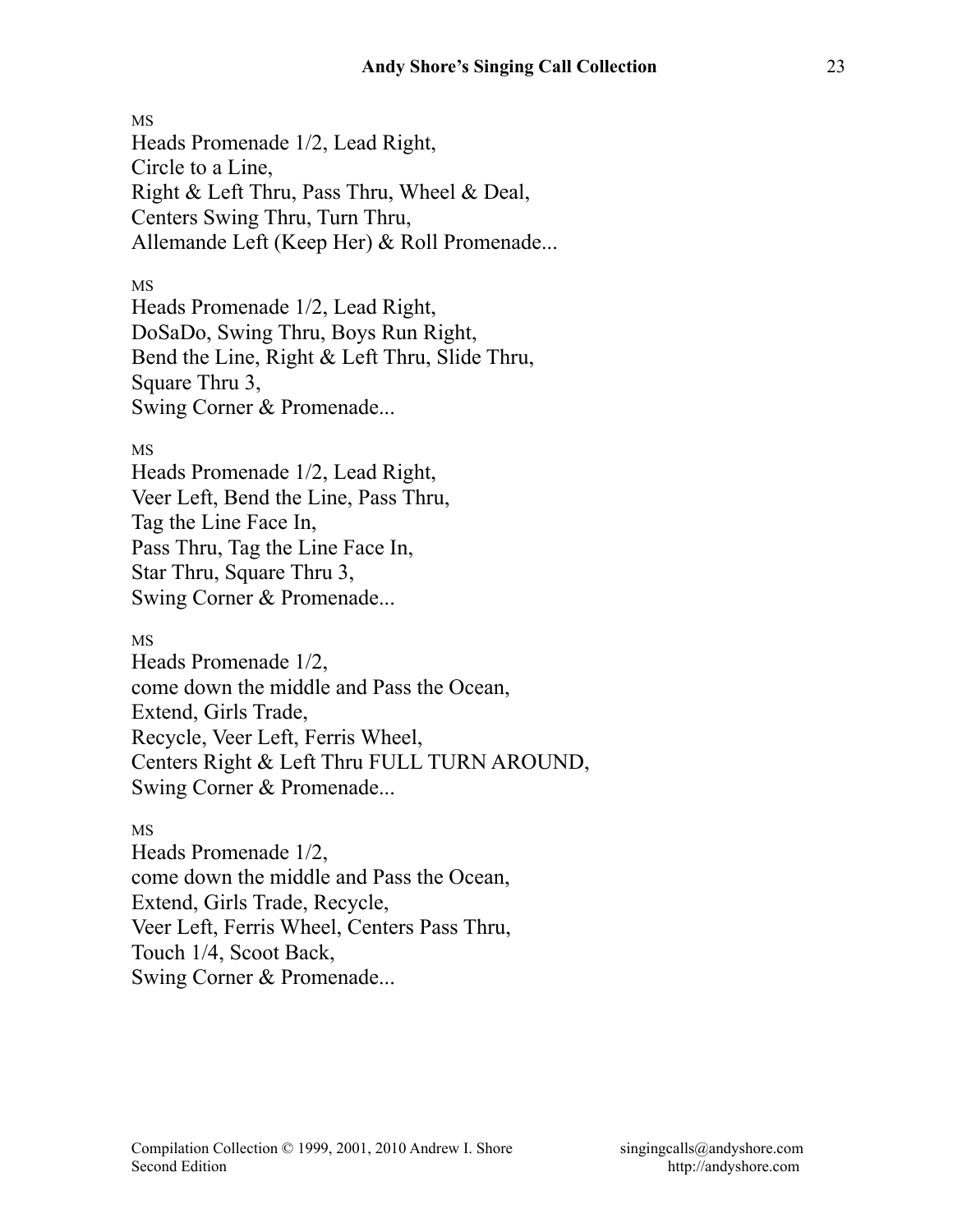Heads Promenade 1/2, come down the middle and Pass the Ocean, Extend, Girls Trade, Swing Thru, Boys Run Right, Half Tag, Split Circulate, Scoot Back, Swing Corner & Promenade...

## MS

Heads Promenade 1/2, come down the middle and Pass the Ocean, Extend, Girls Trade, Swing Thru, Spin the Top, Recycle, Square Thru 3, Swing Corner & Promenade...

### MS

Heads Promenade 1/2, come down the middle and Pass the Ocean, Extend, Hinge, Split Circulate, Boys Run Right, Right & Left Thru, Flutterwheel, Slide Thru, Swing Corner & Promenade...

### MS

Heads Promenade 1/2, come down the middle and Pass the Ocean, Extend, Single Hinge, Scoot Back, Boys Run Right, Right & Left Thru, Flutterwheel, Reverse Flutterwheel, Keep Her & Promenade...

### MS

Heads Promenade 1/2, come down the middle and Pass the Ocean, Extend, Spin the Top (girl walk up), Boys Run Right, Couples Hinge, Tag the Line, Cloverleaf, Girls Turn Thru, Star Thru, Promenade...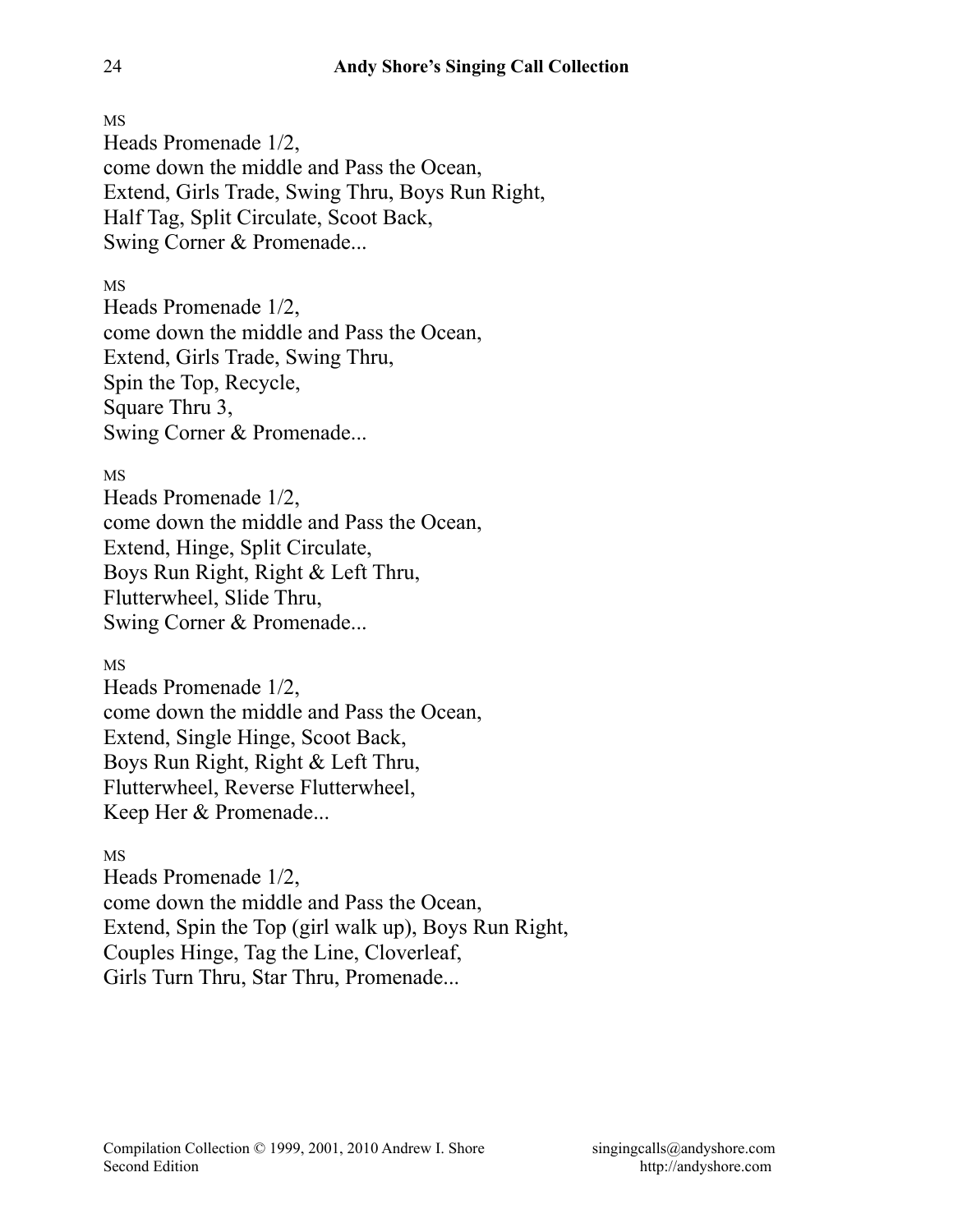Heads Promenade 1/2, come down the middle and Pass the Ocean, Extend, Swing Thru, Boys Run Right, Bend the Line, REVERSE Flutterwheel, Slide Thru, Pass Thru, Allemande Left, Swing Corner & Promenade...

MS

Heads Promenade 1/2, come down the middle and Pass the Ocean, Extend, Swing Thru, Boys Run Right, Bend the Line, Right & Left Thru, Dixie Style to a Wave, Girls Circulate, Allemande Left, come back & Promenade...

MS

Heads Promenade 1/2, come down the middle and Pass the Ocean, Extend, Swing Thru, Boys Run Right, Bend the Line, Right & Left Thru, Flutterwheel, Slide Thru, Swing Corner & Promenade...

MS

Heads Promenade 1/2, come down the middle and Pass the Ocean, Extend, Swing Thru, Boys Run Right, Bend the Line, Right & Left Thru, Pass the Ocean, Boys Cross Fold, Swing Corner & Promenade...

MS

Heads Promenade 1/2, come down the middle and Pass the Ocean, Extend, Swing Thru, Boys Run Right, Ferris Wheel, Centers Pass Thru, Touch 1/4, Scoot Back, Swing Corner & Promenade...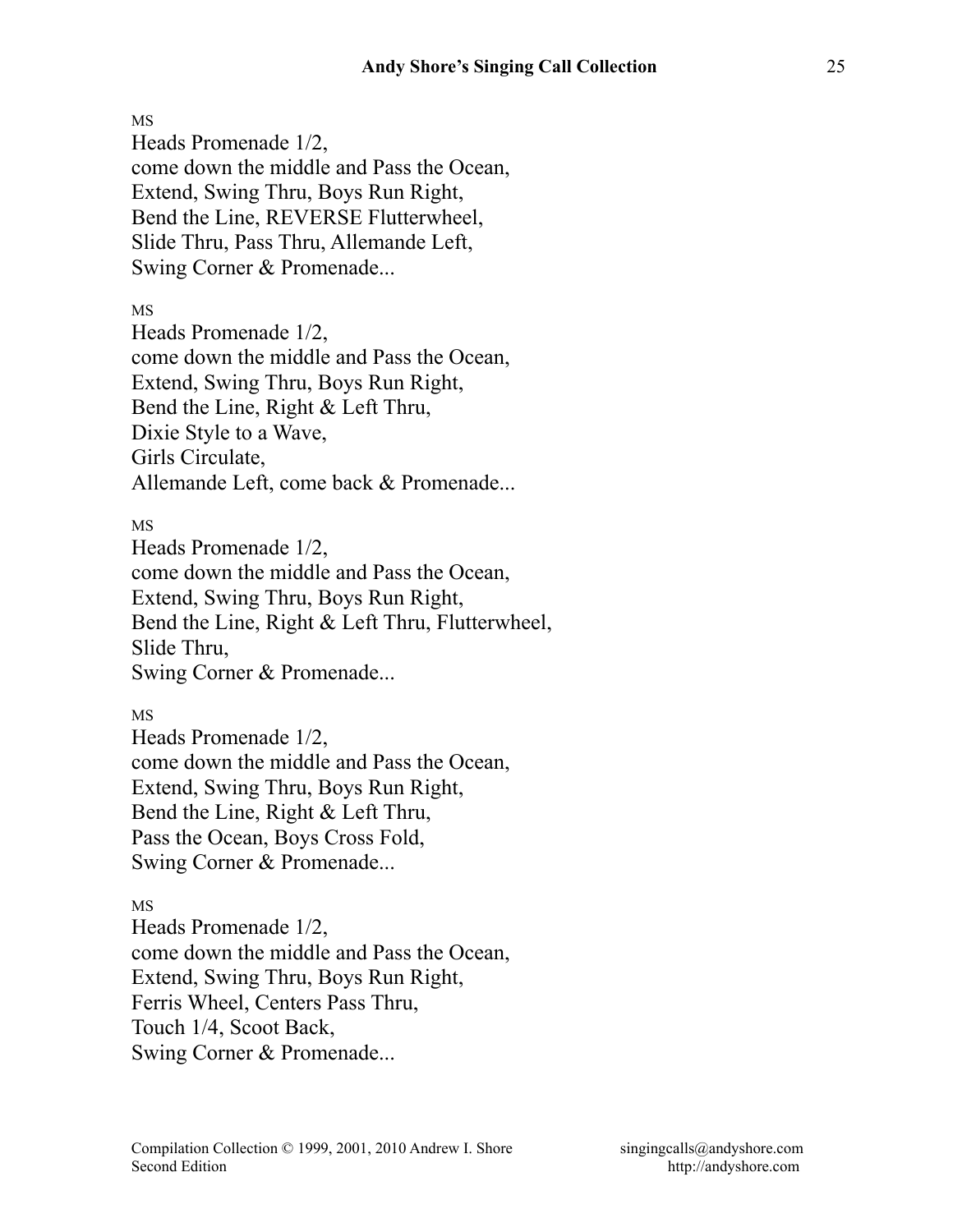MS Heads Promenade 1/2, come down the middle and Pass the Ocean, Extend, Swing Thru, Boys Run Right, Half Tag, Scoot Back, Boys Fold, Double Pass Thru, Girls U-Turn Back, Swing Corner & Promenade...

MS

Heads Promenade 1/2, come down the middle and Pass the Ocean, Extend, Swing Thru, Boys Run Right, Half Tag, Scoot Back, Boys Run Right, Slide Thru, Box the Gnat, Swing Corner & Promenade...

MS

Heads Promenade 1/2, come down the middle and Pass the Ocean, Extend, Swing Thru, Boys Run Right, Half Tag, Scoot Back, Boys Run Right, Slide Thru, Swing Corner & Promenade...

MS

Heads Promenade 1/2, come down the middle and Pass the Ocean, Extend, Swing Thru, Boys Run Right, Half Tag, Walk & Dodge, Partner Trade, Pass the Ocean, Recycle, Swing Corner & Promenade...

## MS

Heads Promenade 1/2, come down the middle and Pass the Ocean, Extend, Swing Thru, Boys Run Right, Half Tag, Walk & Dodge, Partner Trade, Reverse Flutterwheel, Keep Her & Promenade...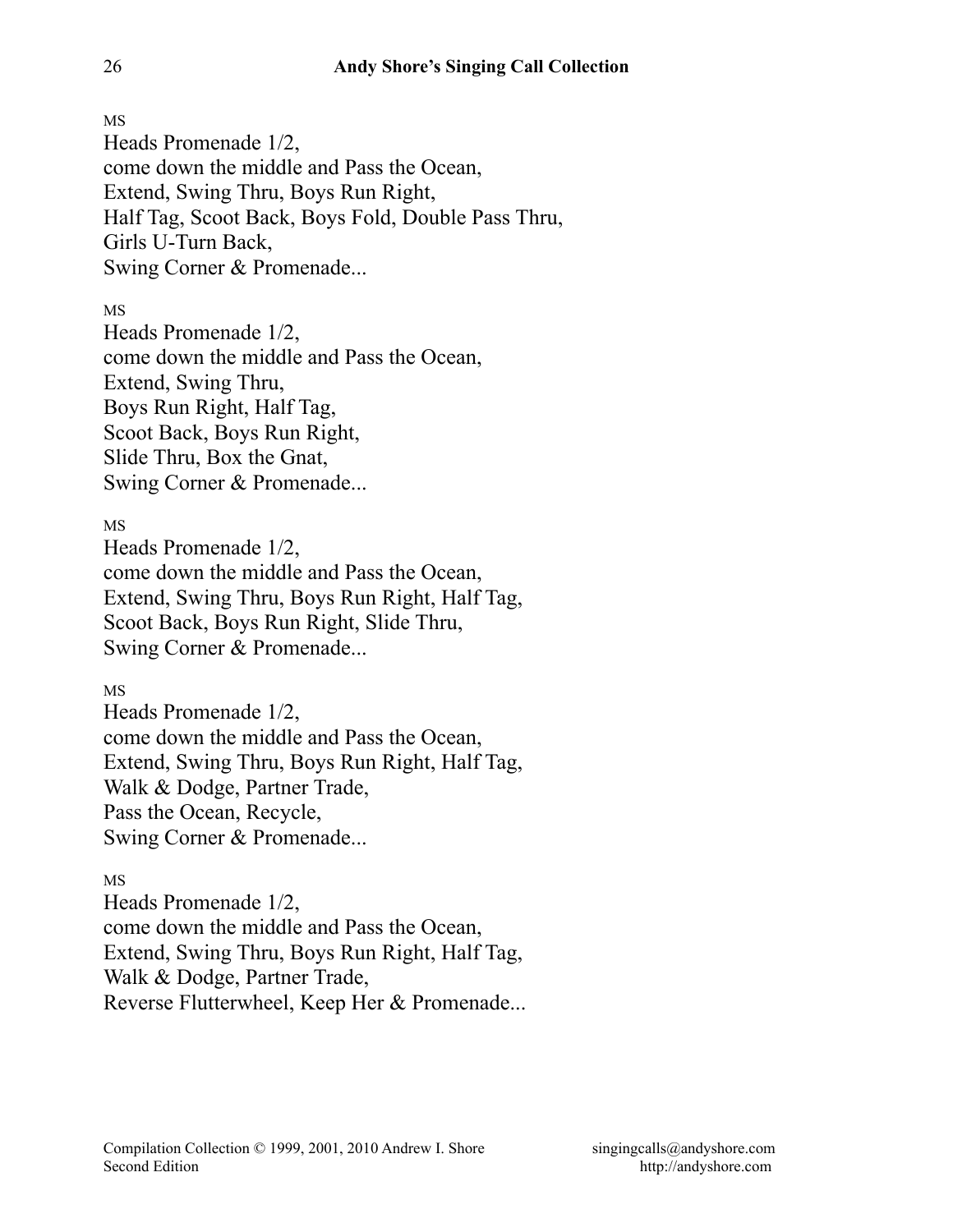Heads Promenade 1/2, come down the middle and Pass the Ocean, Extend, Swing Thru, Boys Run Right, Tag the Line, Face Right, Ferris Wheel, Centers Pass Thru, Touch 1/4, Scoot Back, Swing Corner & Promenade...

MS

Heads Promenade 1/2, come down the middle and Pass the Ocean, Extend, Swing Thru, Boys Run Right, Tag the Line, Girls U-Turn Back, Touch 1/4, Girls Trade, Swing Thru, Boys Trade, Swing Corner & Promenade...

MS

Heads Promenade 1/2, come down the middle and Pass the Ocean, Extend, Swing Thru, Boys Trade, Boys Run Right, Chain Down the Line, Pass the Ocean, Recycle, Swing Corner & Promenade...

MS

Heads Promenade 1/2, come down the middle and Pass the Ocean, Extend, Swing Thru, Boys Trade, Hinge, Split Circulate Twice, Boys Fold, Double Pass Thru, Girls Turn Back, Swing Corner & Promenade...

MS

Heads Promenade 1/2, come down the middle and Pass the Ocean, Extend, Swing Thru, Boys Trade, Single Hinge, Scoot Back, Scoot Back, Swing Corner & Promenade...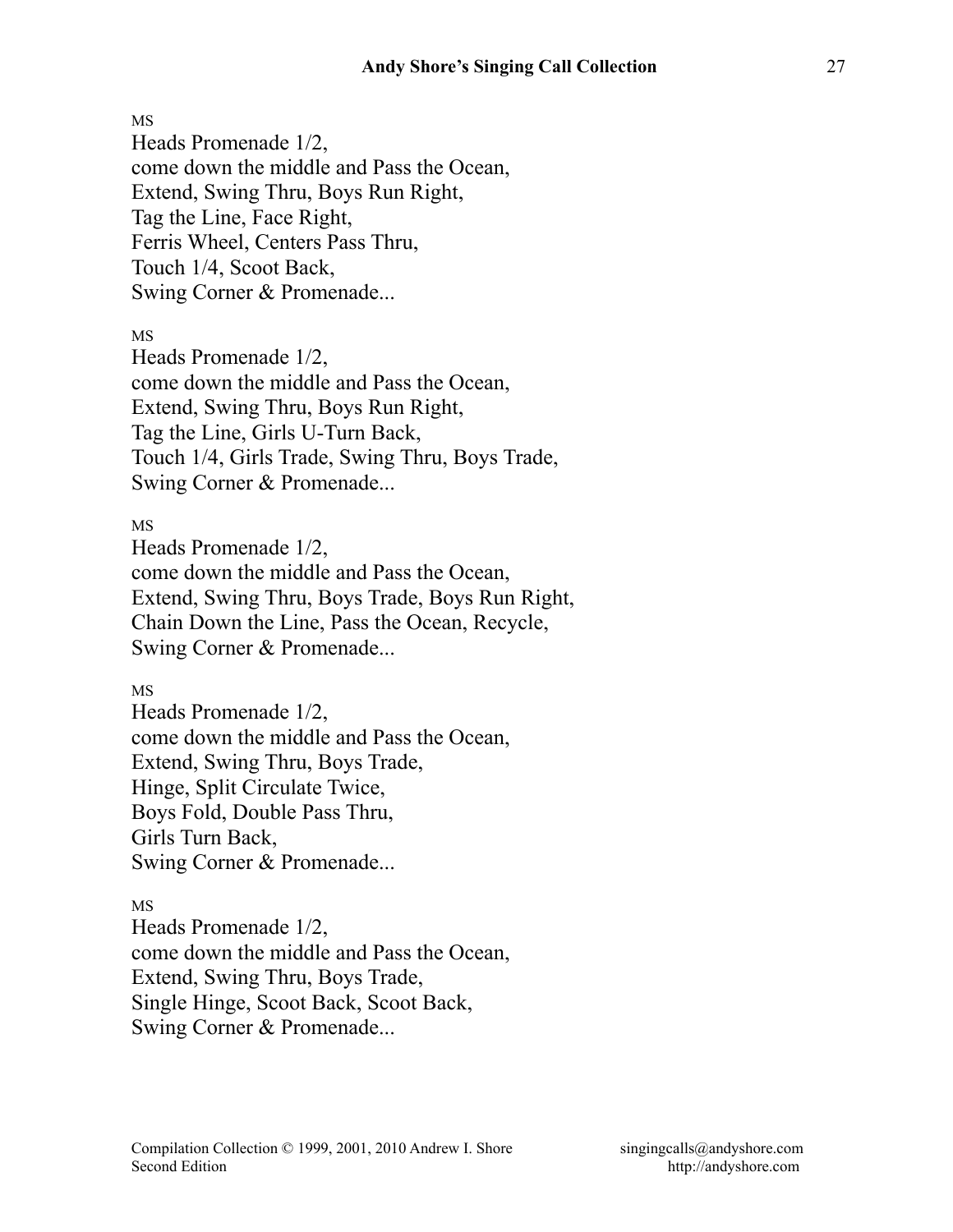Heads Promenade 1/2, come down the middle and Pass the Ocean, Extend, Swing Thru, Spin the Top, Right & Left Thru, Flutterwheel, Boys Walk Girls Dodge, Swing Corner & Promenade...

MS

Heads Promenade 1/2, come down the middle and Pass the Ocean, Extend, Swing Thru, Spin the Top, Right & Left Thru, Rollaway, Box the Gnat, Slide Thru, Swing Corner & Promenade...

MS

Heads Promenade 1/2, come down the middle and Pass the Ocean, Extend, Swing Thru, Spin the Top, Right & Left Thru, Square Thru 3, Swing Corner & Promenade...

MS Heads Promenade 1/2, come down the middle and Pass the Ocean, Extend, Swing Thru, Spin the Top, Spin the Top once more, girls move up and Swing Thru, Swing Corner & Promenade...

### MS

Heads Promenade 1/2, come down the middle and Pass the Ocean, Extend, Swing Thru, Swing Thru AGAIN, Girls Run Right, Tag the Line, Boys U-Turn Back, Box the Gnat, same girl Swing & Promenade...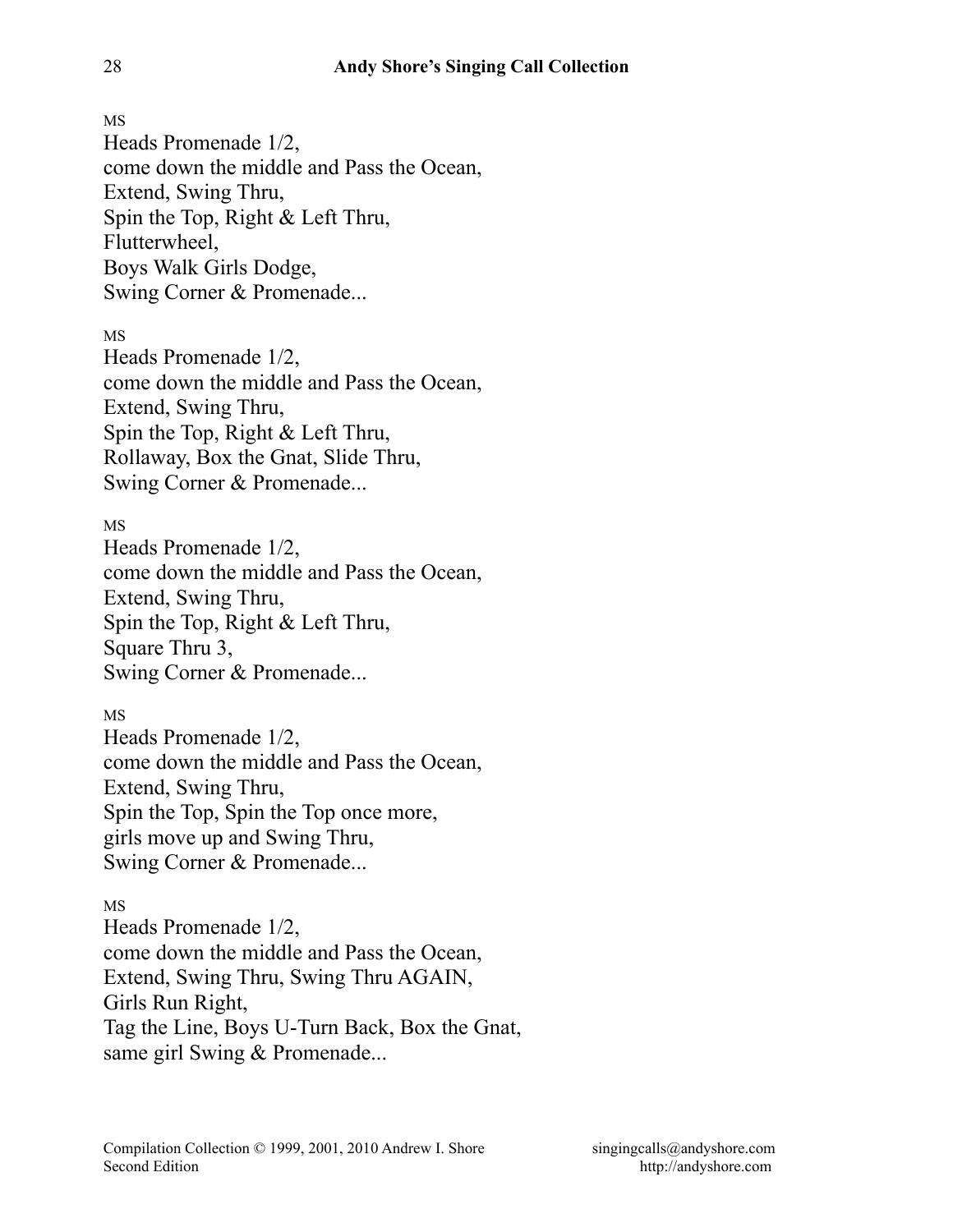Heads Promenade 1/2, come down the middle and Pass the Ocean, Extend, Swing Thru, Swing Thru AGAIN, Recycle, Sweep 1/4 more, Square Thru 3, Swing Corner & Promenade...

MS

Heads Promenade 1/2, come down the middle and Pass the Ocean, Recycle, Pass Thru, Right & Left Thru, Veer Left, Couples Circulate, Bend the Line, Touch 1/4, Column Circulate, Boys Run Right, Swing Corner & Promenade...

MS

Heads Promenade 1/2, come down the middle and Right & Left Thru, Flutterwheel, Sweep 1/4 more, Pass Thru, Right & Left Thru, Swing Thru, Boys Run Right, Half Tag, Swing Corner & Promenade...

MS

Heads Promenade 1/2, come down the middle and Right & Left Thru, Flutterwheel, Sweep 1/4 more, Pass Thru, Right & Left Thru, Touch 1/4, GIRLS FOLD, Double Pass Thru, BOYS Turn Back, Swing Corner & Promenade...

MS

Heads Promenade 1/2, come down the middle and Right & Left Thru, Flutterwheel, Sweep 1/4 more, Pass Thru, Swing Thru, Boys Trade, Turn Thru, Left Allemande, Swing Corner & Promenade...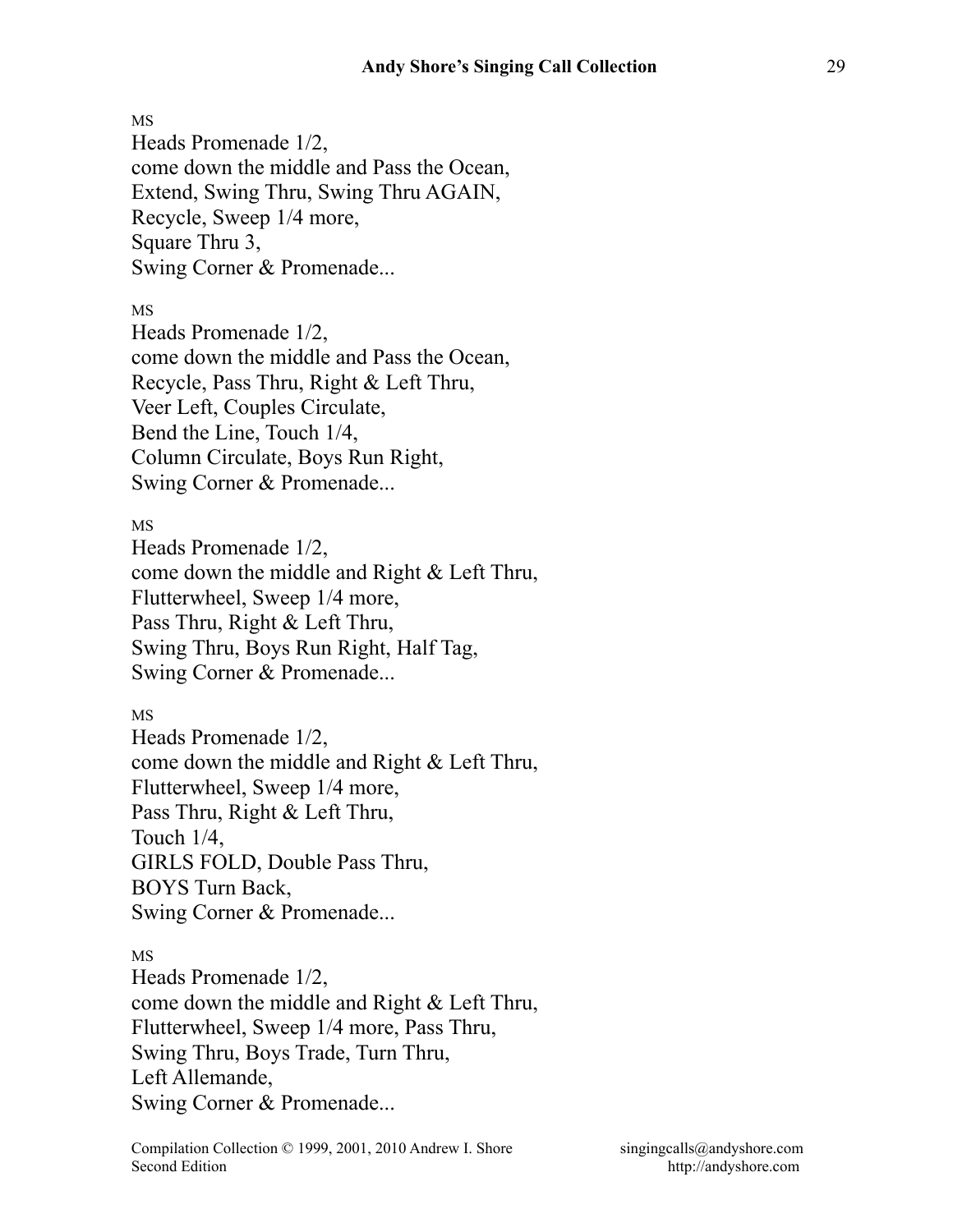Heads Promenade 1/2, come down the middle and Right & Left Thru, Flutterwheel, Sweep 1/4 more, Pass Thru, Swing Thru, Spin the Top, Slide Thru, Swing Corner & Promenade...

## MS

Heads Promenade 1/2, come down the middle and Right & Left Thru, Pass the Ocean, Extend, Swing Thru, Boys Run Right, Couples Circulate, Half Tag, Swing Corner & Promenade...

### MS

Heads Promenade 1/2, come down the middle and Right & Left Thru, Slide Thru, Pass Thru, Touch 1/4, Scoot Back, Boys Run Right, Star Thru, Pass Thru, Trade By, Swing Corner & Promenade...

### MS

Heads Promenade 1/2, come down the middle and Right & Left Thru, Square Thru 4, DoSaDo, Slide Thru, Square Thru 3, Swing Corner & Promenade...

### MS

Heads Promenade 1/2, come down the middle and Right & Left Thru, Square Thru 4, DoSaDo, Swing Thru, Boys Trade, Turn Thru, Allemande Left, come back & Promenade...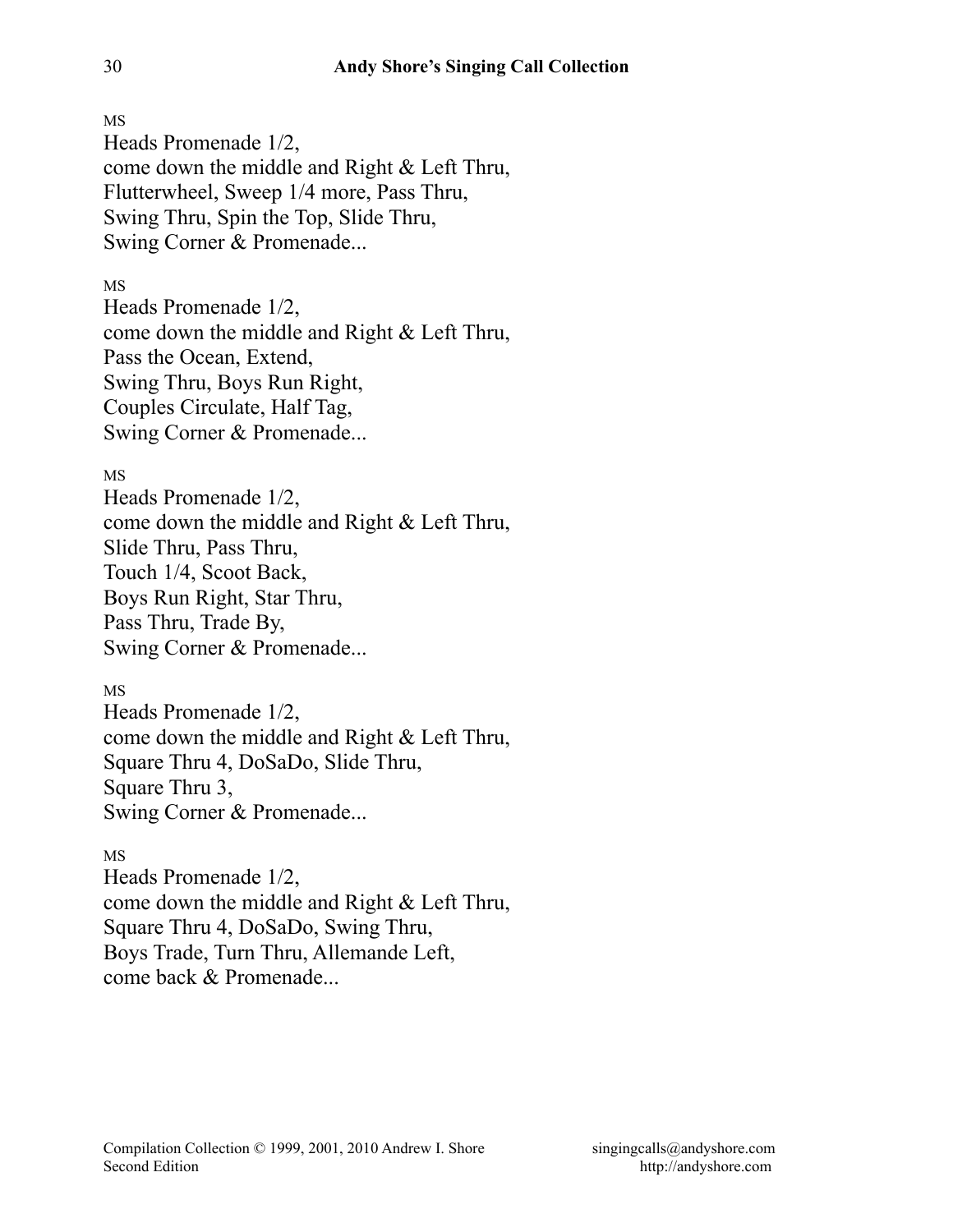Heads Promenade 1/2, come down the middle and Right & Left Thru, Square Thru 4, Right & Left Thru, Rollaway, Touch 1/4, Scoot Back, Swing Corner & Promenade...

MS

Heads Promenade 1/2, come down the middle and Right & Left Thru, Square Thru 4, Swing Thru, Spin the Top, Recycle, Reverse Flutterwheel, Keep Her & Promenade...

MS

Heads Promenade 1/2, come down the middle and Right & Left Thru, Square Thru 4, Touch 1/4, Walk & Dodge, Partner Trade, Boys Walk Girls Dodge, Swing Corner & Promenade...

MS

Heads Promenade 1/2, come down the middle and Right & Left Thru, Square Thru 4, Touch 1/4, Walk & Dodge, Partner Trade, Right & Left Thru, Dixie Style to a Wave, Slip the Clutch, Allemande Left, come back & Promenade...

MS

Heads Promenade 1/2, come down the middle and Right & Left Thru, Star Thru, Pass Thru, DoSaDo, Swing Thru, Boys Run Right, Couples Circulate, Half Tag, Swing Corner & Promenade...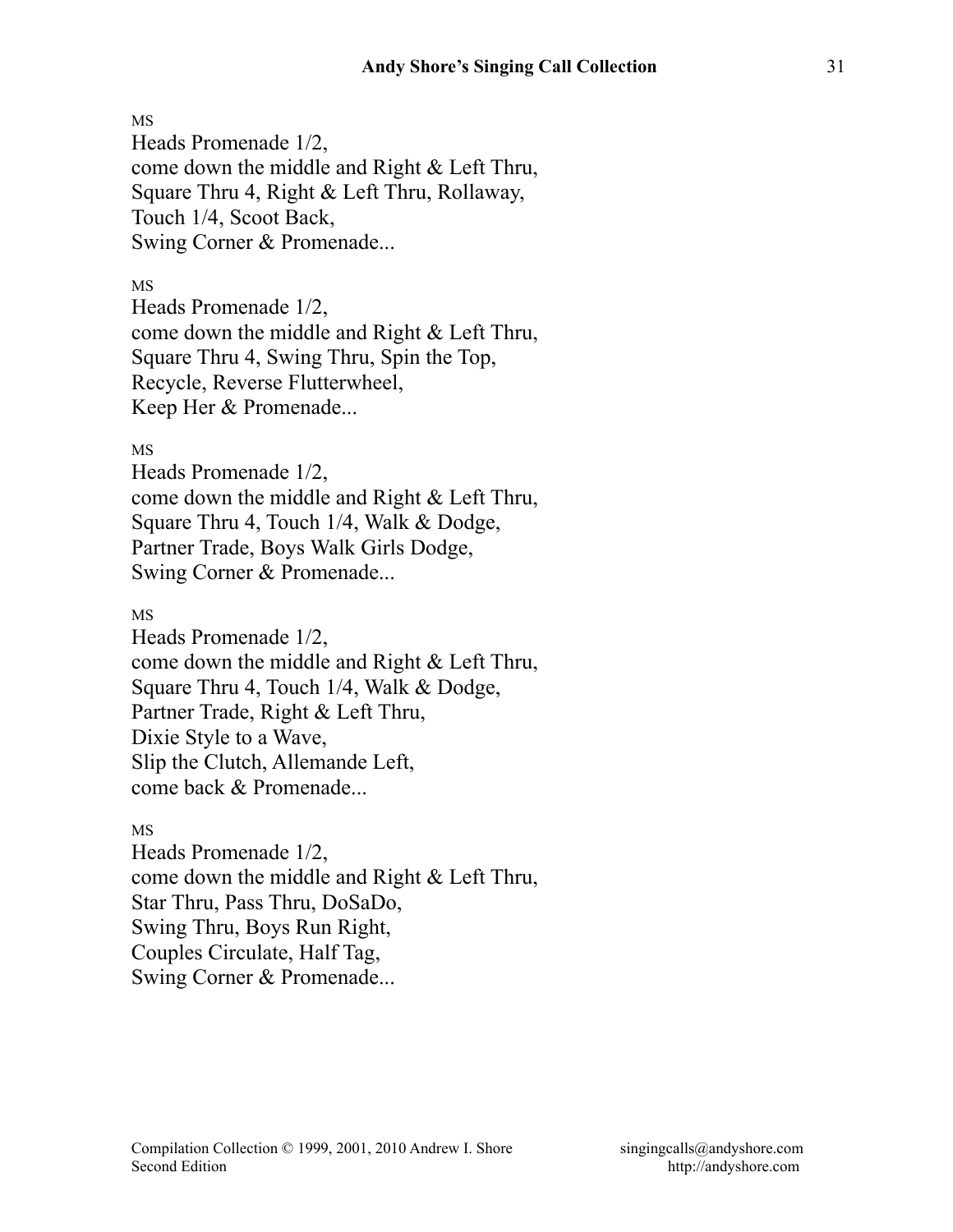Heads Promenade 1/2, come down the middle and Right & Left Thru, Star Thru, Pass Thru, Touch 1/4, Scoot Back, Boys Run Right, Star Thru, Pass Thru, Trade By, Swing Corner & Promenade...

MS

Heads Promenade 1/2, come down the middle and Right & Left Thru, Touch 1/4, Boys Run Right, Swing Thru, Spin the Top, Recycle, Reverse Flutterwheel, Keep Her & Promenade...

MS

Heads Promenade 1/2, come down the middle and Right & Left Thru, Touch 1/4, Boys Run Right, Swing Thru, Spin the Top, Slide Thru, Swing Corner & Promenade...

MS

Heads Promenade 1/2, come down the middle and Square Thru 4, DoSaDo, Make a Wave, Girls Trade, Recycle, Pass Thru, Trade By, Touch 1/4, Scoot Back, Scoot Back again, Swing Corner & Promenade...

MS

Heads Promenade 1/2, come down the middle and Square Thru 4, DoSaDo, Swing Thru, Boys Run Right, Couples Circulate, Half Tag, Swing Corner & Promenade...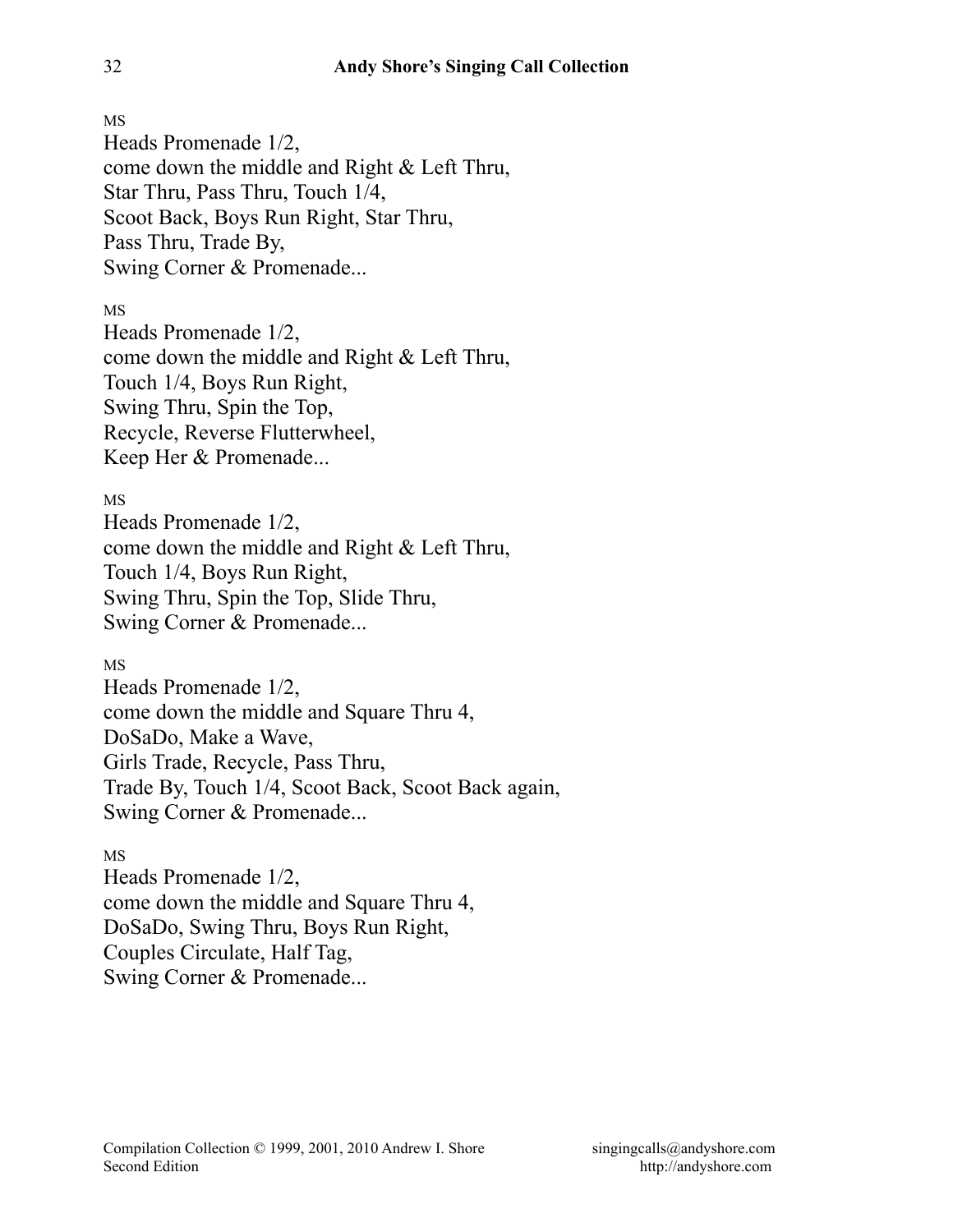Heads Promenade 1/2, come down the middle and Square Thru 4, DoSaDo, Touch 1/4, Scoot Back, Boys Run Right, Square Thru 2, Trade By, Swing Corner & Promenade...

### MS

Heads Promenade 1/2, come down the middle and Square Thru 4, Pass the Ocean, Spin the Top, Boys Run Right, Couples Circulate, Half Tag, Swing Corner & Promenade...

### MS

Heads Promenade 1/2, come down the middle and Square Thru 4, Right & Left Thru, Pass the Ocean, Recycle, Sweep 1/4 more, Pass Thru, Trade By, Swing Corner & Promenade...

MS

Heads Promenade 1/2, come down the middle and Square Thru 4, Right & Left Thru, Pass Thru, Trade By, Right & Left Thru, Pass to the Center, Centers Square Thru 3, Swing Corner & Promenade...

### MS

Heads Promenade 1/2, come down the middle and Square Thru 4, Right & Left Thru, Pass Thru, Trade By, Swing Thru, Boys Trade, Turn Thru, Allemande Left, Swing Corner & Promenade...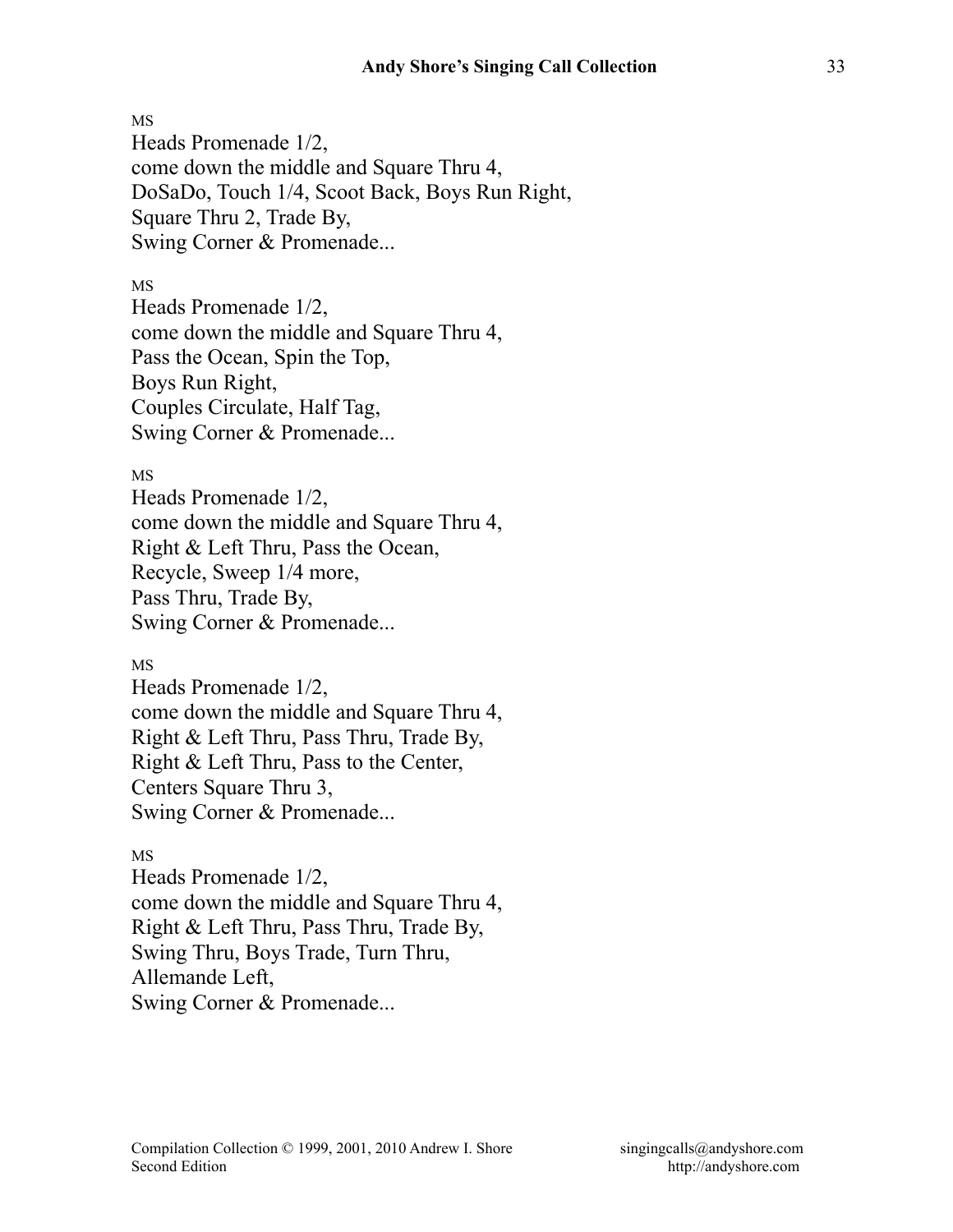Heads Promenade 1/2, come down the middle and Square Thru 4, Right & Left Thru, Pass Thru, Trade By, Swing Thru, Spin the Top, Slide Thru, Swing Corner & Promenade...

## MS

Heads Promenade 1/2, come down the middle and Square Thru 4, Right & Left Thru, Pass Thru, Trade By, Touch 1/4, Scoot Back, Boys Fold, Girls Turn Thru, Star Thru, Promenade...

### MS

Heads Promenade 1/2, come down the middle and Square Thru 4, Right & Left Thru, Pass Thru, Trade By, Touch 1/4, Scoot Back, Scoot Back again, Swing Corner & Promenade...

### MS

Heads Promenade 1/2, come down the middle and Square Thru 4, Right & Left Thru, Pass Thru, Trade By, Touch 1/4, Scoot Back, Swing Corner & Promenade...

MS

Heads Promenade 1/2, come down the middle and Square Thru 4, Right & Left Thru, Veer Left, Couples Circulate, Girls Scoot Back, Boys Fold, Swing Corner & Promenade...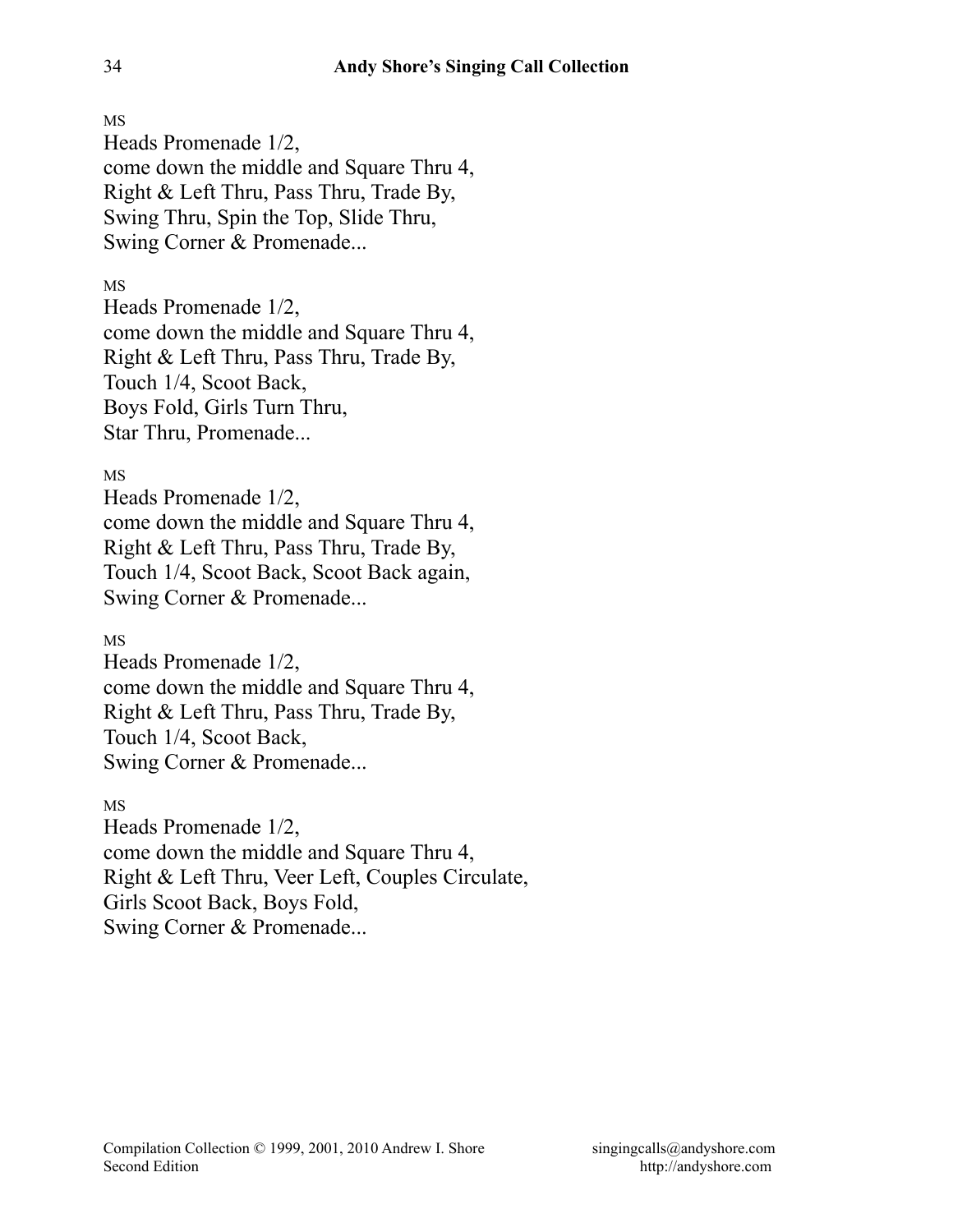Heads Promenade 1/2, come down the middle and Square Thru 4, Right & Left Thru, Veer Left, Couples Circulate, Half Tag, Cast Off 3/4, Boys Run Right, Promenade...

MS

Heads Promenade 1/2, come down the middle and Square Thru 4, Right & Left Thru, Veer Left, Couples Circulate, Half Tag, Scoot Back, Boys FOLD, Girls Turn Thru, Star Thru, Promenade

MS

Heads Promenade 1/2, come down the middle and Square Thru 4, Right & Left Thru, Veer Left, Couples Circulate, Half Tag, Scoot Back, (Scoot Back again,) Swing Corner & Promenade...

MS

Heads Promenade 1/2, come down the middle and Square Thru 4, Right & Left Thru, Veer Left, Ferris Wheel, Centers Touch 1/4, Box Circulate TWICE, Swing Corner & Promenade...

MS

Heads Promenade 1/2, come down the middle and Square Thru 4, Slide Thru, Pass Thru, Partner Trade, Square Thru 4, Trade By, Swing Corner & Promenade...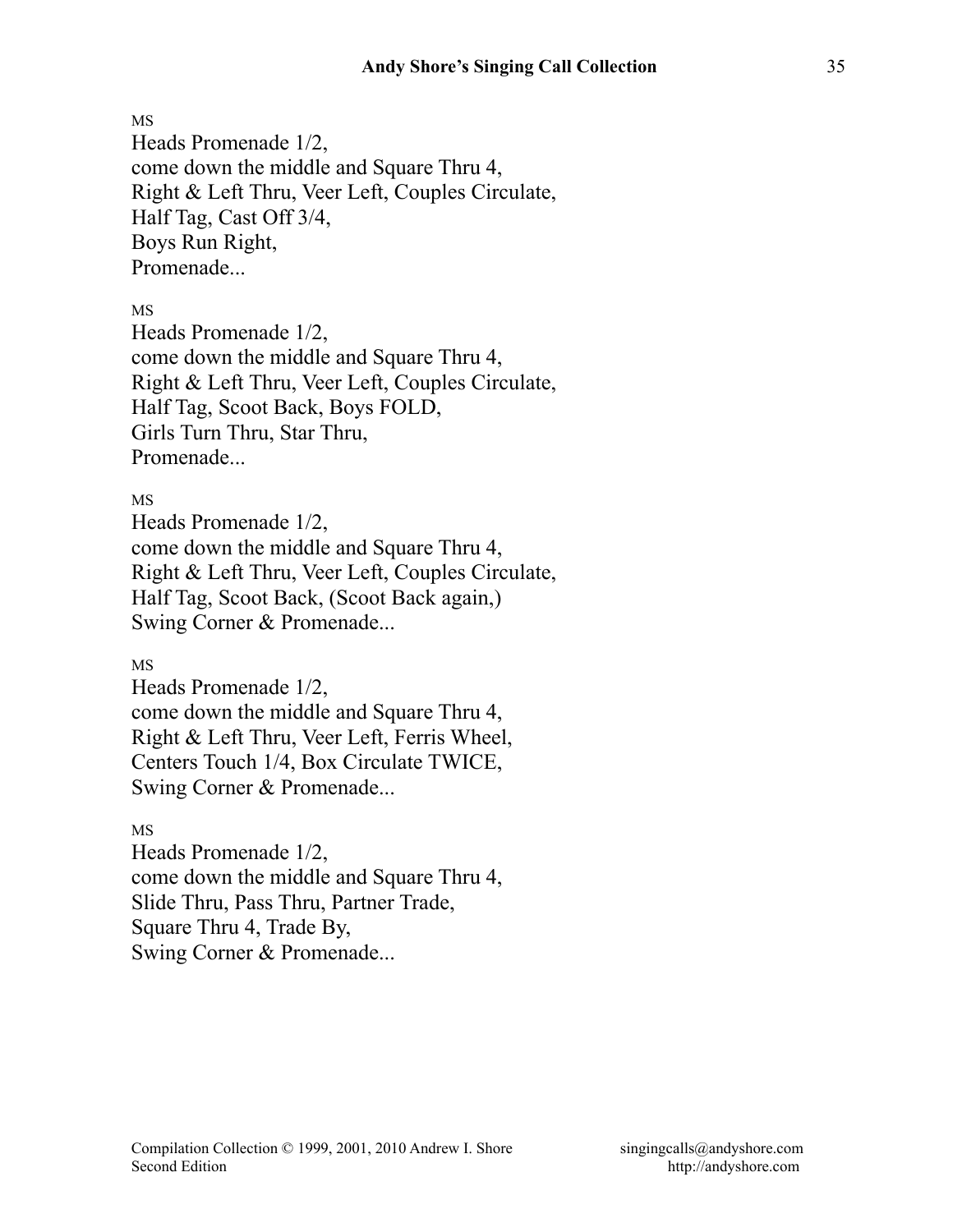Heads Promenade 1/2, come down the middle and Square Thru 4, Swing Thru, Boys Run Right, Tag the Line Face Right, Boys Trade, Girls Run Right, All 8 Circulate, Swing Corner & Promenade...

MS

Heads Promenade 1/2, come down the middle and Square Thru 4, Swing Thru, Spin the Top, Right & Left Thru, Rollaway, Star Thru, Trade By, Swing Corner & Promenade...

MS

Heads Promenade 1/2, come down the middle and Square Thru 4, Swing Thru, Spin the Top, Right & Left Thru, Star Thru, Pass Thru, Trade By, Swing Corner & Promenade...

MS Heads Promenade 1/2, come down the middle and Square Thru 4, Swing Thru, Spin the Top, Square Thru 4, Trade By, Swing Corner & Promenade...

MS

Heads Promenade 1/2, come down the middle and Square Thru 4, Touch 1/4, Scoot Back, Boys Run Right, Pass the Ocean, All 8 Circulate, Swing Corner & Promenade...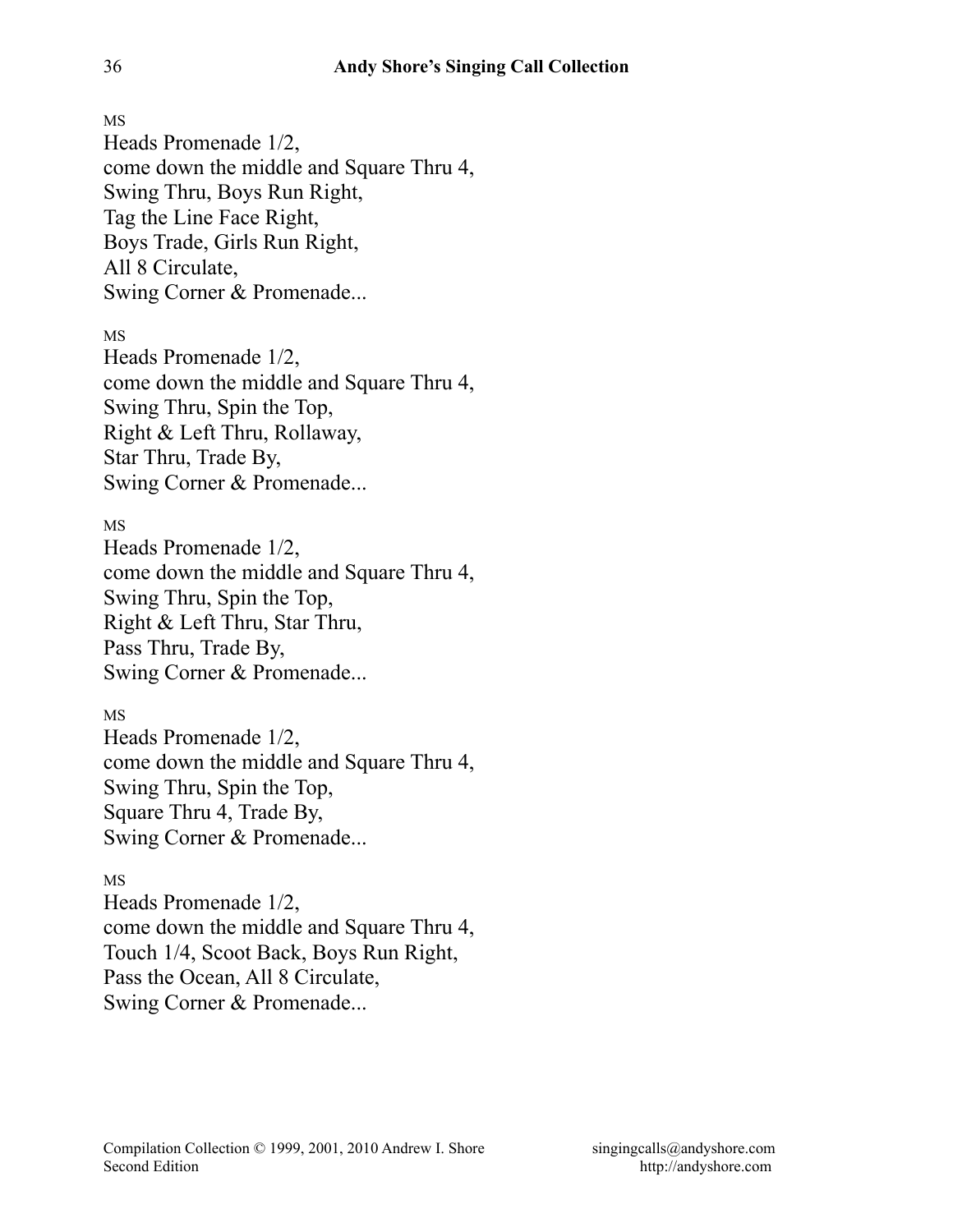Heads Promenade 1/2, come down the middle and Square Thru 4, Touch 1/4, Scoot Back, Boys Run Right, Star Thru, Pass Thru, Trade By, Swing Corner & Promenade...

#### MS

Heads Promenade 1/2, come down the middle and Square Thru 4, Touch 1/4, Scoot Back, Single Hinge, Girls Trade, Recycle, Pass Thru, Trade By, Swing Corner & Promenade...

### MS

Heads Promenade 1/2, come down the middle and Star Thru, Pass Thru, DoSaDo, Swing Thru, Boys Run Right, Half Tag, Swing Thru, Centers Trade, Boys Run Right, Slide Thru, Swing Corner & Promenade...

MS

Heads Promenade 1/2, come down the middle and Star Thru, Pass Thru, Right & Left Thru, Veer Left, Girls Trade, Tag the Line all the way thru, Girls Turn Back, Touch 1/4, Scoot Back, Swing Corner & Promenade...

### MS

Heads Promenade 1/2, come down the middle and Touch 1/4, Boys Run Right, Right & Left Thru, Veer Left, Couples Circulate, Bend the Line, Pass the Ocean, Recycle, Swing Corner & Promenade...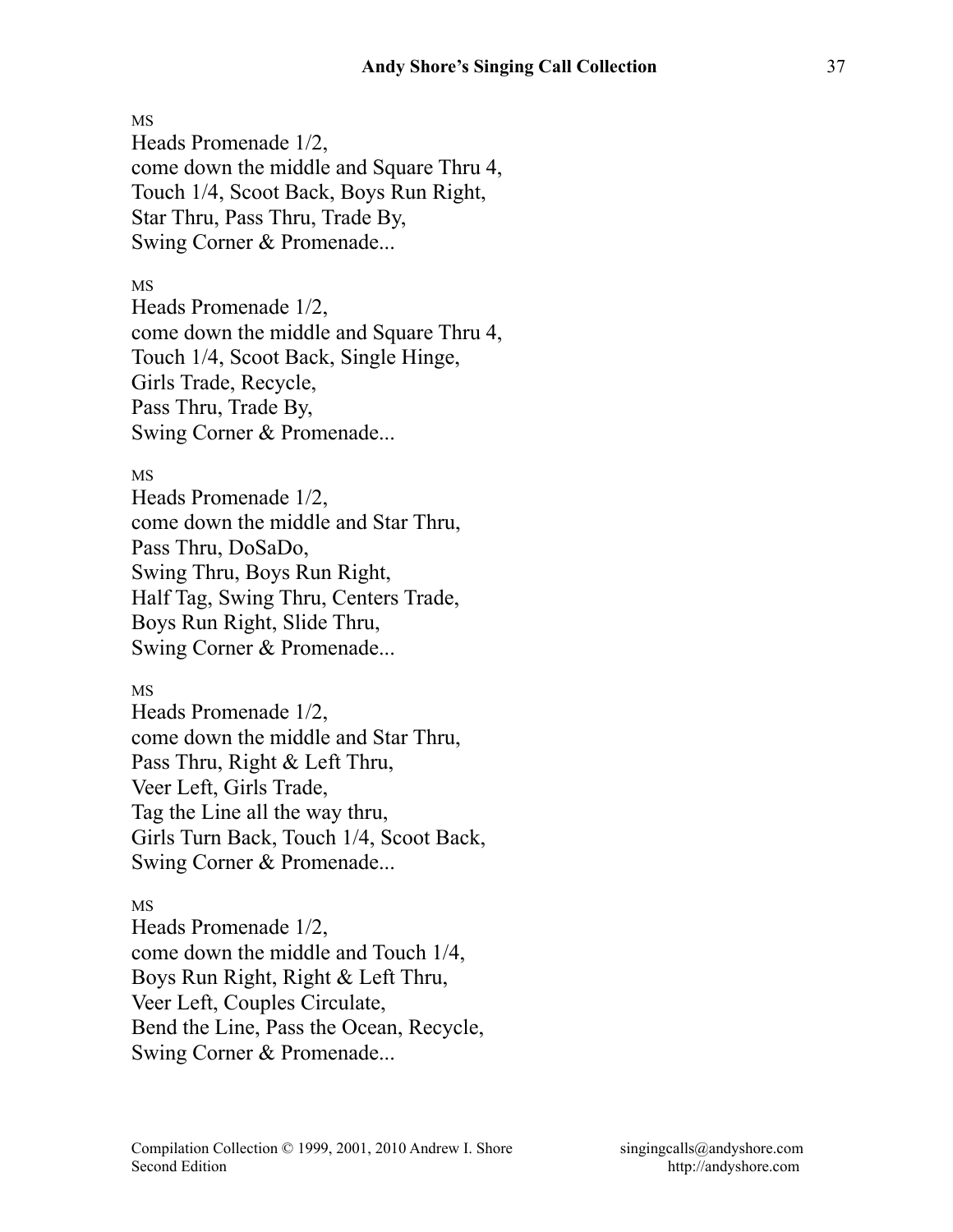MS Heads Promenade 1/2, come down the middle and Touch 1/4, Walk & Dodge, Swing Thru, Boys Run Right, Bend the Line, Right & Left Thru, Slide Thru, Square Thru 3, Swing Corner & Promenade...

MS

Heads Promenade 1/2, Sides Right & Left Thru, Sides Flutterwheel, Sweep 1/4 more, Pass Thru, Right & Left Thru, Touch 1/4, Walk & Dodge, Partner Trade, Reverse Flutterwheel, Keep Her & Promenade...

MS

Heads Promenade 1/2, Sides Right & Left Thru, Touch 1/4, Boys Run Right, Swing Thru, Spin the Top, Recycle, Reverse Flutterwheel, Keep Her & Promenade...

MS

Heads Promenade 3/4, Sides DoSaDo, Spin the Top, Pass Thru, Cloverleaf, Zoom, Centers Turn Thru, Swing Corner & Promenade...

MS

Heads Promenade 3/4, Sides Right & Left Thru, Pass Thru, Split 2 Around 1 to a Line, Box the Gnat, Pass Thru, Bend the Line, Pass the Ocean, Recycle, Square Thru 3, Swing Corner & Promenade...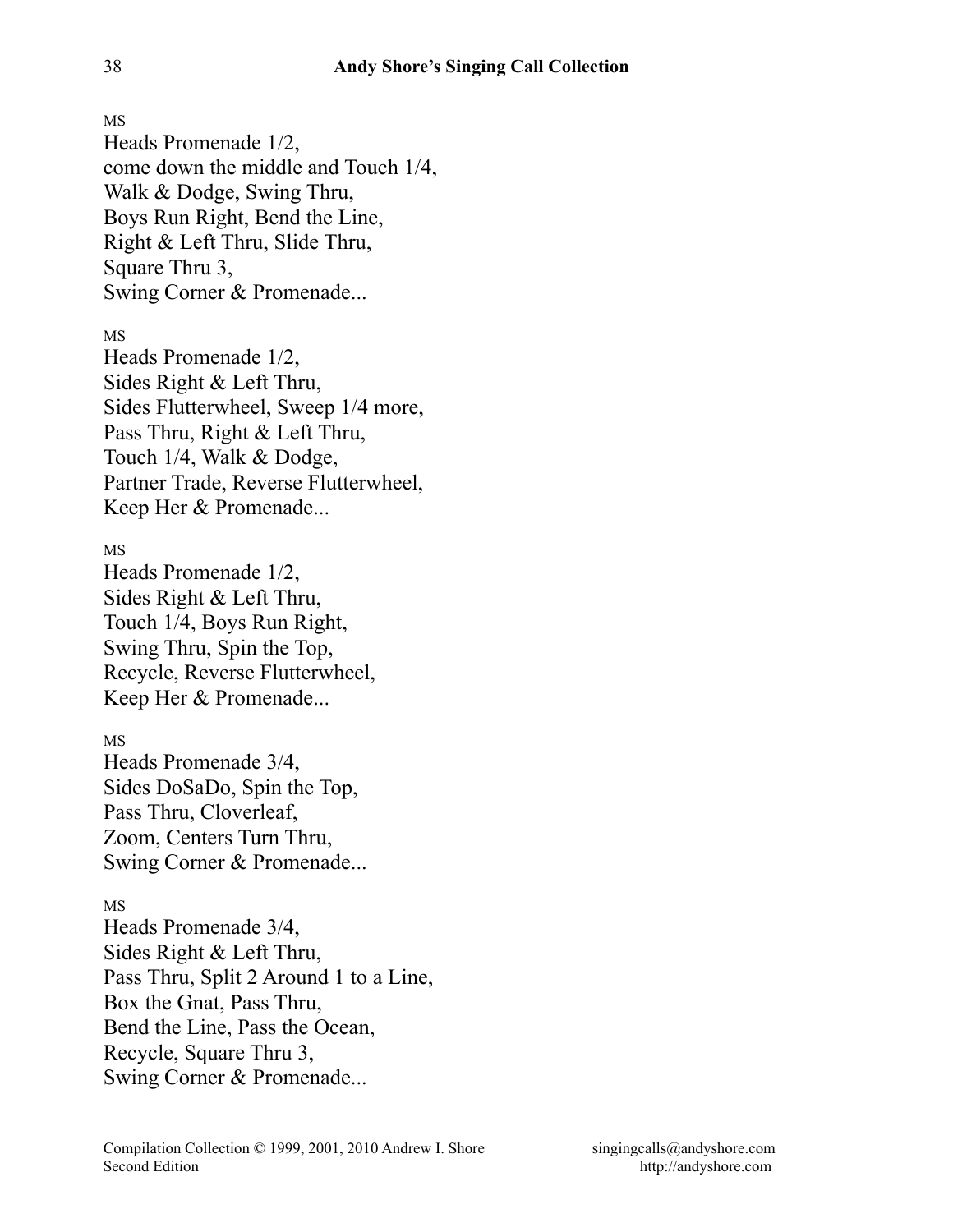Heads Promenade 3/4, Sides Right & Left Thru, Pass Thru, Touch 1/4, Walk & Dodge, Partner Trade, Right & Left Thru, Slide Thru, Pass Thru, Swing Corner & Promenade...

MS

Heads Promenade 3/4, Sides Right & Left Thru, Pass Thru, Touch 1/4, Walk & Dodge, Partner Trade, Slide Thru, Square Thru 3, Swing Corner & Promenade...

### MS

Heads Right & Left Thru, Dixie Style to a Wave, Extend, Left Swing Thru, Girls Run, Bend the Line, Star Thru, Pass Thru, Swing Corner & Promenade...

MS

Heads Right & Left Thru, Square Thru 2, Touch 1/4, Split Circulate, Scoot Back (Girls in) Walk & Dodge, Partner Trade, Square Thru 3, Swing Corner & Promenade...

MS

Heads Right & Left Thru, Square Thru 4, Right & Left Thru, Pass Thru, Trade By, Swing Thru, Spin the Top, Slide Thru, Swing Corner & Promenade...

MS

Heads Right & Left Thru, Square Thru 4, Touch 1/4, Girls Fold, Double Pass Thru, Face Right, Girls Trade, Ferris Wheel, Centers Square Thru 3, Swing Corner & Promenade...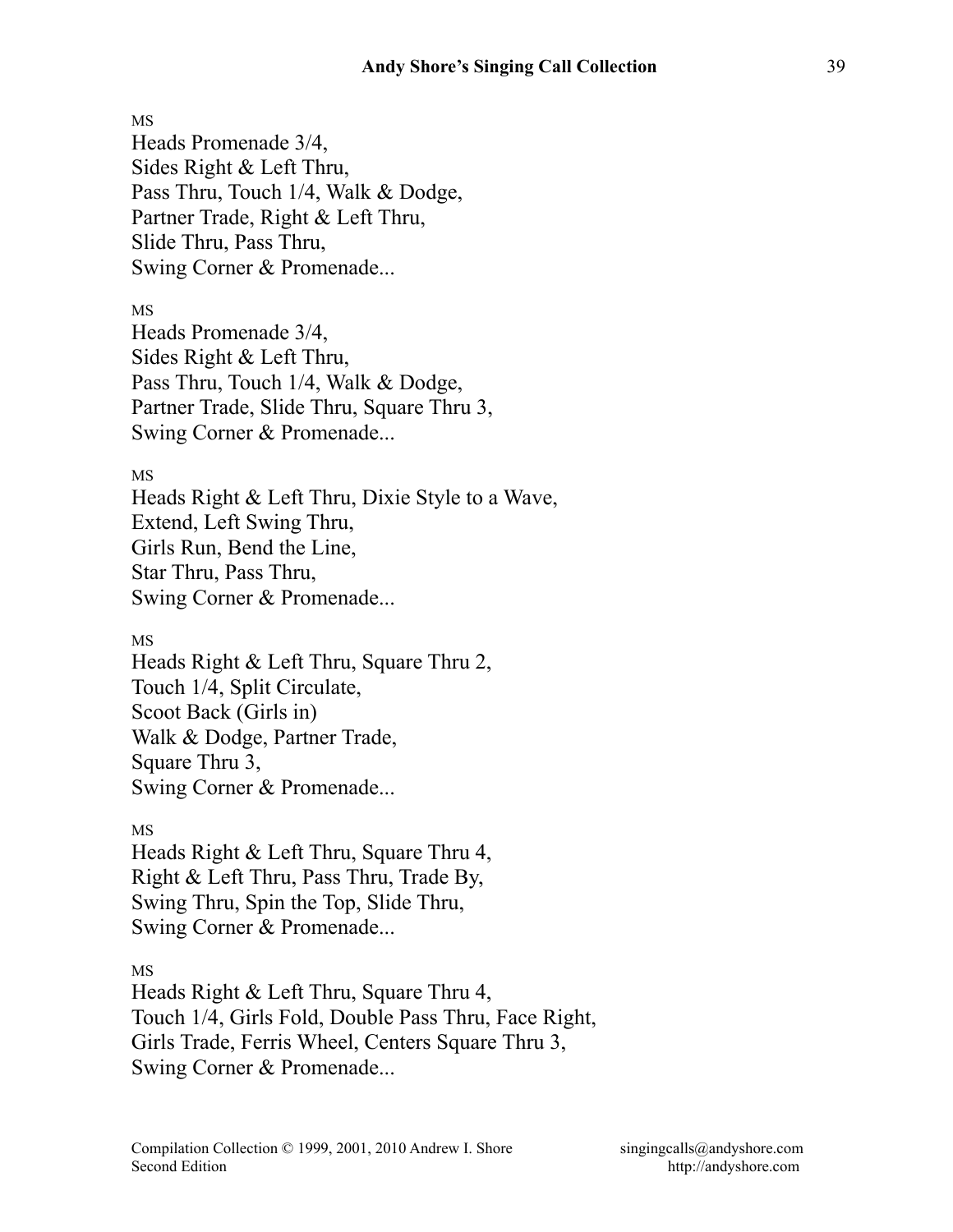MS Heads Square Thru 4, DoSaDo, Make a Wave, Girls Trade, Recycle, Star Thru, Right & Left Thru, Square Thru 3, Swing Corner & Promenade...

### MS

Heads Square Thru 4, DoSaDo, Make a Wave, Girls Trade, Swing Thru, Boys Run Right, Tag the Line, Zoom, Boys Turn Back, Swing Corner & Promenade...

### MS

Heads Square Thru 4, DoSaDo, Make a Wave, Recycle, Pass the Ocean, Spin the Top, Turn Thru, Left Allemande, Swing Corner & Promenade...

# MS

Heads Square Thru 4, DoSaDo, Make a Wave, Recycle, Sweep 1/4 more, Right & Left Thru, Square Thru 3, Swing Corner & Promenade...

### MS

Heads Square Thru 4, DoSaDo, Make a Wave, Recycle, Sweep 1/4 more, Slide Thru, Right & Left Thru, Pass to the Center, Centers Square Thru 3, Swing Corner & Promenade...

### MS

Heads Square Thru 4, DoSaDo, Slide Thru, Right & Left Thru, Rollaway, Box the Gnat, Square Thru 3, Swing Corner & Promenade...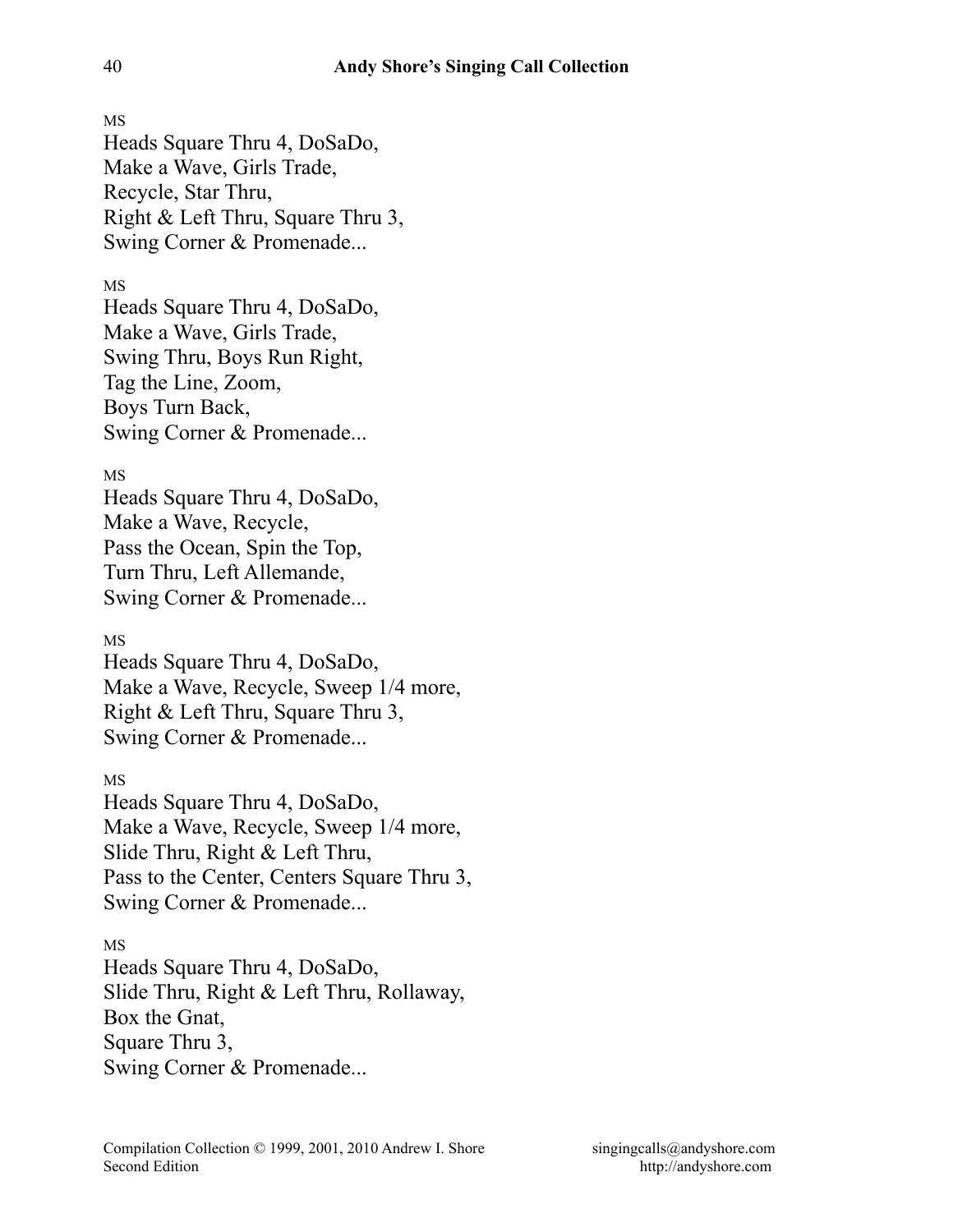Heads Square Thru 4, DoSaDo, Swing Thru, All 8 Circulate, Boys Run Right, Ferris Wheel, Centers Pass Thru, Touch 1/4, Scoot Back, Swing Corner & Promenade...

MS

Heads Square Thru 4, DoSaDo, Swing Thru, Boys Cross Run, Chain Down the Line, Pass the Ocean, Recycle, Swing Corner & Promenade...

### MS

Heads Square Thru 4, DoSaDo, Swing Thru, Boys Cross Run, Girls Trade, Girls Run, Bend the Line, Flutterwheel, Slide Thru, Swing Corner & Promenade...

### MS

Heads Square Thru 4, DoSaDo, Swing Thru, Boys Run Right, Bend the Line, Reverse Flutterwheel, Dixie Style to a Wave, Boys Cross Fold, Swing Corner & Promenade...

### MS

Heads Square Thru 4, DoSaDo, Swing Thru, Boys Run Right, Bend the Line, Right & Left Thru, Dixie Style to a Wave, Girls Fold, Boys Turn Back, Swing Corner & Promenade...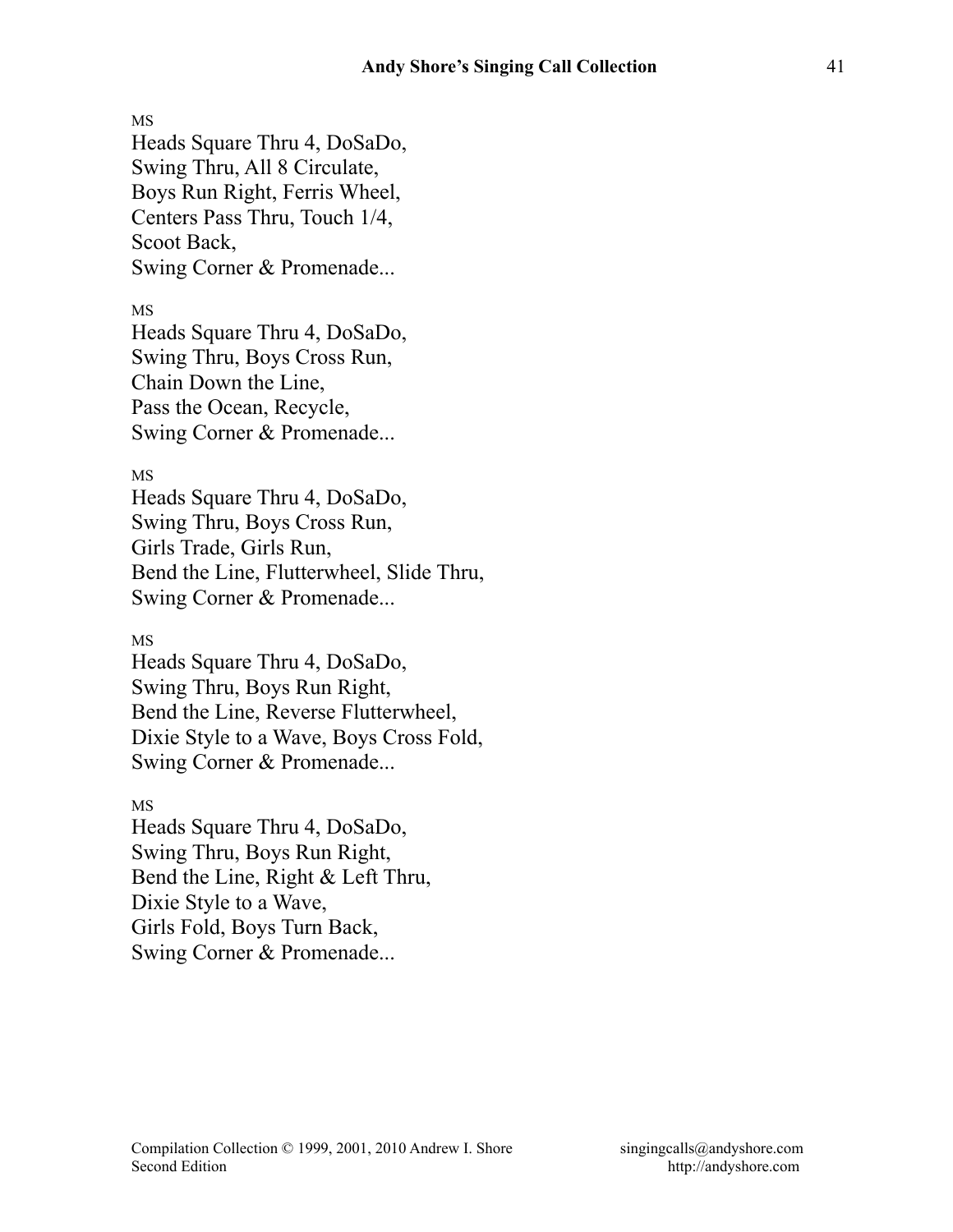Heads Square Thru 4, DoSaDo, Swing Thru, Boys Run Right, Bend the Line, Right & Left Thru, Dixie Style to a Wave, Slip the Clutch, Allemande Left, come back & Promenade...

# MS

Heads Square Thru 4, DoSaDo, Swing Thru, Boys Run Right, Bend the Line, Right & Left Thru, Pass the Ocean, Recycle, Swing Corner & Promenade...

### MS

Heads Square Thru 4, DoSaDo, Swing Thru, Boys Run Right, Bend the Line, Right & Left Thru, Touch 1/4, Walk & Dodge, Partner Trade, Swing Corner & Promenade...

# MS

Heads Square Thru 4, DoSaDo, Swing Thru, Boys Run Right, Chain Down the Line, Dixie Style to a Wave, Boys Trade, Boys Run, Half Sashay (Roll Him Away?), Promenade...

# MS

Heads Square Thru 4, DoSaDo, Swing Thru, Boys Run Right, Ferris Wheel, Centers Pass Thru, Slide Thru, Square Thru 3, Swing Corner & Promenade...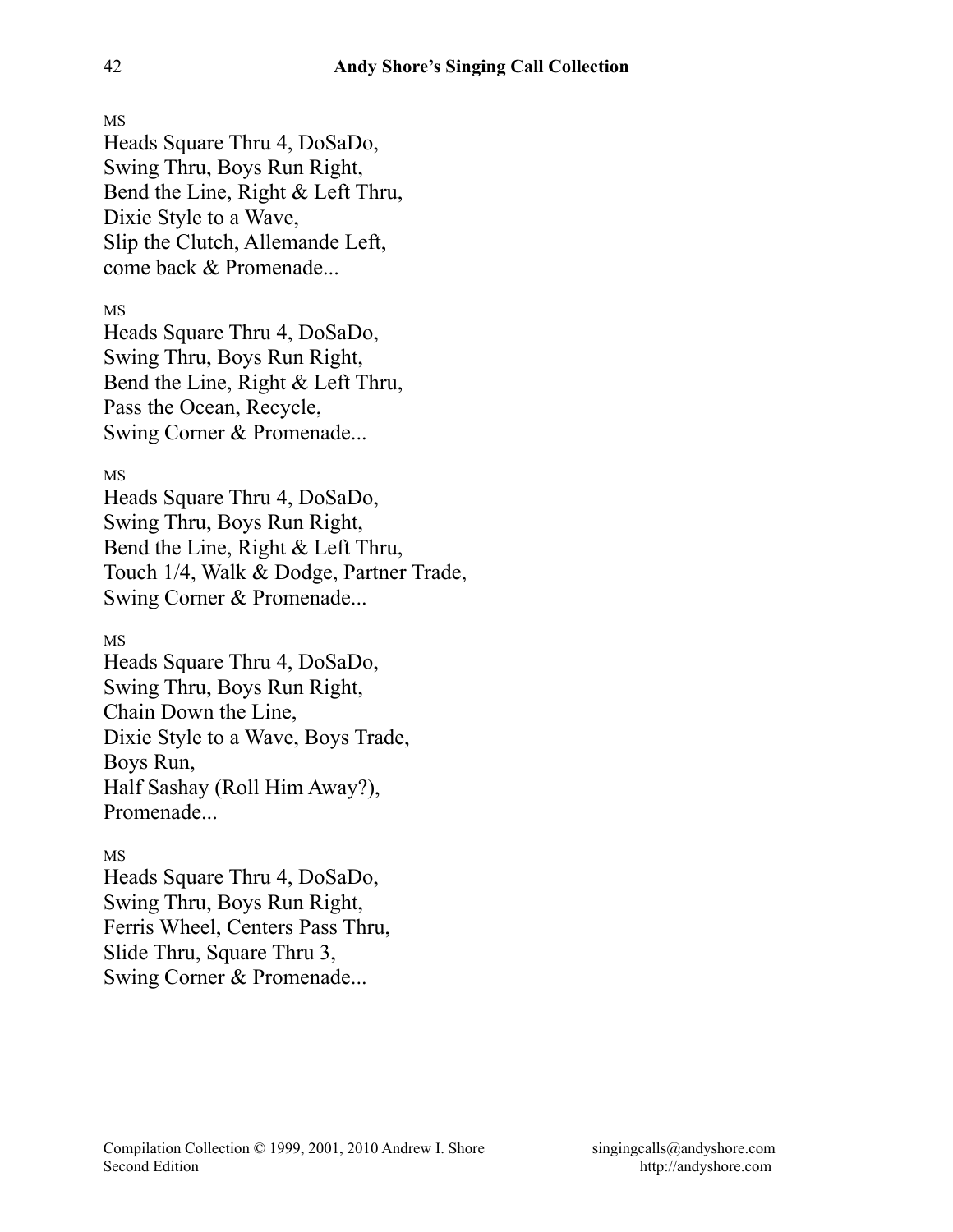MS Heads Square Thru 4, DoSaDo, Swing Thru, Boys Run Right, Ferris Wheel, Centers Pass Thru, Touch 1/4, Scoot Back, Single Hinge, Scoot Back Again, Swing Corner & Promenade...

MS

Heads Square Thru 4, DoSaDo, Swing Thru, Boys Run Right, Ferris Wheel, Centers Pass Thru, Touch 1/4, Scoot Back, Swing Corner & Promenade...

#### MS

Heads Square Thru 4, DoSaDo, Swing Thru, Boys Run Right, Ferris Wheel, Centers Pass Thru, Touch 1/4, Walk & Dodge, Partner Trade, Boys Walk Girls Dodge, Swing Corner & Promenade..., (cute - omit the Girls Dodge)

### MS

Heads Square Thru 4, DoSaDo, Swing Thru, Boys Run Right, Ferris Wheel, Centers Slide Thru, Square Thru 4, Swing Corner & Promenade...

### MS

Heads Square Thru 4, DoSaDo, Swing Thru, Boys Run Right, Ferris Wheel, Centers Veer Left, Half Tag, Face LEFT, Swing Corner & Promenade...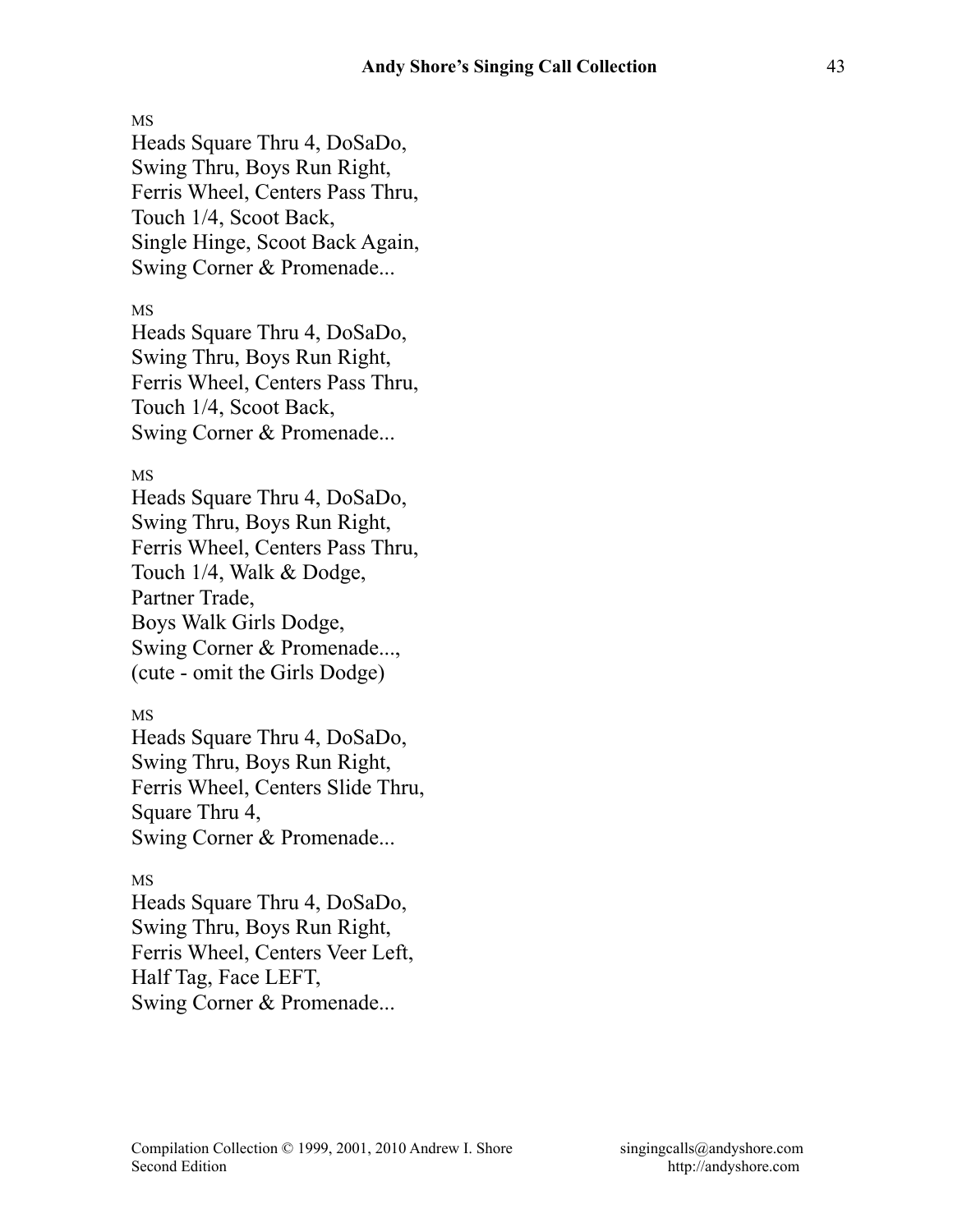MS Heads Square Thru 4, DoSaDo, Swing Thru, Boys Run Right, Half Tag, Scoot Back, Boys Run Right, Right & Left Thru - FULL TURN & a little more, Keep Her & Promenade...

# MS

Heads Square Thru 4, DoSaDo, Swing Thru, Boys Run Right, Half Tag, Scoot Back, Boys Run Right, Slide Thru, (clap hands) Swing Corner & Promenade...

# MS

Heads Square Thru 4, DoSaDo, Swing Thru, Boys Run Right, Half Tag, Scoot Back, Boys Run Right, Slide Thru, Pass Thru, Allemande Left, come back & Promenade...

# MS

Heads Square Thru 4, DoSaDo, Swing Thru, Boys Run Right, Half Tag, Scoot Back, Single Hinge, Girls Trade, Recycle, Swing Corner & Promenade...

### MS

Heads Square Thru 4, DoSaDo, Swing Thru, Boys Run Right, Half Tag, Walk & Dodge, Partner Trade, Pass the Ocean, Recycle, Swing Corner & Promenade...

### MS

Heads Square Thru 4, DoSaDo, Swing Thru, Boys Run Right, Half Tag, Walk & Dodge, Partner Trade, Reverse Flutterwheel - go Boys, Keep Her & Promenade...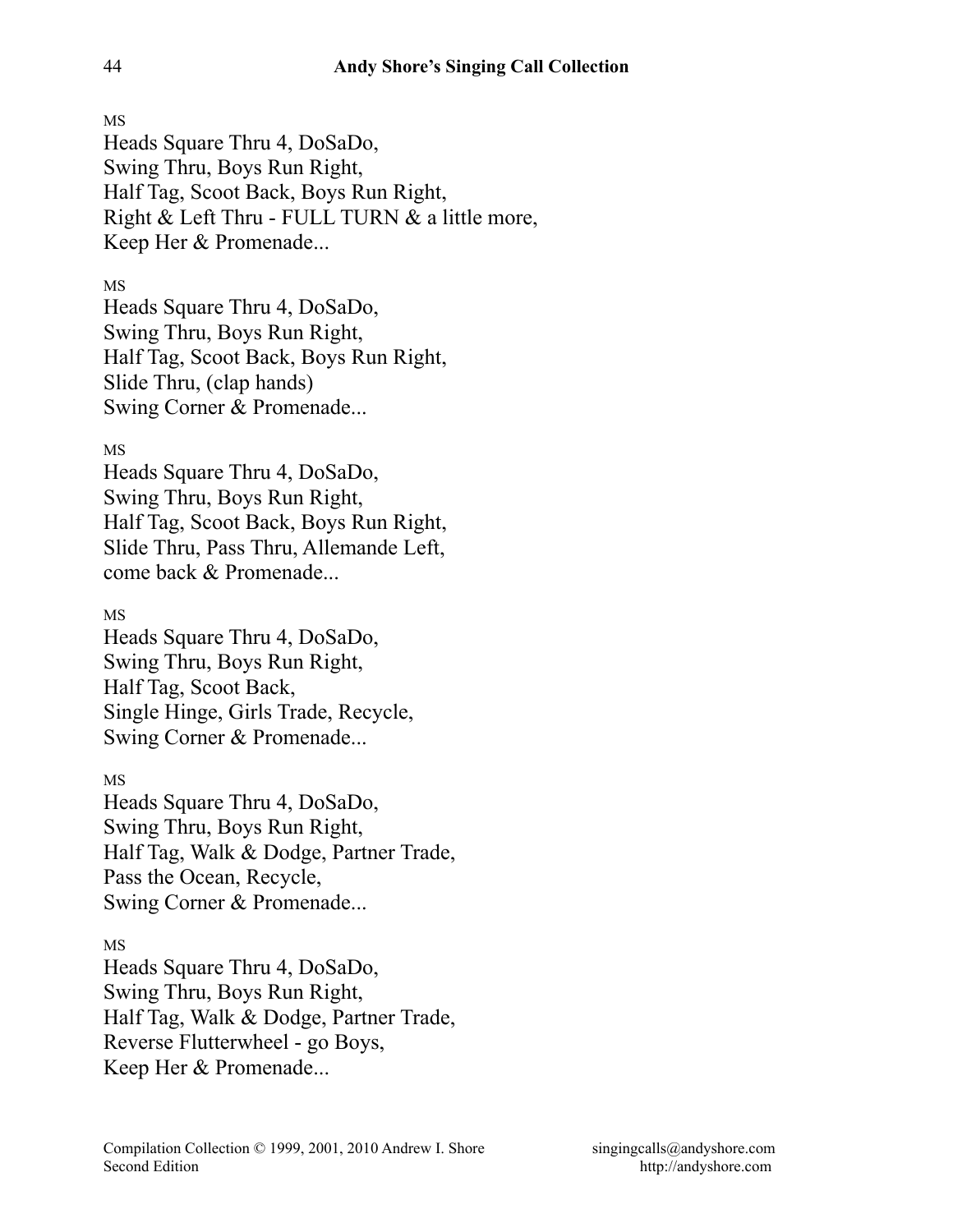MS Heads Square Thru 4, DoSaDo, Swing Thru, Boys Run Right, Tag the Line, Cloverleaf, Girls Square Thru 3, Swing Corner & Promenade...

### MS

Heads Square Thru 4, DoSaDo, Swing Thru, Boys Run Right, Tag the Line, Face Right, Wheel & Deal, Pass Thru, U-Turn Back, Swing Corner & Promenade...

### MS

Heads Square Thru 4, DoSaDo, Swing Thru, Boys Run Right, Tag the Line, Face Right, Wheel & Deal, Right & Left Grand, Swing Corner & Promenade...

#### MS

Heads Square Thru 4, DoSaDo, Swing Thru, Boys Trade, Boys Run Right, Bend the Line, Right & Left Thru, Dixie Style to a Wave, Boys Cross Fold (or Cross Run), Swing Corner & Promenade...

### MS

Heads Square Thru 4, DoSaDo, Swing Thru, Boys Trade, Boys Run Right, Bend the Line, Right & Left Thru, Pass the Ocean, Scoot Back, Swing Corner & Promenade...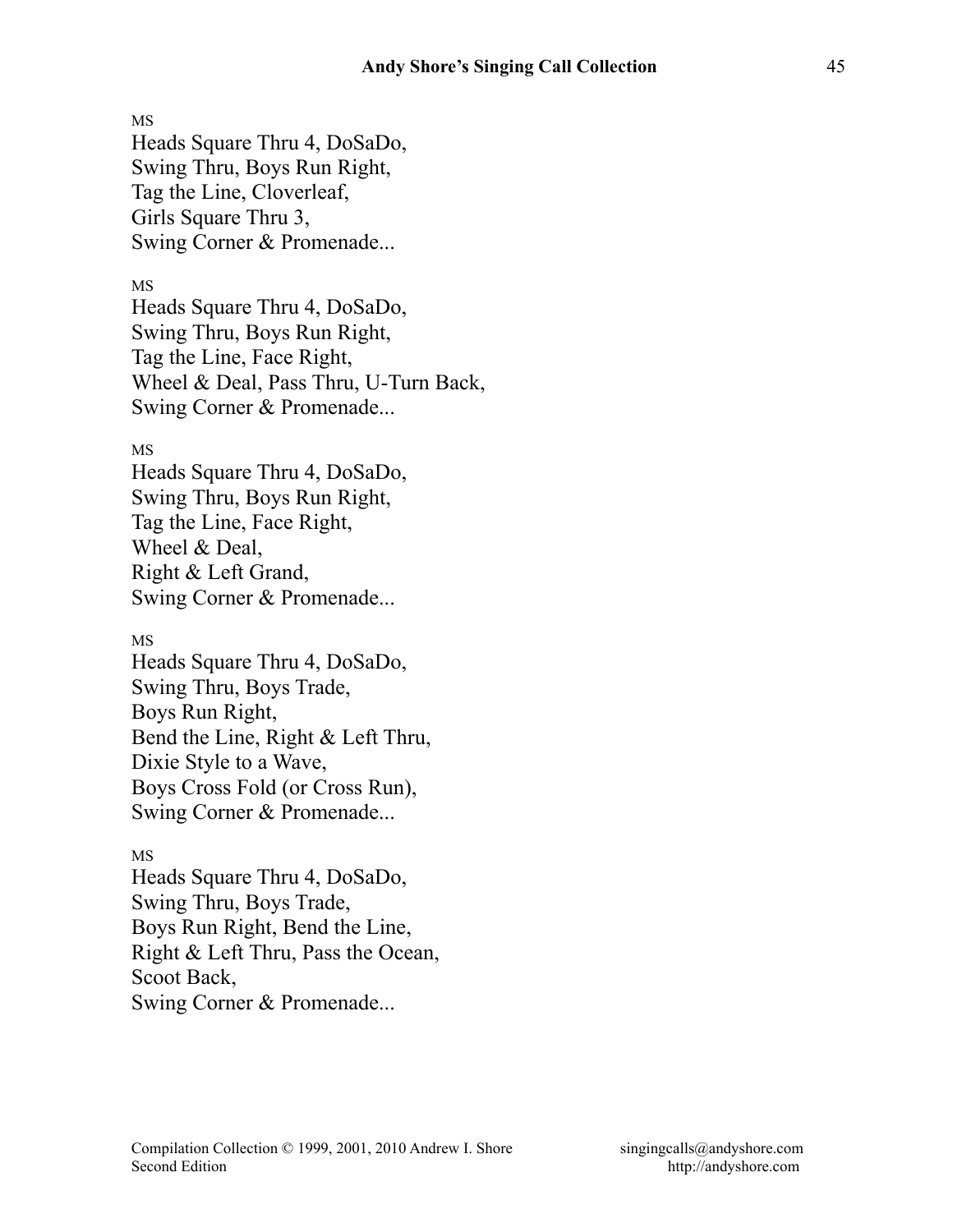Heads Square Thru 4, DoSaDo, Swing Thru, Boys Trade, Boys Run Right, Bend the Line, Star Thru, Pass to the Center (Dive Thru) Centers Square Thru 3, Swing Corner & Promenade...

MS

Heads Square Thru 4, DoSaDo, Swing Thru, Boys Trade, Boys Run Right, Half Tag, Scoot Back, Split Circulate, Swing Corner & Promenade...

# MS

Heads Square Thru 4, DoSaDo, Swing Thru, Boys Trade, Spin the Top, Recycle, Pass the Ocean, Boys Fold, Girls Turn Back, Swing Corner & Promenade...

MS

Heads Square Thru 4, DoSaDo, Swing Thru, Cast Off 3/4, Walk & Dodge, Boys Run Right, Girls Run, Girls Fold, Star Thru, Promenade...

# MS

Heads Square Thru 4, DoSaDo, Swing Thru, Cast Off 3/4, Walk & Dodge, Partner Trade, Square Thru 3, Swing Corner & Promenade...

# MS

Heads Square Thru 4, DoSaDo, Swing Thru, Spin the Top, Pass Thru, Bend the Line, Square Thru 3, Swing Corner & Promenade...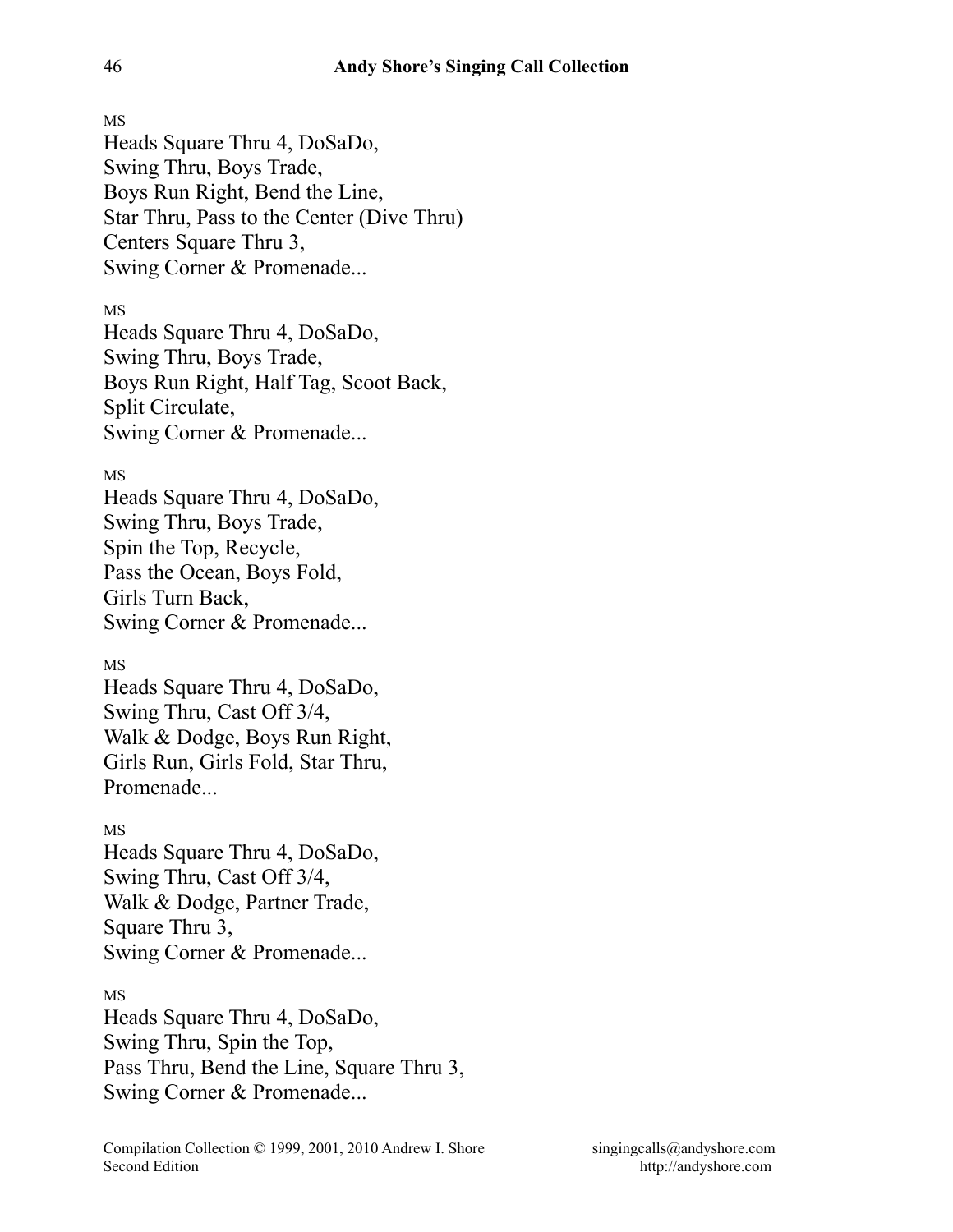MS Heads Square Thru 4, DoSaDo, Swing Thru, Spin the Top, Right & Left Thru, 2 Ladies Chain Across, Send them Back - Dixie Style, Boys Turn Back & Promenade...

#### MS

Heads Square Thru 4, DoSaDo, Swing Thru, Spin the Top, Right & Left Thru, Flutterwheel, Sweep 1/4 more, Swing Corner & Promenade...

#### MS

Heads Square Thru 4, DoSaDo, Swing Thru, Spin the Top, Right & Left Thru, Rollaway, Star Thru, California Twirl, Swing Corner & Promenade...

### MS

Heads Square Thru 4, DoSaDo, Swing Thru, Spin the Top, Right & Left Thru, Square Thru 3, Swing Corner & Promenade...

MS

Heads Square Thru 4, DoSaDo, Swing Thru, Spin the Top, Right & Left Thru, Square Thru on 3 Slide Thru, Swing Corner & Promenade...

MS Heads Square Thru 4, DoSaDo, Swing Thru, Spin the Top, Right & Left Thru, Touch 1/4, Girls Run Right, Swing Corner & Promenade...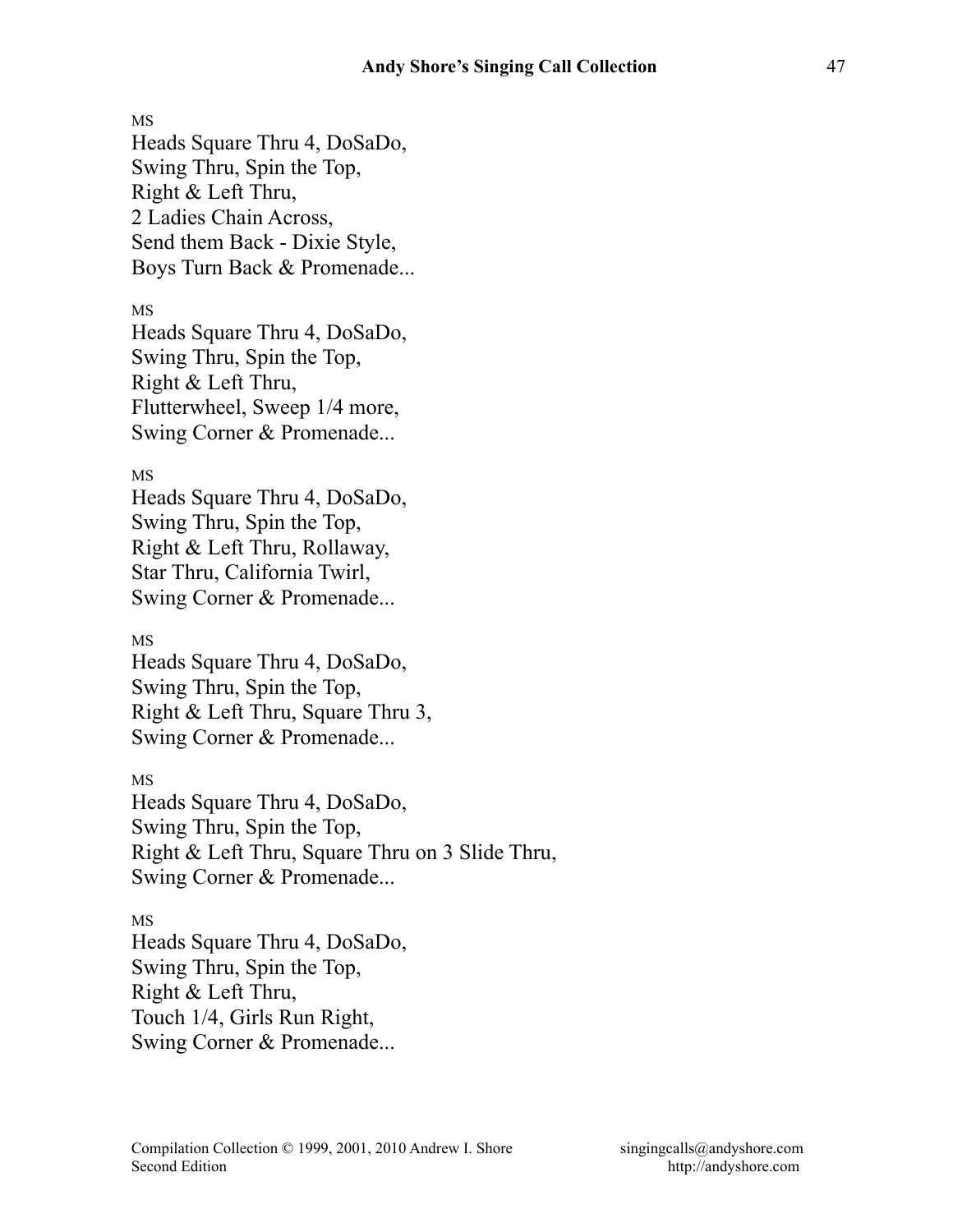MS Heads Square Thru 4, DoSaDo, Swing Thru, Spin the Top, Single Hinge, Column Circulate, Boys Run Right, Square Thru 3, Swing Corner & Promenade...

MS

Heads Square Thru 4, DoSaDo, Swing Thru, Spin the Top, Slide Thru, Pass Thru, Allemande Left, Swing Corner & Promenade...

# MS

Heads Square Thru 4, DoSaDo, Swing Thru, Spin the Top, Slide Thru, Touch 1/4, Scoot Back, Scoot Back Again, Swing Corner & Promenade...

MS

Heads Square Thru 4, DoSaDo, Swing Thru, Spin the Top, Slide Thru, Touch 1/4, Walk & Dodge, Partner Trade, Boys Walk Girls Dodge, Swing Corner & Promenade...

MS

Heads Square Thru 4, DoSaDo, Swing Thru, Spin the Top, Spin the Top Again, Boys Run Right, Half Tag, Swing Corner & Promenade...

### MS

Heads Square Thru 4, DoSaDo, Touch 1/4, Centers Trade, Swing Thru, Centers Run Right, Tag the Line, Leaders U-Turn Back, Swing Corner & Promenade...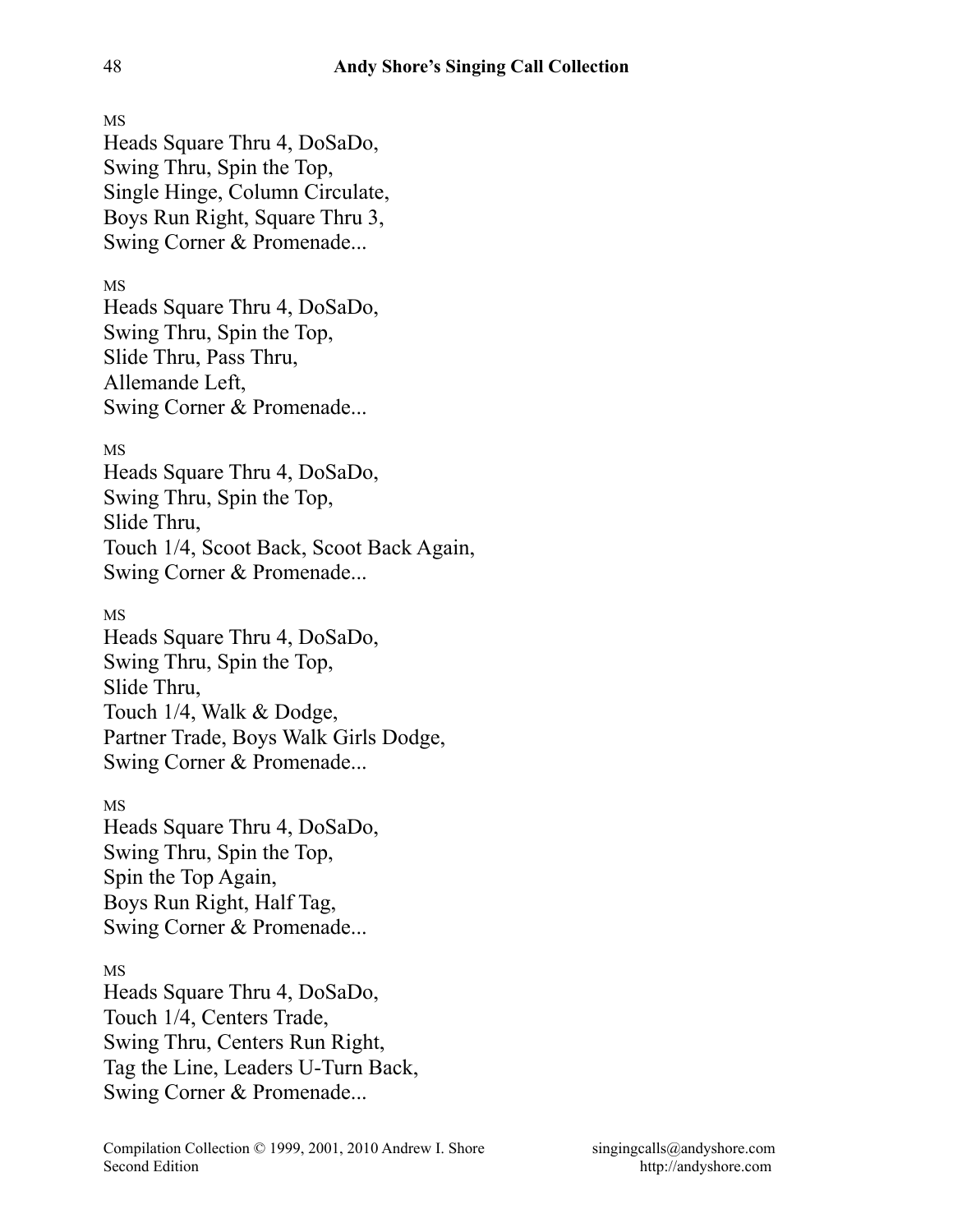Heads Square Thru 4, DoSaDo, Touch 1/4, Scoot Back, Boys Fold, Ladies Chain Across, Flutterwheel, Slide Thru, Swing Corner & Promenade...

#### MS

Heads Square Thru 4, DoSaDo, Touch 1/4, Scoot Back, Boys Run Right, Reverse Flutterwheel, Sweep 1/4 more, Pass Thru, Allemande Left, come back & Promenade...

#### MS

Heads Square Thru 4, DoSaDo, Touch 1/4, Scoot Back, Boys Run Right, Right & Left Thru, Dixie Style to a Wave, Boys Cross Fold, Pass Thru, Allemande Left, come back & Promenade...

### MS

Heads Square Thru 4, DoSaDo, Touch 1/4, Scoot Back, Boys Run Right, Right & Left Thru, Dixie Style to a Wave, Boys Cross Fold, Swing Corner & Promenade...

#### MS

Heads Square Thru 4, DoSaDo Touch 1/4, Scoot Back, Boys Run Right, Slide Thru, Pass to the Center, Centers Square Thru 3, Swing Corner & Promenade...

#### MS

Heads Square Thru 4, DoSaDo, Touch 1/4, Scoot Back, Boys Run Right, Square Thru 3, Boys Fold, (girls shake a little) Star Thru, Promenade...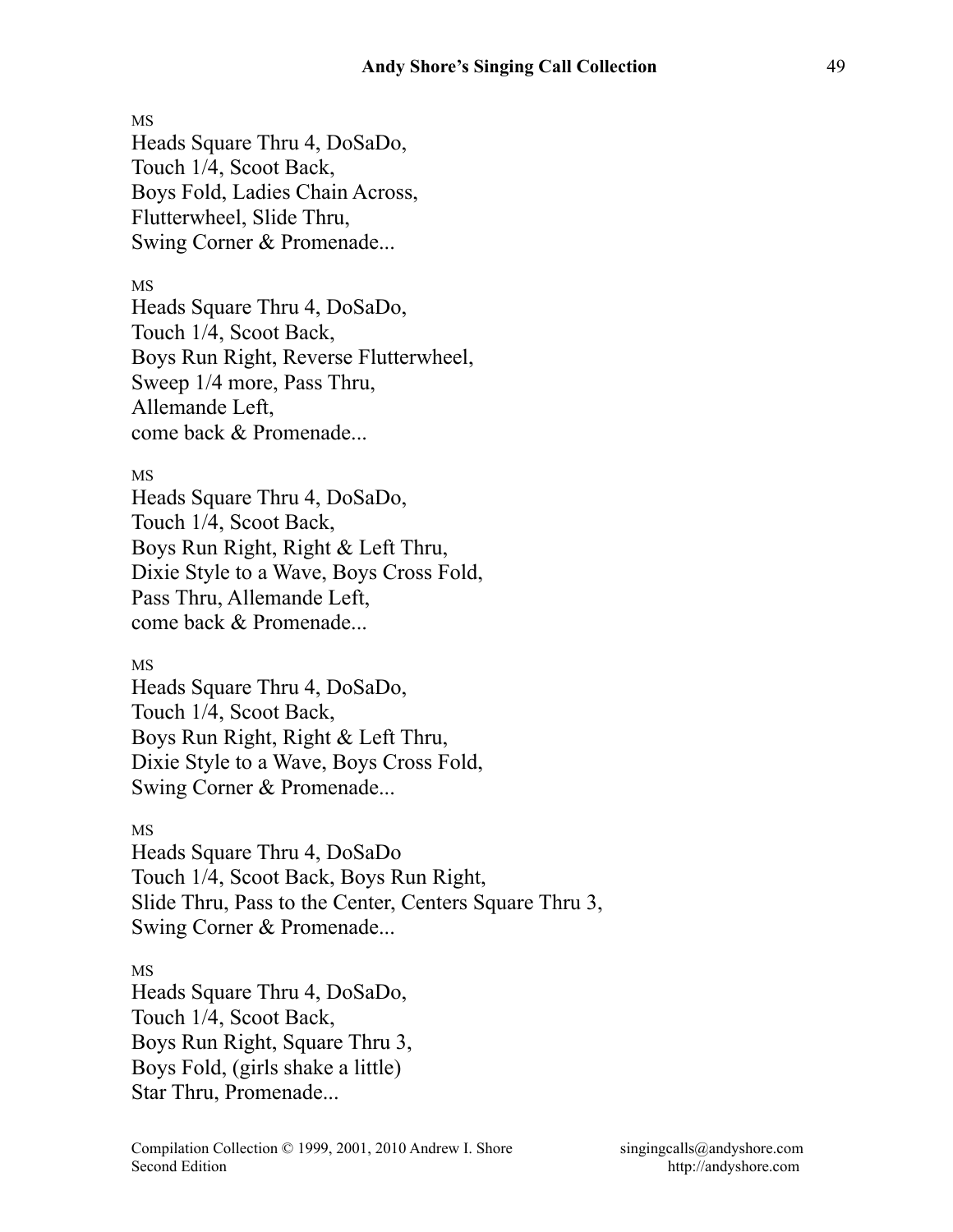Heads Square Thru 4, DoSaDo, Touch 1/4, Scoot Back, Cast Off 3/4, Boys Trade, Boys Run Right, Ferris Wheel, Centers Pass Thru, Swing Corner & Promenade...

MS

Heads Square Thru 4, DoSaDo, Touch 1/4, Split Circulate, Boys Run Right, Reverse Flutterwheel, Slide Thru, Swing Corner & Promenade...

# MS

Heads Square Thru 4, DoSaDo, Touch 1/4, Split Circulate, Swing Thru, Centers Trade, Walk & Dodge, Boys Fold, Swing Corner & Promenade...

# MS

Heads Square Thru 4, DoSaDo, Touch 1/4, Walk & Dodge, Partner Trade, Right & Left Thru, Flutterwheel, Slide Thru, Swing Corner & Promenade...

### MS

Heads Square Thru 4, Make a Wave, Girls Trade, Single Hinge, Walk & Dodge, Partner Trade, Touch 1/4, Column Circulate, Boys Run Right, Square Thru 3, Swing Corner & Promenade...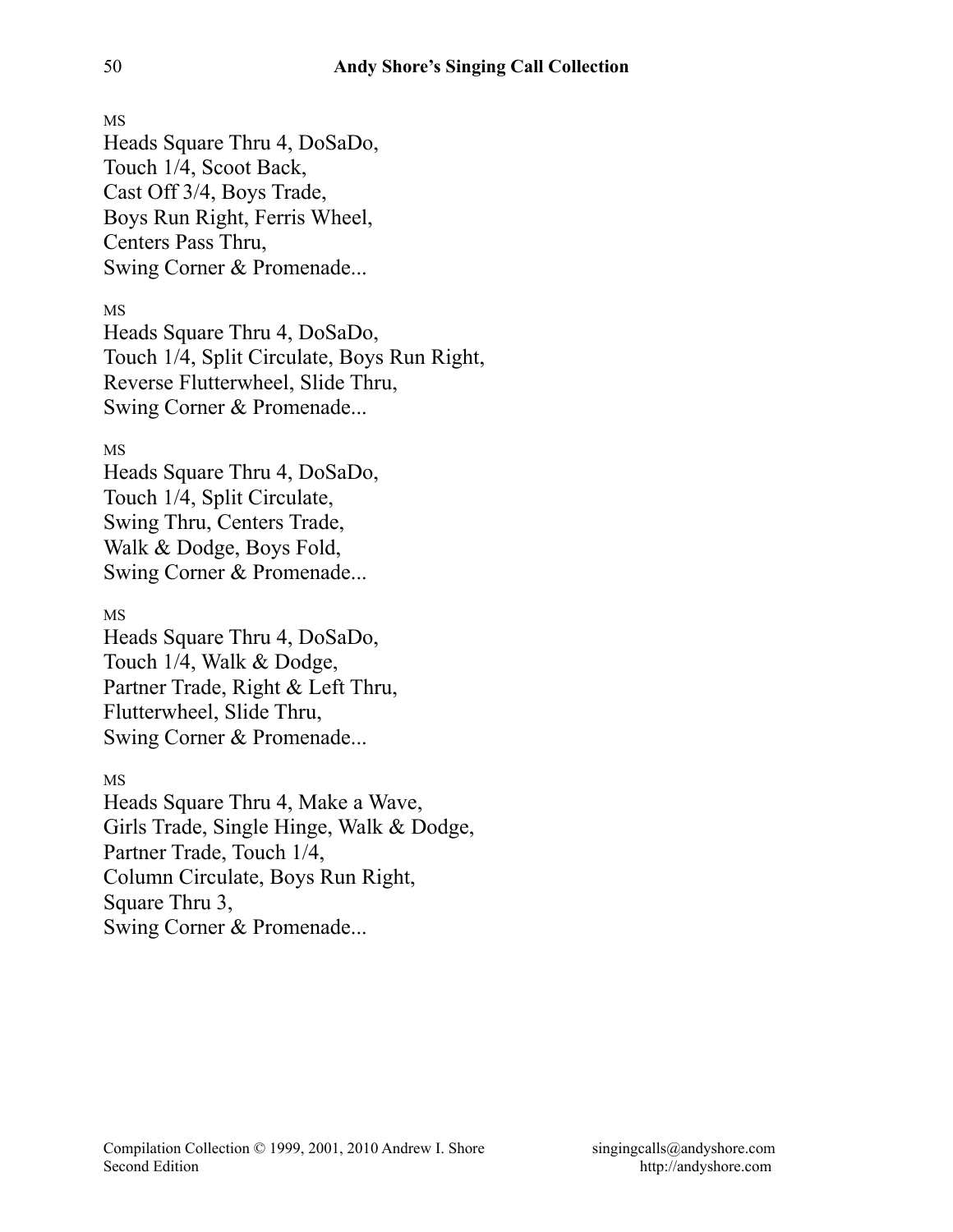Heads Square Thru 4, Right & Left Thru, Swing Thru, All 8 Circulate, Spin the Top, Right & Left Thru, Rollaway, Box the Gnat, Change Girls, Swing Corner & Promenade...

MS

Heads Square Thru 4, Right & Left Thru, Swing Thru, All 8 Circulate, Spin the Top, Square Thru 3, Swing Corner & Promenade...

MS

Heads Square Thru 4, Right & Left Thru, Swing Thru, Boys Run Right, Bend the Line, Slide Thru, Touch 1/4, Split Circulate, Swing Corner & Promenade...

MS

Heads Square Thru 4, Right & Left Thru, Swing Thru, Boys Run Right, Half Tag, Scoot Back, Boys Run Right, Square Thru 3, Swing Corner & Promenade...

MS Heads Square Thru 4, Right & Left Thru, Touch 1/4, Scoot Back, Boys Run Right, Right & Left Thru, Square Thru 3, Swing Corner & Promenade...

MS

Heads Square Thru 4, Right & Left Thru, Veer Left, Couples Circulate, Ferris Wheel, Double Pass Thru, Leaders Trade, Slide Thru, Square Thru 3, Swing Corner & Promenade...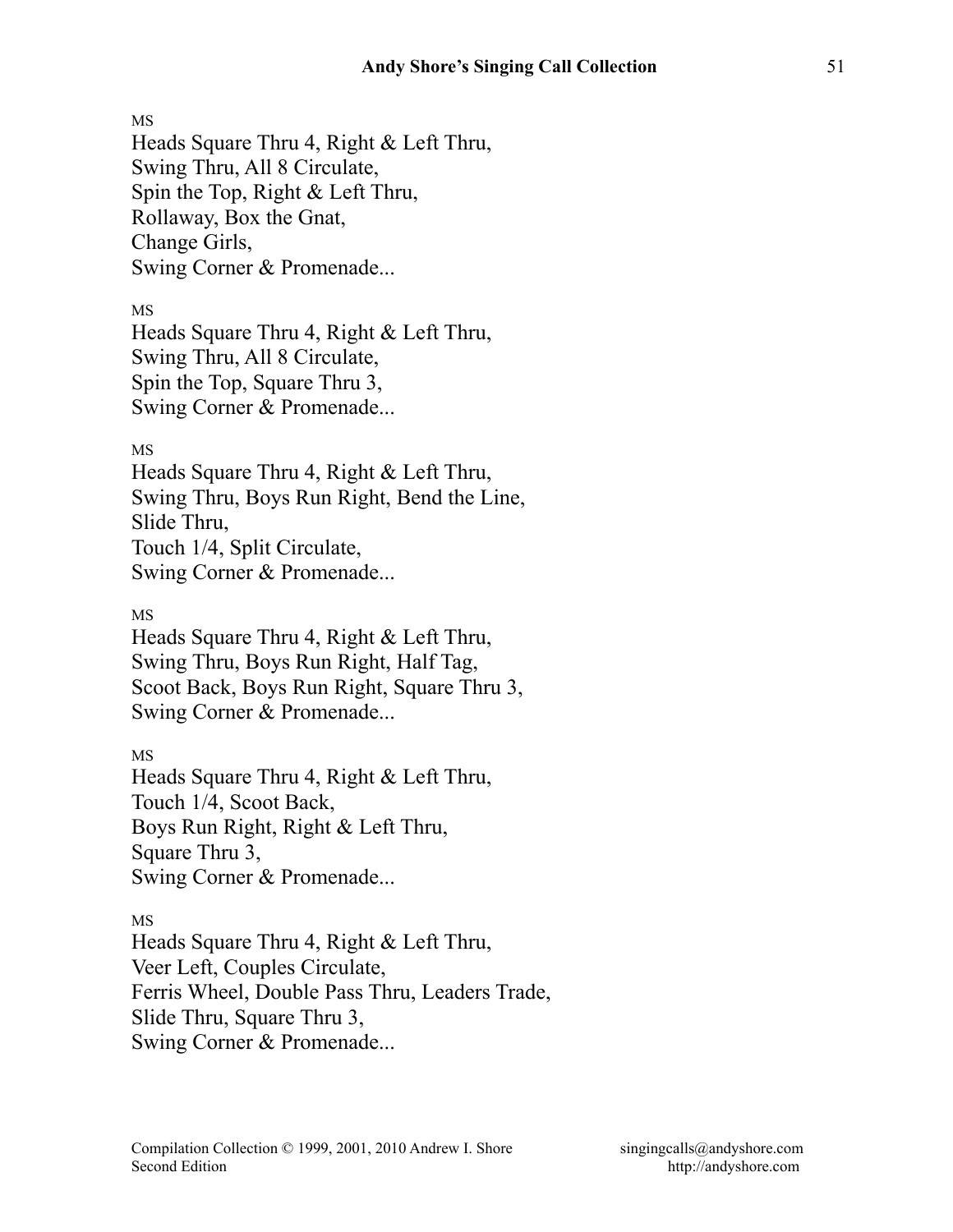MS Heads Square Thru 4, Slide Thru, Right & Left Thru, Dixie Style to a Wave, Boys Trade, Left Swing Thru, Girls Trade, Girls Run Left, Promenade

MS

Heads Square Thru 4, Slide Thru, Right & Left Thru, Flutterwheel, Pass the Ocean, Swing Thru, Swing Corner & Promenade...

# MS

Heads Square Thru 4, Split 2 Around 1 to a Line, Pass the Ocean, Swing Thru, Recycle, Touch 1/4, Girls Fold, Boys Turn Thru, Swing Corner & Promenade...

MS

Heads Square Thru 4, Split 2 Around 1 to a Line, Touch 1/4, Boys Run Right, Swing Thru, Spin the Top, Slide Thru, Swing Corner & Promenade...

MS

Heads Square Thru 4, Swing Thru, Boys Run Right, Bend the Line, Right & Left Thru, Pass the Ocean, Recycle, Swing Corner & Promenade...

MS

Heads Square Thru 4, Swing Thru, Boys Run Right, Couples Circulate, Ferris Wheel, Double Pass Thru, Cloverleaf, Centers Pass Thru, Swing Corner & Promenade...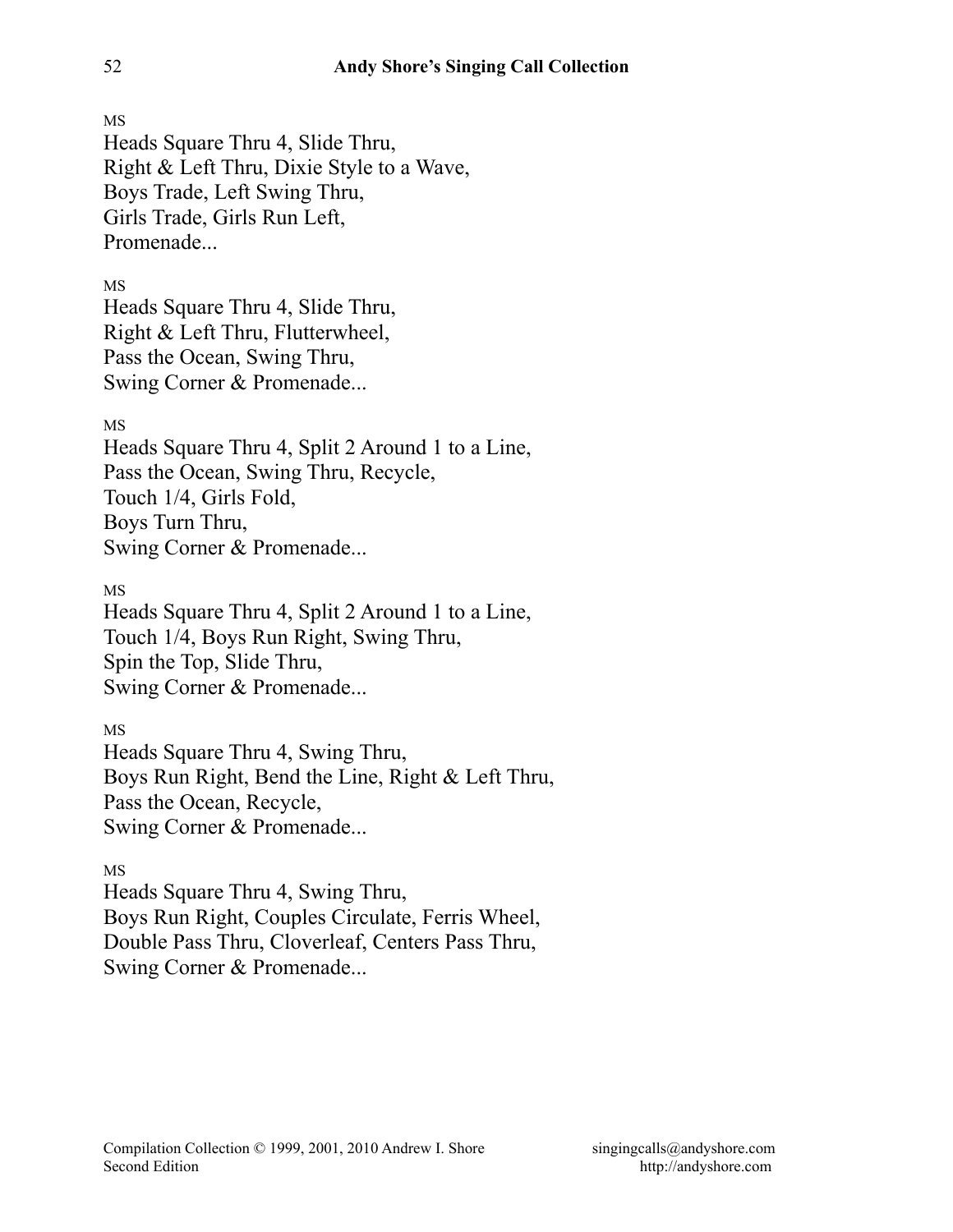Heads Square Thru 4, Swing Thru, Boys Run Right, Couples Circulate, Girls Trade, Cast Off 3/4, Star Thru, Pass Thru, Trade By, Swing Corner & Promenade...

MS

Heads Square Thru 4, Swing Thru, Boys Run Right, Ferris Wheel, Centers Pass Thru, Slide Thru, Square Thru 3, Swing Corner & Promenade...

MS

Heads Square Thru 4, Swing Thru, Boys Run Right, Tag the Line, Cloverleaf, Girls DoSaDo, Square Thru 3, Star Thru, Promenade...

MS

Heads Square Thru 4, Touch 1/4, Scoot Back, Boys Fold, Double Pass Thru, Girls U-Turn Back, Star Thru, Girls Trade, Boys Trade, Partner Trade, Promenade...

MS

Heads Square Thru 4, Touch 1/4, Scoot Back, Boys Run Right, Right & Left Thru, Dixie Style to a wave, Boys Trade, Left Swing Thru, Girls Trade, Girls Run Left, Promenade...

MS

Heads Square Thru 4, Touch 1/4, Walk & Dodge, Partner Trade, Pass the Ocean, Swing Thru, Boys Run Right, Tag the Line, Girls U-Turn Back, Swing Corner & Promenade...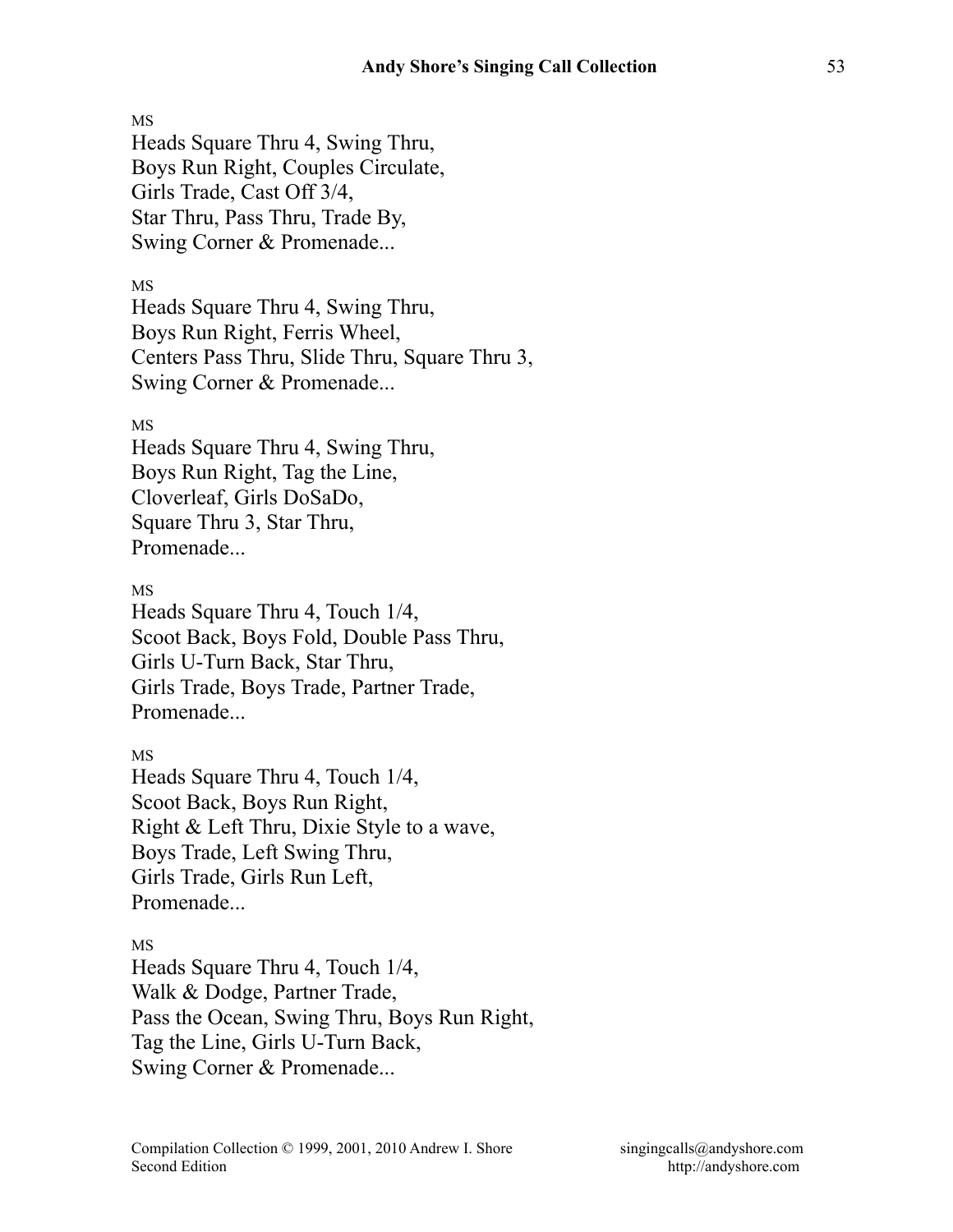MS Heads Star Thru, Pass Thru, Circle to a Line, Forward & Back, Pass Thru, Wheel & Deal, Double Pass Thru, Put Centers In, Cast Off 3/4, Star Thru, Centers Pass Thru, Swing Corner & Promenade...

MS

Heads Star Thru, Pass Thru, Circle to a Line, Pass Thru, Wheel & Deal, Centers Star Thru, Pass Thru, Cloverleaf, Centers Square Thru 3, Swing Corner & Promenade...

MS

Heads Star Thru, Zoom, Centers Swing Thru Twice, Extend, Girls Trade, Girls Run Right, Boys Cross Run, Bend the Line, Right & Left Thru, Pass Thru, Swing Corner & Promenade...

MS

Heads Touch 1/4, Boys Run Right, Square Thru 3, Partner Trade, DoSaDo, Touch 1/4, Scoot Back, Boys Run Right, Right & Left Thru, Pass Thru, Swing Corner & Promenade...

MS

Heads Touch 1/4, Walk & Dodge, DoSaDo, Swing Thru, Boys Run Right, Ferris Wheel, Centers Slide Thru, Touch 1/4, Walk & Dodge, Swing Corner & Promenade...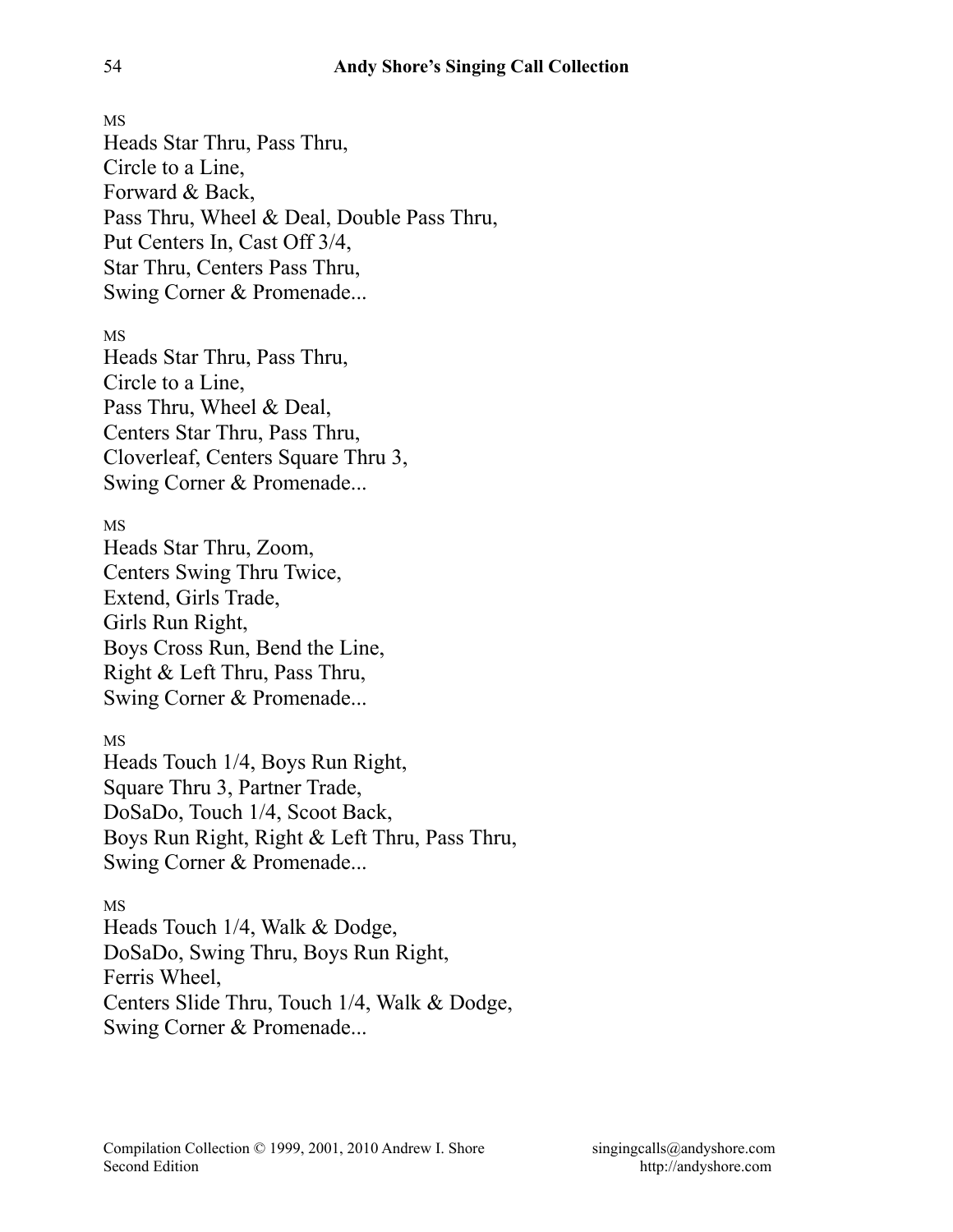MS (tuff) 4 Ladies Chain, Heads Rollaway, Slide Thru, Swing Thru, Swing Thru Again, Slide Thru, Right & Left Thru, Dixie Style to a Wave, Boys Trade, Slip the Clutch, Allemande Left, come back & Promenade...

MS (tuff) Heads Box the Gnat & Slide Thru, Reverse Flutterwheel, Dixie Style to a Wave, Step Thru, Courtesy Turn, Square Thru 3, Swing Corner & Promenade...

MS (tuff) Heads Lead Right, DoSaDo, Swing Thru, Boys Run Right, Bend the Line, Touch 1/4, Column Circulate, Boys Run Right, Swing Thru, Girls Circulate - Boys Trade (Acey Deucey), Turn Thru, Allemande Left, Keep Her & Promenade...

MS (tuff) Heads Promenade 1/2, Lead Right, DoSaDo, Swing Thru, Boys Run Right, Bend the Line, Square Thru 3, Tag the Line - GIRLS go Left, BOYS go Right, Swing Corner & Promenade...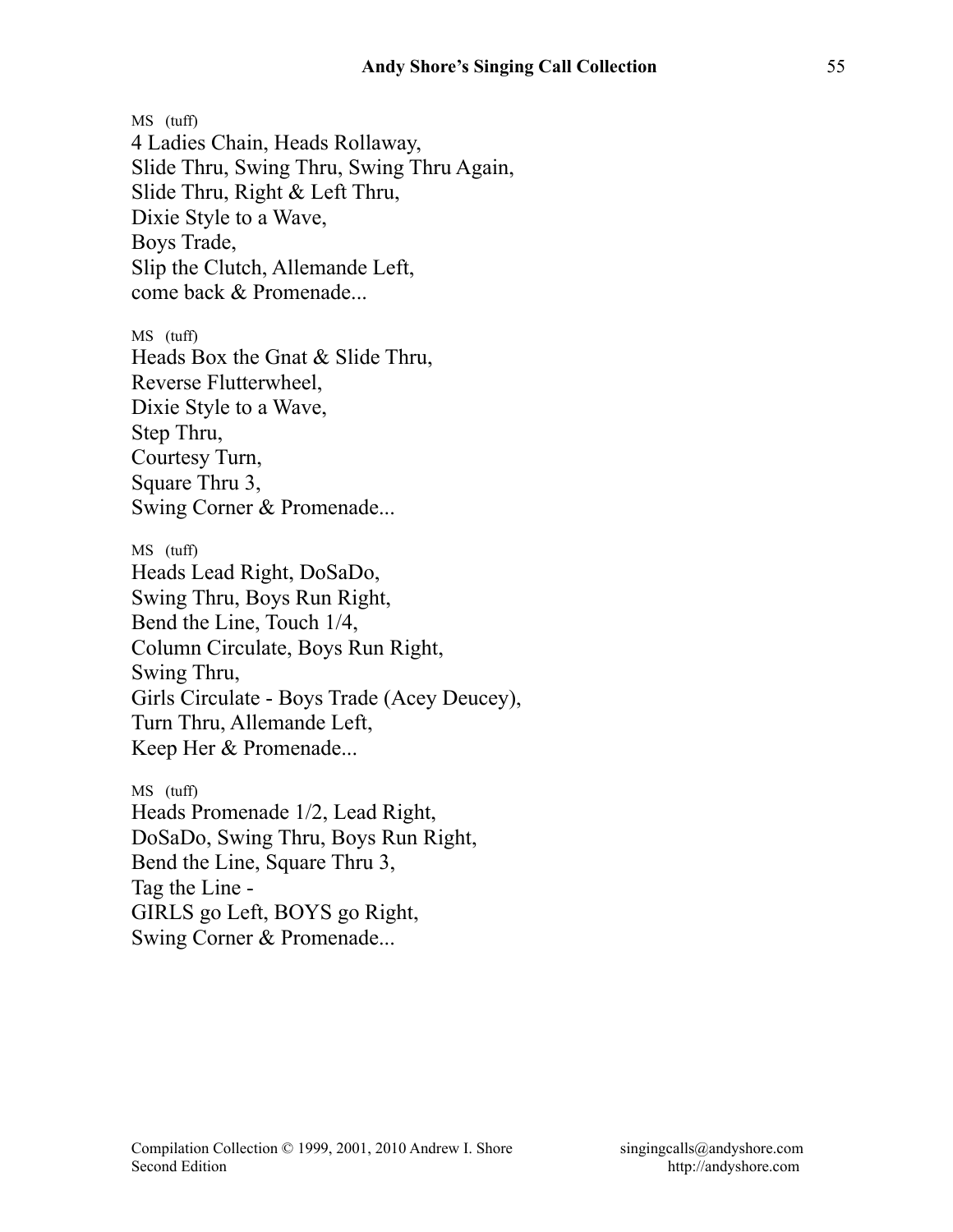MS (tuff) Heads Promenade 1/2, come down the middle and Right & Left Thru, Heads Rollaway, Back Away, Sides Square Thru 4, Swing Thru, Centers Trade, Centers Run, Wheel & Deal, Square Thru Boys 3 Girls 4, Boys Cloverleaf, Swing Corner & Promenade...

MS (tuff - See Saw) Heads Promenade 1/2, come down the middle and Right & Left Thru, Slide Thru, Square Thru 3, See Saw with your Corner - Make a Left Hand Wave, LEFT Swing Thru, Girls Trade, Girls Run, Promenade...

MS (cute) Heads Promenade 1/2, come down the middle and Right & Left Thru, Square Thru 4, Touch 1/4, Walk & Dodge, Partner Trade, Boys Walk straight across, Swing Corner & Promenade...

MS (tuff) Heads Promenade 1/2, Sides Star Thru, Pass Thru, DoSaDo, Swing Thru, Girls Circulate, Boys Trade (Acey Deucy) Turn Thru, Allemande Left, Weave By 3, Swing Corner & Promenade...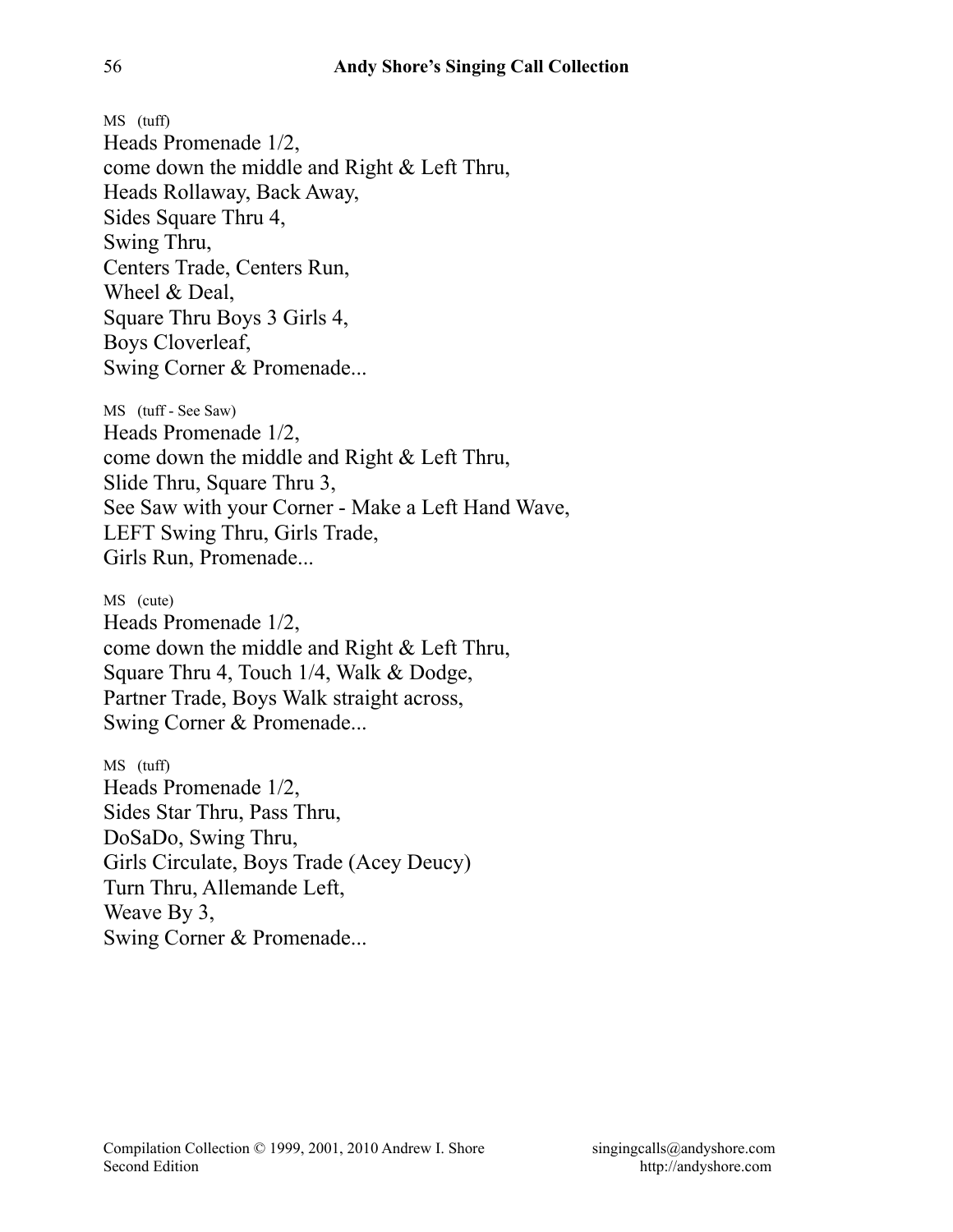MS (cute) Heads Promenade ALL THE WAY, Sides Square Thru 4, Touch 1/4, Scoot Back, Boys Fold, 2 Ladies Chain Across, Chain Her Back, Keep Her & Promenade...

MS (tuff)

Heads Right & Left Thru, Sides Lead Right, Swing Thru, Boys Run Right, Couples Circulate, Bend the Line, Pass Thru, Tag the Line, Face In, Slide Thru, Swing Corner & Promenade...

MS (tuff) Heads Right & Left Thru, Star Thru, Pass Thru, DoSaDo, Make a Wave, Girls Trade, Recycle, Right & Left Thru, Pass to the Center, Zoom, Square Thru 3, Swing Corner & Promenade...

MS (tuff) Heads Square Thru 4, DoSaDo, Swing Thru, Boys Run Right, Bend the Line, Boys Walk Girls Dodge, Scoot Back and then, Scoot Back Again, Swing Corner & Promenade...

MS (tuff) Heads Square Thru 4, DoSaDo, Swing Thru, Boys Run Right, Bend the Line, Boys Walk Girls Dodge, Boys Fold, Girls Turn Thru, Swing Corner & Promenade...

MS (tuff) Heads Square Thru 4, DoSaDo, Swing Thru, Boys Run Right, Bend the Line, Right & Left Thru, Dixie Style to a Wave, Balance, Boys U-Turn Back, Promenade...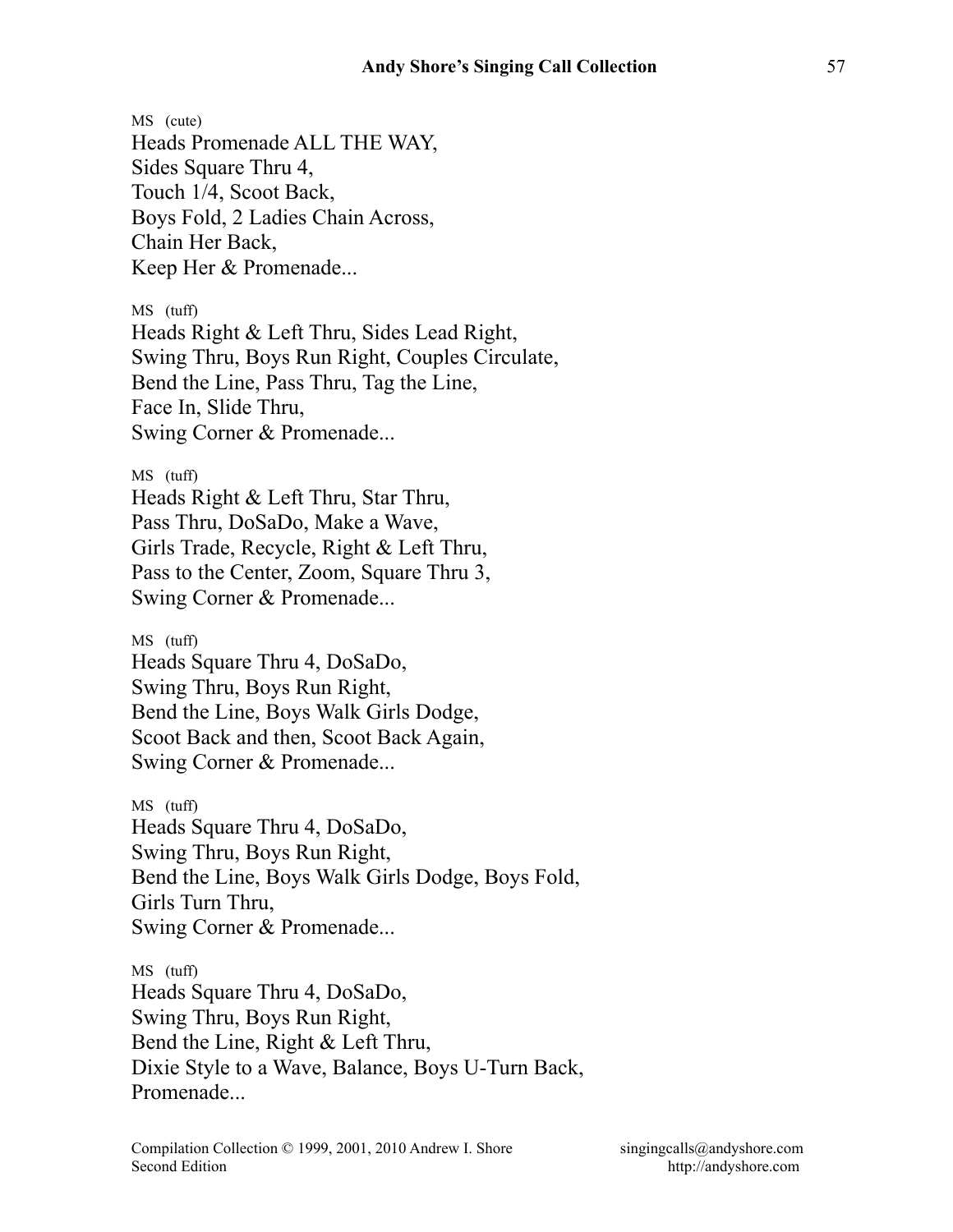MS (tuff) Heads Square Thru 4, DoSaDo, Swing Thru, Boys Run Right, Couples Circulate, Wheel & Deal, Swing Thru, Boys Cross Fold, Pass Thru, Trade By, Swing Corner & Promenade... MS (cute) Heads Square Thru 4, DoSaDo, Swing Thru, Boys Run Right, Ferris Wheel, Centers Pass Thru, Touch 1/4, Scoot Back, Boys FOLD, Girls Turn Thru, Star Thru, Promenade MS (tuff) Heads Square Thru 4, DoSaDo, Swing Thru, Boys Run Right, Tag the Line, Face LEFT, Ferris Wheel, Centers Veer Right, Veer Left, Swing Corner & Promenade... MS (tuff) Heads Square Thru 4, DoSaDo, Swing Thru, Boys Trade, Boys Run Right, Bend the Line, Right & Left Thru, Pass Thru, Partner Trade 1 & 1/2, Swing Corner & Promenade... MS (cute) Heads Square Thru 4, DoSaDo, Swing Thru, Boys Trade, Boys Run Right, Bend the Line, Slide Thru, make a Right Hand Star - turn it 1/2, Girls U-Turn Back, Swing Corner & Promenade...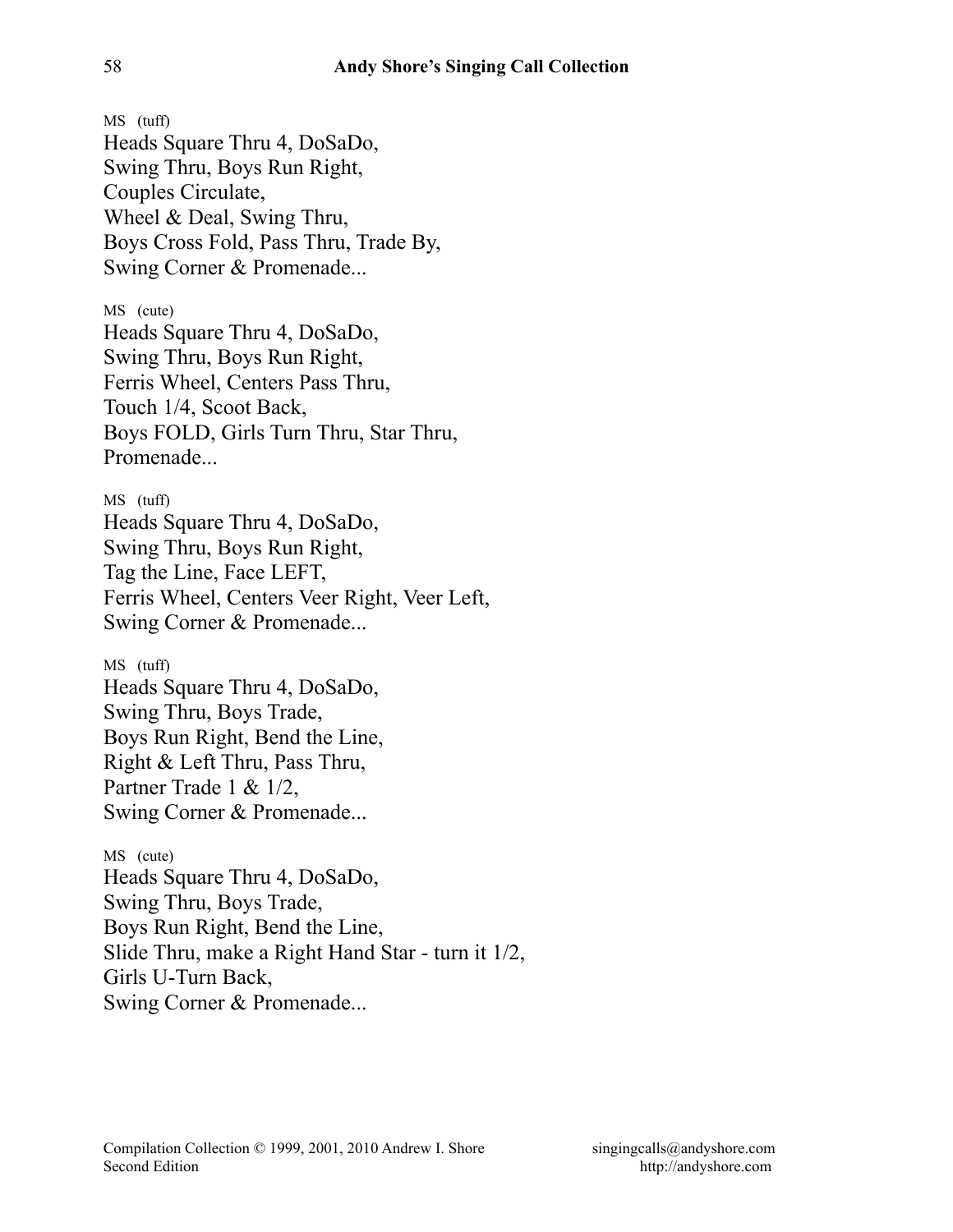MS (cute) Heads Square Thru 4, DoSaDo, Swing Thru, Swing Thru again, Girls Run Right, Tag the Line, Girls tap his shoulder, Boys Turn Back, Swing Corner & Promenade...

MS (tuff) Heads Square Thru 4, DoSaDo, Touch 1/4, Split Circulate, Swing Thru, Centers Trade, Walk & Dodge, Swing Corner & Promenade...

MS (tuff) Heads Square Thru 4, Pass the Ocean, Spin the Top, Boys Run Right, Ferris Wheel, Centers Pass Thru, Swing Corner & Promenade...

MS (tuff) Heads Square Thru 4, Put Centers In, Cast Off 3/4, Ends Run, Right & Left Thru, Slide Thru, Pass Thru, Left Allemande, Swing Corner & Promenade...

MS (different) Heads Square Thru 4, Sides Face Grand Square, Heads Cloverleaf - around just one come down the middle and Pass Thru and Cloverleaf again - come down the middle and Square Thru 3, Swing Corner & Promenade...

MS (tuff - walkit) Heads Square Thru 4, Slide Thru, Right & Left Thru, Half Sashay, Pass the Ocean, Swing Thru, Recycle, Veer Left, Ferris Wheel, Centers Pass Thru, Swing Corner & Promenade...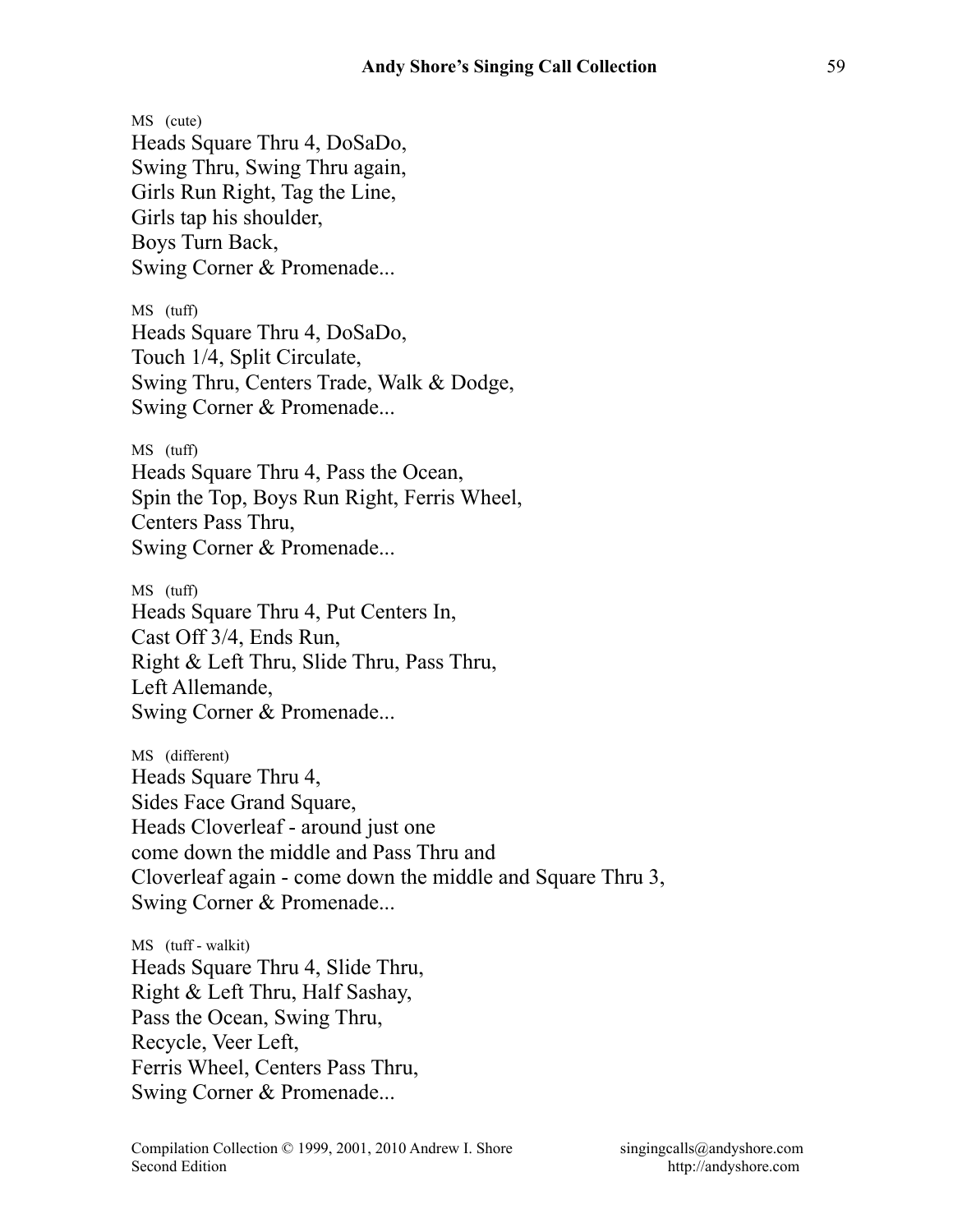MS (tuff) Heads Square Thru 4, Split 2 Around 1 to a Line, Pass Thru, Tag the Line, Cloverleaf, Double Pass Thru, Face In, Star Thru, Swing Corner & Promenade...

MS (tuff) Heads Square Thru 4, Swing Thru, Boys Cross Run, Girls Trade, Girls Run, Bend the Line, Right & Left Thru, Dixie Style to a Wave, Boys Cross Run, Girls Trade, Swing Corner & Promenade...

MS (tuff) Heads Square Thru 4, Swing Thru, Boys Run Right, Girls Scoot Back, Couples Circulate, Tag the Line, Cloverleaf, Girls Turn Thru, Star Thru, Promenade...

MS (tuff) Heads Square Thru 4, Touch 1/4, Boys Scoot & the Girls Dodge, Partner Trade, Right & Left Thru, Pass the Ocean, Swing Thru, Boys Trade, Swing Corner & Promenade...

MS (tuff) Heads Square Thru 4, Touch 1/4, Walk & Dodge, Partner Trade, Boys Walk Girls Dodge, Boys Run Right, Right & Left Thru, Slide Thru, Swing Corner & Promenade...

MS (tuff) Heads Touch 1/4, Girls Pass Thru, Centers Pass the Ocean, Others Hinge, Boys Trade, Single Hinge, Boys Run Right, Right & Left Thru, Swing Thru, Swing Thru Again, Swing Corner & Promenade...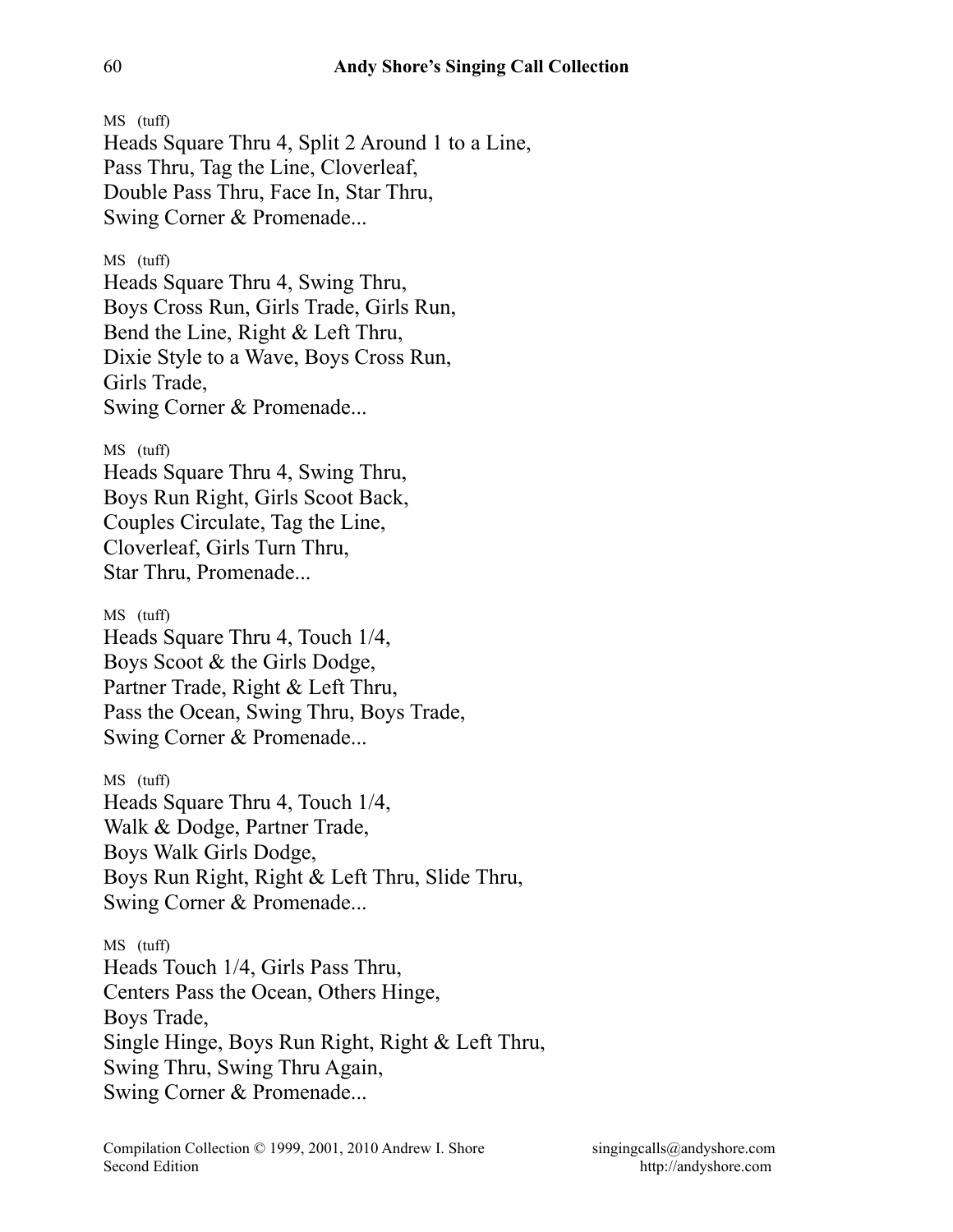# **Plus Figures**

+ 4 Ladies Chain Across, Heads Promenade 1/2, Lead Right, Circle to a Line, Forward & Back, Star Thru, 8 Chain 3, Swing Corner & Promenade...

 $+$ 

4 Ladies Chain Across, Heads Promenade 1/2, Sides Square Thru 4, Star Thru, Load the Boat, Swing Corner & Promenade...

+

All 4 Couples Promenade 1/2, Heads Square Thru 4, 8 Chain 5 (be sure its 5) Allemande Left, come back 1, Swing Corner & Promenade...

 $+$ 

Head Ladies Chain, Heads Square Thru 2, DoSaDo, Swing Thru, Boys Run Right, Acey Deucey, Half Tag, Trade & Roll, Swing Corner & Promenade...

 $+$ 

Heads Flutterwheel, Square Thru 4, Slide Thru, Touch 1/4, Coordinate, Wheel & Deal, Swing Corner & Promenade...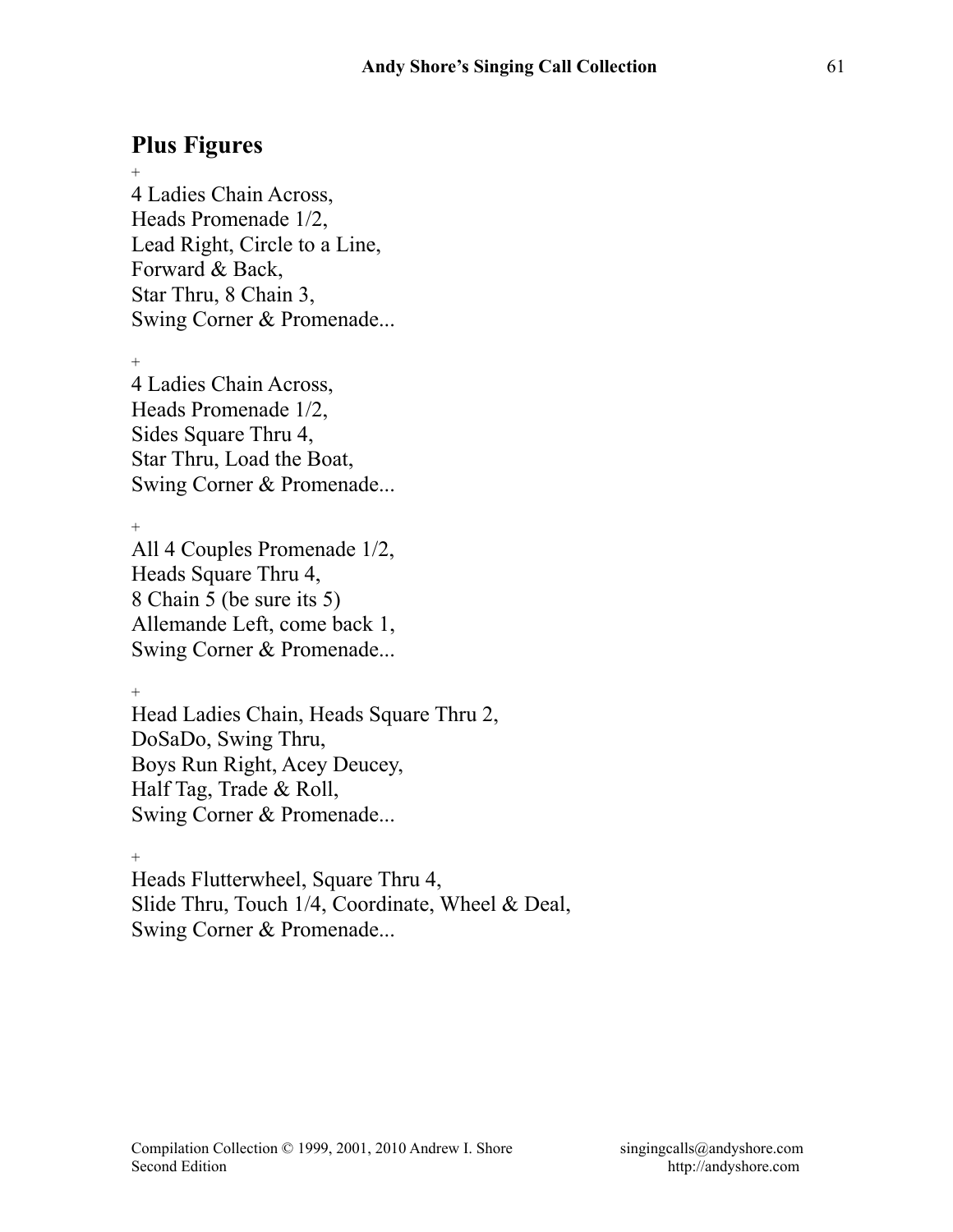Heads Flutterwheel, Sweep 1/4 more, Double Pass Thru, Track Two, Single Hinge, Follow Your Neighbor 1/2 Spread, 8 Chain 4, Swing Corner & Promenade...

 $+$ 

Heads Flutterwheel, Sweep 1/4 more, Pass Thru, DoSaDo, Swing Thru, Girls Fold, Peel Off, Ferris Wheel, Centers Pass Thru, Swing Corner & Promenade...

 $+$ 

Heads Lead Right, Circle to a Line, Forward & Back, Pass Thru, Tag the Line, Face In, Touch 1/4, Boys Run Right, 8 Chain 5, Swing Corner & Promenade...

 $+$ 

Heads Lead Right, Circle to a Line, Forward & Back, Pass Thru, Wheel & Deal, Centers DoSaDo, Make a Wave, Ping Pong Circulate, Centers Swing Thru, Turn Thru, Swing Corner & Promenade...

 $\pm$ 

Heads Lead Right, Circle to a Line, Forward & Back, Right & Left Thru, Touch 1/4, Coordinate, Bend the Line, Star Thru, Pass Thru, Trade By, Swing Corner & Promenade...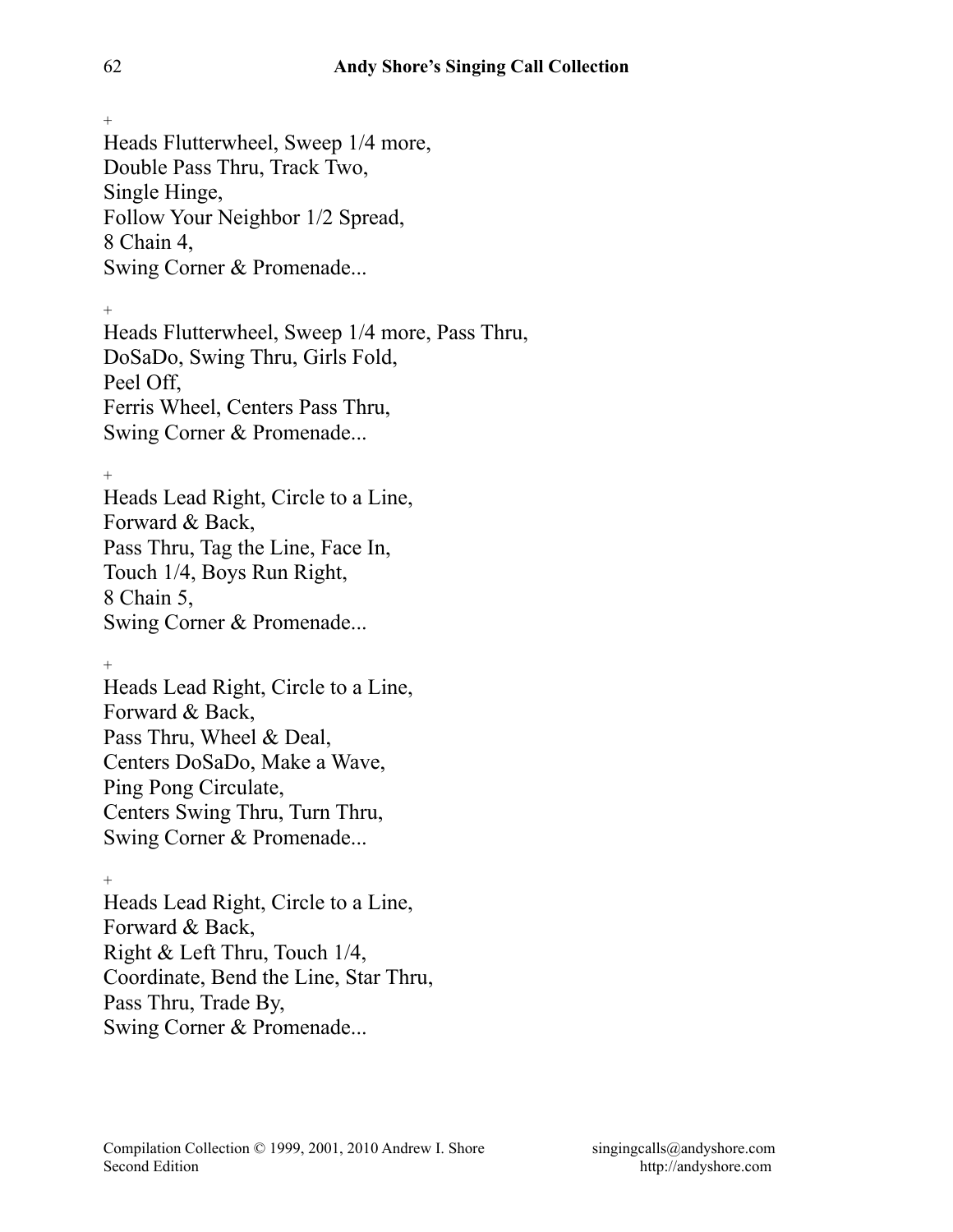Heads Lead Right, Circle to a Line, Pass Thru, 3/4 Tag the Line, Centers Swing Thru, Others Trade, Extend, Boys Run Right, Couples Circulate, Wheel & Deal, Swing Corner & Promenade...

 $+$ 

Heads Lead Right, Circle to a Line, Right & Left Thru, Pass Thru, Bend the Line, Centers Load the Boat, Ends Star Thru, 8 Chain 3, Swing Corner & Promenade...

 $+$ 

Heads Lead Right, Circle to a Line, Star Thru, Pass Thru, Trade By, Right & Left Thru, Outsides Rollaway, 8 Chain 3, Swing Corner & Promenade...

 $+$ 

Heads Lead Right, Circle to a Line, Touch 1/4, Coordinate, Couples Circulate, Bend the Line, Star Thru, Pass to the Center, Centers Square Thru 3, Swing Corner & Promenade...

 $^{+}$ Heads Lead Right, Right & Left Thru, Star Thru, Forward & Back, Pass the Ocean, Recycle, DoSaDo, Spin Chain Thru, Swing Corner & Promenade...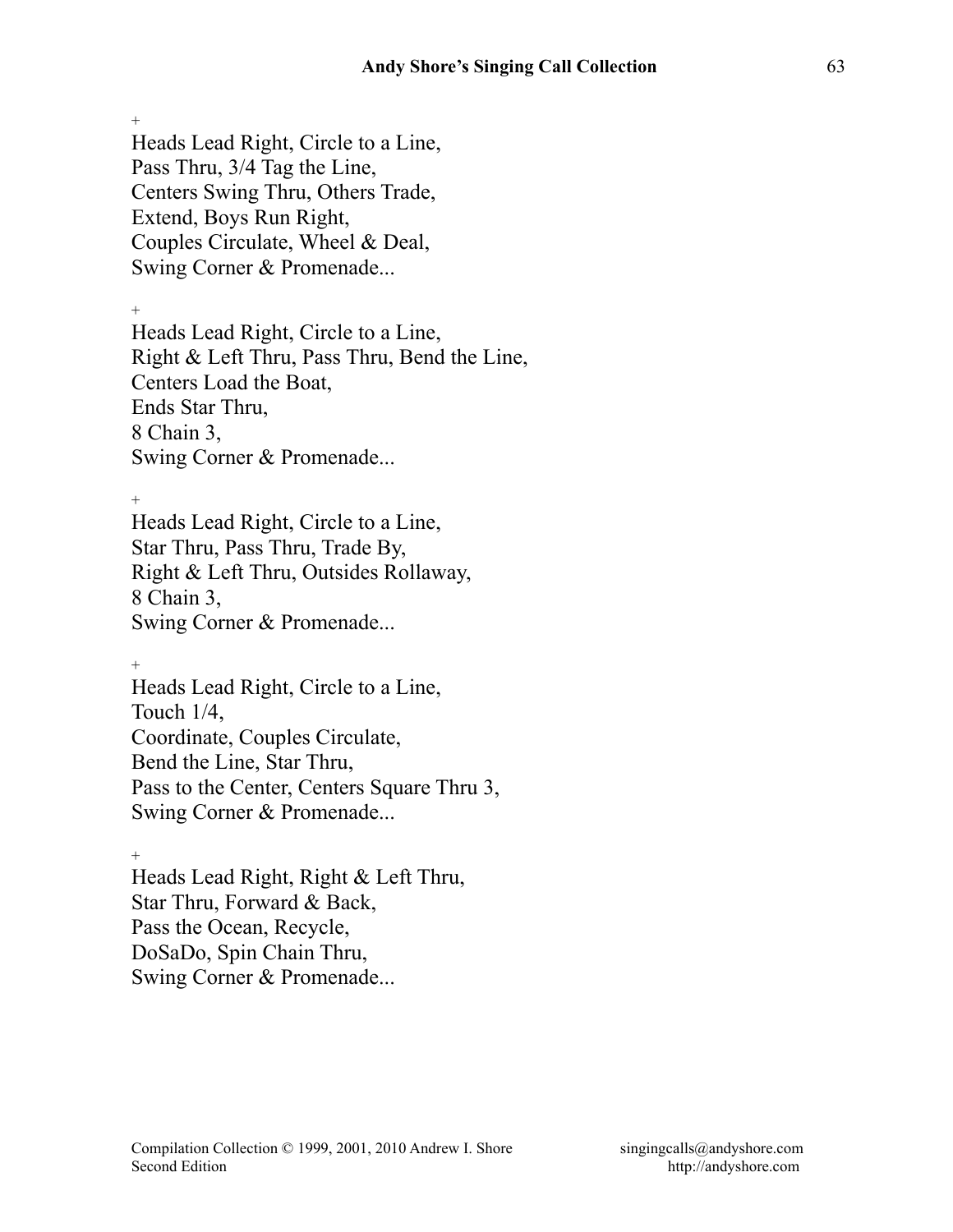Heads Lead Right, Veer Left, Chain Down the Line, Touch 1/4, Coordinate, Ferris Wheel, Centers Pass Thru, Touch 1/4, Girls Run, Girls Fold, Swing Corner & Promenade...

 $+$ 

Heads Pass the Ocean, Ping Pong Circulate, Extend, Swing Thru, Girls Fold, Peel the Top, Right & Left Thru, Pass the Ocean, Swing Thru, Boys Trade, Girls Turn Back, Promenade...

+

Heads Pass the Ocean, Recycle, Pass Thru, Right & Left Thru, Swing Thru, Boys Run Right, Bend the Line, Right & Left Thru, DoSaDo, Make a Wave, Explode the Wave, Swing Corner & Promenade...

+

Heads Pass Thru, Cloverleaf, Centers Square Thru 3, Single Circle, Acey Deucey, Boys Run Right, Bend the Line, Grand Swing Thru, Girls Fold, Peel the Top, Swing Corner & Promenade...

+ Heads Promenade 1/2, Lead Right, Circle to a Line, Load the Boat, Touch 1/4, Follow Your Neighbor & Spread, Extend, Swing Corner & Promenade...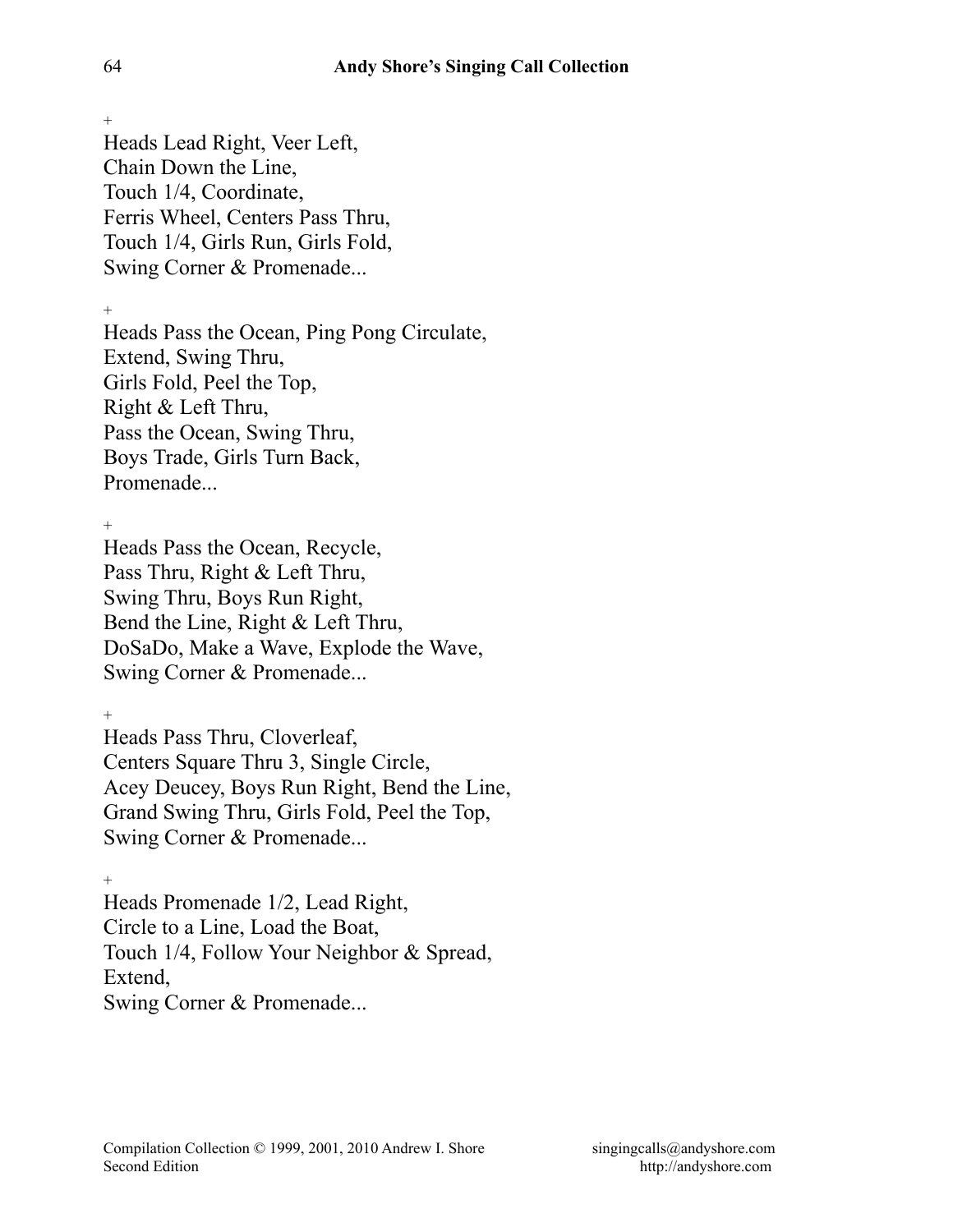$+$ Heads Promenade 1/2, Lead Right, Circle to a Line, Touch 1/4, Coordinate, Bend the Line, Slide Thru, Pass Thru, Trade By, Swing Corner & Promenade...

 $+$ Heads Promenade 1/2, come down the middle and Pass the Ocean, Extend, Explode the Wave, Chase Right, Boys Run Right, Right & Left Thru, Slide Thru, Swing Corner & Promenade...

 $+$ Heads Promenade 1/2, come down the middle and Pass the Ocean, Extend, Fan the Top, Right & Left Thru, Flutterwheel, Square Thru 3, Swing Corner & Promenade...

+ Heads Promenade 1/2, come down the middle and Pass the Ocean, Extend, Girls Trade, Girls Run, Tag the Line Face Right, Chain Down the Line, Slide Thru, Single Circle to a Wave, Rear Back, Swing Corner & Promenade...

+ Heads Promenade 1/2, come down the middle and Pass the Ocean, Extend, Linear Cycle, Load the Boat, Swing Corner & Promenade...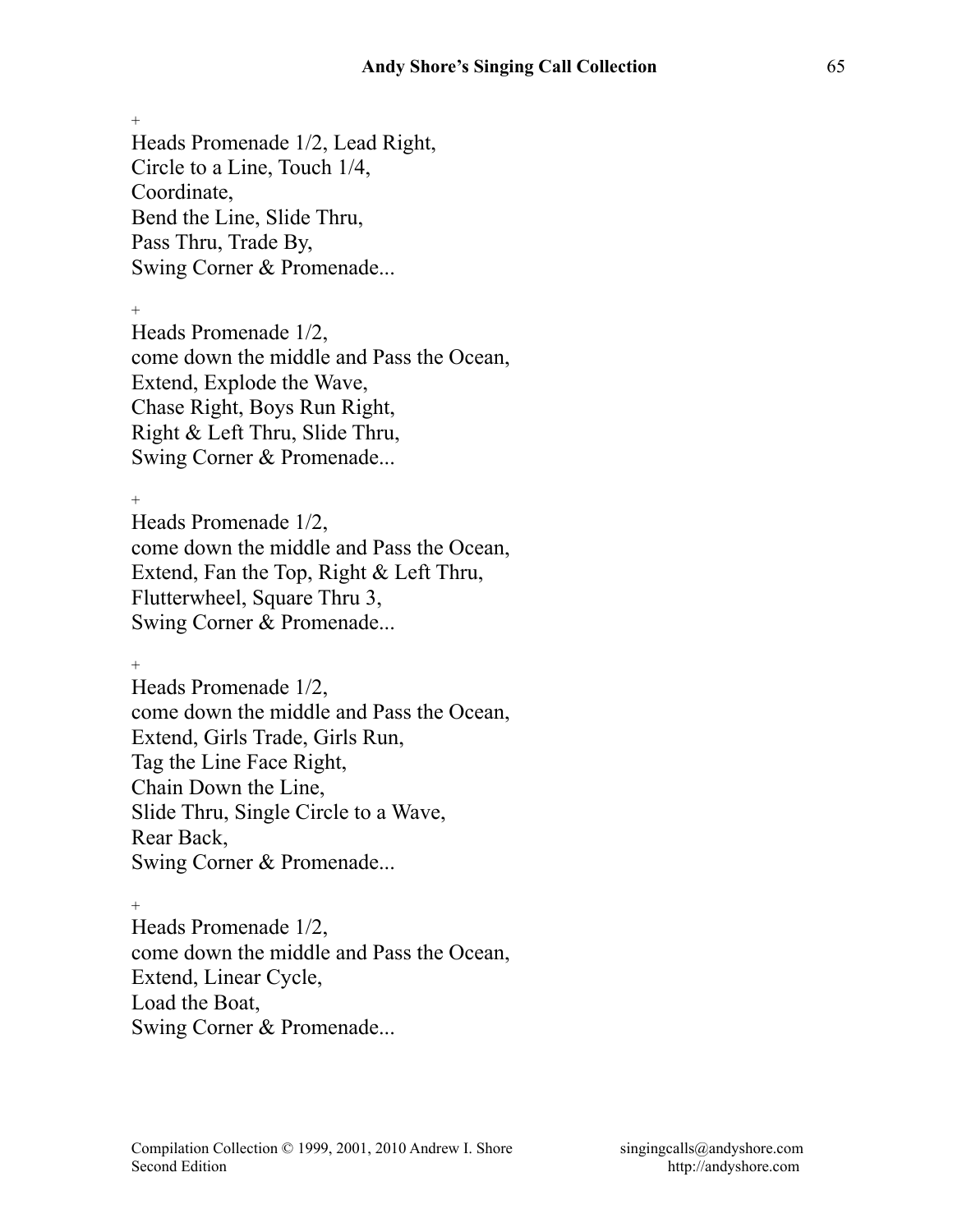Heads Promenade 1/2, come down the middle and Pass the Ocean, Extend, Linear Cycle, Reverse Flutterwheel, Dixie Style to a Wave, Trade the Wave, Swing Corner & Promenade...

+

Heads Promenade 1/2, come down the middle and Pass the Ocean, Extend, Single Hinge, Scoot Back, Single Hinge, Fan the Top, Recycle, Slide Thru, Swing Corner & Promenade...

+

Heads Promenade 1/2, come down the middle and Pass the Ocean, Extend, Swing Thru, Acey Deucey, Boys Run Right, Bend the Line, Touch 1/4, Column Circulate, Boys Run Right, Swing Corner & Promenade...

 $+$ Heads Promenade 1/2, come down the middle and Pass the Ocean, Extend, Swing Thru, Boys Run Right, Half Tag, Follow Your Neighbor & Spread, Girls Trade, Recycle, Swing Corner & Promenade...

 $+$ Heads Promenade 1/2, come down the middle and Pass the Ocean, Extend, Swing Thru, Spin the Top, Right & Left Thru, Pass the Ocean, Explode the Wave, Swing Corner & Promenade...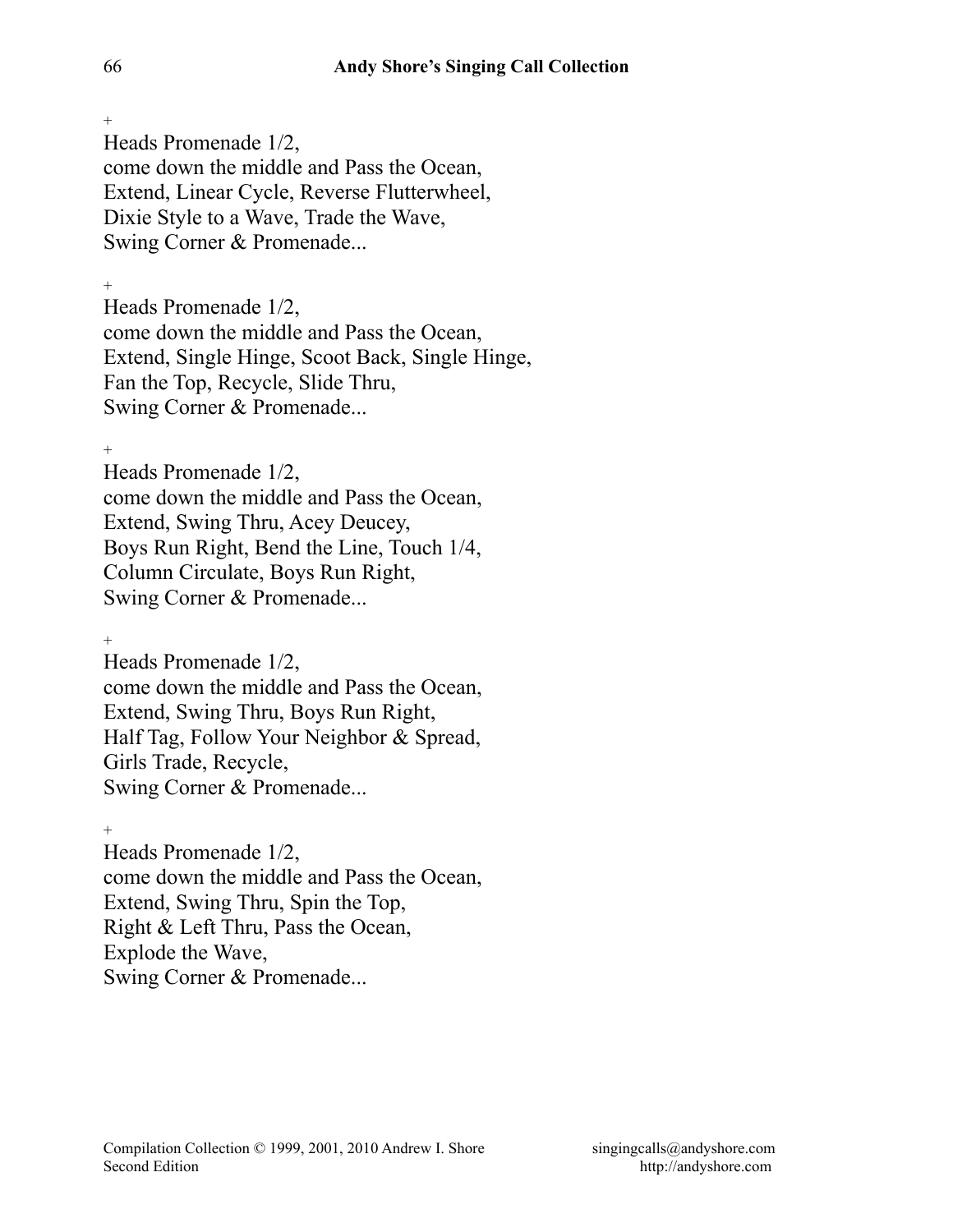$+$ Heads Promenade 1/2, come down the middle and Pass the Ocean, Ping Pong Circulate, Extend, Linear Cycle, Load the Boat, Pass Thru, Trade By, Swing Corner & Promenade...

 $+$ Heads Promenade 1/2, come down the middle and Right & Left Thru, Flutterwheel, Sweep 1/4 more, Pass Thru, DoSaDo, Make a Wave, Linear Cycle, Pass Thru, Swing Corner & Promenade...

 $+$ Heads Promenade 1/2, come down the middle and Right & Left Thru, Flutterwheel, Sweep 1/4 more, Pass Thru, Square Thru 4, Partner Trade & ROLL, Swing Corner & Promenade...

 $+$ Heads Promenade 1/2, come down the middle and Right & Left Thru, Pass the Ocean, Extend, Linear Cycle, Square Thru 4, Trade By, Swing Corner & Promenade...

 $+$ Heads Promenade 1/2, come down the middle and Right & Left Thru, Pass the Ocean, Ping Pong Circulate, Extend, Swing Thru, Boys Run Right, Ferris Wheel, Zoom, Centers Pass Thru, Swing Corner & Promenade...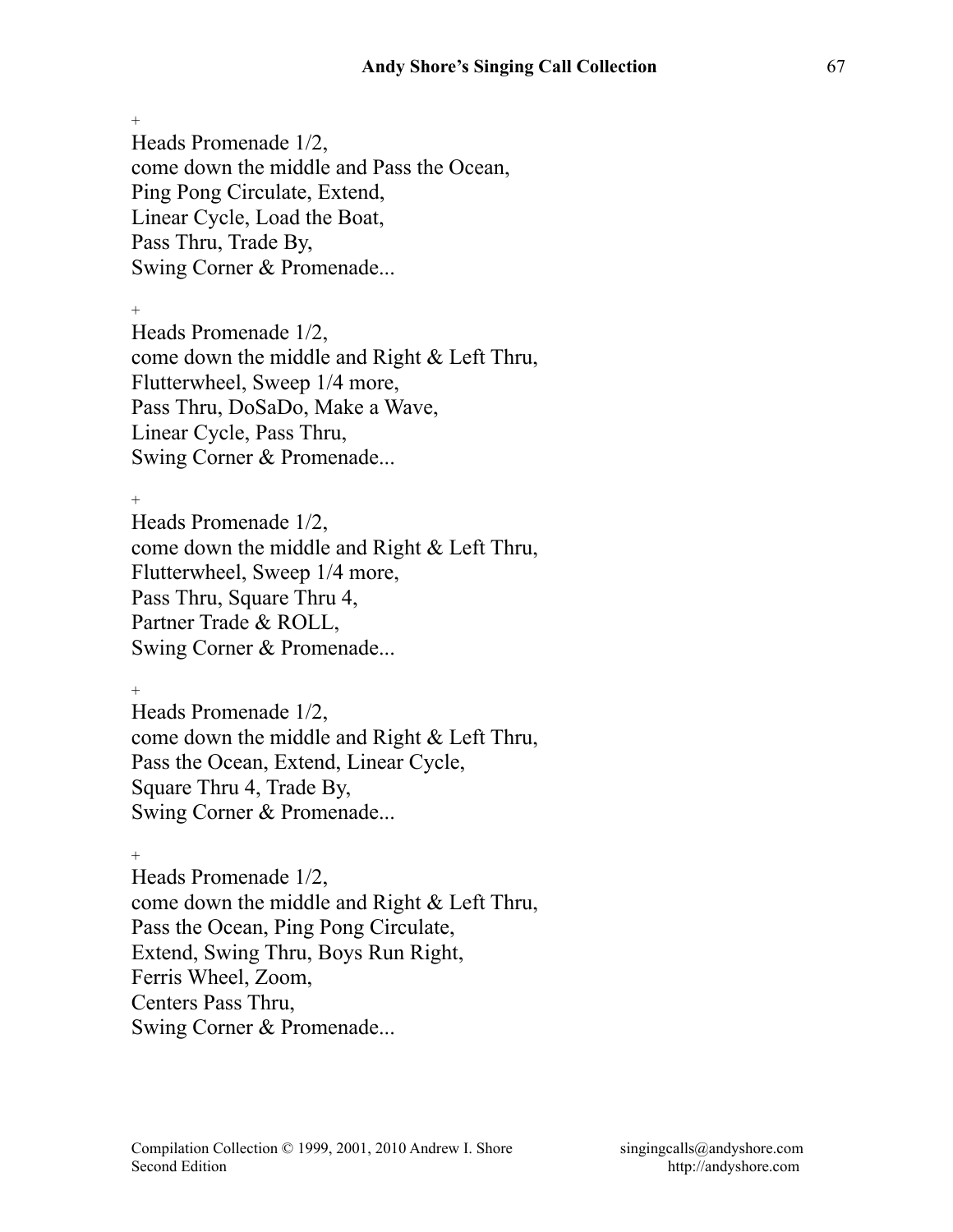Heads Promenade 1/2, come down the middle and Right & Left Thru, Square Thru 4, DoSaDo, Make a Wave, Linear Cycle, Slide Thru, Swing Corner & Promenade...

+ Heads Promenade 1/2, come down the middle and Right & Left Thru, Square Thru 4, DoSaDo, Spin Chain Thru, Girls Circulate Once, Swing Corner & Promenade...

+

Heads Promenade 1/2, come down the middle and Right & Left Thru, Square Thru 4, Right & Left Thru, Slide Thru, Load the Boat, Swing Corner & Promenade...

+

Heads Promenade 1/2, come down the middle and Right & Left Thru, Square Thru 4, Star Thru & Roll, Star Thru & Roll, Single Circle to a Wave, Swing Corner & Promenade...

 $+$ Heads Promenade 1/2, come down the middle and Right & Left Thru, Touch 1/4, Boys Run Right, Right & Left Thru, Star Thru, Load the Boat, Swing Corner & Promenade...

 $+$ Heads Promenade 1/2, Sides Pass the Ocean, Extend, Relay the Deucey, Swing Corner & Promenade...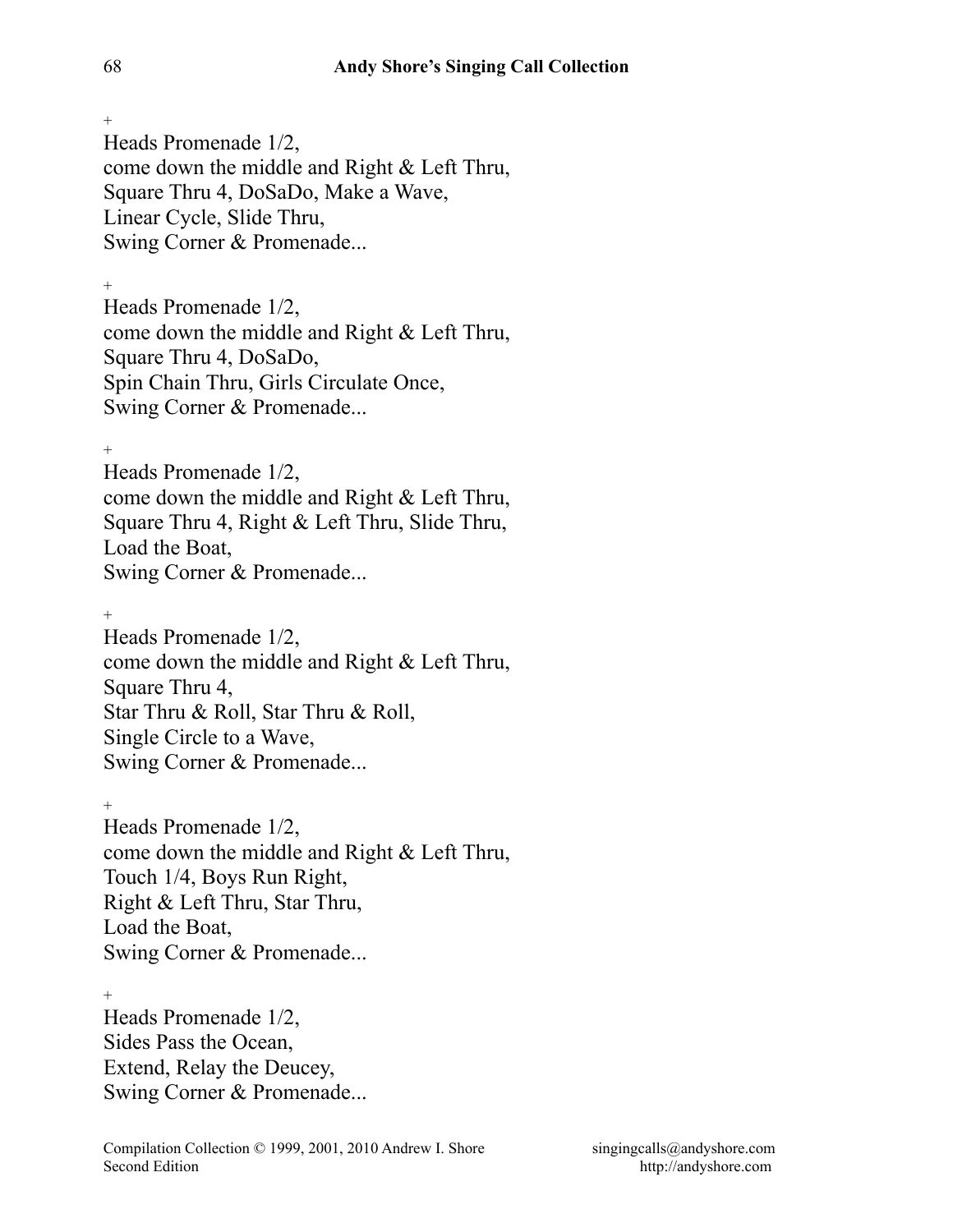$+$ Heads Promenade 1/2, Sides Pass the Ocean, Extend, Swing Thru, Boys Run Right, Ferris Wheel, Double Pass Thru, Track Two, Swing Corner & Promenade...

 $^{+}$ 

Heads Promenade 1/2, Sides Right & Left Thru, Flutterwheel, Sweep 1/4 more, Double Pass Thru, Track Two, Swing Thru, Boys Trade, Swing Corner & Promenade...

+

Heads Promenade 1/2, Sides Right & Left Thru, Touch 1/4, Boys Run Right, Star Thru, Right & Left Thru, Load the Boat, Swing Corner & Promenade...

+

Heads Promenade 1/2, Sides Square Thru 2, DoSaDo, Spin Chain the Gears, Swing Corner & Promenade...

 $+$ 

Heads Promenade 1/2, Sides Square Thru 4, Pass Thru, Partner Trade, 8 Chain 6, Swing Corner & Promenade...

+ Heads Promenade 1/2, Sides Square Thru 4, Right & Left Thru, DoSaDo, 8 Chain 6, Swing Corner & Promenade...

 $+$ 

Heads Promenade 1/2, come down the middle and Square Thru 4, Right & Left Thru, 8 Chain 2, Touch 1/4, Scoot Back, Swing Corner & Promenade...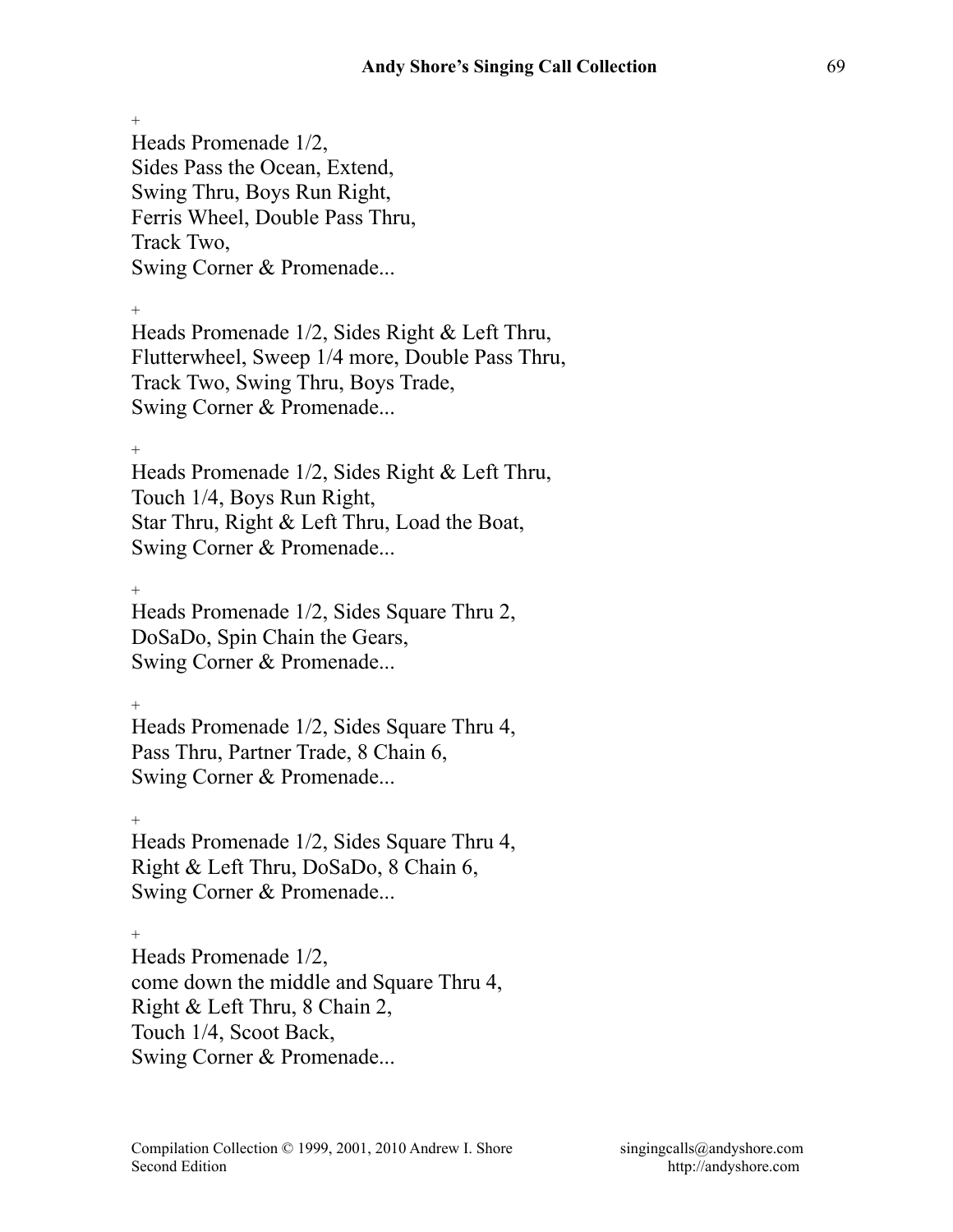Heads Promenade 1/2, come down the middle and Square Thru 4, Right & Left Thru, Pass Thru, Trade By, Single Circle to a Wave, Boys Trade, Spin the Top, Slide Thru, Swing Corner & Promenade...

 $+$ 

Heads Promenade 1/2, come down the middle and Square Thru 4, Right & Left Thru, Pass Thru, Trade By, Star Thru, Pass Thru, Chase Right, Swing the one you're chasing, Promenade...

 $+$ Heads Promenade 1/2, come down the middle and Square Thru 4, Right & Left Thru, Pass Thru, Trade By, Swing Thru, Girls Fold, Peel the Top, Slide Thru, Swing Corner & Promenade...

 $+$ Heads Promenade 1/2, come down the middle and Square Thru 4, Right & Left Thru, Touch 1/4, Follow Your Neighbor & Spread, All 8 Circulate, Swing Corner & Promenade...

 $\pm$ Heads Promenade 1/2, come down the middle and Square Thru 4, Right & Left Thru, Veer Left, Couples Circulate, Crossfire, Walk & Dodge, Partner Trade, Swing Corner & Promenade...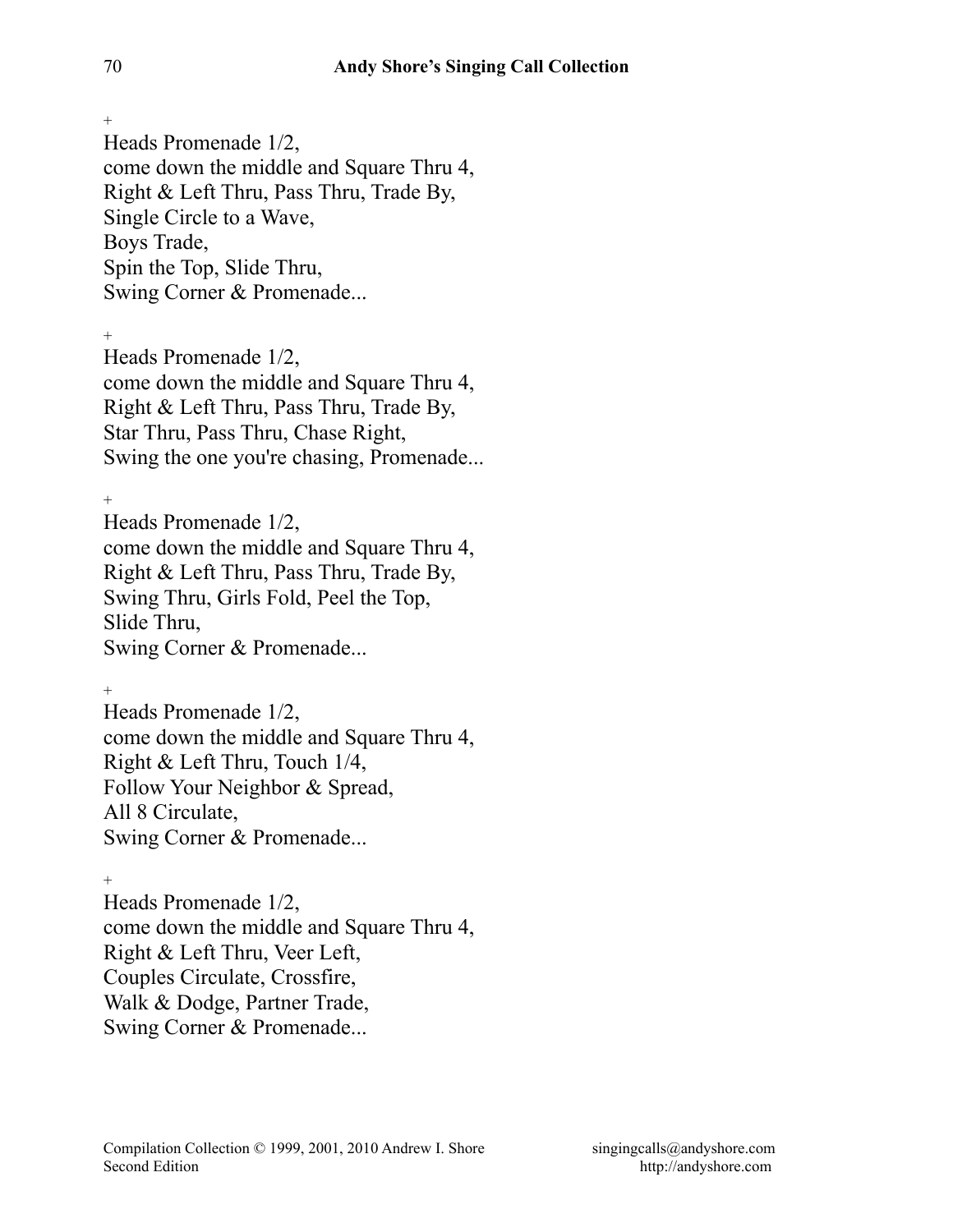Heads Promenade 1/2, come down the middle and Square Thru 4, Right & Left Thru, Veer Left, Couples Circulate, Half Tag, Follow Your Neighbor & Spread, Swing Corner & Promenade...

 $+$ 

Heads Promenade 1/2, come down the middle and Square Thru 4, Right & Left Thru, Veer Left, Couples Circulate, Half Tag, Trade & ROLL, Right Hand Pull By (8 Chain 1) Allemande Left, come back & Promenade...

 $+$ 

Heads Promenade 1/2, come down the middle and Square Thru 4, Right & Left Thru, Veer Left, Couples Circulate, Half Tag, Trade & ROLL, Swing Corner & Promenade...

+

Heads Promenade 1/2, come down the middle and Square Thru 4, Right & Left Thru, Veer Left, Ferris Wheel, Centers Veer Left, Crossfire, Walk & Dodge, Swing Corner & Promenade...

 $+$ Heads Promenade 1/2, come down the middle and Square Thru 4, Swing Thru, Boys Run Right, Couples Circulate, Chain Down the Line, Pass Thru, Chase Right, Swing the one you're chasing, Promenade...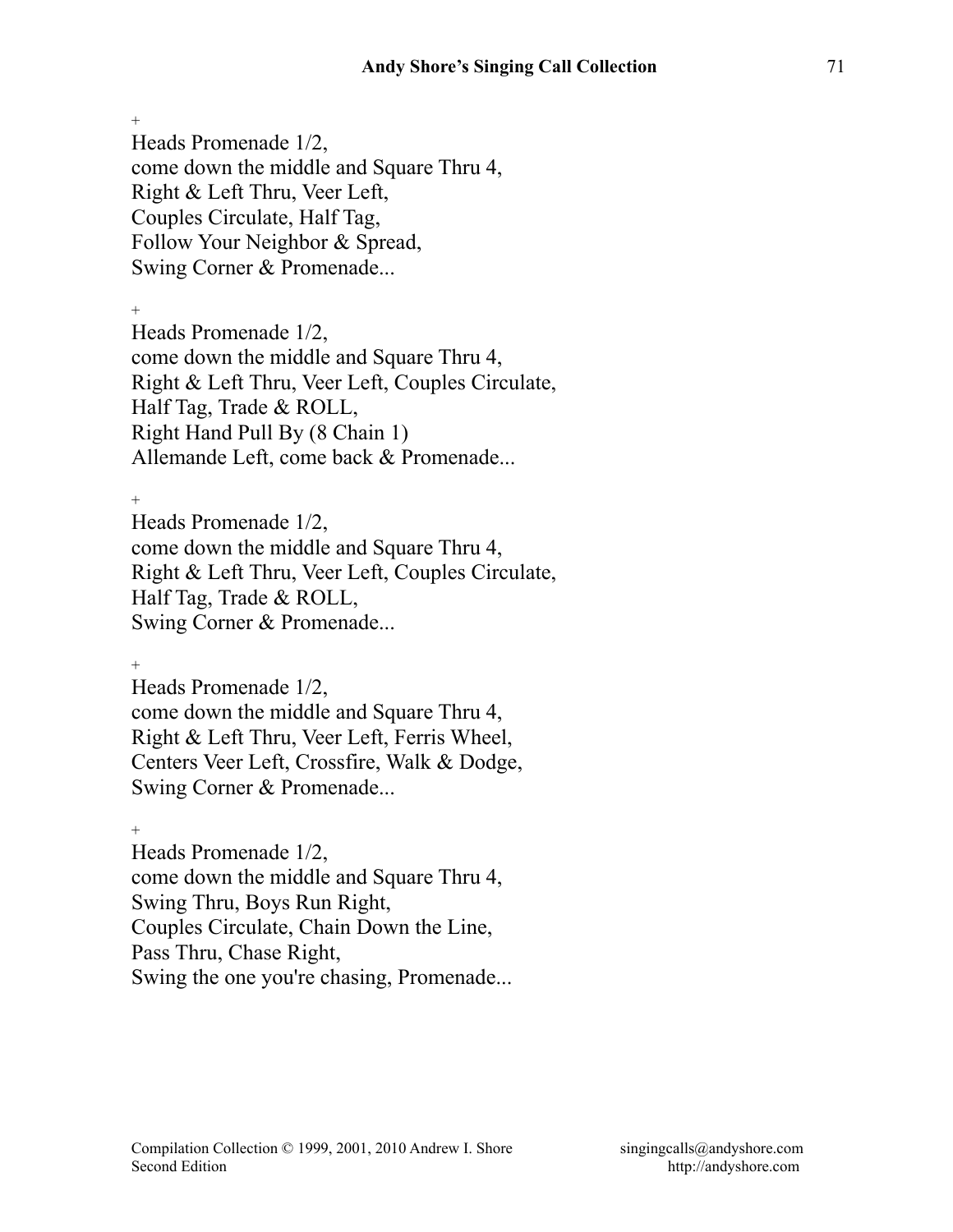Heads Promenade 1/2, come down the middle and Square Thru 4, Swing Thru, Boys Run Right, Half Tag, Trade & ROLL, Pass Thru, Trade By, Swing Corner & Promenade...

+

Heads Promenade 1/2, come down the middle and Square Thru 4, Swing Thru, Girls Fold, Peel the Top, Square Thru 4, Trade By, Swing Corner & Promenade...

+

Heads Promenade 1/2, come down the middle and Square Thru 4, Touch 1/4, Follow Your Neighbor & Spread, Girls Trade, Recycle, Pass Thru, Trade By, Swing Corner & Promenade...

+

Heads Promenade 1/2, come down the middle and Square Thru 4, Touch 1/4, Scoot Back, Boys Run Right, Slide Thru, 8 Chain 3, Allemande Left, Swing Corner & Promenade...

+ Heads Promenade 1/2, come down the middle and Star Thru, Double Pass Thru, Track Two, All 8 Circulate - TWICE, Swing Corner & Promenade...

+

Heads Promenade 1/2, come down the middle and Star Thru, Pass Thru, Square Thru on 3 Swing Thru, Boys Trade, Boys Run Right, Bend the Line, Slide Thru, Swing Corner & Promenade...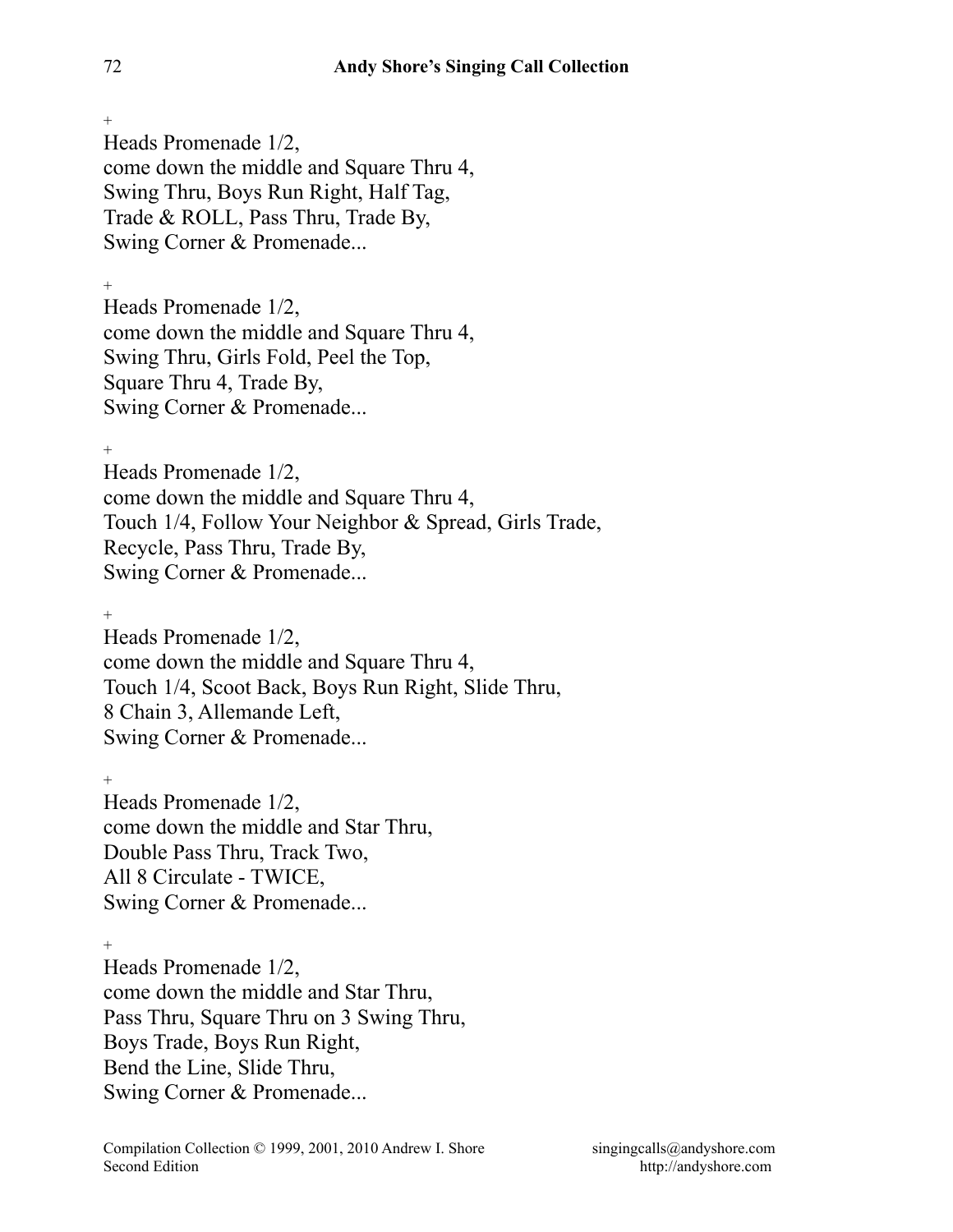Heads Promenade 1/2, come down the middle and Star Thru, Pass Thru, Star Thru, Pass Thru, Bend the Line, Load the Boat, Swing Corner & Promenade...

+

Heads Promenade 1/2, come down the middle and Touch 1/4, Boys Run Right, Pass the Ocean, Explode the Wave, Trade By, DoSaDo, Touch 1/4, Follow Your Neighbor & Spread Boys Run Right, Promenade....

 $+$ 

Heads Right & Left Thru & Half Sashay, Box the Gnat, look her in the eye, Fan the Top, Extend, Girls Trade, Swing Thru, Boys Trade, same Boys Run Right, Tag the Line, go all the way thru, Girls go Left, Boys go Right, Swing Corner & Promenade...

 $+$ 

Heads Slide Thru, Right & Left Thru, Pass Thru, Left Touch 1/4, Boys Run Left, Forward & Back, Box the Gnat, Square Thru 3, Chase Right, Swing the one you're chasing, Promenade...

 $+$ 

Heads Square Thru 4, DoSaDo, Box the Gnat, Fan the Top, Boys Run Right, Wheel & Deal, Slide Thru, Pass Thru, Left Allemande, Swing Corner & Promenade...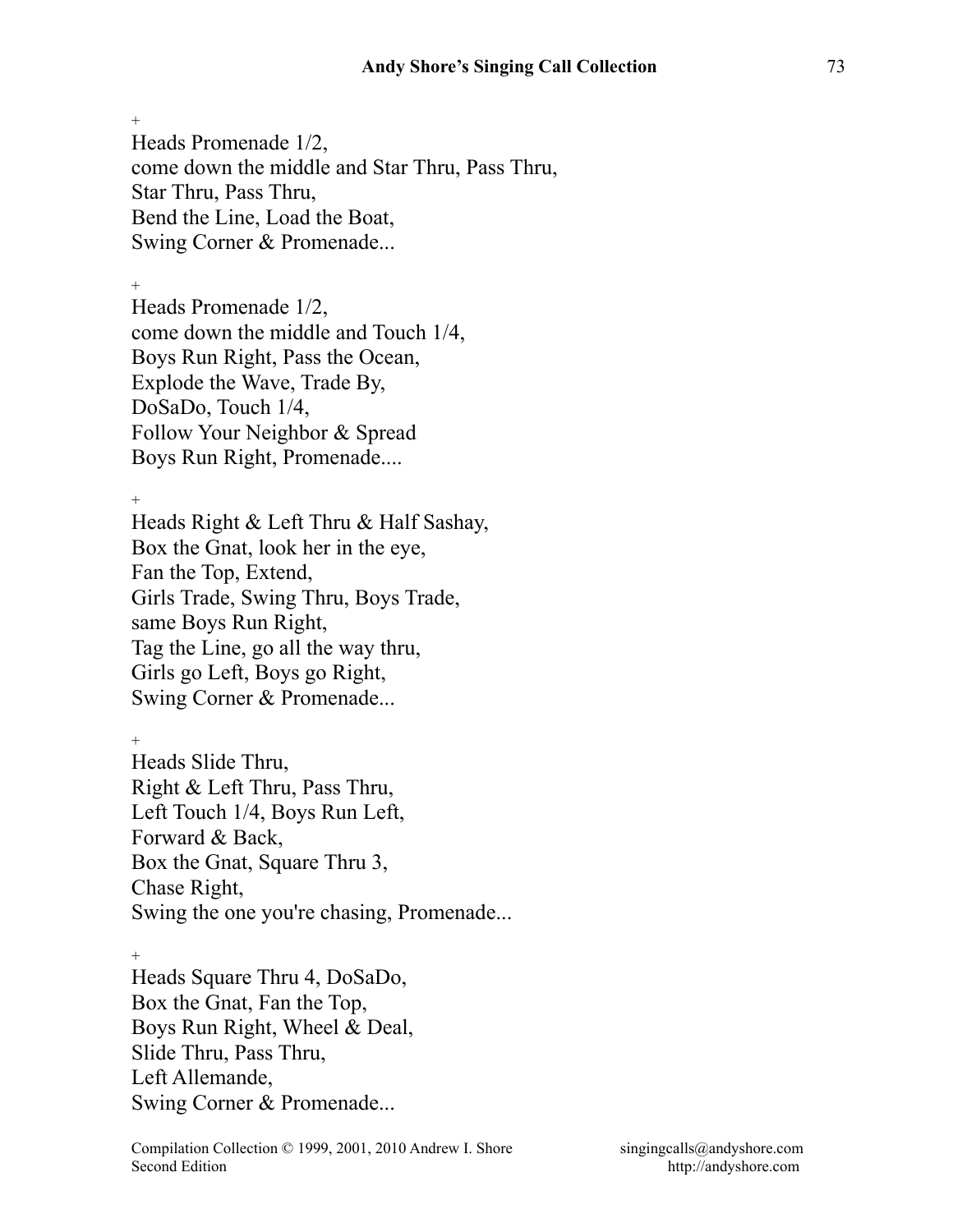$+$ Heads Square Thru 4, DoSaDo, Make a Wave, Explode the Wave, Chase Right, Boys Run Right, Square Thru 3, Swing Corner & Promenade...

+

Heads Square Thru 4, DoSaDo, Make a Wave, Fan the Top, Recycle, Right & Left Thru, Square Thru 3, Swing Corner & Promenade...

+

Heads Square Thru 4, DoSaDo, Make a Wave, Girls Trade, Linear Cycle, Boys Walk Girls Dodge, Scoot Back, Swing Corner & Promenade...

 $+$ Heads Square Thru 4, DoSaDo, Make a Wave, Girls Trade, Recycle, Veer Left, Ferris Wheel, Centers Touch 1/4, Follow Your Neighbor & Spread, Extend, Swing Corner & Promenade...

 $+$ Heads Square Thru 4, DoSaDo, Make a Wave, Girls Trade, Recycle, Veer Left, Ferris Wheel, Double Pass Thru, Track Two, Swing Corner & Promenade...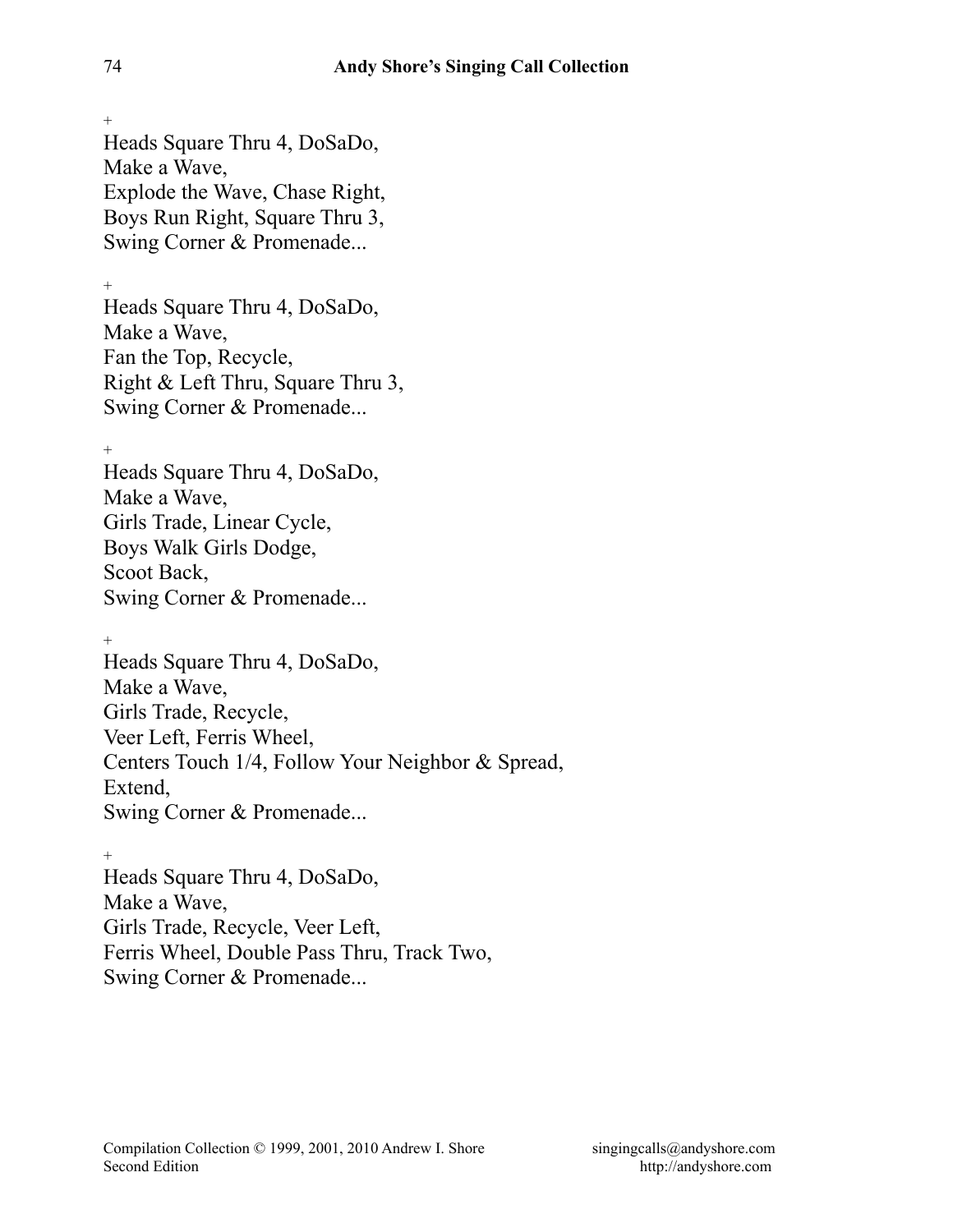$+$ Heads Square Thru 4, DoSaDo, Spin Chain Thru, Girls Circulate Twice, Box the Gnat, Pull By, Swing Corner & Promenade...

+ Heads Square Thru 4, DoSaDo, Swing Thru, Acey Deucey,

Boys Run Right, Crossfire, Column Circulate, Boys Run Right, Swing Corner & Promenade...

+

Heads Square Thru 4, DoSaDo, Swing Thru, Acey Deucy, Boys Run Right, Bend the Line, Slide Thru, Square Thru 3, Swing Corner & Promenade...

+

Heads Square Thru 4, DoSaDo, Swing Thru, Boys CROSS Fold, Touch 1/4, Boys Run Right, Pass Thru, Chase Right, Swing the one you're chasing, Promenade...

+

Heads Square Thru 4, DoSaDo, Swing Thru, Boys Run Right, Bend the Line, Right & Left Thru, Rollaway, Box the Gnat, Fan the Top, Swing Corner & Promenade...

 $+$ 

Heads Square Thru 4, DoSaDo, Swing Thru, Boys Run Right, Chain Down the Line, Pass Thru, Partner Trade & ROLL, Swing Corner & Promenade...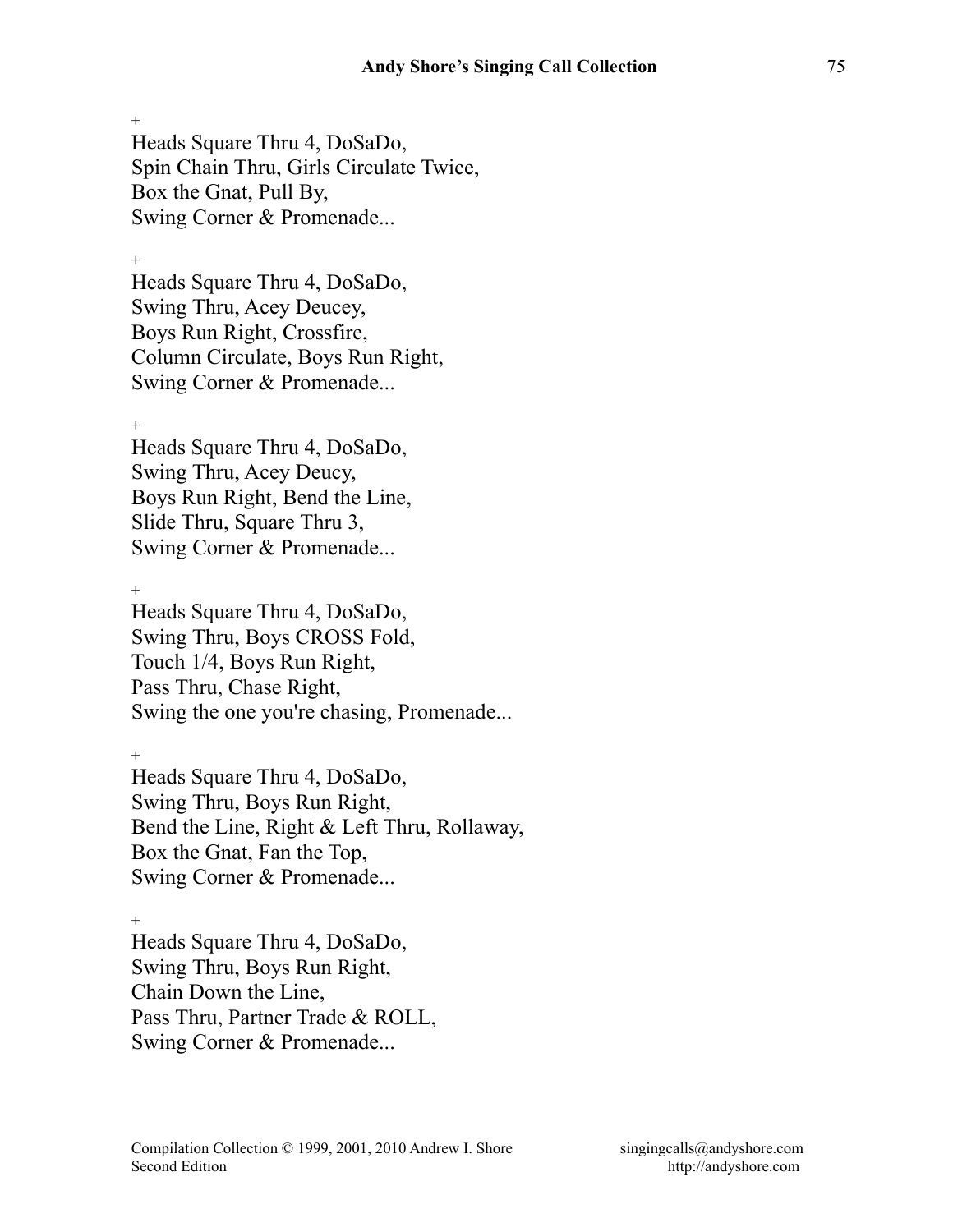Heads Square Thru 4, DoSaDo, Swing Thru, Boys Run Right, Couples Circulate, Wheel & Deal, Pass Thru, Trade By, Slide Thru & ROLL, Swing Corner & Promenade...

+ Heads Square Thru 4, DoSaDo, Swing Thru, Boys Run Right, Ferris Wheel, Centers Pass Thru, Touch 1/4, Follow Your Neighbor & (1/2) Spread, Swing Corner & Promenade...

+ Heads Square Thru 4, DoSaDo, Swing Thru, Boys Run Right, Ferris Wheel, Centers Right & Left Thru, Veer Left, Crossfire, Walk & Dodge, Swing Corner & Promenade...

+ Heads Square Thru 4, DoSaDo, Swing Thru, Boys Run Right, Ferris Wheel, Centers Touch 1/4, Follow Your Neighbor & Spread, Extend, Swing Corner & Promenade...

+ Heads Square Thru 4, DoSaDo, Swing Thru, Boys Run Right, Ferris Wheel, Double Pass Thru, Track Two, Swing Corner & Promenade...

 $+$ Heads Square Thru 4, DoSaDo, Swing Thru, Boys Run Right, Ferris Wheel & Spread, Star Thru, Centers Square Thru 3, Swing Corner & Promenade...

 $+$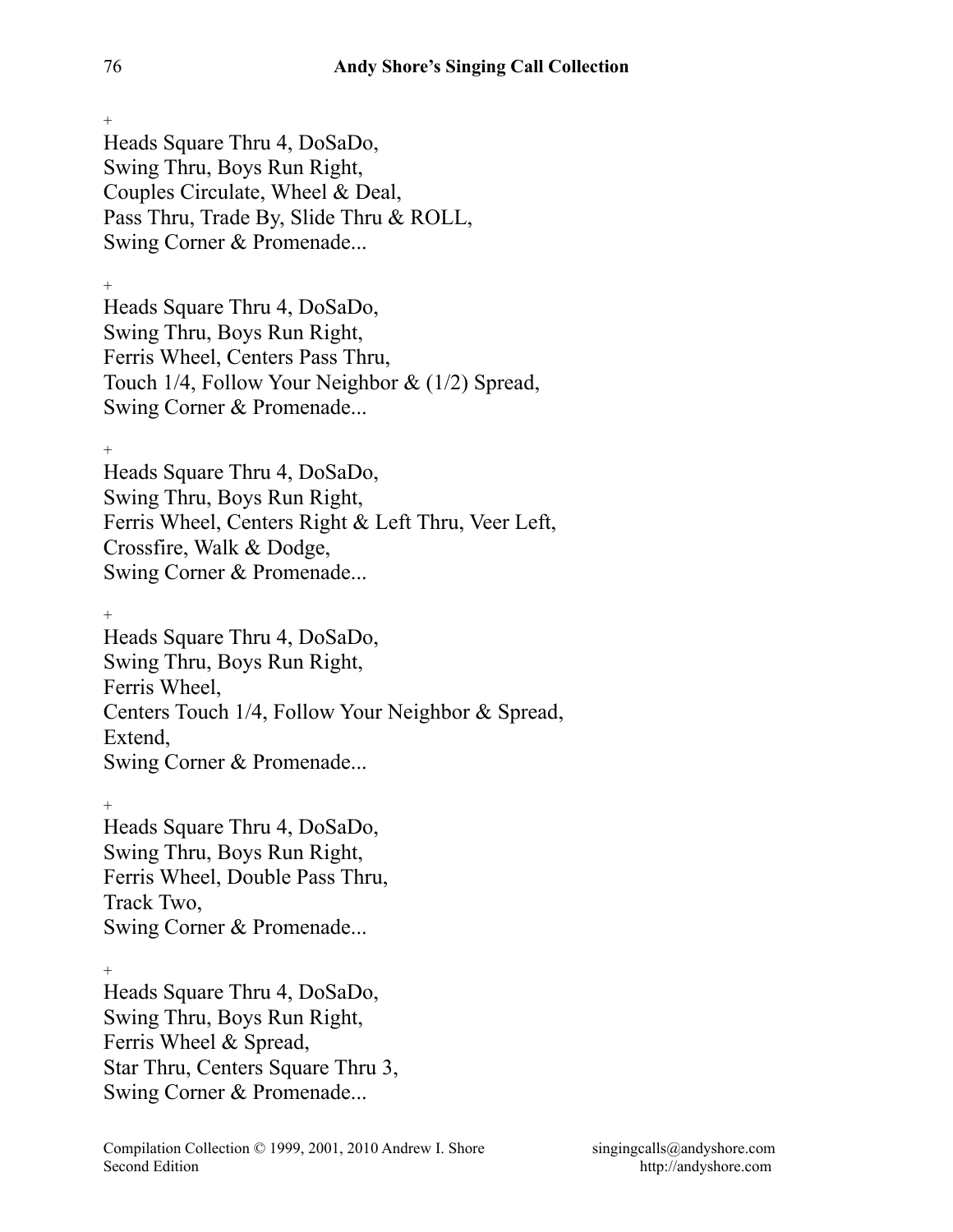Heads Square Thru 4, DoSaDo, Swing Thru, Boys Run Right, Girls Trade, Half Tag, Walk & Dodge, Partner Trade & Roll, Pass Thru, U-Turn Back, Swing Corner & Promenade...

 $^{+}$ 

Heads Square Thru 4, DoSaDo, Swing Thru, Boys Run Right, Half Tag, Follow Your Neighbor & Spread, Girls Trade, Swing Thru, Swing Corner & Promenade...

 $^{+}$ 

Heads Square Thru 4, DoSaDo, Swing Thru, Boys Run Right, Half Tag, Scoot Back, Boys Run Right, Slide Thru, Single Circle - Rear Back Swing Corner & Promenade...

 $+$ 

Heads Square Thru 4, DoSaDo, Swing Thru, Boys Run Right, Half Tag, Trade & Roll, Square Thru 3, Allemande Left, come back & Promenade...

 $+$ Heads Square Thru 4, DoSaDo, Swing Thru, Boys Run Right, Tag the Line, Face Right, Boys Hinge, Flip the Diamond, Girls Trade, Swing Thru, Swing Corner & Promenade...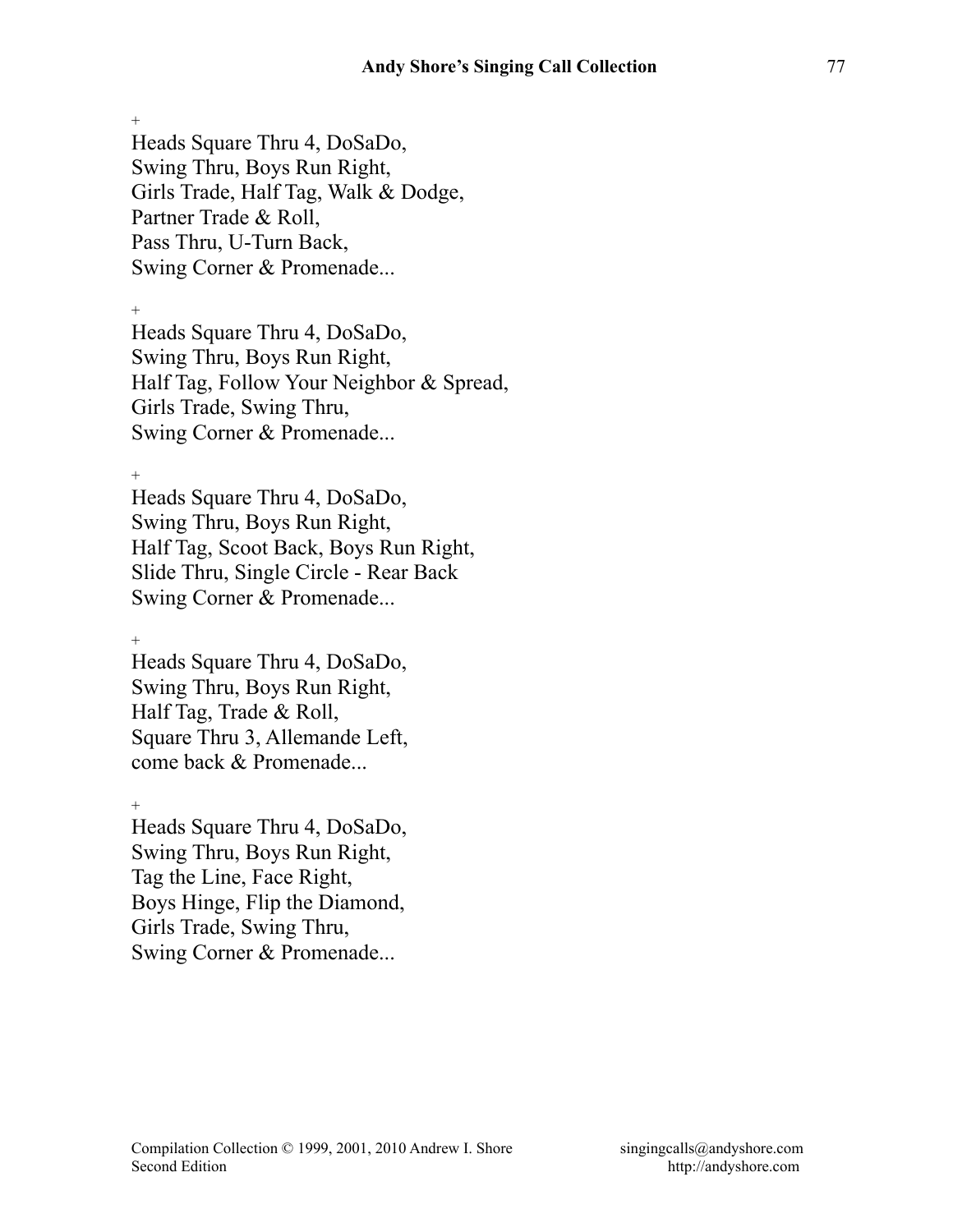Heads Square Thru 4, DoSaDo, Swing Thru, Boys Trade, Boys Run Right, Bend the Line, Pass Thru, Chase Right, Swing the one you're chasing, Promenade...

+ Heads Square Thru 4, DoSaDo, Swing Thru, Boys Trade, Boys Run Right, Half Tag, Walk and Dodge, Chase Right, Swing the one you're chasing, Promenade...

+

Heads Square Thru 4, DoSaDo, Swing Thru, Boys Trade, Spin the Top, Right & Left Thru, Dixie Style to a Wave, Trade the Wave, Swing Corner & Promenade...

 $+$ 

Heads Square Thru 4, DoSaDo, Swing Thru, Girls Fold, Peel the Top, Right & Left Thru, Flutterwheel, Sweep 1/4 more, Swing Corner & Promenade...

+ Heads Square Thru 4, DoSaDo, Swing Thru, Girls Fold, Peel the Top, Right & Left Thru, Pass Thru, Chase Right, Swing the one you're chasing, Promenade...

+ Heads Square Thru 4, DoSaDo, Swing Thru, Girls Fold, Peel the Top, Right & Left Thru, Rollaway, Touch 1/4, Boys Run Right, Swing Corner & Promenade...

 $+$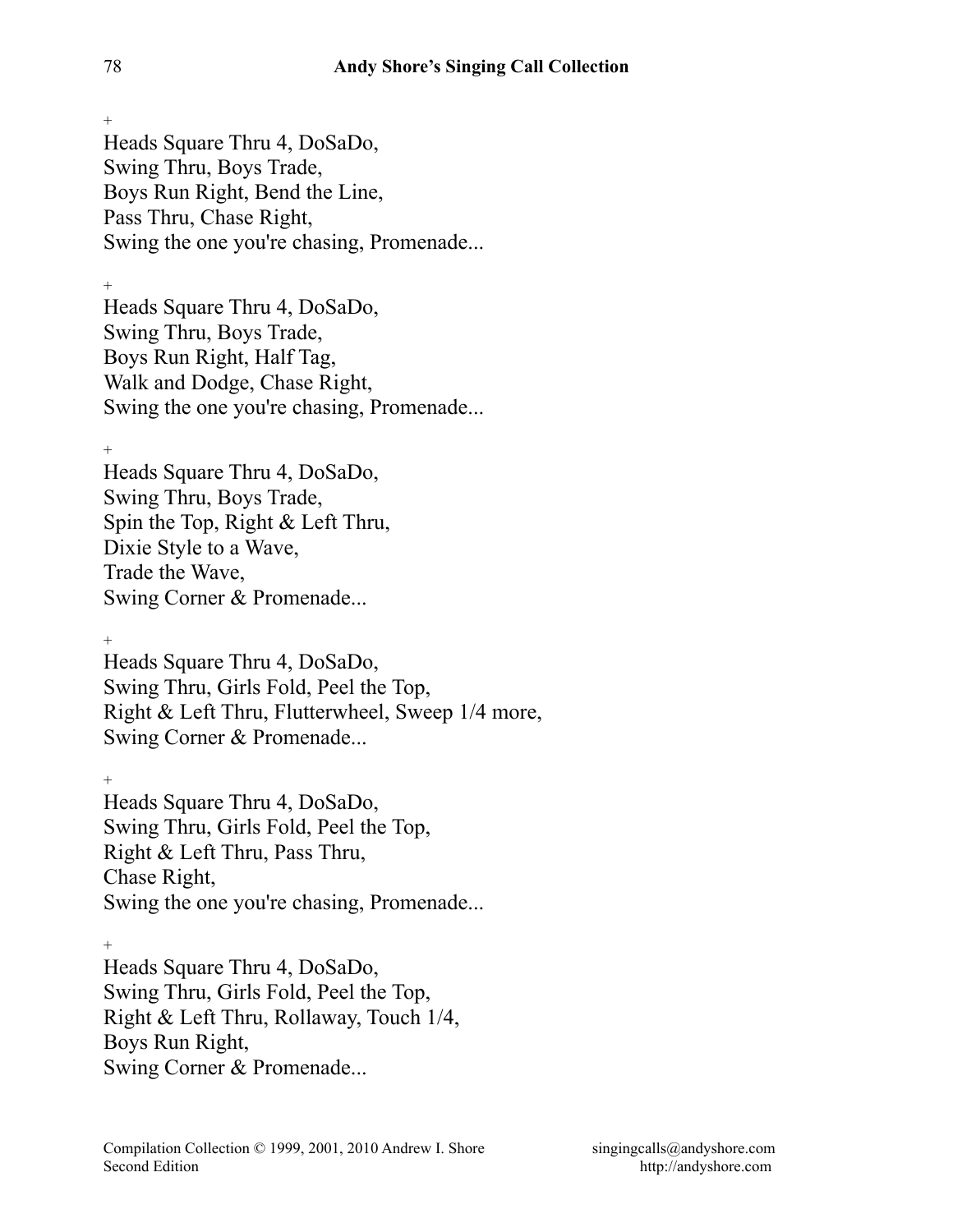Heads Square Thru 4, DoSaDo, Swing Thru, Girls Fold, Peel the Top, Right & Left Thru, Square Thru 3, Swing Corner & Promenade...

+

Heads Square Thru 4, DoSaDo, Swing Thru, Girls Fold, Peel the Top, Slide Thru, Touch 1/4, Follow Your Neighbor & Spread, Swing Corner & Promenade...

+

Heads Square Thru 4, DoSaDo, Swing Thru, Girls Fold, Peel the Top, Slide Thru, Touch 1/4, Scoot Back, Scoot Back, Swing Corner & Promenade...

+

Heads Square Thru 4, DoSaDo, Swing Thru, Girls Fold, Peel the Top, Square Thru 3, Chase Right, Swing the one you're chasing, Promenade...

 $+$ 

Heads Square Thru 4, DoSaDo, Swing Thru, Spin the Top, Right & Left Thru, Pass Thru, Chase Right, Swing the one you're chasing, Promenade...

+

Heads Square Thru 4, DoSaDo, Swing Thru, Spin the Top, Right & Left Thru, Rollaway, straight in front - Single Circle Rear Back & Slide Thru, Swing Corner & Promenade...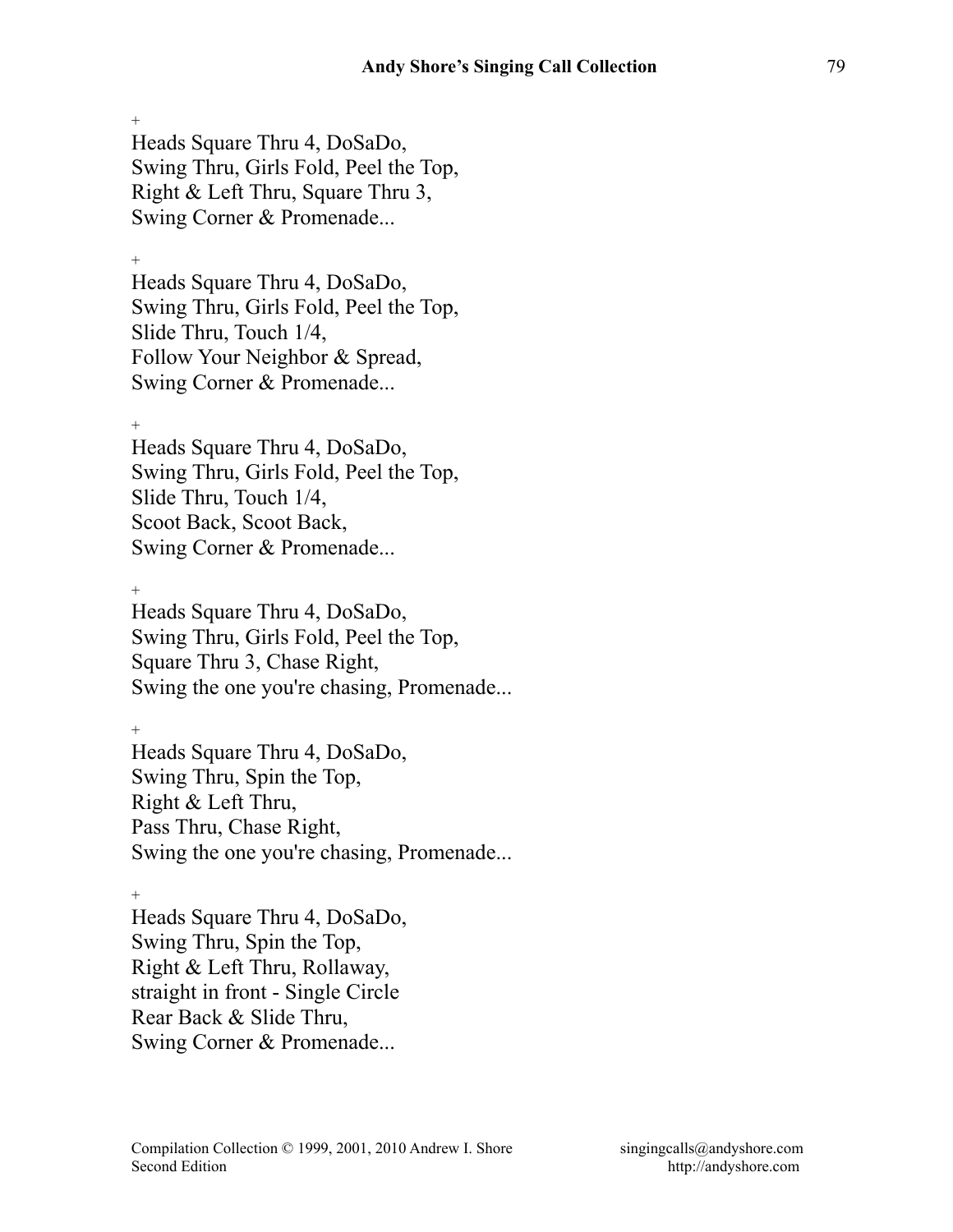+ Heads Square Thru 4, DoSaDo, Touch 1/4, Centers Trade, Swing Thru, Explode & Load the Boat, Swing Corner & Promenade...

+ Heads Square Thru 4, DoSaDo, Touch 1/4, Follow Your Neighbor, Explode the Wave, Partner Trade, Slide Thru, Swing Corner & Promenade...

+ Heads Square Thru 4, DoSaDo, Touch 1/4, Follow Your Neighbor & Spread, Girls Trade, Recycle, Pass to the Center, Centers Square Thru 3, Swing Corner & Promenade...

 $^{+}$ Heads Square Thru 4, DoSaDo, Touch 1/4, Follow Your Neighbor & Spread, Girls Trade, Swing Thru, Boys Run Right, Bend the Line, Slide Thru, Swing Corner & Promenade...

+ Heads Square Thru 4, DoSaDo, Touch 1/4, Follow Your Neighbor & Spread, Relay the Deucey, Swing Corner & Promenade...

+ Heads Square Thru 4, DoSaDo, Touch 1/4, Split Circulate, Single Hinge, Fan the Top, Right & Left Thru, Square Thru 3, Swing Corner & Promenade...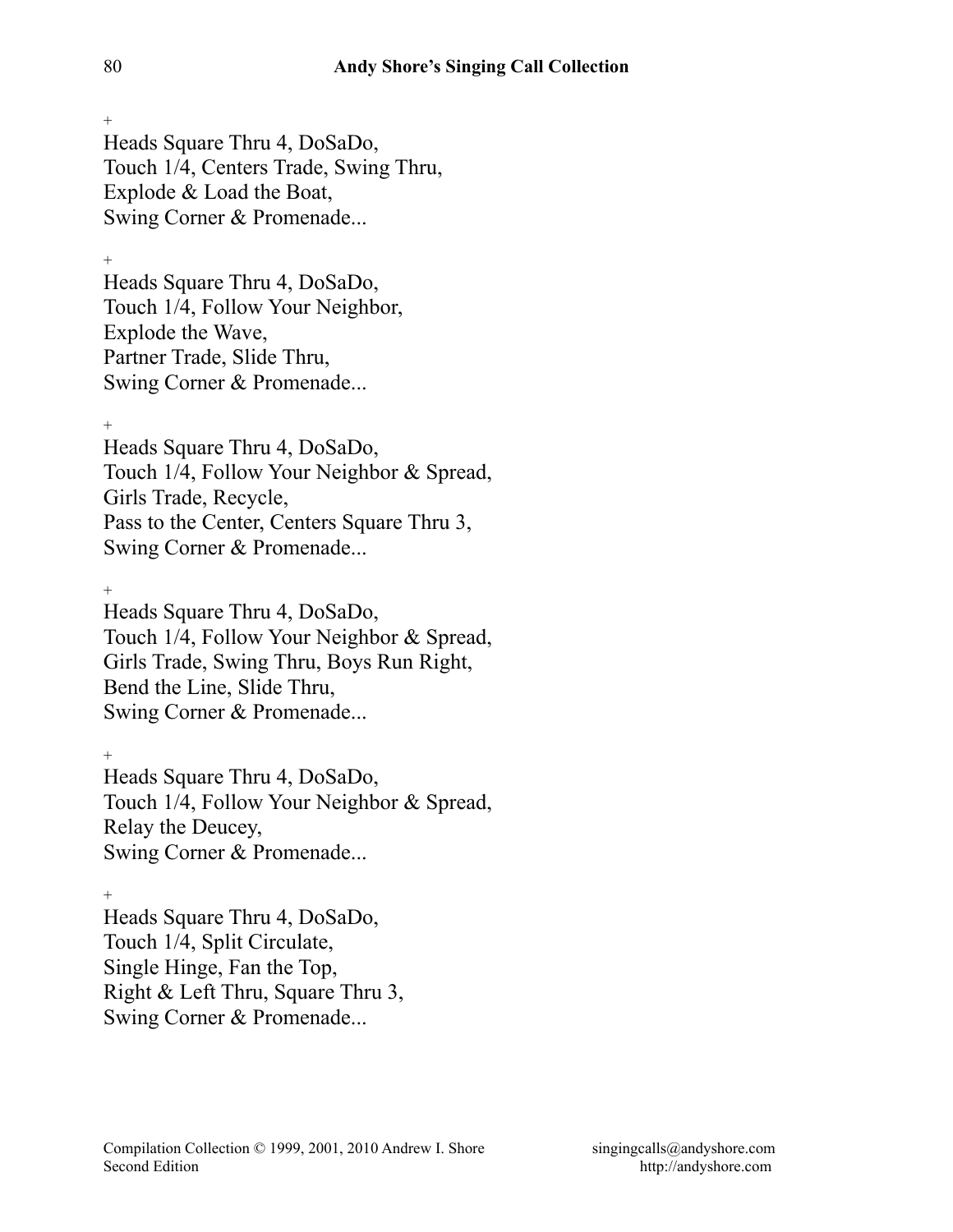$+$ Heads Square Thru 4, Right & Left Thru, Swing Thru, Boys Run Right, Girls Trade, Wheel & Deal, DoSaDo, Fan the Top, Slide Thru, Swing Corner & Promenade...

 $^{+}$ Heads Square Thru 4, Right & Left Thru, Swing Thru, Boys Run Right, Half Tag, Follow Your Neighbor & Spread, Explode & Square Thru 3, Swing Corner & Promenade...

 $+$ Heads Square Thru 4, Right & Left Thru, Swing Thru, Boys Run Right, Half Tag, Follow Your Neighbor & Spread, Explode the Wave, Chase Right, Swing the one you're chasing, Promenade...

+ Heads Square Thru 4, Right & Left Thru, Swing Thru, Boys Run Right, Half Tag, Trade & ROLL, Star Thru, Square Thru 3, Swing Corner & Promenade...

 $+$ Heads Square Thru 4, Right & Left Thru, Swing Thru, Spin the Top, Right & Left Thru, Pass Thru, Partner Trade & Roll Swing Corner & Promenade...

+

Heads Square Thru 4, Right & Left Thru, Touch 1/4, Scoot Back, Single Hinge, Fan the Top, Right & Left Thru, Flutterwheel, Slide Thru, Swing Corner & Promenade...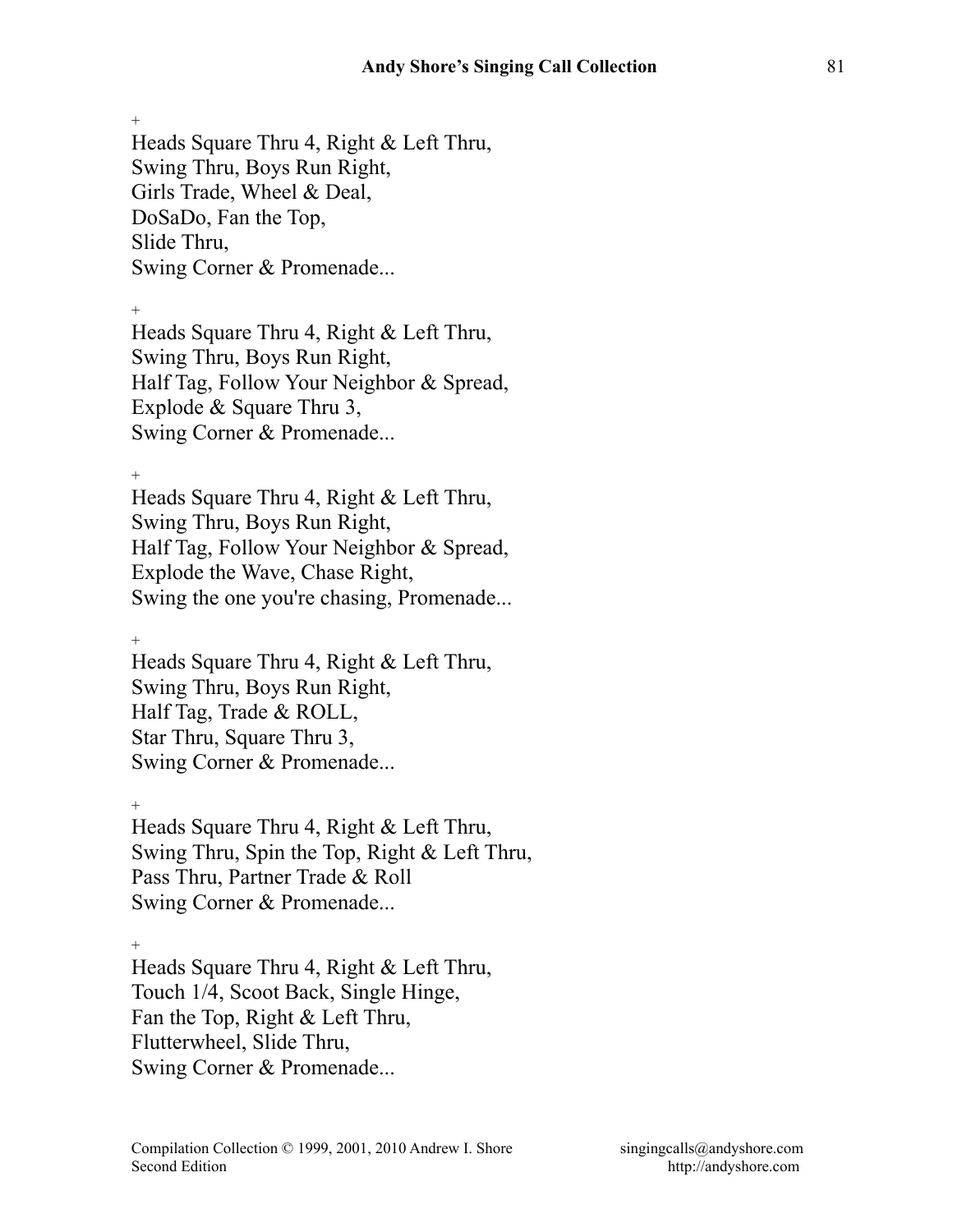Heads Square Thru 4, Right & Left Thru, Touch 1/4, Split Circulate, Boys Run Right, Right & Left Thru, Dixie Style to a Wave, Trade the Wave, Swing Corner & Promenade...

+ Heads Square Thru 4, Right & Left Thru, Veer Left, Couples Circulate, Chain Down the Line, Star Thru, Pass Thru, Trade By, Slide Thru & Roll, Swing Corner & Promenade...

+

Heads Square Thru 4, Right & Left Thru, Veer Left, Girls Hinge, Diamond Circulate, Flip the Diamond, Fan the Top, Right & Left Thru, Star Thru, Pass Thru, Left Allemande, Swing Corner & Promenade...

+ Heads Square Thru 4, Right & Left Thru, Veer Left, Girls Hinge, Diamond Circulate, Flip the Diamond, Girls Trade, Explode & Square Thru 3, Swing Corner & Promenade...

+ Heads Square Thru 4, Right & Left Thru, Veer Left, Girls Hinge, Diamond Circulate, Flip the Diamond, Girls Trade, Linear Cycle, Slide Thru, Swing Corner & Promenade...

+ Heads Square Thru 4, Right & Left Thru, Veer Left, Girls Hinge, Diamond Circulate, Flip the Diamond, Girls Trade, Linear Cycle, Star Thru, Pass Thru, U-Turn Back, Swing Corner & Promenade...

 $+$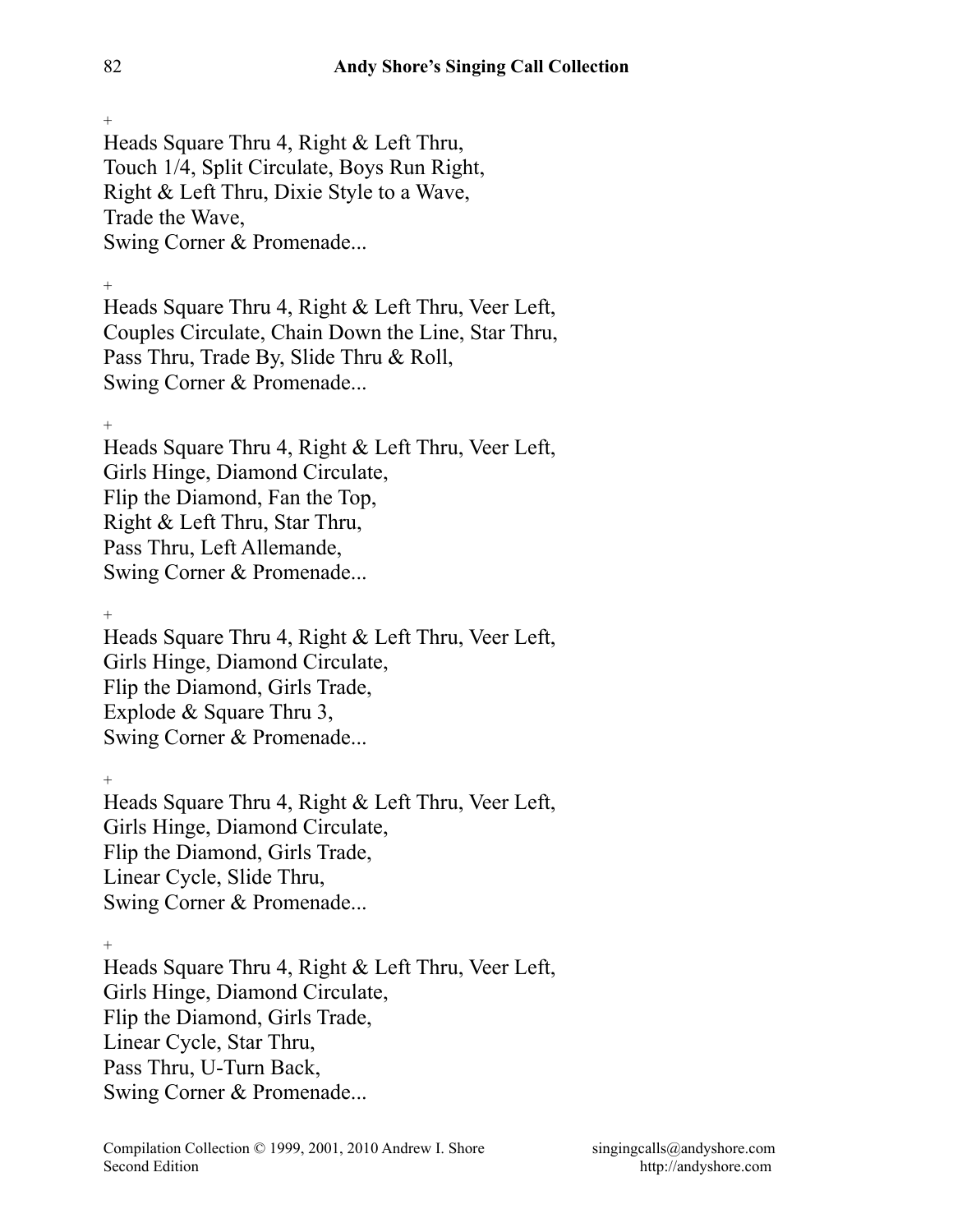Heads Square Thru 4, Right & Left Thru, Veer Left, Girls Hinge, Diamond Circulate, Flip the Diamond, Swing Thru, Boys Run Right, Half Tag, Walk & Dodge, Boys Fold, Star Thru, Promenade...

 $\pm$ 

Heads Square Thru 4, Single Circle to a wave, Boys Trade, Boys Run Right, Girls Hinge, Diamond Circulate, Cut the Diamond, Bend the Line, Pass Thru, Chase Right, Swing the one you're chasing, Promenade...

+

Heads Square Thru 4, Single Circle to a wave, Fan the Top - girls move up, Turn Thru & Courtesy Turn, send her back with a Dixie Style, Boys start - Swing Thru, then Chain Down the Line, Keep Her & Promenade...

+

Heads Square Thru 4, Single Circle to a Wave, Boys Trade, Spin the Top, Right & Left Thru, Rollaway, Touch 1/4, Boys Run Right, Swing Corner & Promenade...

+ Heads Square Thru 4, Slide Thru, Pass Thru, Chase Right, Boys Run Right, Slide Thru, Pass to the Center, Centers Square Thru 3, Swing Corner & Promenade...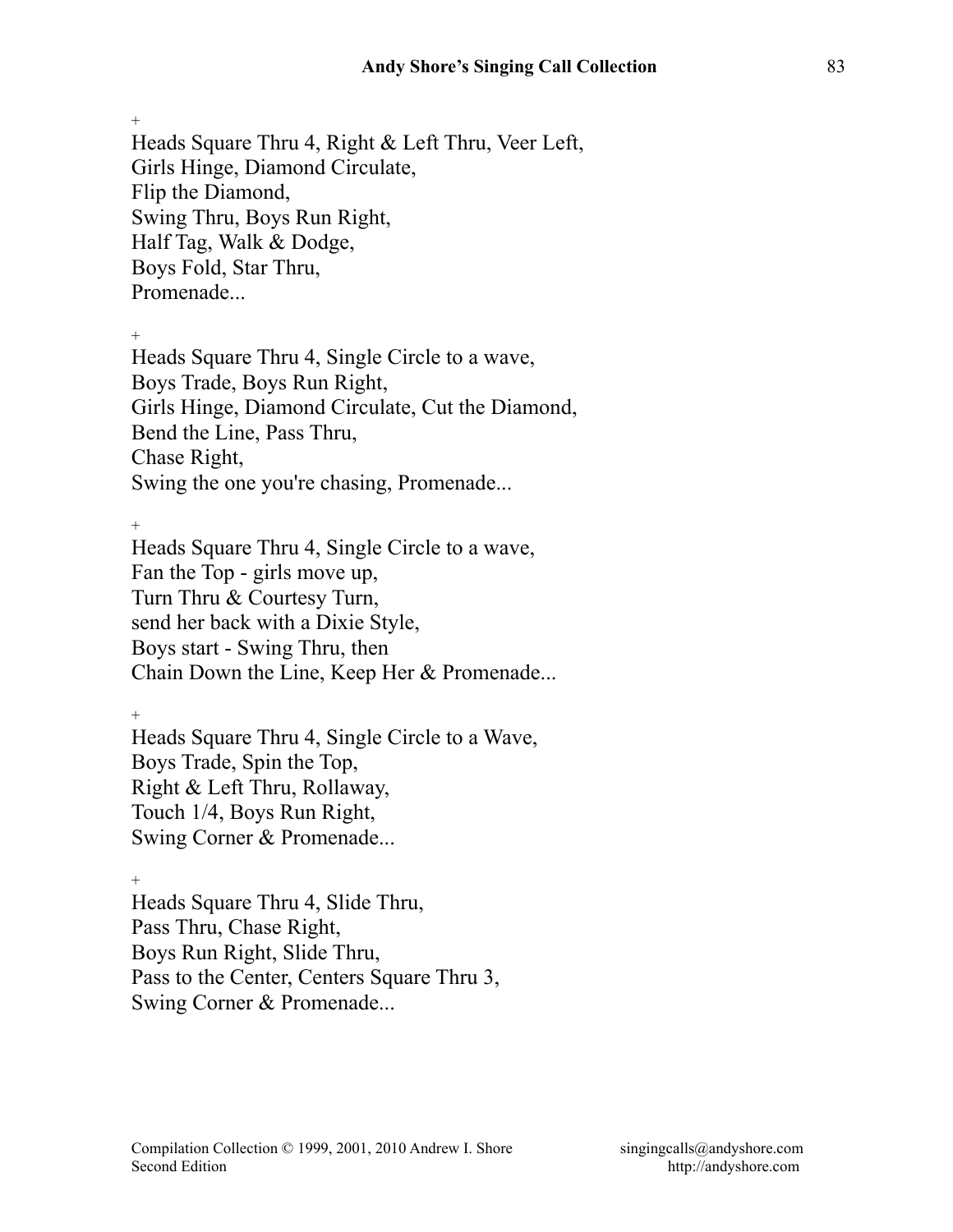+ Heads Square Thru 4, Slide Thru, Right & Left Thru, Rollaway, Box the Gnat, Fan the Top, Recycle, Swing Corner & Promenade...

+

Heads Square Thru 4, Swing Thru, Boys Run Right, Ferris Wheel, Centers Pass Thru, Right & Left Thru, Star Thru, Pass Thru, Partner Trade & ROLL, Swing Corner & Promenade...

 $+$ Heads Square Thru 4, Swing Thru, Boys Run Right, Girls Hinge, Diamond Circulate, Cut the Diamond, Bend the Line, Square Thru 3, Swing Corner & Promenade...

+ Heads Square Thru 4, Swing Thru, Boys Run Right, Half Tag, Girls Run Right, Box the Gnat, Fan the Top, Swing Thru, Scoot Back, Swing Corner & Promenade...

+ Heads Square Thru 4, Swing Thru, Spin the Top, Right & Left Thru, Dixie Style to a Wave, Girls Cross Fold, Single Circle, Rear Back, Swing Corner & Promenade...

+ Heads Square Thru 4, Touch 1/4, Follow Your Neighbor, Left Swing Thru, Trade the Wave, Boys Run Right, Ferris Wheel, Centers Pass Thru, Swing Corner & Promenade...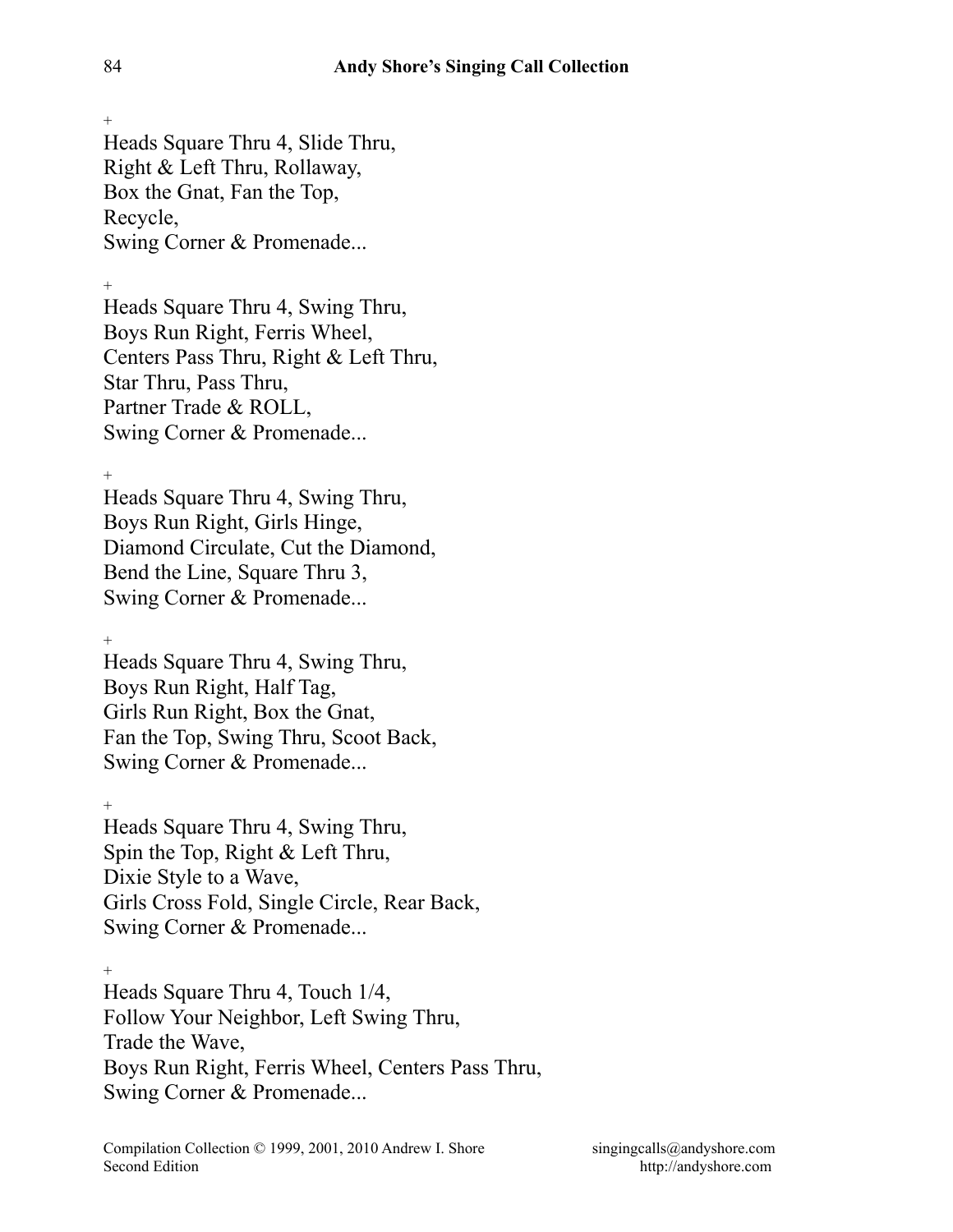$+$ Heads Square Thru 4, Touch 1/4, Follow Your Neighbor, Left Swing Thru, Trade the Wave, Boys Run Right, Half Tag,

Split Circulate Twice,

Swing Corner & Promenade...

 $^{+}$ 

Heads Square Thru 4, Touch 1/4, Follow Your Neighbor & Spread, Explode & Right & Left Thru, send her back Dixie Style, Boys Trade, Boys Run, Girls Roll Him Away & Promenade....

+

Heads Square Thru On 3 Touch 1/4, Boys Run Right, Circle to a Line, Forward & Back, Square Thru On 3 Spin the Top, Swing Corner & Promenade...

 $+$ 

Heads Touch 1/4, Boys Run Right, DoSaDo, Make a Wave, Girls Trade, Swing Thru, Boys Run Right, Bend the Line, Pass the Ocean, Linear Cycle, Star Thru, Swing Corner & Promenade...

+

Heads Touch 1/4, Boys Run Right, Right & Left Thru, Veer Left, Girls Hinge, Diamond Circulate, Flip the Diamond, Girls Trade, Explode & Square Thru 3, Swing Corner & Promenade...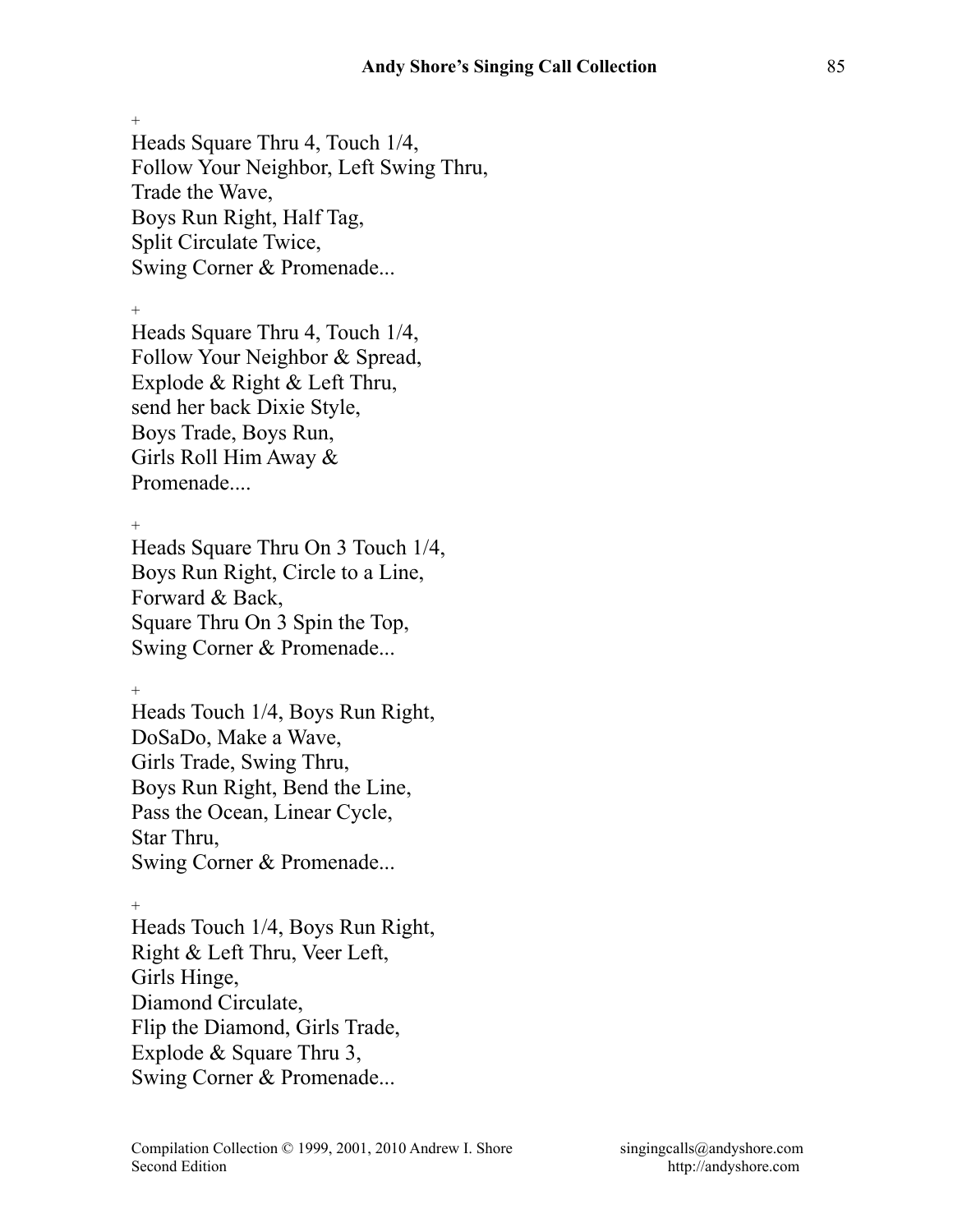Heads Touch 1/4, Boys Run Right, Swing Thru, Boys Run Right, Couples Circulate, Wheel & Deal, Pass Thru, Trade By, 8 Chain 5, Allemande Left, Swing Corner & Promenade...

+

Heads Touch 1/4, Walk & Dodge, Touch 1/4, Split Circulate 1 & 1/2, Girls Swing Thru, Girls Cast Off 3/4, Boys reach in and Courtesy Turn her, Slide Thru, Square Thru On 3 - Swing Corner & Promenade...

 $+$  (tuff)

Heads Box the Gnat & Slide Thru, Spin the Top, Box the Gnat, Fan the Top, Trade the Wave, Left Swing Thru, Girls Trade, Girls Run, Promenade...

 $+$  (tuff)

Heads Box the Gnat, Slide Thru, Swing Thru, Spin the Top, Right & Left Thru, Flutterwheel, Sweep 1/4 more, Single Circle - Rear Back, Star Thru & ROLL, Swing Corner & Promenade...

+ (tuff - walk thru) Heads Lead Right, Circle to a Line, Forward & Back, Touch 1/4, Coordinate, Bend the Line, Right & Left Thru, put the lady in the lead but follow her for a Double Pass Thru, Face Left & Promenade...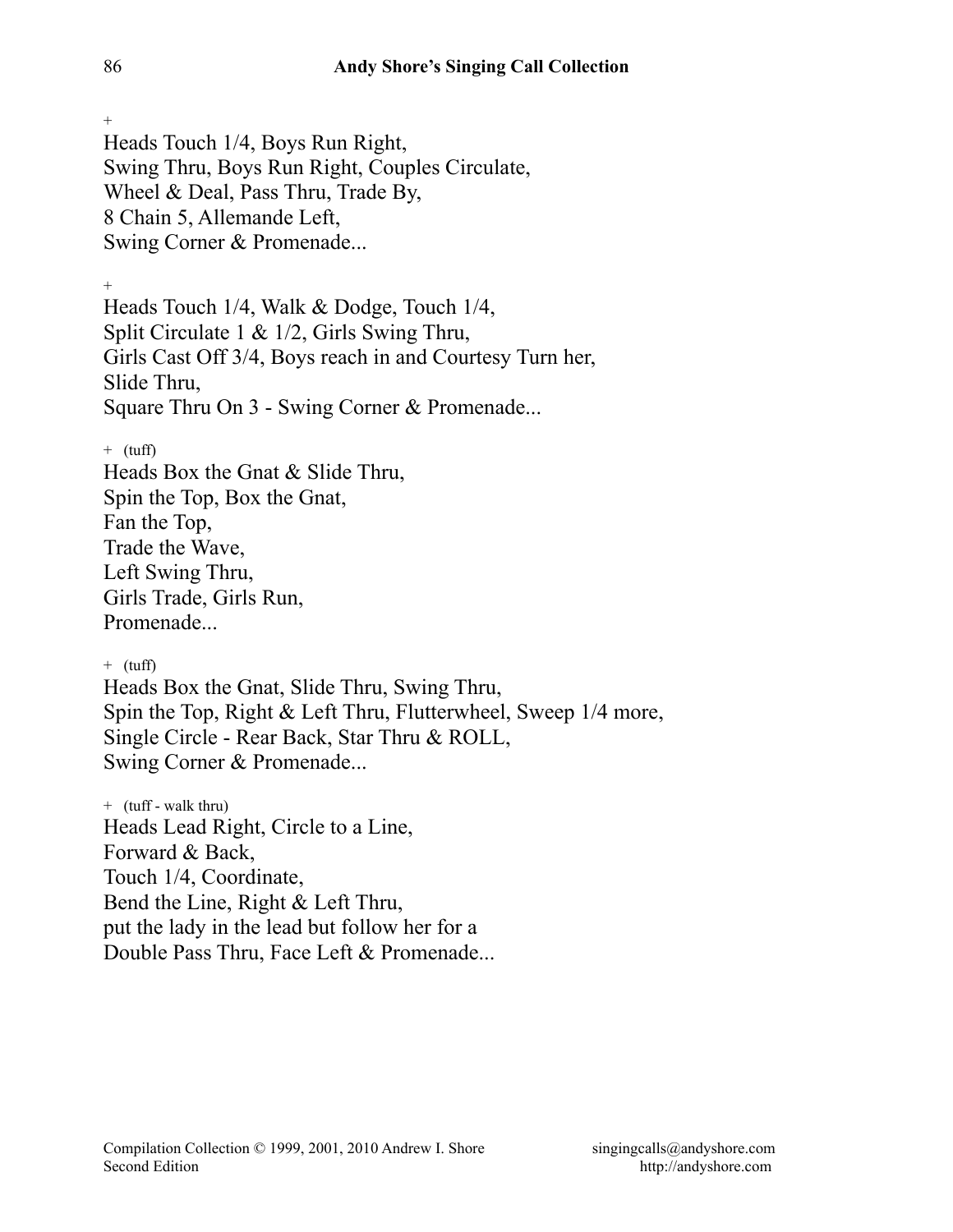$+$  (cute) Heads Lead Right, Circle to a Line, Touch 1/4, Coordinate, Couples Circulate, Chain Down the Line, Pass Thru, Partner Trade, Boys Walk straight across, Swing Corner & Promenade...

 $+$  (tuff)

Heads Lead Right, Veer Left, Fan the Top (2 faced), Wheel & Deal, Reverse Flutterwheel, Dixie Style to a Wave, Boys Circulate, Left Swing Thru, Girls Run Left, Promenade...

+ (walk thru) Heads Pass the Ocean, Extend, Spin Chain Thru, Girls Circulate Twice, Boys Run Right, Bend the Line, Right & Left Thru, Slide Thru, Square Thru 3, Swing Corner & Promenade...

 $+$  (tuff)

Heads Pass the Ocean & Fan the Top, Single Hinge, Walk & Dodge, Swing Thru, Girls Circulate Once, Spin Chain Thru, Boys Circulate Twice, Recycle, Swing Corner & Promenade...

 $+$  (tuff) Heads Pass Thru, Separate around 1 to a Line, Pass Thru, Tag the Line Face In, Centers Right & Left Thru, Ladies Chain, Centers Dixie Style to a Wave, Points Pass Thru, Others Step Thru, (ALL PASS THRU), Swing Corner & Promenade...,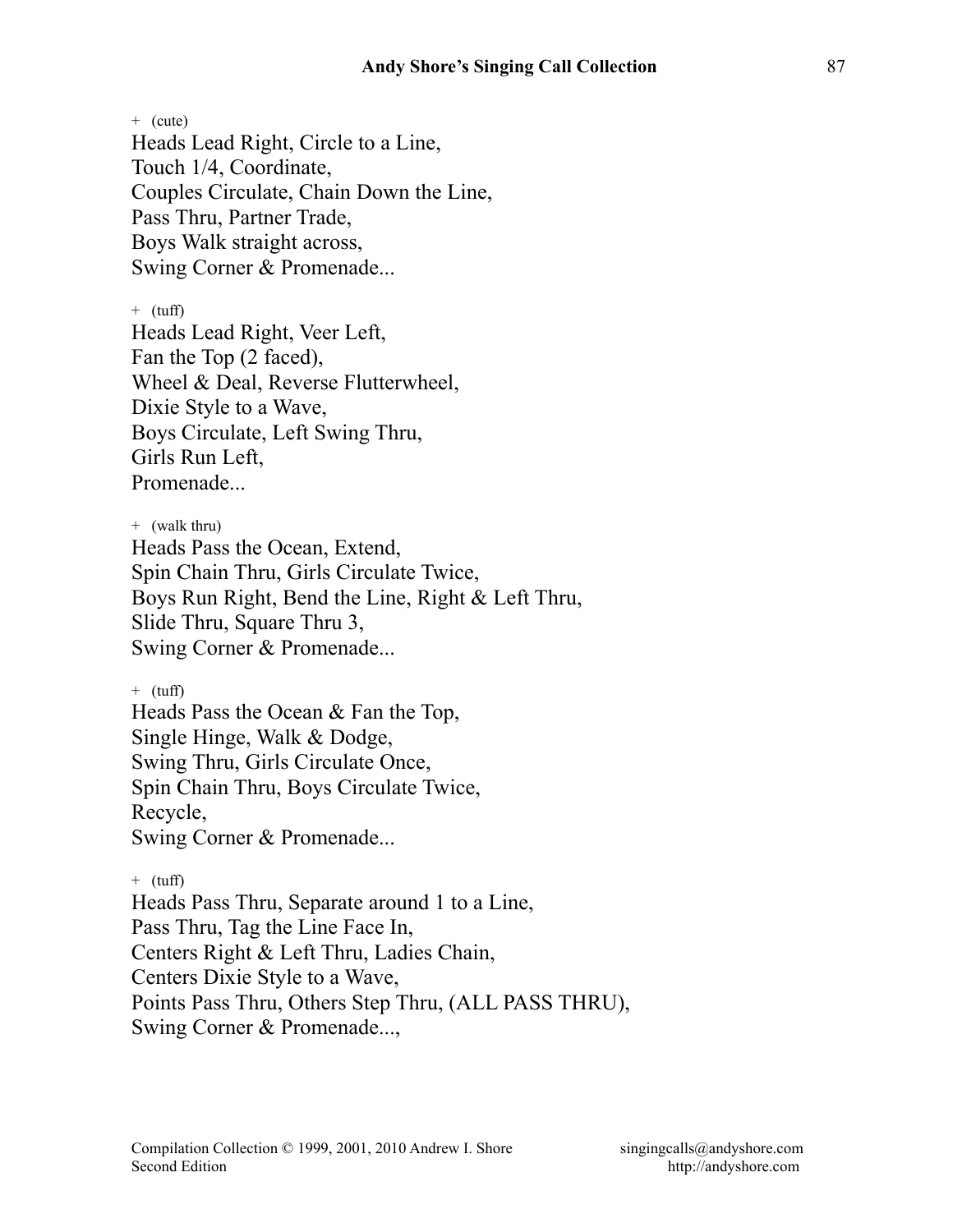+ (different) Heads Promenade 1/2, Lead Right, Circle to a Line, Slide Thru, DoSaDo, 8 Chain 5, Swing Corner & Promenade...

### $+$  (cute)

Heads Promenade 1/2, come down the middle and Right & Left Thru, Square Thru 4, DoSaDo, Touch 1/4, Scoot Back - GIRLS ROLL, BOYS Run go 1&1/2, Promenade

#### $+$  (tuff)

Heads Promenade 1/2, come down the middle and Square Thru 4, Right & Left Thru, Touch 1/4, Follow Your Neighbor - NO Spread, All 8 Circulate, now Spread, Swing Corner & Promenade...

 $+$  (tuff)

Heads Promenade 1/2, come down the middle and Square Thru 4, Spin Chain Thru, Girls Circulate Twice, Boys Run Right, Tag the Line, Girls go Left, Boys go Right, Swing Corner & Promenade...

 $+$  (tuff) Heads REVERSE Promenade 1/2, Lead LEFT, Veer RIGHT, Bend the Line, Forward & Back, Touch 1/4, Coordinate, Bend the Line, Square Thru 3, Swing Corner & Promenade...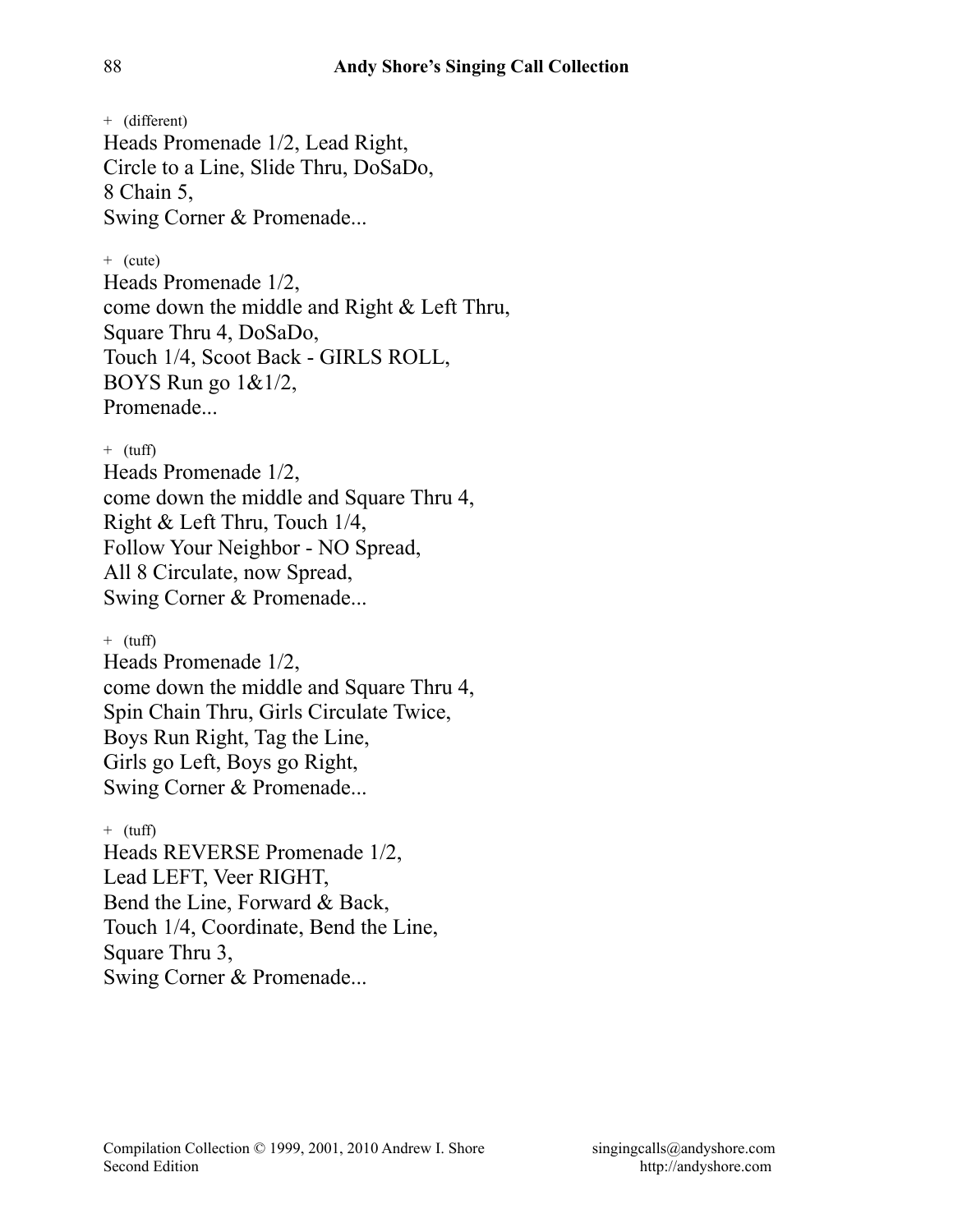$+$  (tuff) Heads Square Thru 4, DoSaDo, Make a Wave, Girls Trade, Spin the Top, Box the Gnat, Fan the Top, Recycle, Star Thru & ROLL, Swing Corner & Promenade...

 $+$  (tuff) Heads Square Thru 4, DoSaDo, Swing Thru, Boys Run Right, Half Tag, Follow Your Neighbor & Spread, Swing Thru, Recycle, Swing Corner & Promenade...

```
+ (cute) 
Heads Square Thru 4, DoSaDo, 
Swing Thru, Boys Trade, 
Boys Run Right, Bend the Line, 
BOYS Walk GIRLS Dodge, 
Single Hinge, Fan the Top, 
Slide Thru, 
Swing Corner & Promenade...
```
 $+$  (tuff) Heads Square Thru 4, DoSaDo, Swing Thru, Girls Fold, Peel Off, Girls Trade, Cast Off<sup>3</sup>/<sub>4</sub> (centers push), Load the Boat, Swing Corner & Promenade...

 $+$  (tuff) Heads Square Thru 4, with the Sides make a Right Hand Star, Heads Star Left in the middle, DoSaDo, (back up and wink) Pass the Ocean, Linear Cycle, Swing Corner & Promenade...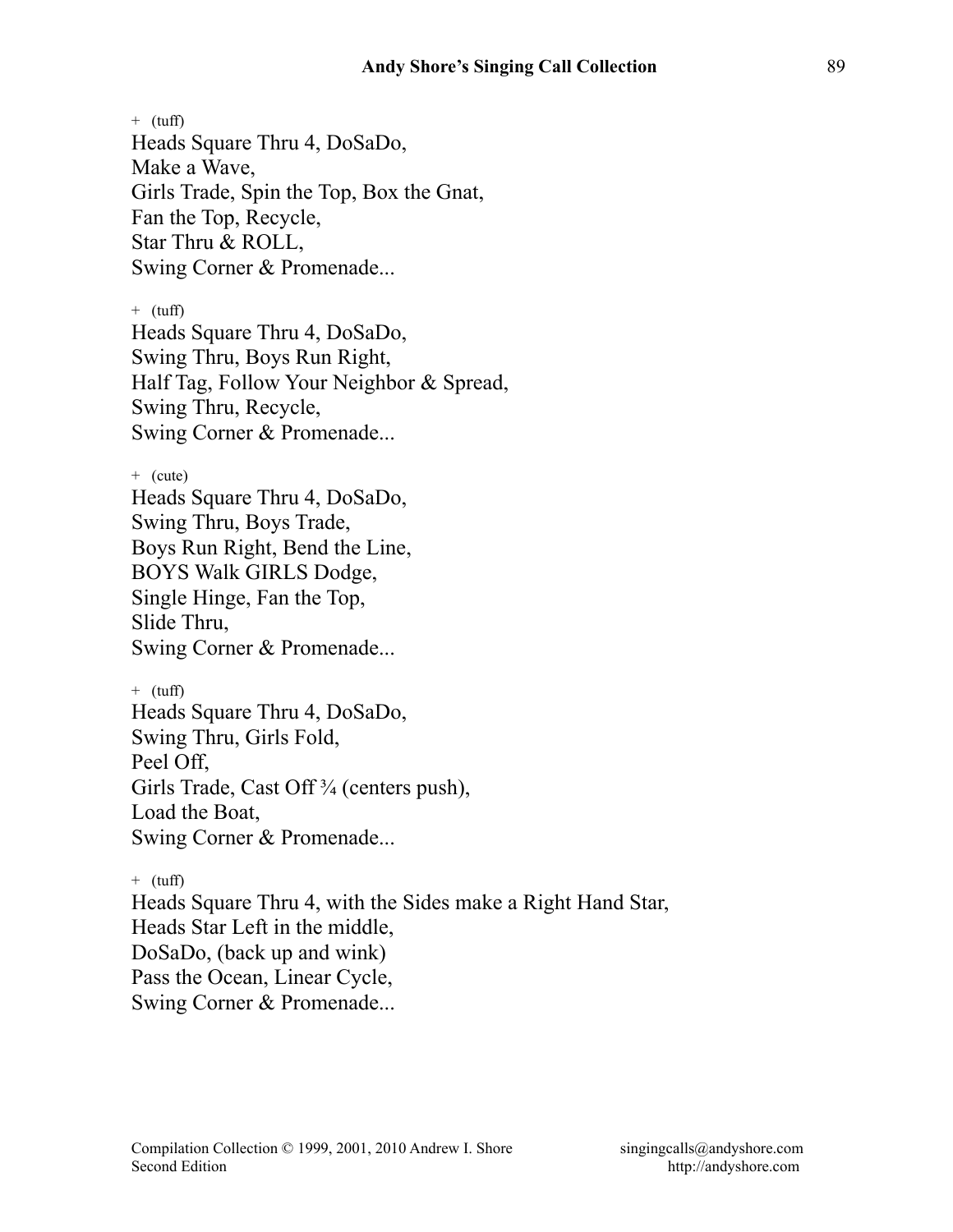$+$  (tuff)

Heads Square Thru 4, with the Sides make a Right Hand Star, Heads Star Left in the middle - back to the Corner - Make a Wave, Girls Trade, Linear Cycle, Boys Walk Girls Dodge, Girls U-Turn Back, Promenade...

 $+$  (tuff)

Heads Square Thru 4, Swing Thru, Boys Trade, Girls Fold, Peel the Top, Right & Left Thru, Pass Thru, Chase Right, when the Boys meet Follow Your Neighbor 1/2 Spread, Swing Corner & Promenade...

 $+$  (tuff)

Heads Square Thru 4, Touch 1/4, Scoot Back, Boys Run Right, Right & Left Thru, Dixie Style to a Wave, Fan the Top, Left Square Thru 3, Swing Corner & Promenade...

 $+$  (tuff) Heads Square Thru 4, Touch 1/4, Scoot Back, Fan the Top, Spin the Top, Swing Thru, Swing Thru, Swing Corner & Promenade...

 $+$  (tuff) Heads Square Thru 4, Touch 1/4, Scoot Back, Split Circulate, Girls Turn Back, Right & Left Thru, Dixie Style to a Wave, Take a Peek & Trade the Wave, Relay the Deucey, Swing Corner & Promenade...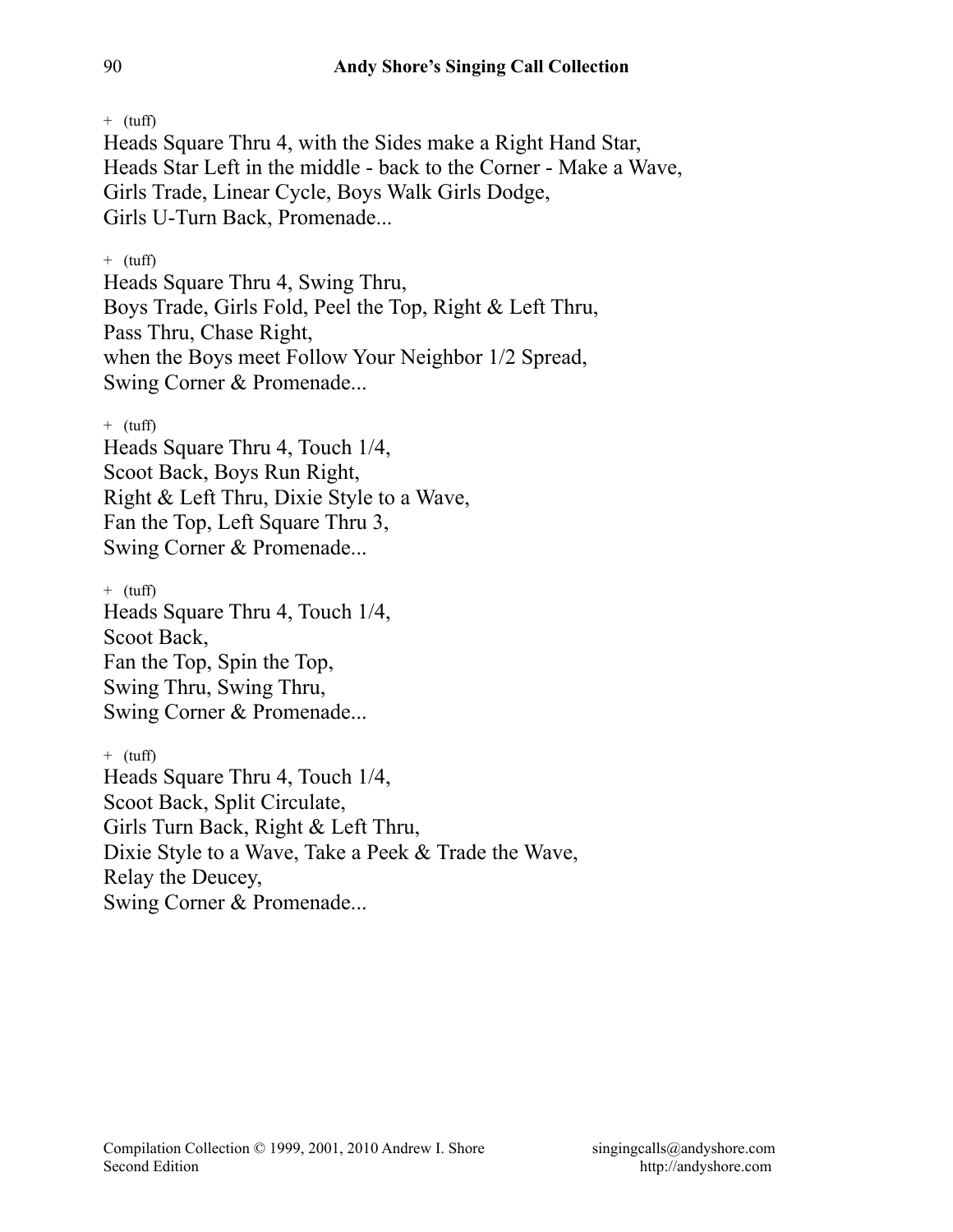+ (walkthru) Heads Touch 1/4, Boys Run Right, Single Circle to a Wave, Fan the Top, Turn Thru & Courtesy Turn, (TURN & LEFT THRU), Dixie Style to a Wave, Boys CROSS Run, Girls Trade, Single Hinge, Scoot Back, Swing Corner & Promenade...